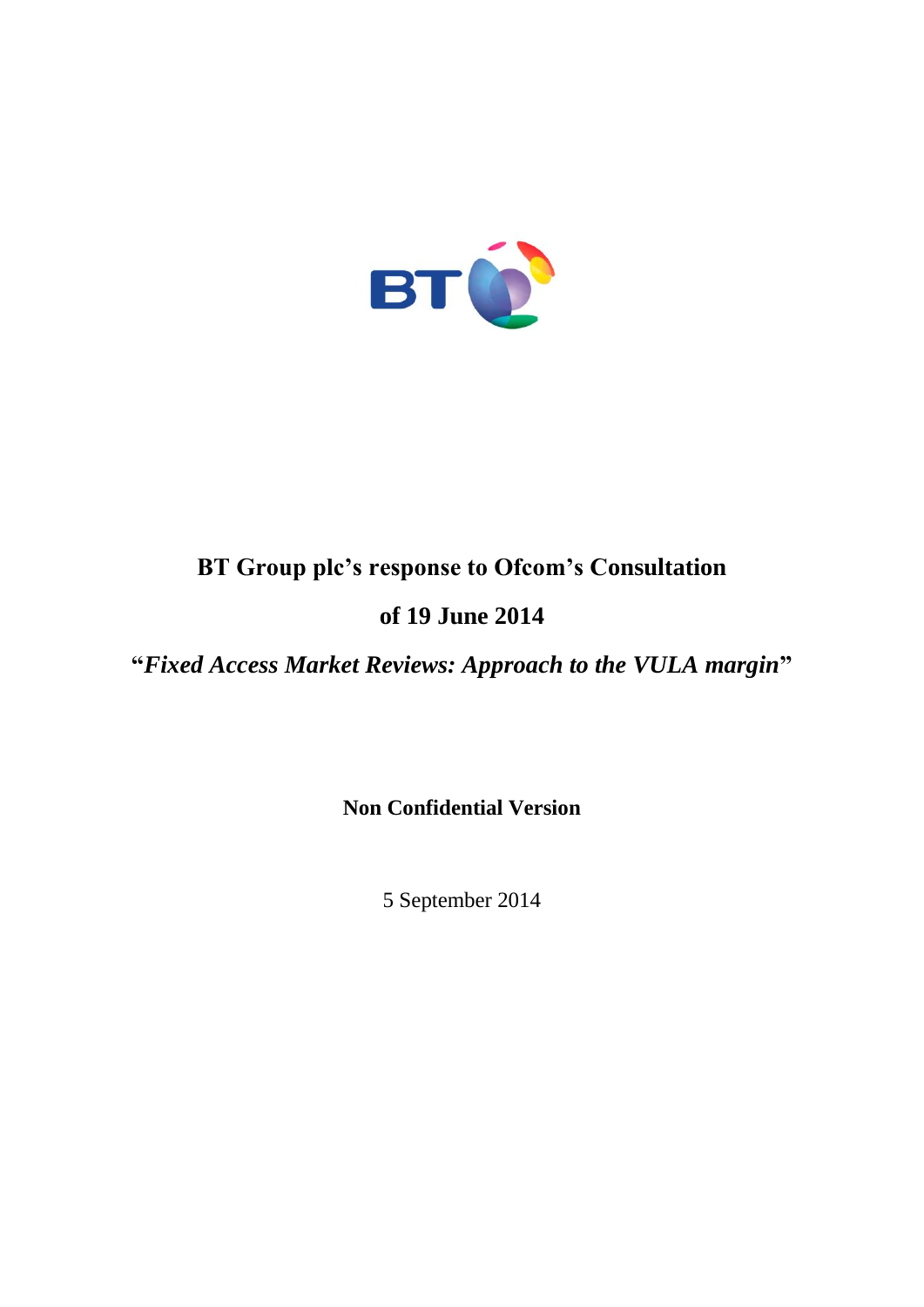# **TABLE OF CONTENTS**

| 1. |                                                                                                                                                                     |  |
|----|---------------------------------------------------------------------------------------------------------------------------------------------------------------------|--|
|    |                                                                                                                                                                     |  |
|    | The relevant market context: a competitive broadband market with different operators                                                                                |  |
|    | As a result of its flawed market analysis, Ofcom is proposing unduly to constrain                                                                                   |  |
|    |                                                                                                                                                                     |  |
| 2. |                                                                                                                                                                     |  |
|    |                                                                                                                                                                     |  |
|    |                                                                                                                                                                     |  |
|    |                                                                                                                                                                     |  |
|    |                                                                                                                                                                     |  |
| 3. | Ofcom's proposals are inconsistent with the applicable legal framework 17                                                                                           |  |
|    |                                                                                                                                                                     |  |
|    |                                                                                                                                                                     |  |
|    |                                                                                                                                                                     |  |
|    | Summary of BT's submissions in relation to the Recommendations and UK law19                                                                                         |  |
| 4. |                                                                                                                                                                     |  |
|    |                                                                                                                                                                     |  |
|    | The retail broadband market (both in relation to fibre and copper) is highly                                                                                        |  |
|    | Current fibre volumes reflect strategic choices taken by CPs to date, rather than any                                                                               |  |
|    | Fibre competition is ripe to increase rapidly over the current market review period27                                                                               |  |
|    | Competition in the provision of broadband in triple-play bundles is driven by the<br>terms by which CPs can access key channels to support their pay TV offerings41 |  |
|    |                                                                                                                                                                     |  |
| 5. |                                                                                                                                                                     |  |
|    |                                                                                                                                                                     |  |
|    |                                                                                                                                                                     |  |
|    |                                                                                                                                                                     |  |
|    |                                                                                                                                                                     |  |
|    |                                                                                                                                                                     |  |
| 6. | Form of the VULA margin requirement and compliance monitoring 57                                                                                                    |  |
|    |                                                                                                                                                                     |  |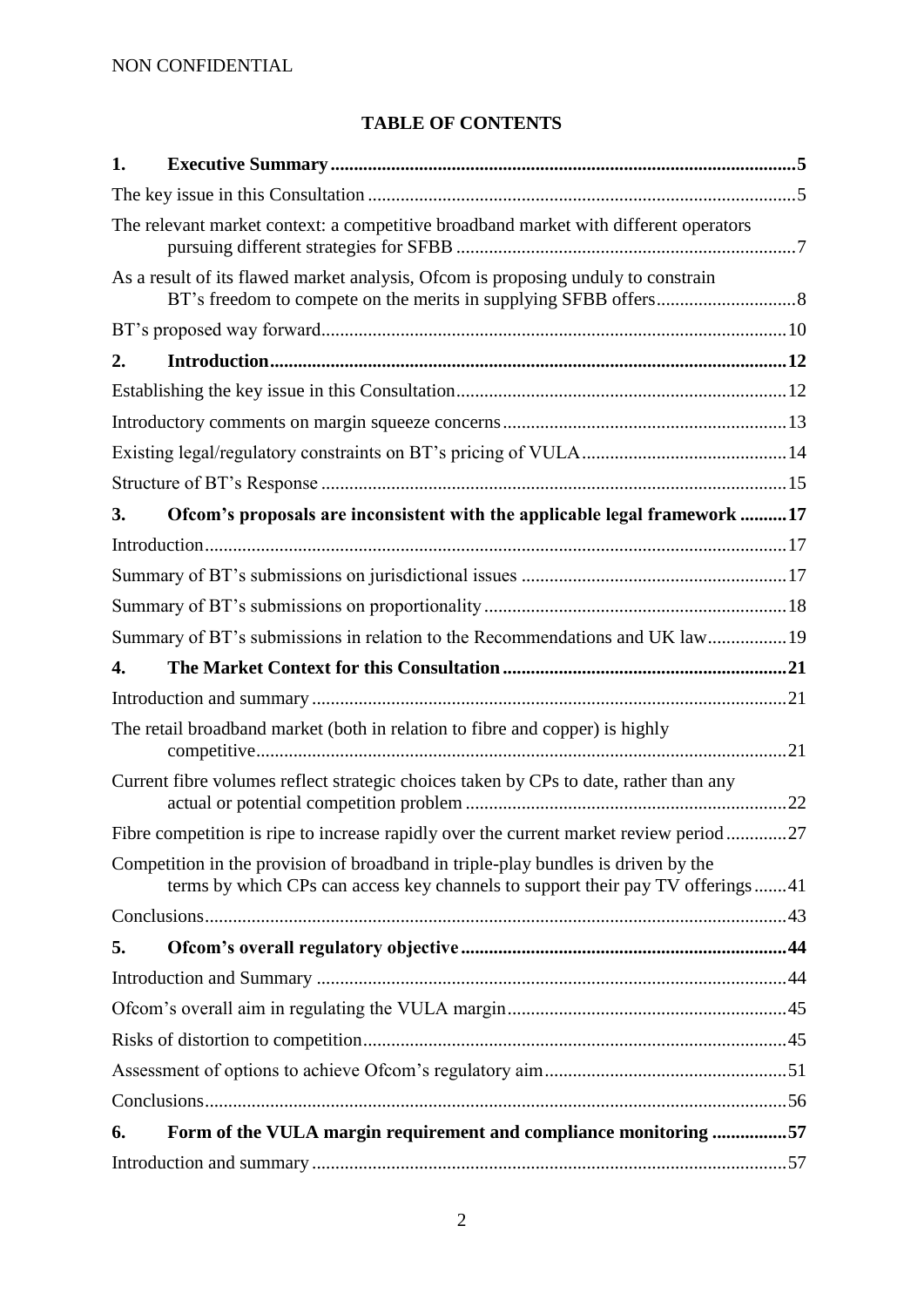# NON CONFIDENTIAL

|    | Ofcom incorrectly assesses the adequacy of competition law and dismisses it too                                                                                   |  |  |  |
|----|-------------------------------------------------------------------------------------------------------------------------------------------------------------------|--|--|--|
|    |                                                                                                                                                                   |  |  |  |
|    |                                                                                                                                                                   |  |  |  |
|    | Ofcom's preference for Option B over Option A is driven by concerns over certainty60                                                                              |  |  |  |
|    |                                                                                                                                                                   |  |  |  |
|    | Ofcom's approach fails to take utmost account of the Commission's                                                                                                 |  |  |  |
|    |                                                                                                                                                                   |  |  |  |
|    |                                                                                                                                                                   |  |  |  |
| 7. | The Scope of the Proposed Ofcom Test and Treatment of SFBB Bundles                                                                                                |  |  |  |
|    |                                                                                                                                                                   |  |  |  |
|    | The risks of including SFBB bundles with BT TV and BT Sport bundles within a                                                                                      |  |  |  |
|    | A 'bright line' test covering bundles with BT TV and/or BT Sport would undermine                                                                                  |  |  |  |
|    | Ofcom's proposed approach to assessing the unit costs of BT TV and BT Sport                                                                                       |  |  |  |
|    |                                                                                                                                                                   |  |  |  |
|    | BEREC's predecessor, the ERG, has recognised the dangers of a single measure test<br>in an ex ante margin squeeze obligation - but Ofcom has not taken account of |  |  |  |
|    | A proposed way forward: limit the 'bright line' test to SFBB dual play offers with BT                                                                             |  |  |  |
|    | BT's critique of Ofcom's rationale for including SFBB triple-play bundles within the                                                                              |  |  |  |
|    |                                                                                                                                                                   |  |  |  |
| 8. | Ofcom's approach to VULA margin assessment and proposed treatment                                                                                                 |  |  |  |
|    |                                                                                                                                                                   |  |  |  |
|    |                                                                                                                                                                   |  |  |  |
|    |                                                                                                                                                                   |  |  |  |
|    |                                                                                                                                                                   |  |  |  |
|    |                                                                                                                                                                   |  |  |  |
|    |                                                                                                                                                                   |  |  |  |
|    |                                                                                                                                                                   |  |  |  |
|    |                                                                                                                                                                   |  |  |  |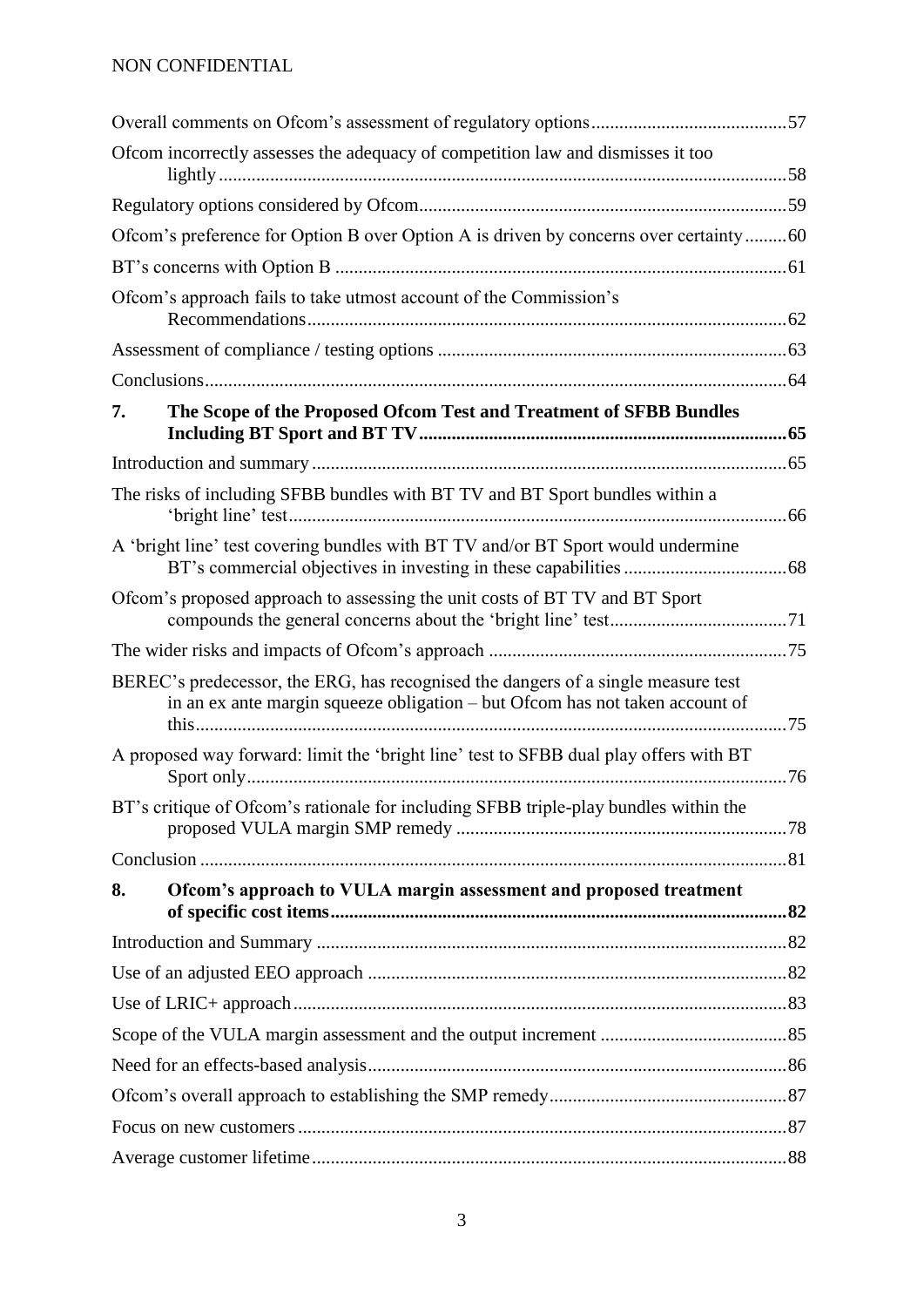# NON CONFIDENTIAL

| Ofcom's estimate of the effects of its proposals and consistency with its objectives 98 |  |
|-----------------------------------------------------------------------------------------|--|
| Conclusions and assessment of the true impact of Ofcom's proposals on competition       |  |
| 9.                                                                                      |  |
|                                                                                         |  |
|                                                                                         |  |
| ANNEX C: Compass Lexecon report entitled "The appropriate economic treatment of         |  |
|                                                                                         |  |
|                                                                                         |  |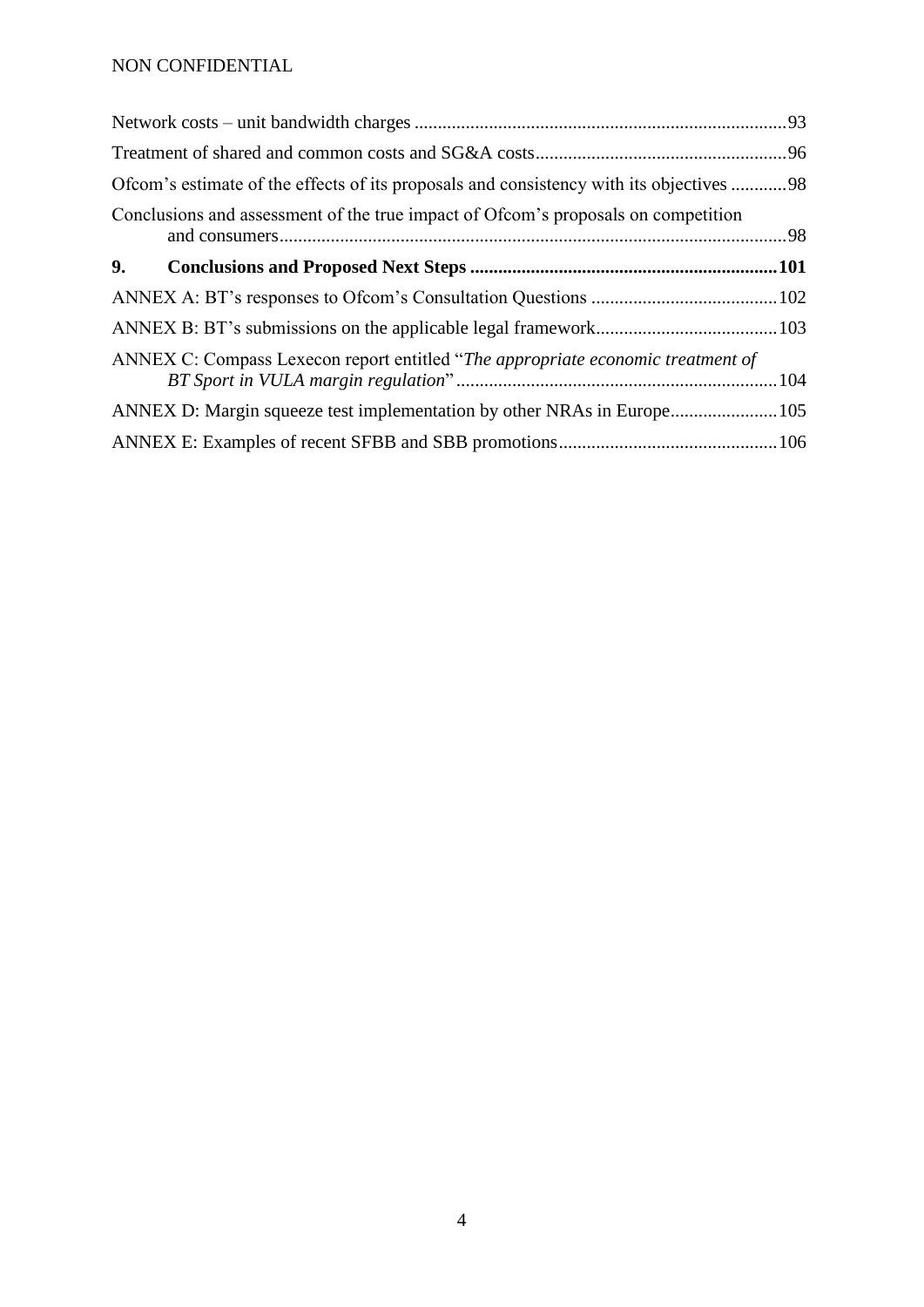#### <span id="page-4-0"></span>**1. Executive Summary**

#### <span id="page-4-1"></span>**The key issue in this Consultation**

- 1.1 BT already faces strict constraints on its commercial freedom to set the VULA margin. These constraints include competition law and existing significant market power ("**SMP**") obligations imposed by Ofcom, which ensure that BT supplies VULA on fair, reasonable and non-discriminatory ("**FRAND**") terms, conditions and charges, and on Equivalence of Inputs ("**EoI**") terms, to all operators. The key issue for consideration in Ofcom's consultation on the approach to the VULA margin (the **"Consultation**") is, therefore, whether Ofcom has justified its proposal to impose a new, additional SMP condition on BT. BT submits that it has not.
- 1.2 As we show in this response, Ofcom's proposals are based on an erroneous view that an additional SMP remedy is required now as a preventative measure, not because of concerns that there is any distortion to competition happening now, but because there might be a risk over the period of this market review or beyond. Ofcom exacerbates this error by proposing that its aim should be achieved by enabling "*an operator that has slightly higher costs than BT (or some other slight commercial drawback relative to BT) to profitably match BT's retail superfast broadband offers*." This is despite Ofcom's admission that it has not compared other operators' overall costs with those of BT, as well as submissions by a number of stakeholders, including Sky and Virgin Media ("**Virgin**"), that BT's main competitors are likely to have their own cost advantages. It also stands in stark contrast to the growing range of profitable superfast broadband ("**SFBB**") offers being made by BT's competitors in this segment of the retail broadband market.
- 1.3 Ofcom's proposal would introduce a 'bright line' test requiring that a minimum margin is maintained across all BT's SFBB offers, including bundles with BT TV and/or BT Sport. BT would pass or fail the test purely 'on the numbers' and there would be no subsequent effects-based assessment of actual or likely harm. But, in constructing the test with the aim of ensuring competitors can profitably match BT's offers, Ofcom is proposing not only to make adjustments to BT's costs to meet the objective described above, but also to take an entirely static view of BT's margin at the point at which customers are acquired. While Ofcom acknowledges that acquired customers will be retained for a number of years, no longer term view of profitability is taken.
- 1.4 Such a static approach is inappropriate in a competitive and dynamic retail broadband market characterised by large and well-resourced competitors pursuing different strategies to acquire customers through a range of highly differentiated offers. BT's competitors will be investing, innovating and setting prices across their standard and SFBB offers with a forward-looking view of costs and revenues, and a more dynamic view of the value of acquiring customers. BT should not be constrained to make its commercial decisions – including to invest in BT TV and BT Sport – on a strictly static view baked into a 'bright line' test within an SMP condition.
- 1.5 The effect of Ofcom's proposed approach to assessing BT's margin at the point of acquisition is that rather than simply being able to profitably match BT's offers, competitors would actually be provided with unnecessary and unwarranted margin (or 'headroom') on SFBB services when competing against BT. Rather than promoting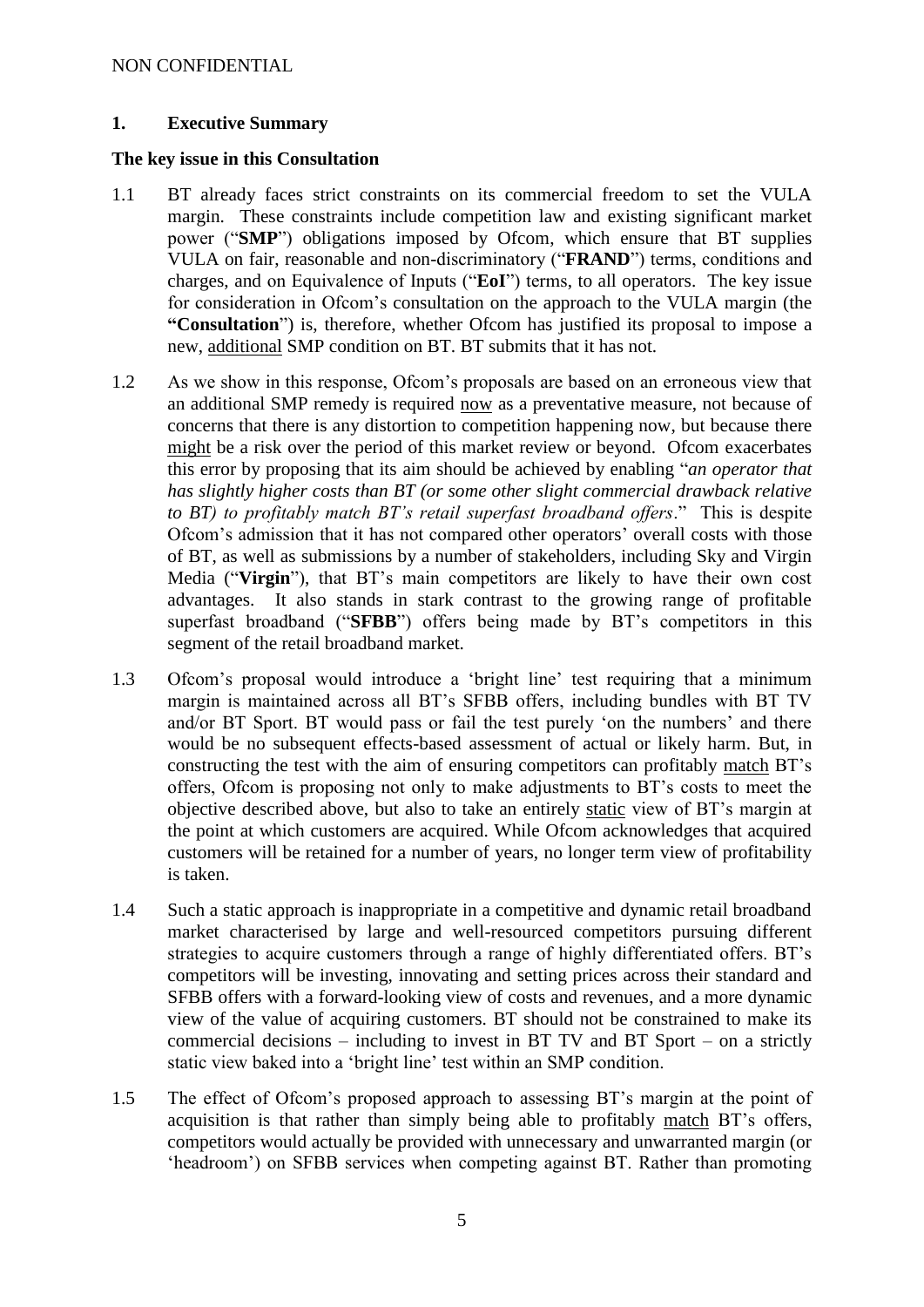1

competition in the provision of SFBB services to the long term benefit of consumers, Ofcom's approach would more likely dilute the effectiveness of competition by providing a protective regulatory pricing 'umbrella' under which BT's competitors could seek shelter  $-$  i.e. competitors would be able to compete with BT at higher SFBB prices than necessary to acquire customers profitably. This would result in static and dynamic inefficiency in the broadband market.

- 1.6 Ofcom's proposals therefore amount to a regulatory windfall gain for BT's competitors. This would create an adverse regulatory distortion of competition across both SFBB and SBB and also across separate pay TV markets, to the detriment of consumers.
- 1.7 Contrary to the provisional conclusions in the Consultation, BT considers that Ofcom has misapplied the relevant legal framework, in that Ofcom has not passed the necessary jurisdictional threshold to impose an ex ante VULA margin squeeze test  $("MST")^1$ . In any event, its proposed MST is disproportionate because: (a) it does not satisfy the principle of proportionality or the requirements of the Communications Act 2003 ("**CA03**"), and (b) Ofcom has not shown that the MST is necessary, nor has it set the test so as to be the least onerous to achieve the regulatory objective.
- 1.8 In particular, BT considers that Ofcom has:
	- (a) failed to conduct a full and complete market analysis, and therefore misunderstood the nature of competition across broadband services, in particular the level of current and prospective competition in SFBB;
	- (b) not considered properly the effectiveness of existing SMP remedies and competition law in addressing the risk that BT could distort competition;
	- (c) failed to recognise fully and properly that the costs of Ofcom's proposals would increase the VULA margin and in effect provide a transfer from BT to its large and well-resourced competitors which would amount to an unjustified regulatory windfall;
	- (d) proposed a bright line test that has no effects-based analysis of whether BT's SFBB pricing distorts competition in the way Ofcom fears;
	- (e) compounded these flaws by proposing to include SFBB bundles with BT TV and/or BT Sport within the scope of the test in a highly static manner that is inconsistent with the intended long term strategic nature of the investments BT has made, and ignores the significant advantages enjoyed by Sky and other competitors in providing pay TV services and access to content; and
	- (f) proposed an MST which is inconsistent with the relevant EU Recommendations and out of kilter with the approach taken by NRAs in other EU Member States, especially in respect of the proposed adjusted Equally Efficient Operator ("**EEO**") approach, the inclusion of BT TV and Sport, the

<sup>&</sup>lt;sup>1</sup> For convenience, in the remainder of this Response and depending on the context, BT uses the term "MST" to describe both ex ante margin squeeze testing in general, as well as the specific form of margin squeeze test proposed by Ofcom in the Consultation.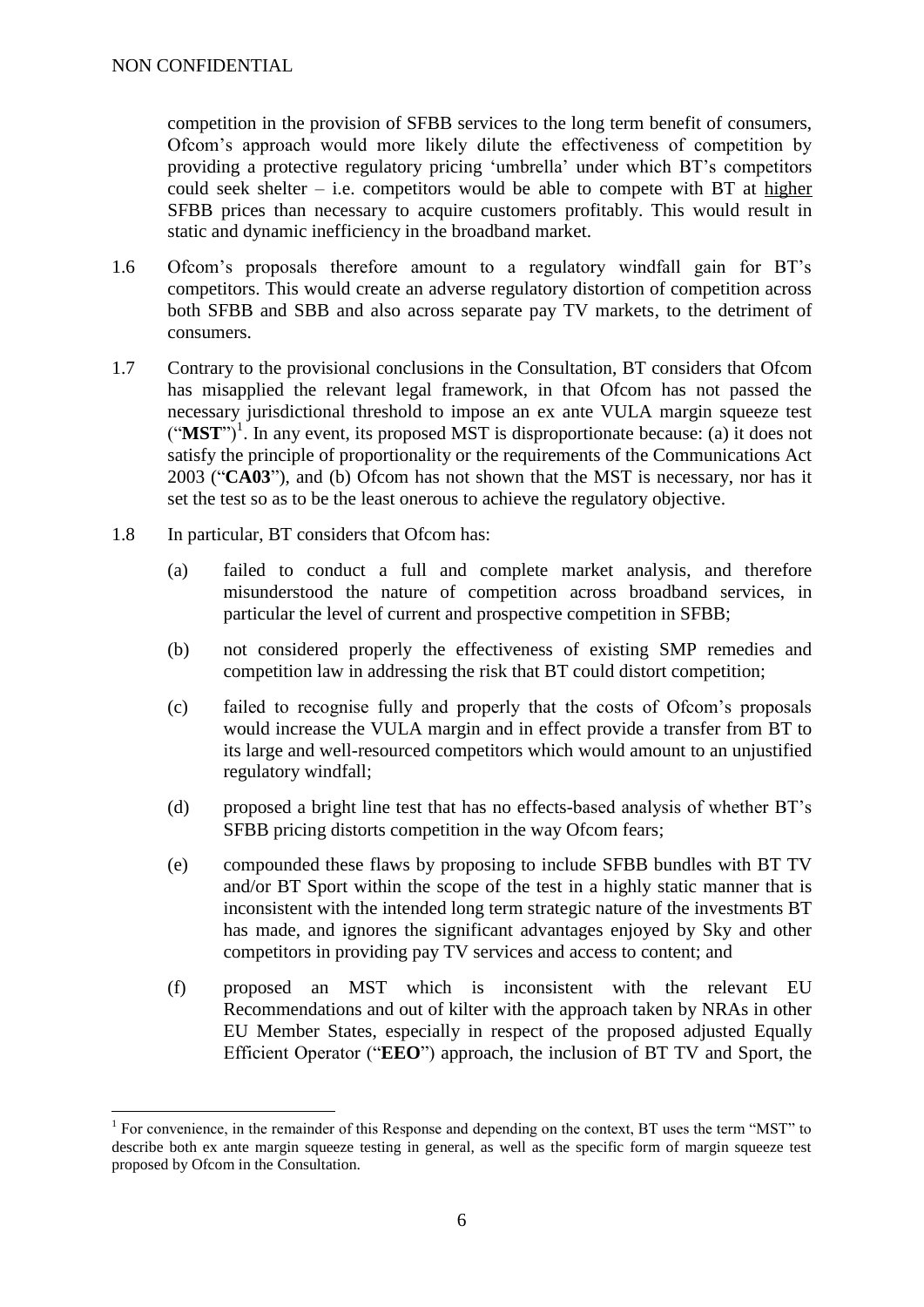static nature of the proposed test and the failure to have any effects-based assessment.

#### <span id="page-6-0"></span>**The relevant market context: a competitive broadband market with different operators pursuing different strategies for SFBB**

- 1.9 A key issue highlighted in this Response is that Ofcom has not carried out sufficient market analysis as to whether there is a risk of harm from BT margin squeezing, in particular given the existence of the current regulatory and legal constraints noted above.
- 1.10 The evidence presented in this Response shows that the broadband market, and within that market the supply of SFBB, is highly competitive and will remain so during the market review period. Actual and prospective SFBB consumers are served by a number of large well-resourced companies with differing commercial strategies and incentives. BT's more complete market analysis, relying on this evidence, demonstrates that (i) BT is not currently engaging in a margin squeeze and (ii) it does not have the ability and incentive to do so during the current market review period, especially given the existing legal, regulatory and market constraints BT faces.
- 1.11 Importantly, Ofcom has reached the wrong conclusion on the critical question of whether there is any actual or potential competition problem. It has instead concluded that the current and forecast numbers of connections suggest that there is the potential for a competition problem, rather than that fibre volumes simply reflect the commercial choices taken by Communications Providers ("**CPs**") to date about the timing and extent to which they seek to actively promote SFBB offerings.
- 1.12 With regard to the current situation, Ofcom's analysis is flawed because it has had insufficient regard to the facts that, for example:
	- (a) On the one hand, BT's strategy has been actively to upgrade its base to fibre, a strategy which has been equally available since 2010 to all CPs given the availability of VULA on EoI terms. Similarly, in line with its own strategic incentives, Openreach has attempted to drive fibre take up by all CPs. Virgin's broadband strategy has also been to upgrade its customer base to high speed broadband.
	- (b) On the other hand and in stark contrast to BT and Virgin, TalkTalk ("**TTG**") and Sky started promoting SFBB slowly, choosing instead to maintain a significant focus on copper broadband, in accordance with their own commercial priorities. Nevertheless, TTG and Sky are now promoting SFBB services 'above the line' and at a discount to BT's headline price while still, according to statements to the City, making a profit. There is not, therefore, any evidence that Sky or TTG need Ofcom's assistance in order to compete effectively.
- 1.13 Similarly, Ofcom's conclusions on the future are flawed. Current SFBB take-up rates (and BT forecasts made at a point in time) are not demonstrative of any competition problem. In fact, BT's share of net additions is already falling and this trend is likely to continue for a number of reasons. For example, Openreach has taken active steps to drive fibre adoption among all CPs and, as a result, CPs are increasingly offering compelling, profitable fibre offerings. Moreover and regardless of any changes in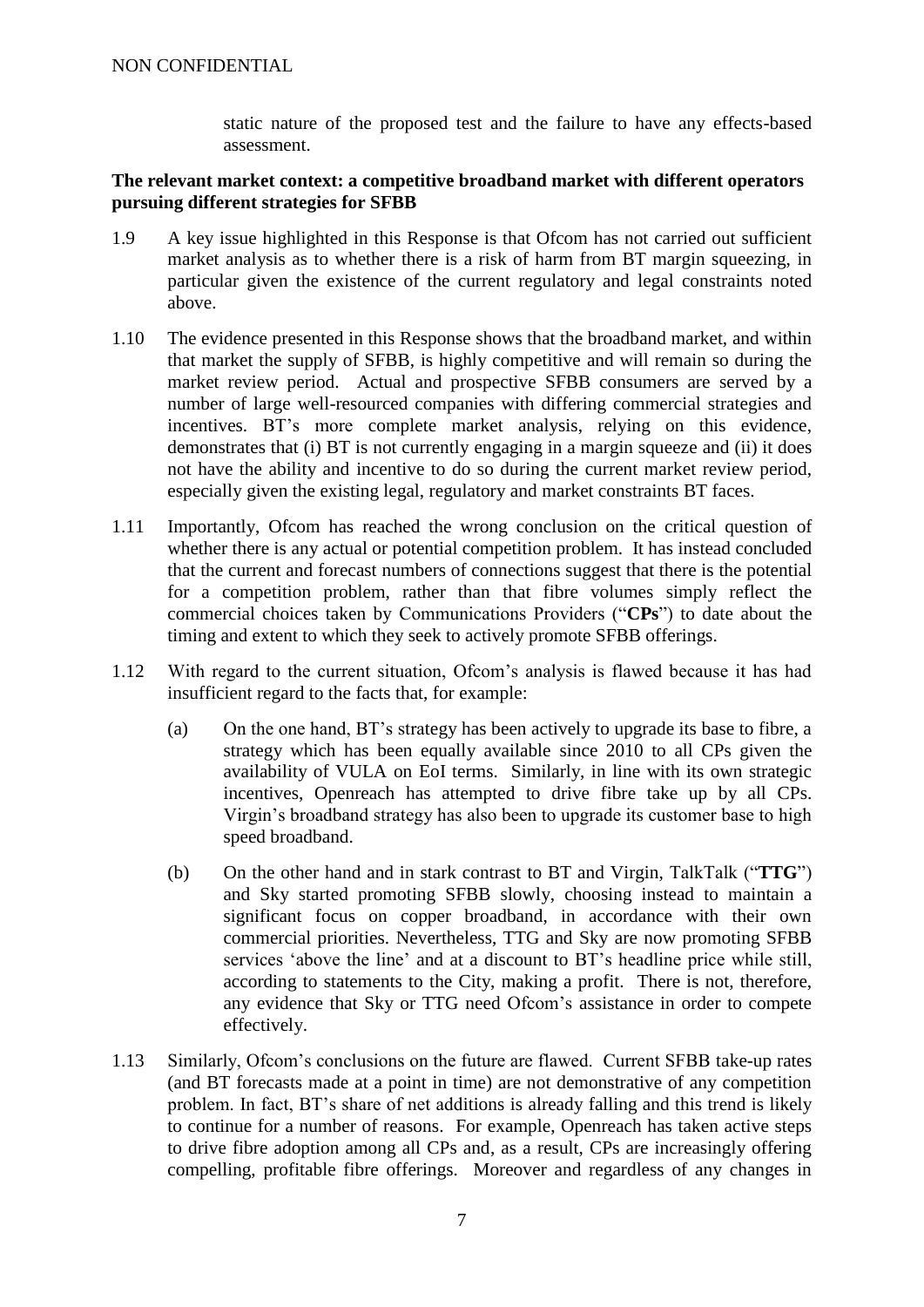commercial strategy, other CPs are now at a cost advantage regarding fibre vis-à-vis BT, due to technological developments, such as the availability of self-install, and recent Ofcom regulation, such as the reduction in SFBB migration charges and minimum terms. In addition to these developments downstream, growing infrastructure investments upstream will also lead to greater retail competition. There is therefore nothing to suggest that Ofcom should act now, rather than potentially at a later stage if needed.

- 1.14 Considering these factors, the correct conclusion that Ofcom should have drawn is that, rather than diminishing, competition for fibre broadband is set to increase rapidly over the current market review period.
- 1.15 In addition to Ofcom's flawed analysis of broadband competition, Ofcom has also undertaken a flawed analysis of triple-play bundles and BT Sport. Ofcom's decision that its proposed MST should include BT TV and/or BT Sport does not consider properly the impact of the ability of CPs to offer differentiated triple-play bundles (including pay TV services and access to a range of content) on broadband competition. As such, Ofcom has failed to consider the relative strengths of BT's competitors in offering such propositions and the underlying commercial context in which BT is itself choosing to invest in BT TV and in BT Sport. Ofcom's overly simplistic and unsubstantiated conclusions lead it to include triple-play bundles and BT Sport within the MST in the overly crude and static form set out in the Consultation.

# <span id="page-7-0"></span>**As a result of its flawed market analysis, Ofcom is proposing unduly to constrain BT's freedom to compete on the merits in supplying SFBB offers**

- 1.16 Ofcom's limited analysis of the market results in it overstating the risk and potential impact of BT distorting competition by adopting margin squeeze strategies. Ofcom then proposes to place unnecessary constraints on BT's price setting over and above those contained within existing SMP remedies and competition law. BT is already subject to SMP obligations which ensure that it supplies VULA on FRAND terms, conditions and charges, and EoI terms to all operators. BT should therefore be allowed to compete on the merits in downstream markets by investing and innovating in pursuit of its legitimate strategic objectives.
- 1.17 By proposing a 'bright line' test based on a static view of costs and revenues, Ofcom is implementing a crude test that will prevent BT from competing on the merits with its competitors. The test risks prohibiting pro-competitive pricing by BT and handing an unwarranted and unnecessary leg-up to BT's competitors. These risks are amplified by the proposed approach to BT TV and BT Sport within the test, given the nature of these services and BT's objective of investing to drive long term growth. Ofcom's static tests of cost recovery imposed now will hamper BT's ambitions and reinforce existing asymmetries.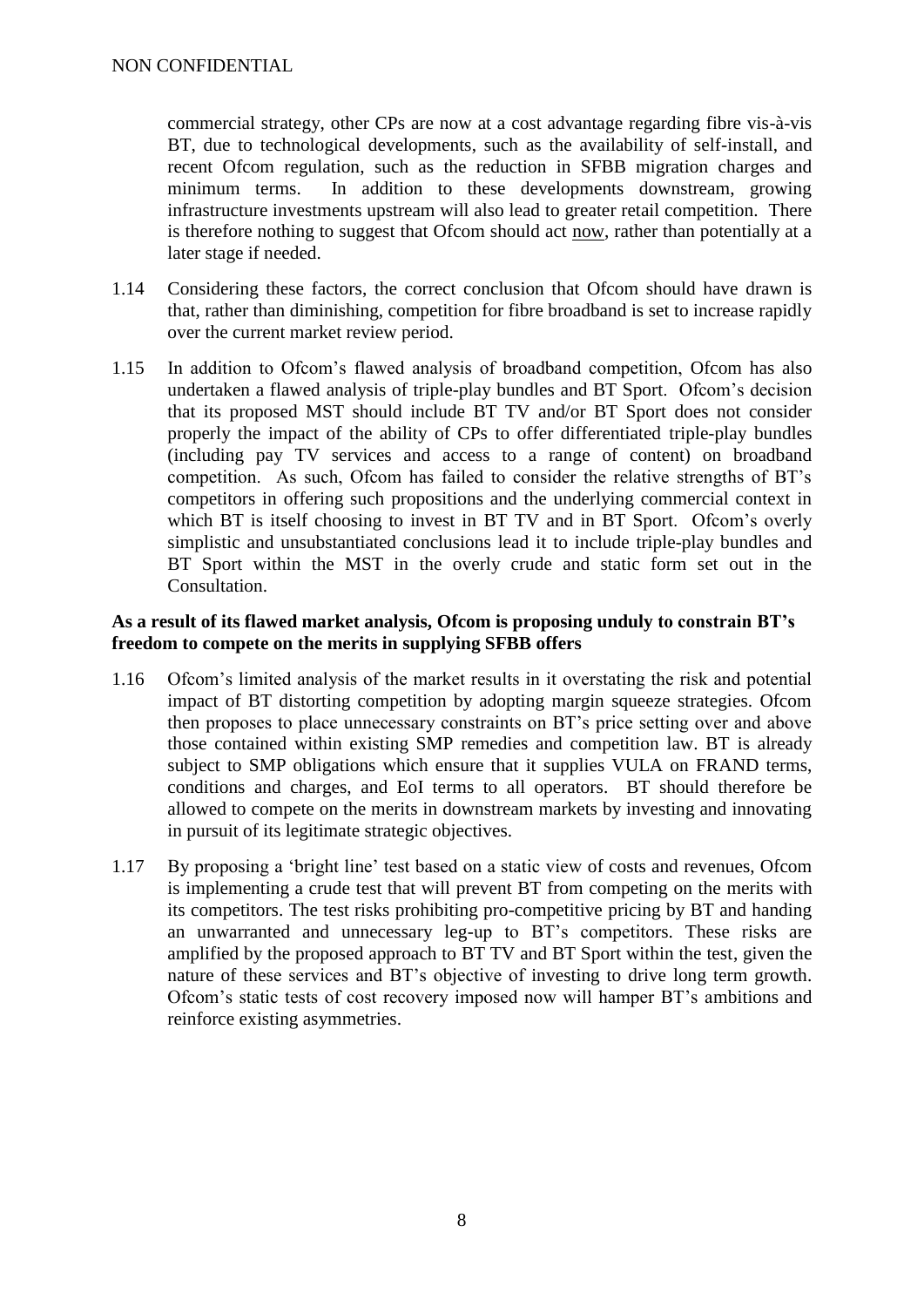# **Focus: Ofcom's proposed treatment of BT Sport in the MST**

- The flaws in the proposed MST are most clearly exposed by (though not limited to) the specific proposals around the treatment of the provision of BT Sport channels to BT's SFBB customers.
- In particular, Ofcom gives no consideration to the range of valuations different SFBB customers may place on the provision of the BT Sport channels as part of their package. The enclosed paper from Compass Lexecon assesses the specific issues raised by the inclusion of BT Sport within the MST and identifies the significance of valuation to any inferences that Ofcom may make about the risk of market exclusion and distortion. That paper indicates that Ofcom's approach to including BT Sport may, on its own, require BT to earn margin each year of around £100m in excess of the level actually required to ensure competition was not distorted.
- In focusing on cost recovery in relation to BT Sport, Ofcom proposes to set BT's monthly margin requirement for acquired SFBB customers by, among other things, unitising the significant fixed – i.e. volume independent – costs of sports rights in a way that: (i) gives no regard to BT's position as an entrant in the provision of sports rights and that it will inevitably face a delay in making investments that form part of an intended longer term strategy profitable; and (ii) gives no regard to the fact that any value from rights will be extracted in a non-uniform way across the rights period, as BT has needed to grow its customer base from scratch, and because demand will reflect seasonality and the specific content being offered at specific points in time.
- Ofcom essentially proposes to treat the costs of providing BT Sport as if they were simply an ongoing expense (or even a 'voucher') associated with BT's provision of SFBB, rather than a strategic investment in providing a new service into a different market. To the extent that BT's competitors choose to compete directly in relation to sports content, they would not assess this investment in such a constrained way when considering how to set prices and extract value from the investment over the longer term.
- In short, the consequence of the flaws identified above is that the application of Ofcom's proposed MST is highly likely to result in the condemnation of behaviour that is economically rational and not in any way likely to harm competition in SFBB. Rather, Ofcom's MST may in fact distort competition in SFBB by providing unfair and unnecessary benefits to BT's competitors, with the risk of increasing prices, attracting inefficient downstream entry and deterring upstream investment.
- 1.18 BT has also identified flaws in the way Ofcom proposes to implement its static approach. The current set of proposals understate the average customer life ("**ACL**") and overstate the costs of network bandwidth required to support SFBB services such that, if retained within the MST, BT would be required to make an excess  $\mathfrak{L}[\ ]$  per month of margin across all subscribers  $-$  i.e. margin above the level at which, even under Ofcom's flawed static approach, BT's competitors would be able to compete effectively.
- 1.19 The detrimental impact of these proposals on consumers would be significant. Placing a requirement on BT to maintain an overstated level of margin – i.e. above the level at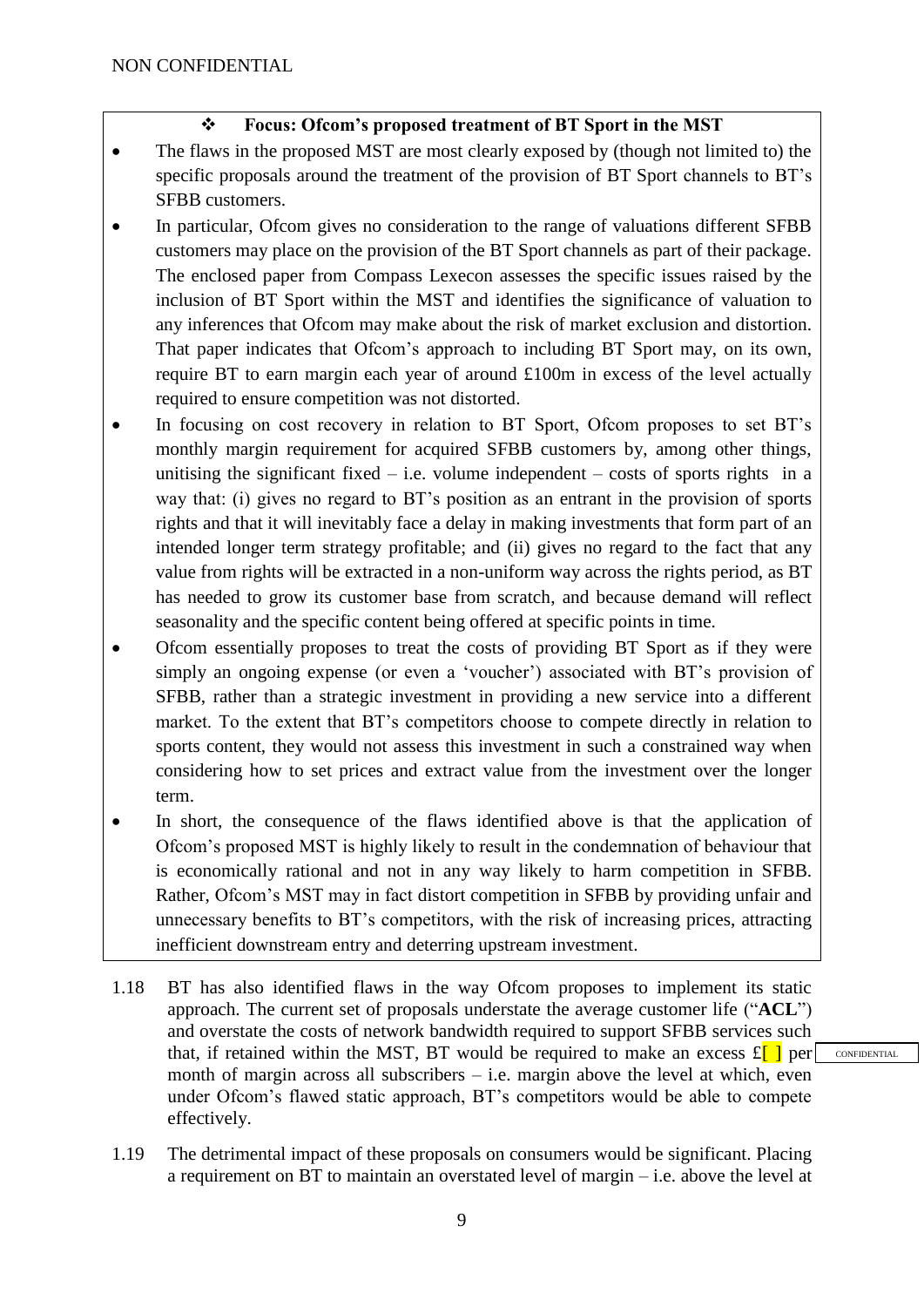which competition would actually be excluded – will have a dilutive effect on competitive pressures in the broadband market precisely because it offers unwarranted protection to BT's competitors. BT estimates that the identified flaws in Ofcom's static model could alone result in SFBB prices over £150m above the level required to support competition in the final year of this market review period alone. In reality, that figure could be even higher once the additional impacts from constraining BT's ability to price in a more dynamic way and from restricting the way BT can recover common costs from across different broadband customers are factored in. Furthermore, the Compass Lexecon report identifies that Ofcom's proposals would require BT to maintain margin to cover the estimated net cost of BT Sport even though this is not necessary to ensure competitors can reach minimum efficient scale and compete effectively for SFBB services. If Ofcom nevertheless required BT to maintain margin on SFBB services to cover Ofcom's current estimates of net costs of BT Sport  $\lceil \cdot \cdot \rceil$  then consumer prices could be further inflated in the final year of the current market review period by £350-400m.

- 1.20 With BT constrained to set prices to maintain this restrictive and unjustified level of margin, BT's competitors could either choose to pocket the excess margin they would make when competing against BT's prices or they could inefficiently and unfairly undercut BT to win increased market share with short and long term implications for the effectiveness of competition. At the same time, BT's incentives to make strategic investments to increase the value of its propositions and longer term competitive position would be undermined by the need to set current prices in the way proposed by Ofcom. Ofcom's proposed MST would therefore result in a loss of both static and dynamic efficiency, causing consumer harm, both in the short and long run.
- 1.21 Moreover, Ofcom's proposed MST in essence imposes on BT Consumer a form of 'double jeopardy'. If, as is currently the case, BT competes fairly and successfully for SFBB customers, Ofcom argues that this justifies a very conservative form of margin squeeze test without any effects-based analysis into whether that outcome is based on any underlying competition concerns. Conversely, if BT Consumer fails to establish a sufficiently large customer base, it will be unable to recover the net cost of BT Sport, thereby failing Ofcom's MST.

# <span id="page-9-0"></span>**BT's proposed way forward**

- 1.22 In this Response, we set out a more detailed and evidence-based assessment of competition in the broadband market. This assessment helps show how Ofcom's proposal is not compatible with its legal obligations, and is intended to help inform Ofcom's next steps in this matter.
- 1.23 BT considers that were Ofcom to carry out an appropriately full analysis it would conclude at most that:
	- (a) To the extent that Ofcom demonstrates an MST of some sort is required and is able to justify its imposition, a more targeted unadjusted MST exclusively targeted on dual play propositions without BT Sport would be a proportionate means to address the core vertical market entry problem that could arise as a result of BT's SMP in the Wholesale Local Access ("**WLA**") market.
	- (b) Ofcom would in any event need to adopt a more forward looking MST reflecting the realities of market dynamics. BT's main competitors are active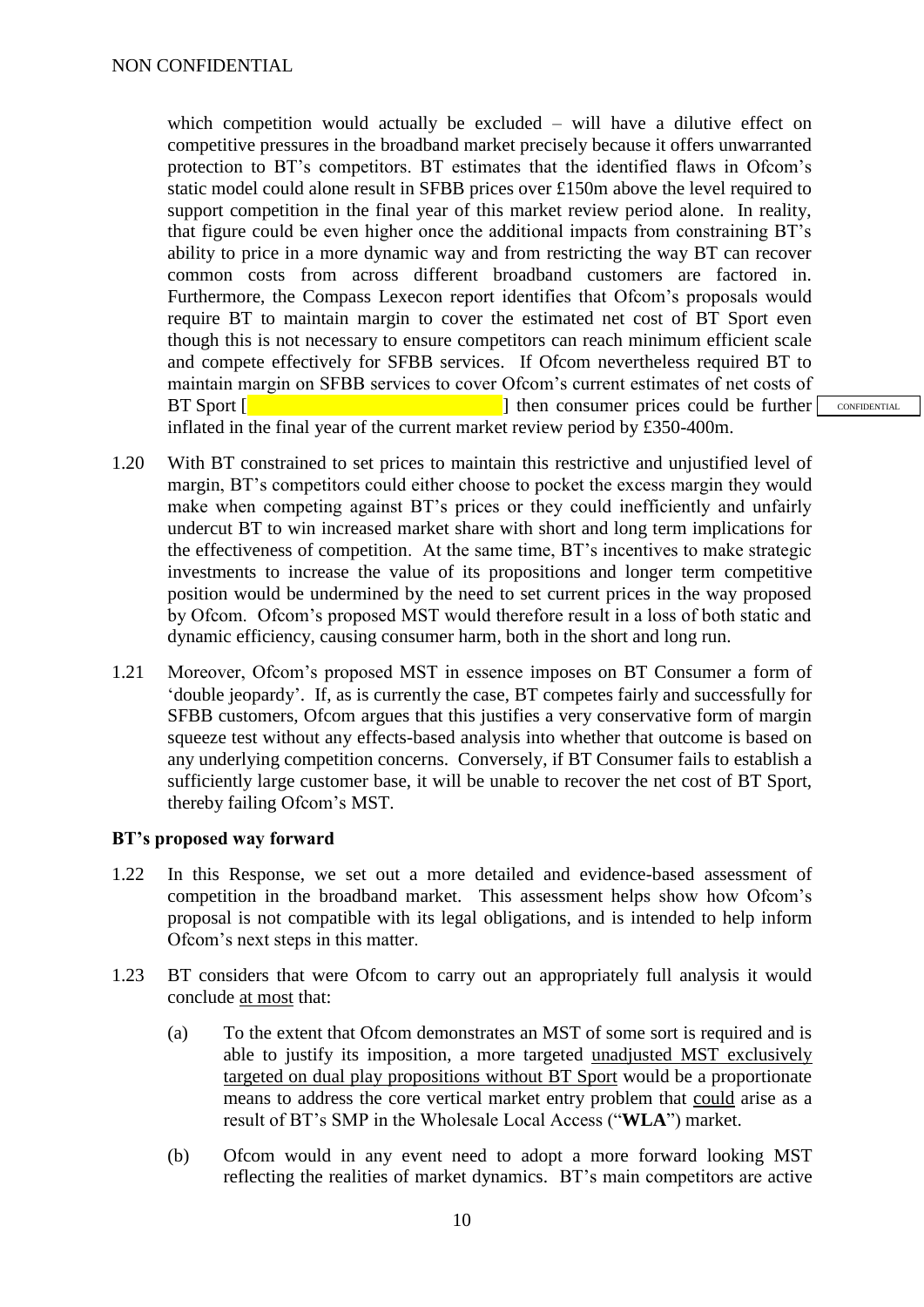across SBB and SFBB services, meaning Ofcom should also make the following adjustments to the MST:

- (i) Capture the ACL for BT's SFBB customers, which is longer than the period assumed by Ofcom;
- (ii) Reflect BT's true costs of bandwidth; and
- (iii) Allow flexibility to recover fixed and common SG&A costs across SBB and SFBB customers.
- 1.24 BT's clear position supported by evidence is that, if Ofcom undertakes a proper market analysis, it should at that stage conclude that it is not appropriate to include BT Sport and TV within the scope of a formulaic, bright line MST which fails to involve any assessment of potential harm. In relation to any potential concerns regarding the impact of BT's supply of BT Sport and/or pay TV on SFBB, competition law is both a sufficient and more appropriate basis for addressing a broadband retail market with large, well-resourced competitors supplying heterogeneous bundles to address a diverse range of tastes and differing valuations on specific content.
- 1.25 In conclusion, BT submits that Ofcom has failed to justify (at all and/or in the form proposed) the imposition of a new SMP service condition 14, set out in Annex 5 to the Consultation, together with the associated guidance. A fuller analysis demonstrates that the existing constraints which BT faces (notably, its obligation to supply VULA on FRAND terms, conditions and charges, EoI terms and competition law) are sufficient to achieve Ofcom's aim of preventing competitive distortion, at least for the purposes of the current market review period. If, notwithstanding BT's submissions, Ofcom is still minded to proceed to introduce an MST, it must carry out further analysis and re-consult on its provisional conclusions.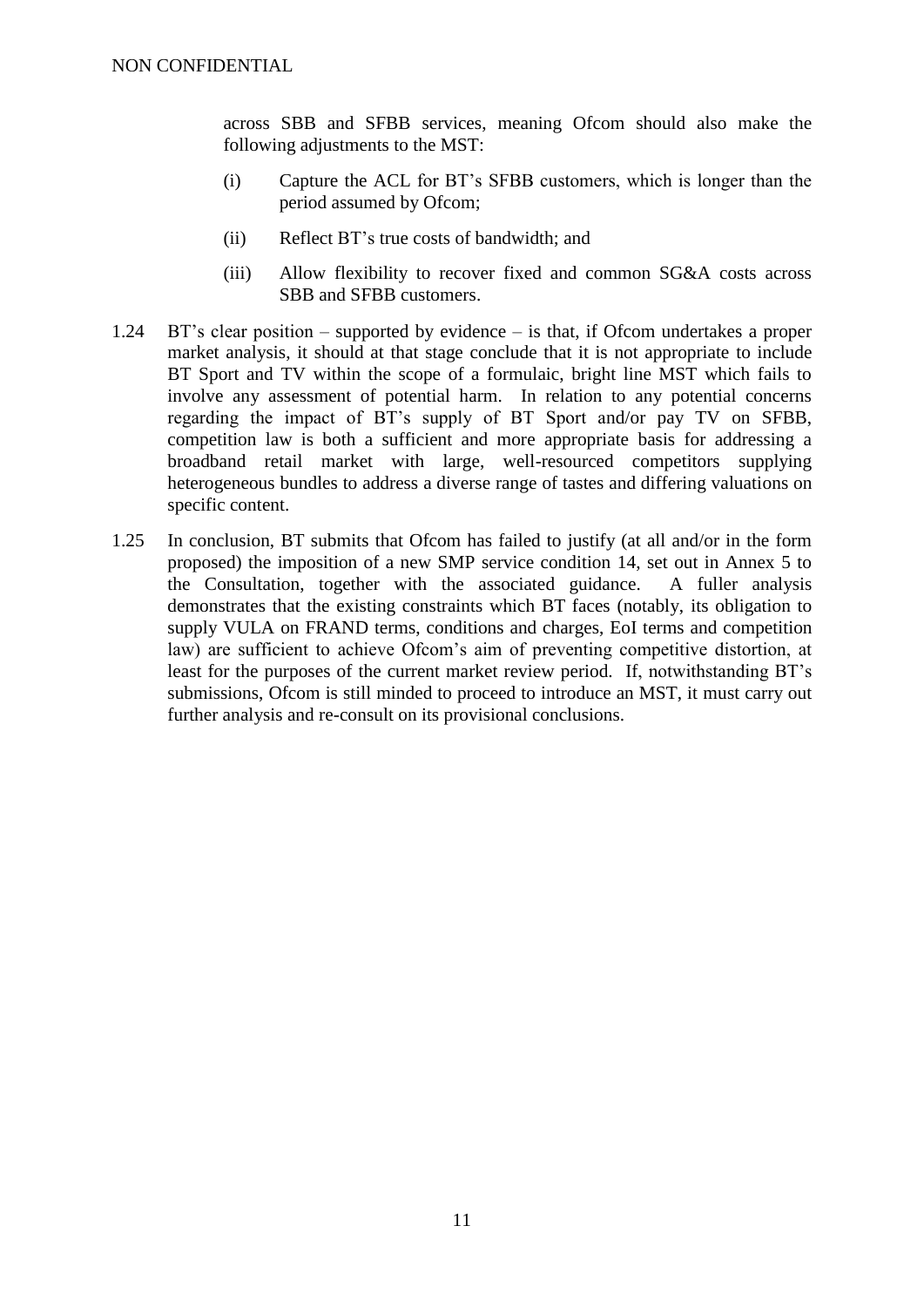# <span id="page-11-0"></span>**2. Introduction**

1

#### <span id="page-11-1"></span>**Establishing the key issue in this Consultation**

- 2.1 In this Consultation, Ofcom proposes to implement a new, additional SMP remedy over and above those imposed at the conclusion of the 2014 Fixed Access Market Review  $("FAMR")^2 - to$  "*ensure that BT cannot use its SMP in the WLA market to set the VULA margin over the period of the market review such that it causes retail competition in superfast broadband to be distorted*".
- 2.2 In this Response BT does not seek to challenge in this Response:
	- (a) the finding in the FAMR that BT has SMP in the WLA market<sup>3</sup>;
	- (b) the imposition of the other SMP remedies applying to the provision of VULA as set out in the FAMR, including the requirement to supply VULA on FRAND terms and conditions, and on an EoI basis;
	- (c) the generally expressed, conceptual margin squeeze paradigm under which a vertically integrated undertaking with SMP/dominance in an upstream market could adopt pricing strategies that foreclose the ability of others to compete effectively on related downstream markets on which the undertaking is active; or
	- (d) Ofcom's overall aim in the Consultation to ensure BT does not abuse its SMP in the upstream access market so as to distort SFBB competition.
- 2.3 However, BT submits that the existing suite of legal and regulatory remedies available to Ofcom – i.e. competition law and the SMP remedies detailed above – is more than sufficient to address any concerns related to the risk of exclusionary margin squeeze strategies that could, in theory, emerge.
- 2.4 The key issue for BT in the Consultation is whether Ofcom has demonstrated, on the basis of strong and compelling evidence that withstands rigorous scrutiny, (a) that a new additional SMP remedy is required and, if so, (b) that the proposed form of remedy proposed represents an appropriate, necessary and proportionate measure, taking account of:
	- (a) the relevant market context in which competition for SFBB services which include services based on Openreach's supply of Generic Ethernet Access ("**GEA**") – is taking place now and is expected to take place during this market review period;
	- (b) the actual (rather than the purely theoretical) risk of BT adopting pricing strategies that could foreclose competition and the potential impact on consumers;
	- (c) the full range of options available to Ofcom to address any appropriately identified risks, including, the existing legal and regulatory remedies already

<sup>&</sup>lt;sup>2</sup> See Ofcom, *Fixed access market reviews: wholesale local access, wholesale fixed analogue exchange lines, ISDN2 and ISDN30*, Statement, 26 June 2014.

 $3$  BT also agrees that there has been no material change since Ofcom concluded that market review.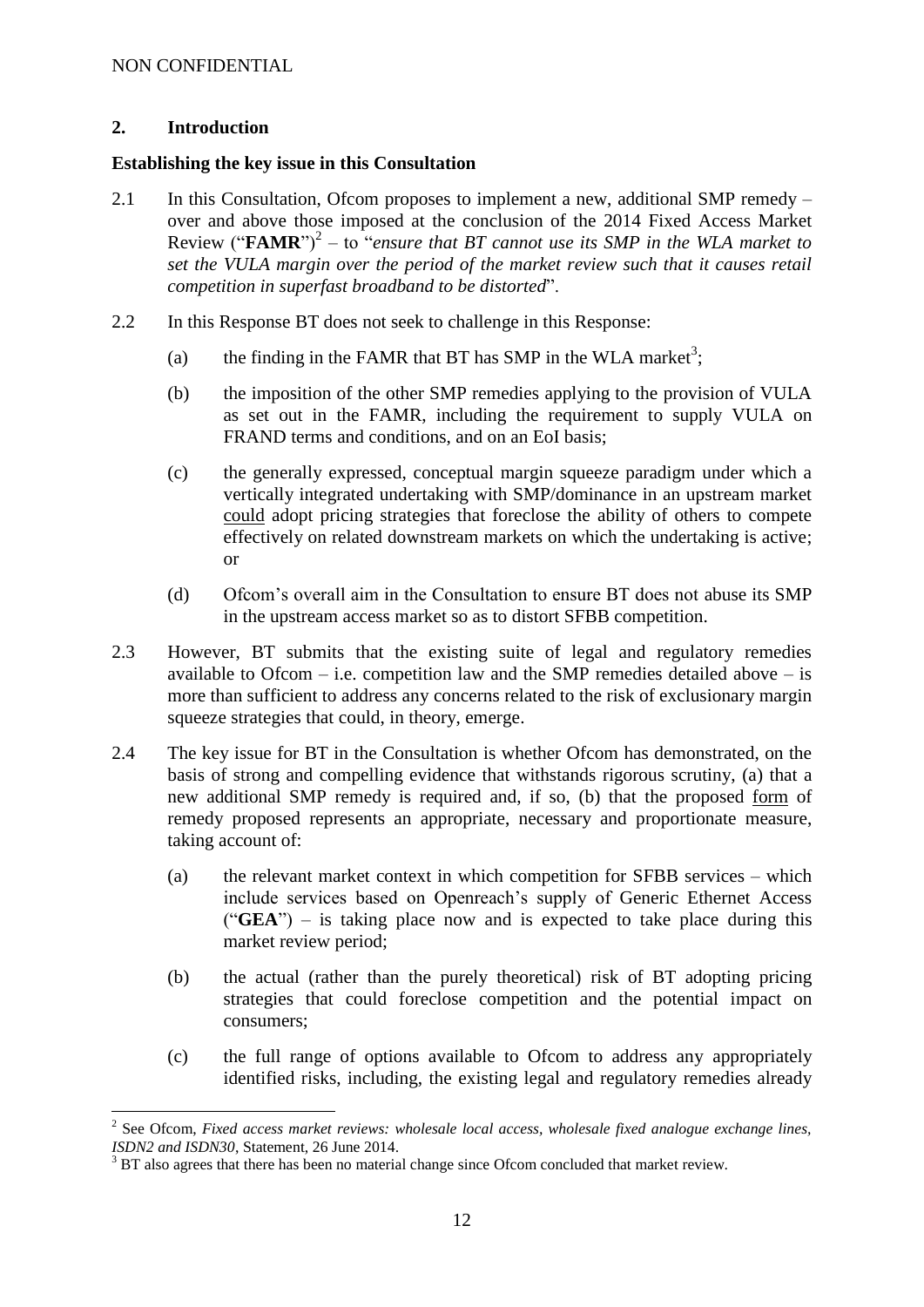at Ofcom's disposal and different forms of new additional remedies to that proposed in the Consultation; and

- (d) the potential impact implementing those options may have (i) on competition and prices across any relevant markets, (ii) on the investments that BT has made and expects to make to support its propositions and (iii) on consumers of communications services.
- 2.5 BT considers that Ofcom has not undertaken an adequate analysis to justify the imposition of a margin squeeze test and, moreover, that, were Ofcom to conduct such an analysis, it would conclude that the MST proposed is not proportionate.

#### <span id="page-12-0"></span>**Introductory comments on margin squeeze concerns**

- 2.6 It is clearly important in considering the key issue in the Consultation to establish the 'in principle' conceptual concerns relating to price/margin squeeze strategies that arise where a vertically integrated downstream player has dominance in supply of an upstream input.
- 2.7 Ofcom sets out at Figure 5.1 a standard illustrative example of how a conceptual price squeeze could operate and goes on to set out in simple algebraic terms the high level 'imputation test' that would indicate – subject to the crucial issues relating to how each of the cost and revenue figures would actually be populated – the margin available to an SMP/dominant undertaking's competitors.
- 2.8 However, presenting the issue in this simplified, illustrative way should not distract from what is the central issue at the heart of price/margin squeeze concerns: i.e. that consumers may suffer because downstream competition might be distorted due to foreclosure of efficient competitors.
- 2.9 The economics underpinning price/margin squeeze under competition law clearly establishes that an abusive price/margin squeeze requires not only a finding of insufficient margin (or 'profit sacrifice' by the dominant undertaking in the downstream market) under any imputation test, but evidence that this is capable of leading to exclusion from, or marginalisation in, the market.
- 2.10 It is only under certain conditions that, of itself, a finding of profit sacrifice under an appropriately structured imputation test might be said to demonstrate likely downstream exclusion/marginalisation and distortive effects. The so-called 'plain vanilla' case is where the following conditions apply:
	- (a) one key input, supplied by one dominant upstream company;
	- (b) downstream firms including the dominant upstream company competing in the supply of homogeneous products;
	- (c) rival downstream firms not having significant advantages relative to the downstream division of the dominant company; and
	- (d) historically known, or a combination of historically known and reasonably predictable, costs and revenues.
- 2.11 The focus of Ofcom's analysis of the issues in this Consultation is on the specific provision of SFBB services (offered over fibre) in a wider broadband market that also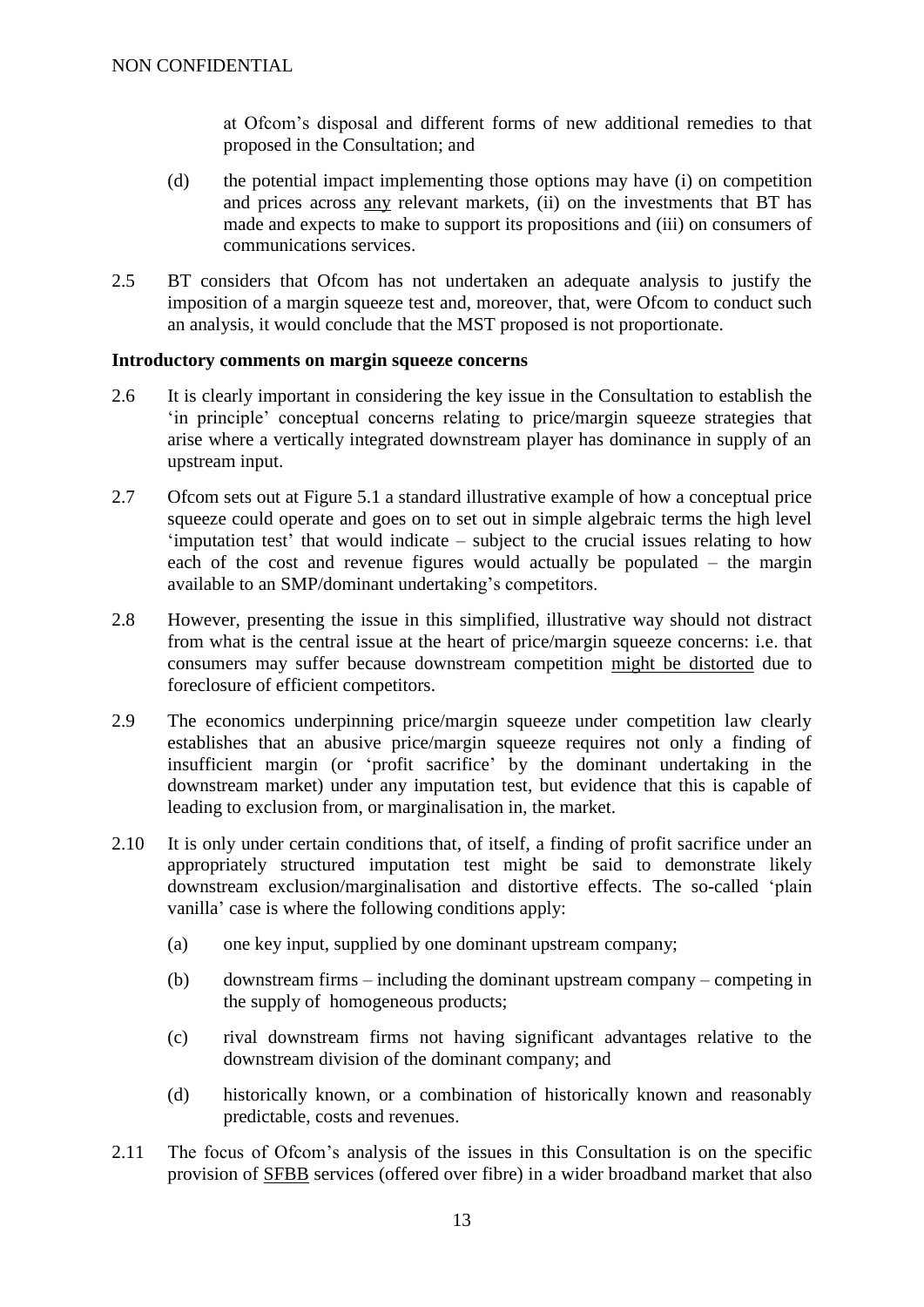includes standard broadband ("**SBB**") services (offered over copper access technology). Moreover, as Ofcom acknowledges, SFBB and SBB services are increasingly provided in a range of bundled propositions reflecting:

- (a) the diverse nature of demand for the underlying broadband service in which different customers will place different values on headline speeds, contention, usage limits, reliability, service, associated hardware and software, etc.; and
- (b) the different values customers will place on the range of services offered by different suppliers in dual-play and/or triple-play bundles – i.e. inclusive call packages and pay TV offers including terms of access to specific content such as premium movies and sport.
- 2.12 In relation to these issues, and as set out further in this response, different competitors have adopted different market strategies and are seeking to use their relative strengths in competing in certain segments of the market.
- 2.13 The key point BT makes by way of introduction is that conditions relevant to any assessment of margin squeeze relating to BT's SMP in the WLA market and competition in the retail provision of SFBB services are radically different to the conditions relevant to the conceptual 'plain vanilla' case. As such, any finding of profit sacrifice under an imputation test may be necessary, but is, in and of itself, insufficient to imply an automatic finding of downstream distortion.
- 2.14 This issue is absolutely central in assessing both (i) the overall need for an additional SMP remedy over and above competition law and the other SMP remedies already in place, and (ii) the specific form of any additional remedy and the way it would be applied and enforced. Ofcom's failure to have adequate regard to these requirements represents a flaw that runs through the Consultation and Ofcom's proposals.

# <span id="page-13-0"></span>**Existing legal/regulatory constraints on BT's pricing of VULA**

- 2.15 To set a baseline against which to consider the need for further regulation of the type now proposed, it is important to establish up front the existing constraints BT faces around the terms on which it supplies VULA services. Any proper assessment of the risks of competitive problems arising should have regard to the fact that BT already faces two existing legal and regulatory constraints on its pricing behaviour.
	- (a) BT is subject to ex ante SMP remedies already imposed by Ofcom in relation to the provision of VULA services from the WLA market – i.e. as set out above, BT must provide VULA on FRAND terms, conditions and charges, and on an EoI basis (which ensures that BT's competitors can achieve technical replicability of any BT VULA based dual play broadband offerings).<sup>4</sup> In its 2010 FAMR Statement, Ofcom indicated that it would assess whether VULA was provided on fair and reasonable terms by

<sup>1</sup> <sup>4</sup> BT notes that the SMP conditions imposed by Ofcom in the 2014 FAMR Statement (see Annex 29) include: the obligation to provide VULA on "*fair and reasonable terms, conditions and charges*" (Condition 1); the obligation that BT must "*not unduly discriminate [..] in relation to the provision of network access*" (Condition 4); and the obligation that BT "*must provide network access […] on an Equivalence of Inputs basis*" (Condition 5). For present purposes and throughout this Response, the term "FRAND" is used to refer to the obligation imposed by Conditions 1 and 4.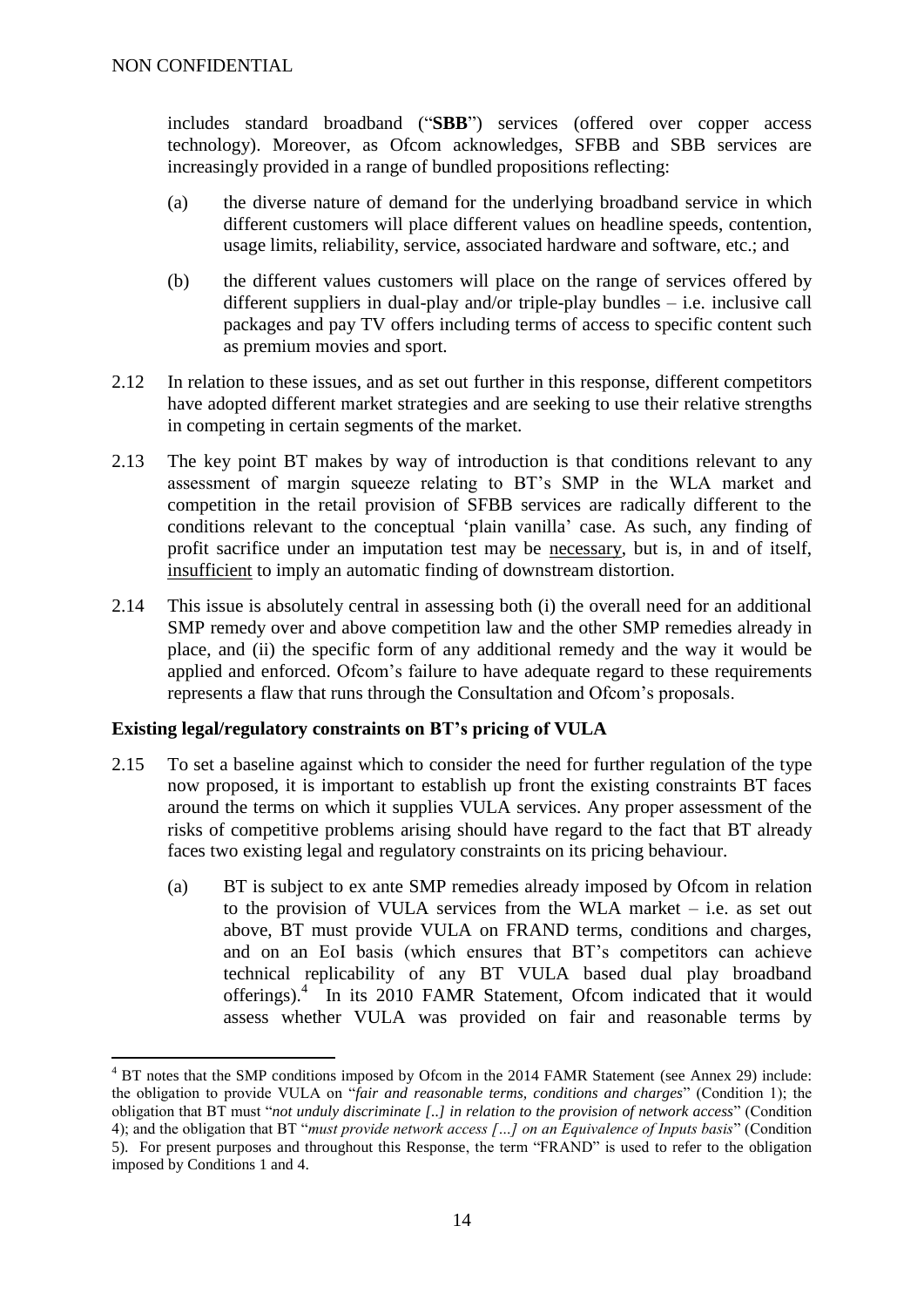considering whether the VULA price supported effective downstream competition in the provision of SFBB services or whether any price/margin squeeze economic replicability concerns arose.

- (b) Furthermore, BT must at all times comply with competition law. As referenced above, this means BT, as a vertically integrated supplier, cannot leverage dominance from upstream markets to foreclose competition downstream by removing the margin available to competitors. Clearly Ofcom's provisional No Grounds for Action ("**NGFA**") decision in relation to TTG's complaint under the Competition Act 1998 (" $C A 98$ ")<sup>5</sup> is relevant in setting out the way in which competition law serves to prevent abusive, exclusionary margin squeeze activity. It also makes clear that no exclusionary competition concerns have been identified as of now in relation to BT's provision of SFBB.
- 2.16 Moreover, BT notes that in 2010 and 2014 Ofcom expressly decided against establishing additional SMP remedies that focussed on the absolute level of the VULA charge – e.g. by reference to the costs of provision – given constraints in the market from Virgin and copper SBB services, and given risks and uncertainties around unit costs of provision in light of the long term paybacks of upfront capital investments.<sup>6</sup>
- 2.17 These existing legal and regulatory constraints on BT's provision of VULA provide the appropriate counterfactual against which to assess Ofcom's proposals in the Consultation. Given that the central issue in this Consultation is whether the proposed remedy would (i) be a necessary additional measure and (ii) only if that is the case, a proportionate measure, it follows that Ofcom needs to show that the current set of constraints (in their current form, or if considered necessary, supported by guidance on their application) are themselves insufficient to address identified concerns with BT's potential behaviour before proceeding to consider any incremental regulation.

# <span id="page-14-0"></span>**Structure of BT's Response**

1

- 2.18 Having made these introductory observations, and in support of our overall view that Ofcom should fundamentally reconsider its approach to VULA margin regulation, in the following sections of this response, we set out:
	- (a) Our legal assessment of the Consultation, which is supported by a detailed annex (see **Section 3** and **Annex B**). Our analysis demonstrates that Ofcom has not met the legal test for imposing its proposed ex ante MST regulating the margins that BT must maintain in relation to SFBB based on VULA services.

<sup>5</sup> See Ofcom, *Complaint from TalkTalk Telecom Group plc against BT Group plc about alleged margin squeeze in superfast broadband pricing*, CW/01103/03/13, update note of 19 June 2014.

<sup>6</sup> See, for example para 1.34 of the 2014 FAMR Statement: "*We will not regulate the level of VULA prices during the next market review period, allowing BT to retain pricing flexibility on NGA pricing. In particular, we consider that competitive constraints will reduce the risk of unregulated VULA pricing levels (such as the pricing of current generation access ('CGA') services and Virgin's services). Further, there remains uncertainty about future demand for NGA services and the time profile over which NGA investment should be recovered. As such, determining the level of charges remains difficult and carries a risk of setting inappropriate price levels that would harm incentives for efficient investment (either expanding the network or improving technology) and BT's ability to experiment with pricing to encourage fibre take-up*".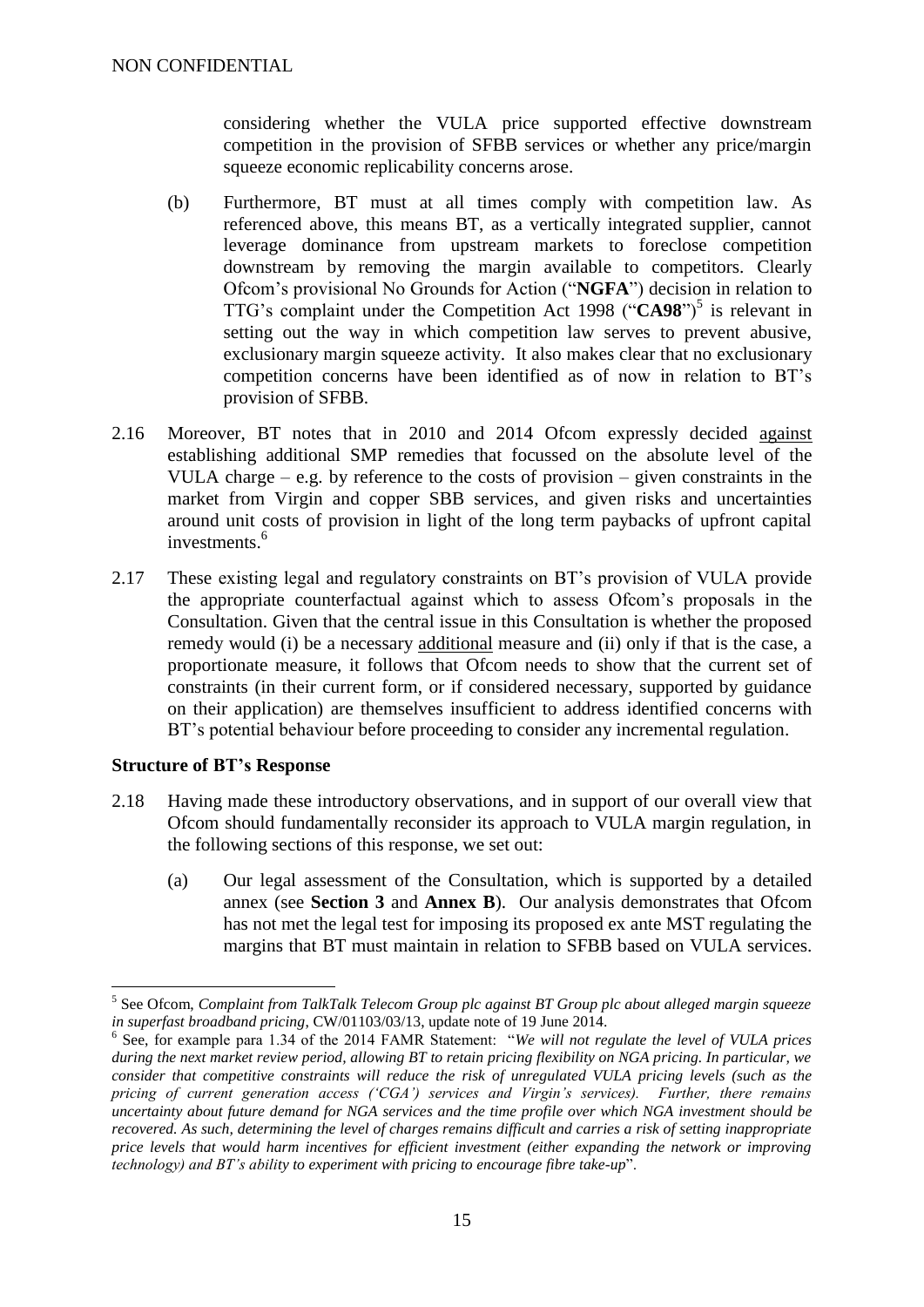In the context of Ofcom failing adequately to identify a problem that requires additional regulatory intervention:

- (i) Ofcom has not reached the jurisdictional threshold for imposing its proposed condition under section 87(9) and section 88 CA03; and
- (ii) Ofcom's exercise of its jurisdiction in proposing an ex ante MST condition would not be a proportionate way to address its objectives.
- (b) A detailed assessment of the market in which SFBB services are currently supplied and will be supplied during this market review period to 2017 (see **Section 4**). This analysis is not designed to be exhaustive, but serves to demonstrate the inadequacy of the analysis conducted by Ofcom in the Consultation. In particular, this puts Ofcom's observations about BT's high retail share of VULA connections into the appropriate context of the strategies different competitors are adopting in the broadband market and emphasises the relative strengths of Sky, Virgin and TTG, in the provision of triple-play bundles;
- (c) A detailed consideration of Ofcom's stated rationale and supporting evidence in identifying:
	- (i) Its specific regulatory objective in assessing the potential need for an additional VULA margin remedy (see **Section 5**);
	- (ii) The need for such an additional remedy over and above the existing constraints on BT's behaviour (see **Section 6**).
- 2.19 **Section 7** addresses Ofcom's proposal to include triple-play bundles and BT's provision of the BT Sport channels to SFBB customers in the test, and the requirement on BT to earn monthly margin to fully recover current average net costs of these services during start-up phase. This Section concludes that the MST proposed is an inadequate tool to assess the potential issues raised by BT TV and BT Sport.
- 2.20 Without prejudice to BT's primary submission as to the need for a test, we then address, in the context principally of a dual play assessment, the conceptual design of the proposed imputation test and the specific proposals for populating the proposed test for cost and revenue data (**Section 8**).
- 2.21 **Section 9** sets out our conclusions.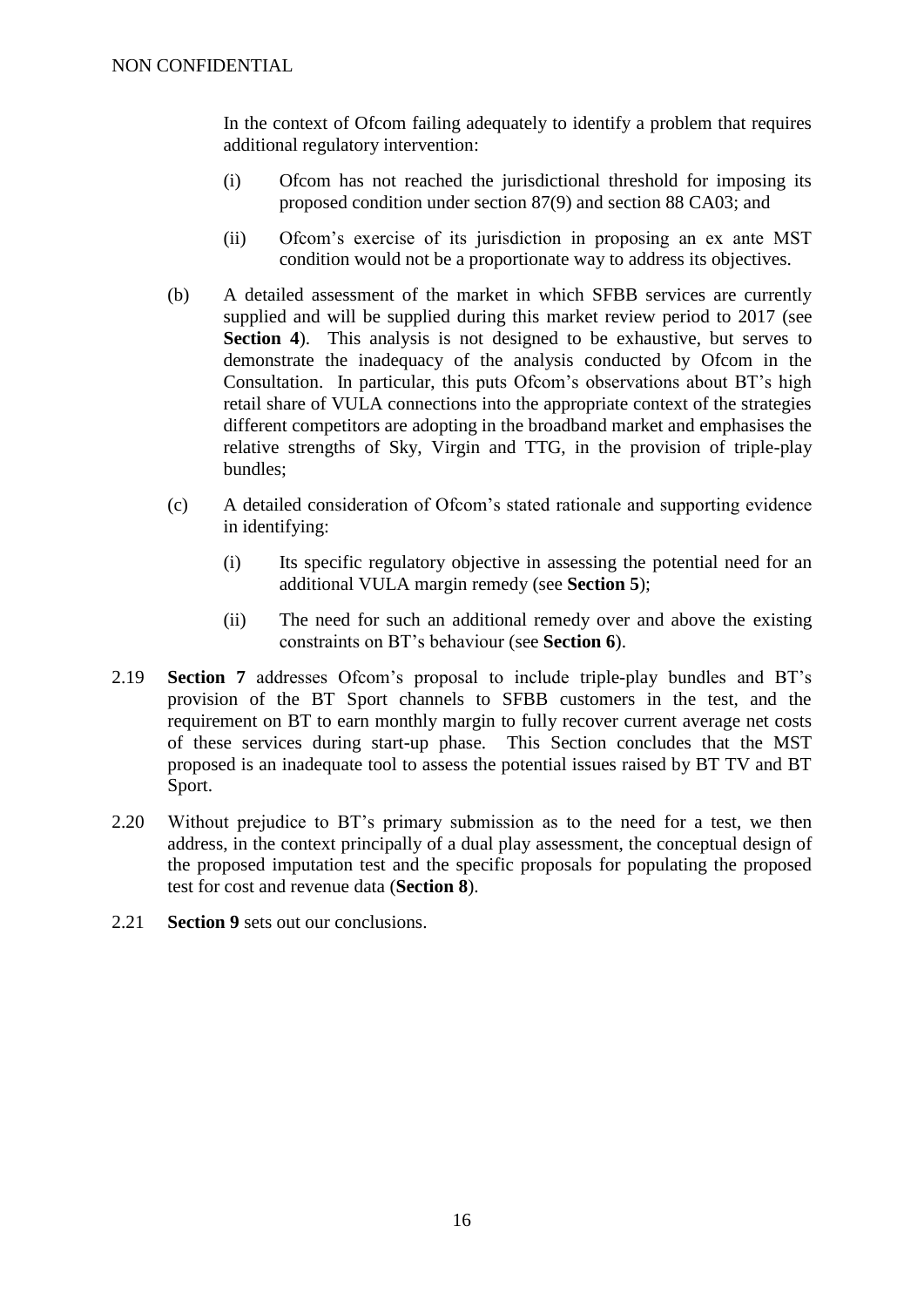# <span id="page-16-0"></span>**3. Ofcom's proposals are inconsistent with the applicable legal framework**

# <span id="page-16-1"></span>**Introduction**

1

- 3.1 In Section 7 of the Consultation Ofcom sets out the basis on which it considers that the new, additional SMP remedy it is proposing to introduce is appropriate and satisfies the legal tests set out in the CA03 for the imposition of an SMP price control condition. It also seeks to demonstrate that it has had the utmost account of Recommendations issued under Article 19(1) of the Framework Directive, including the NGA Recommendation<sup>7</sup>, the Costing and Non-discrimination Recommendation<sup>8</sup> and the BEREC Common Position on best practice in remedies in the WLA market<sup>9</sup>.
- 3.2 BT attaches at Annex B to this response a detailed response to Section 7 which evidences that BT fundamentally disagrees with Ofcom's conclusions. It sets out why BT considers that (i) Ofcom has not reached the jurisdictional threshold for imposing its proposed condition under section 87(9) and section 88 of the CA03; and (ii) even if Ofcom had reached the jurisdictional threshold, Ofcom's exercise of its jurisdiction in proposing an ex ante MST condition would not be a proportionate way to address its objectives.
- 3.3 BT also considers that, on proper analysis, the Recommendations and BEREC Common Position support the position that if, some form of ex ante MST can ultimately be shown to be justified, in order to be apt and proportionate, it should:
	- (a) measure relevant downstream costs on an EEO standard without any adjustments;
	- (b) evaluate profitability on the basis of a dynamic, not static, analysis;
	- (c) allow for an assessment of the effects on competition on downstream markets, if there is a failure 'on the numbers' where that numerical failure is as a result of the inclusion of bundled offerings – i.e. the MST should not be a 'bright line' test of compliance

# <span id="page-16-2"></span>**Summary of BT's submissions on jurisdictional issues**

- 3.4. In summary, Ofcom has not met the statutory requirements of section 88(1)(a) and 88(3) for imposing a section 87(9) condition.
	- (a) Ofcom has not undertaken sufficient market analysis as required under section  $88(1)(a)$  as to whether there is a risk that adverse effects would arise from price distortion. In this respect, Ofcom has not correctly identified the primary counterfactual scenario against which to analyse whether there is a risk of adverse effects, which is that the existing status quo of ex ante regulation through the FRAND and EoI SMP conditions, supported by ex post

<sup>7</sup> *Commission Recommendation on regulated access to Next Generation Access Networks (NGA)*, 20 September 2010 (2010/572/EU).

<sup>8</sup> *Commission Recommendation on consistent non-discrimination obligations and costing methodologies to promote competition and enhance the broadband investment environment*, 11 September 2013 (2013/466/EU).

<sup>9</sup> *BEREC common position on best practice in remedies on the market for wholesale (physical) network infrastructure access (including shared or fully unbundled access) at a fixed location imposed as a consequence of a position of significant market power in the relevant market*, 8 December 2012 (BoR (12) 127).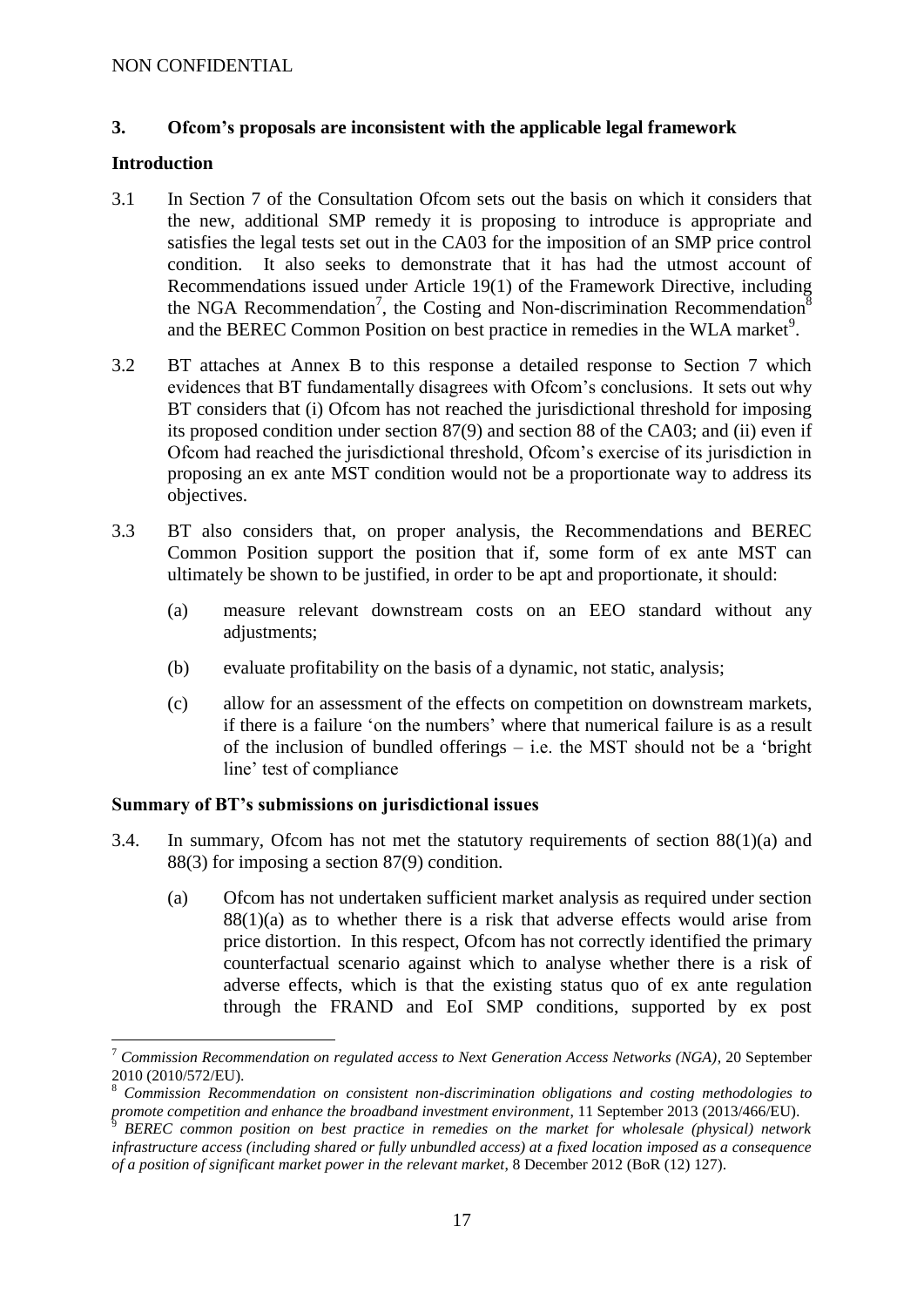competition law, would persist. As a result, it has not met the requirements for imposing an MST at all.

- (b) Ofcom has not properly shown that BT would have the ability and incentive to impose a price squeeze. Nor has Ofcom set out what has changed since its previous consultations that would lead it to a different conclusion as to the need to impose additional regulation.
- (c) Ofcom has not considered the position of actual and potential SFBB customers in order to evaluate whether there is a material risk that they would suffer adverse consequences.
- 3.5 Given the complexity of the broadband market, the uncertainty of developments in SFBB and the differentiation of products offered by competing CPs, Ofcom must carry out a careful market analysis as to the likely effects on consumers if it is to justify imposing an additional regulatory condition. Instead, Ofcom bases its conclusion on a speculative and unevidenced concern as to possible future developments, and thus fails to meet its own anti-interventionist and evidence-based standard.
- 3.6. Indeed, had Ofcom carried out this analysis, BT believes that it would have reached the conclusion that no additional regulatory condition of MST is justified. In this respect, BT notes that:
	- (a) to the extent that Ofcom has concerns that adverse consumer effects might arise at some point *after 2017*, there will be a further opportunity in the next market review to consider whether it is then necessary to introduce regulation;
	- (b) in addition, to the extent that there were any material changes giving rise to such concerns *prior to 2017*, which Ofcom itself currently considers to be unlikely, Ofcom could not only exercise its substantial regulatory powers under the existing regime (i.e. the FRAND condition, EoI and/or competition law), but also Ofcom could potentially carry out an additional review in order to impose remedies within that period under Section 86 CA03.
- 3.7 These issues are expanded upon at the appropriate points within the remaining sections of this response and in Annex B.

# <span id="page-17-0"></span>**Summary of BT's submissions on proportionality**

- 3.8 The proposed MST condition would infringe the principles of proportionality binding on Ofcom because:
	- (a) Ofcom has not undertaken an adequate Impact Assessment it has not sufficiently considered regulatory alternatives that might also meet its objectives or conducted a sufficient cost benefit analysis of each of those alternatives.
	- (b) It has not sufficiently considered BT's investments in SFBB and related markets (in particular sports content and Pay TV), both in terms of earning an appropriate return on investment and on future investment incentives, for the purposes of section 88(2) CA03.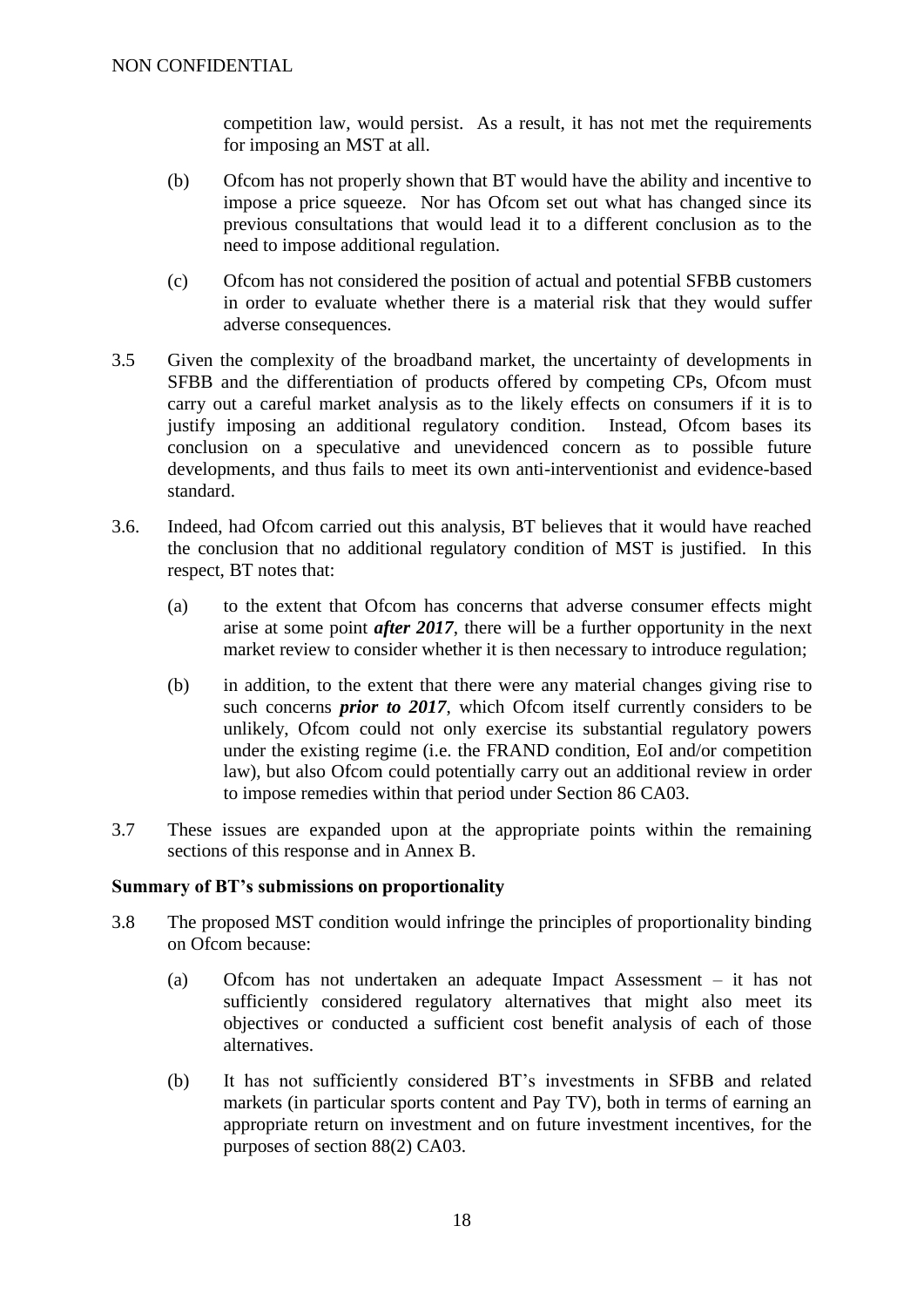1

- (c) The proposed MST condition is neither necessary to achieve Ofcom's objectives nor the least onerous option. In particular, the adjustments that are included in the test would result in a greater level of margin for competitors than is needed for them to compete effectively with BT. This would provide competitors with a windfall, in what is a highly competitive market in which they are already successfully operating and would cause distortions in the markets affected by the test.
- (d) As such, the proposed condition risks having significant negative effects on competition both on the broadband market itself and on competition in other related markets.
- 3.9 Overall, these factors are not weighed adequately in Ofcom's Consultation and they render the proposed VULA SMP condition disproportionate.
- 3.10 These issues are expanded upon at the appropriate points within the remaining sections of this response and in Annex B.

# <span id="page-18-0"></span>**Summary of BT's submissions in relation to the Recommendations and UK law**

- 3.11 Ofcom has not properly taken account of all Recommendations issued under Article 19(1) of the Framework Directive. The Costing and Non-discrimination Recommendation clearly recommends that NRAs should measure relevant downstream costs on an EEO basis unless (i) market entry or expansion has been frustrated in the past or (ii) where very low volumes of lines and their significantly limited geographical reach as compared to the SMP operator's network indicate that objective do not favour the acquisition of scale by alternative operators. Ofcom has not shown that either is the case.
- 3.12 Furthermore, any adjustments made to the EEO test "*should not go beyond that of a market structure with a sufficient number of qualifying operators to ensure effective competition*". The adjustments to the EEO that Ofcom propose go far beyond what is contemplated by the Recommendation given that there is already a sufficient number of effective competitors.
- 3.13 While Ofcom states that it has taken utmost account of the Recommendations, it has also not following the approach recommended in Annex II of the Costing and Nondiscrimination Recommendation as to how to measure costs, which leads to Ofcom proposing a disproportionate measure.
- 3.14 Both the Costing and Non-discrimination Recommendation<sup>10</sup> and the BEREC Common Position recognise that there may be circumstances where a failure to pass an ex ante replicability test 'on the numbers' may not be harmful to competition. The problem with an 'on the numbers' only ex ante test involving bundled offerings is in particular recognised in an ERG report referred to in the BEREC Common Position.<sup>11</sup>

<sup>10</sup> Article 56(c): "*Where the NRA considers that a retail offer which is not economically replicable would significantly harm competition, it should make use of its [enforcement] powers . . .to request the SMP operator to cease or delay the provision of the relevant retail offer pending compliance with the requirement for economic replicability*."

<sup>&</sup>lt;sup>11</sup> BP49b which refers to the "*Report on the Discussion on the application of margin squeeze tests to bundles, ERG (09) 07, March.*" See in particular paragraphs 111 to 114.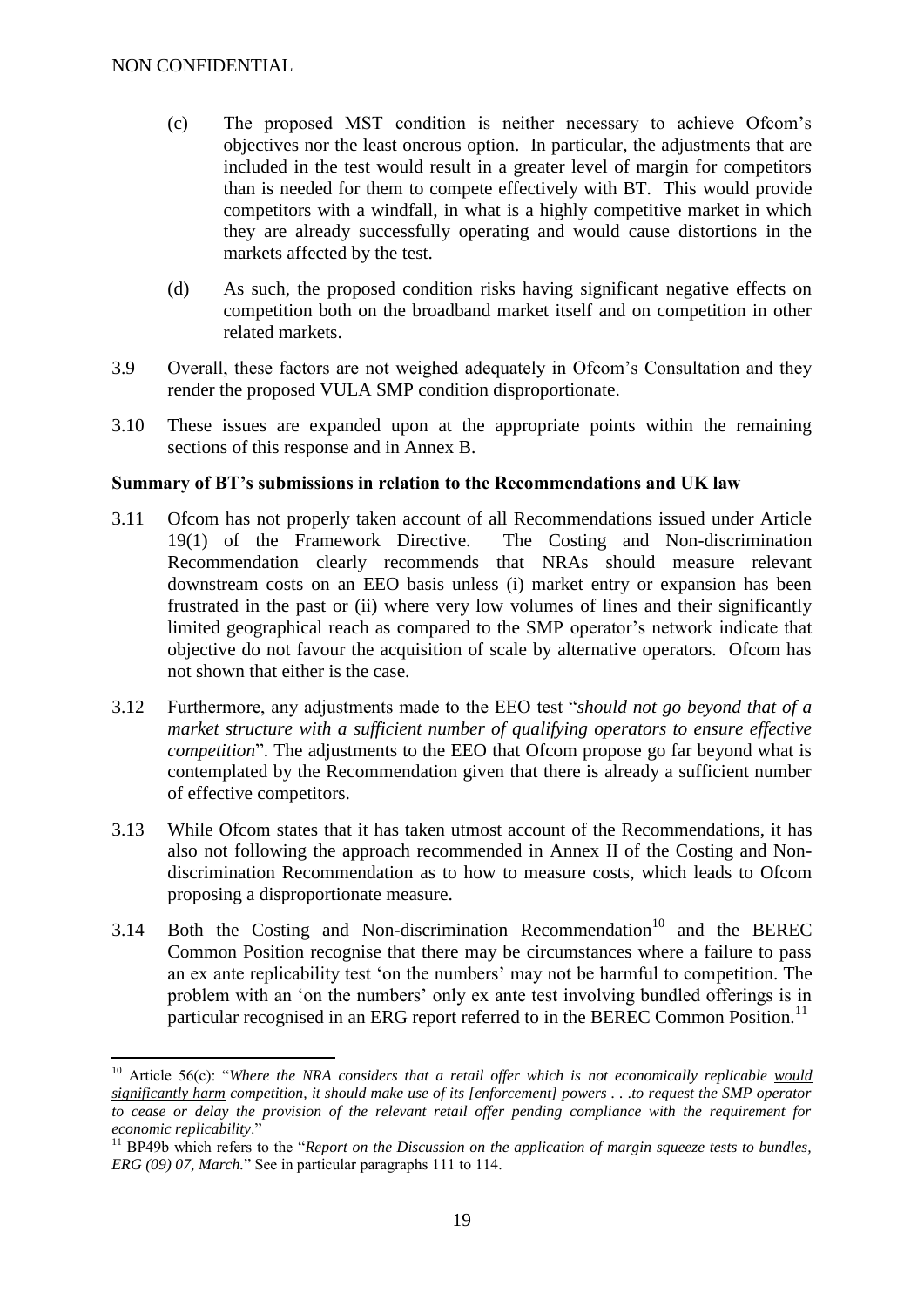- 3.15 This supports BT's position that it is not appropriate or proportionate to impose an ex ante test including bundles which is incapable of involving any assessment of whether the retail prices BT is charging are having or can reasonably be expected to have a distortive effect on the market.
- 3.16 Finally, BT considers that Ofcom risks an unlawful exercise of its discretion by introducing a test which includes BT TV and BT Sport, which involves substantial modification of the EEO standard, and which involves application of a strict numbers based bright line test, in that this would, in practice, make it impossible in practice for the statutory requirements of section 96A(5) to (7) CA03 to be complied with. It is a fundamental principle of administrative law that a public body must not exercise its discretion in a manner that frustrates the policy of an Act of Parliament.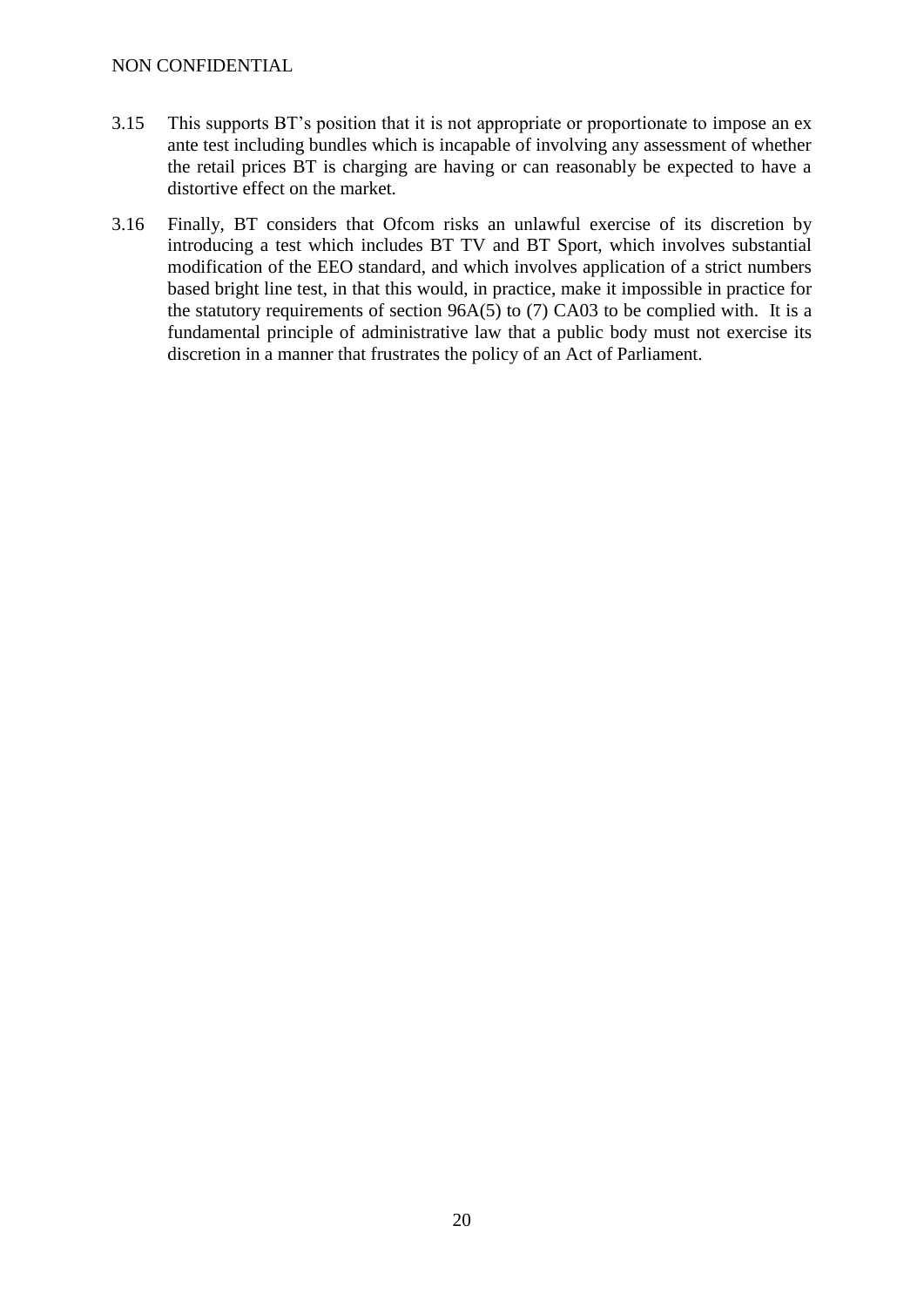# <span id="page-20-0"></span>**4. The Market Context for this Consultation**

#### <span id="page-20-1"></span>**Introduction and summary**

- 4.1 In the previous Section, BT submitted that Ofcom has not passed the jurisdictional hurdles required to impose an MST. In particular, Ofcom has not carried out sufficient market analysis in order to justify its proposals. Given the range of CPs with different priorities and strategies in this market, any analysis by Ofcom should involve a detailed review of all of the evidence, both on current levels of competition and also on indicators of how the market will develop. There is a high level of responsibility on Ofcom to carry out this analysis properly and, in so doing, Ofcom should at least take into account the additional evidence set out in this Section before reaching any conclusion on the need for an ex ante MST.
- 4.2 This Section provides the relevant context for BT's assessment of each of Ofcom's key proposals as set out in the Consultation, in particular in identifying its overall regulatory aim and considering its options for achieving this (Section 5), in considering options for regulating the VULA margin (Section 6), and in its approach to designing the scope and detail of the proposed new SMP remedy (Sections 7 and 8).
- 4.3 Specifically, this Section addresses the following points:
	- (a) On a static analysis, the retail broadband market (both in relation to fibre and copper) is highly competitive and the evidence suggests that, even on a dynamic analysis, it is highly likely that this will remain the case given current commercial, regulatory and legal constraints;
	- (b) Current fibre volumes and forecasts for the market review period reflect the commercial choices CPs have taken about competing in the overall broadband market, rather than any actual or potential competition 'problem' arising as a result of BT's (actual or potential) distortive pricing strategies;
	- (c) Rather than diminishing, competition for fibre broadband is set to increase rapidly over the current market review period, such that current subscriber shares are not instructive as to future shares; and
	- (d) Competition for the provision of broadband services in triple-play bundles is largely shaped by Sky's dominance in content markets and the wholesale terms on which it makes key channels available to its competitors.

# <span id="page-20-2"></span>**The retail broadband market (both in relation to fibre and copper) is highly competitive**

4.4 In its 2014 Wholesale Broadband Access ("WBA") Statement<sup>12</sup>, Ofcom concluded that there remained a "*single retail product market covering all [broadband] speeds*" (paragraph 3.30). Ofcom noted that it "*saw no clear break at present in the 'chain of substitution' between different service speeds*" and that "*there was not sufficient evidence for a separate market emerging during the next market review period*".

<sup>1</sup> <sup>12</sup> Ofcom, *Review of the wholesale broadband access markets*, 26 June 2014.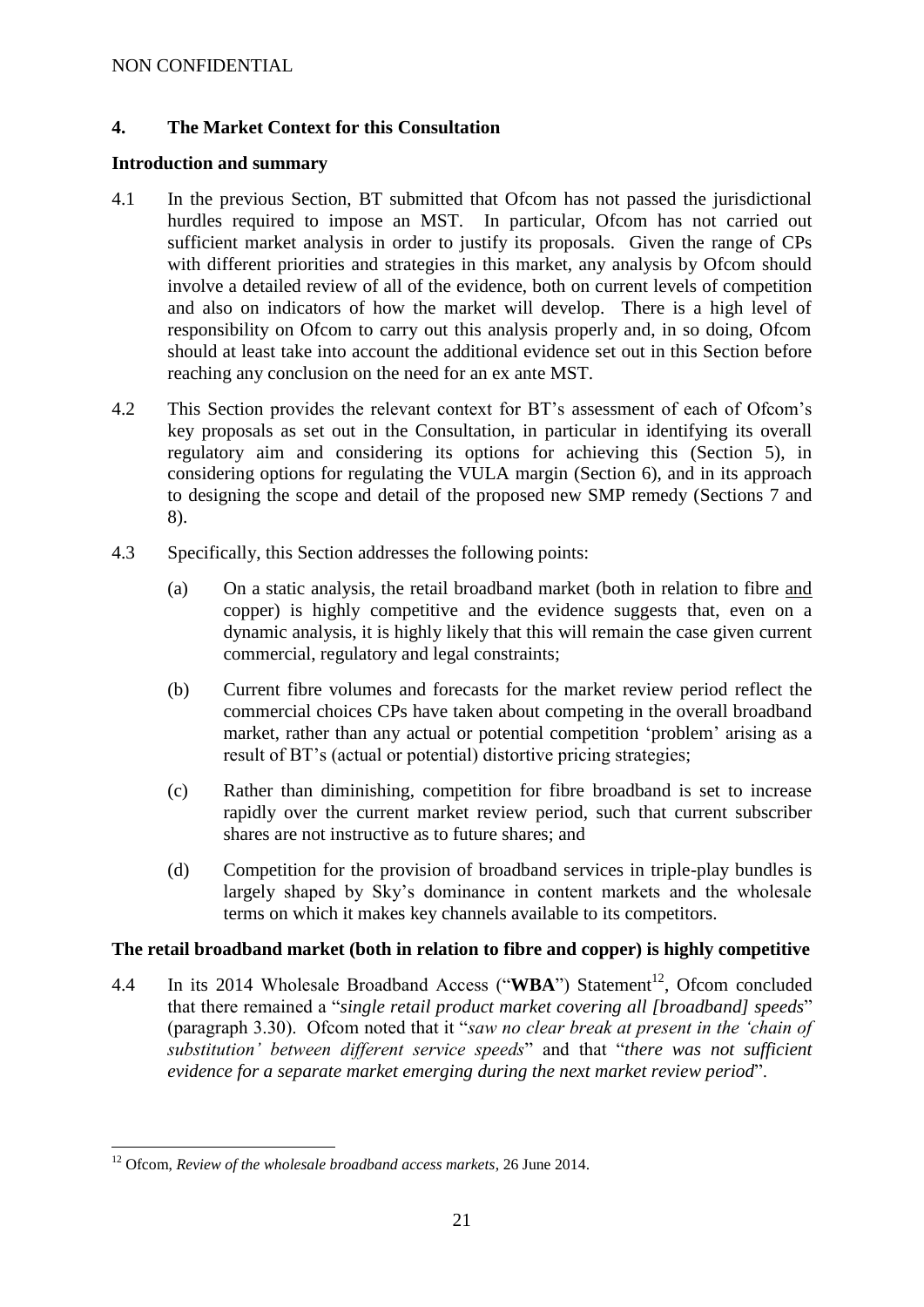- 4.5 This was supported by reference to a number of sources of evidence; for example "*CPs' internal documents suggest that mass market demand for SFBB services has yet to emerge*", leading Ofcom to conclude that "*the need for SFBB … will [not] be sufficiently widespread to define a separate market*".<sup>13</sup> Looking forward, Ofcom considered that "*prices for SFBB are likely to remain low in order to make it attractive for the large number of consumers still on CGA to migrate to SFBB*"; Ofcom also noted that charging a premium for SFBB "*is consistent with a chain of*  substitution, even though historically some providers have not done so".<sup>14</sup>
- 4.6 Clearly, therefore, based on Ofcom's own analysis CPs with copper broadband offerings are able to compete with SFBB propositions and Ofcom does not expect this to change within the market review period.
- 4.7 In this respect, Ofcom has consistently found that the retail broadband market in the UK is highly competitive, with no one provider having a substantially larger market share than its competitors.<sup>15</sup>



4.8 In terms of international comparators, the average per-capita broadband revenue generated by providers in the UK is amongst the lowest in developed nations with the lowest 5 year CAGR.<sup>16</sup> As Ofcom notes in its 2013 Communications Market Report, "*the UK has low fixed broadband prices*". This is an important measure of competition in the UK broadband market. There is no competition problem in the UK broadband market, and no evidence has been put forward that there is.

#### <span id="page-21-0"></span>**Current fibre volumes reflect strategic choices taken by CPs to date, rather than any actual or potential competition problem**

# **Overview**

4.9 In Section 3 of the Consultation, Ofcom places great weight on BT's current share of VULA connections. However it also recognises that "*current uptake is not necessarily indicative of significant competition concerns or the long term outcome*" (paragraph 3.62).

<sup>&</sup>lt;u>.</u>  $13$  Paragraphs 3.46 and 3.43.

 $^{14}$  Paragraph 3.51.

<sup>&</sup>lt;sup>15</sup> Ofcom Communications Market Report 2014, Figure 5.39.

<sup>&</sup>lt;sup>16</sup> Ofcom Communications Market Report 2013, Figure 6.49.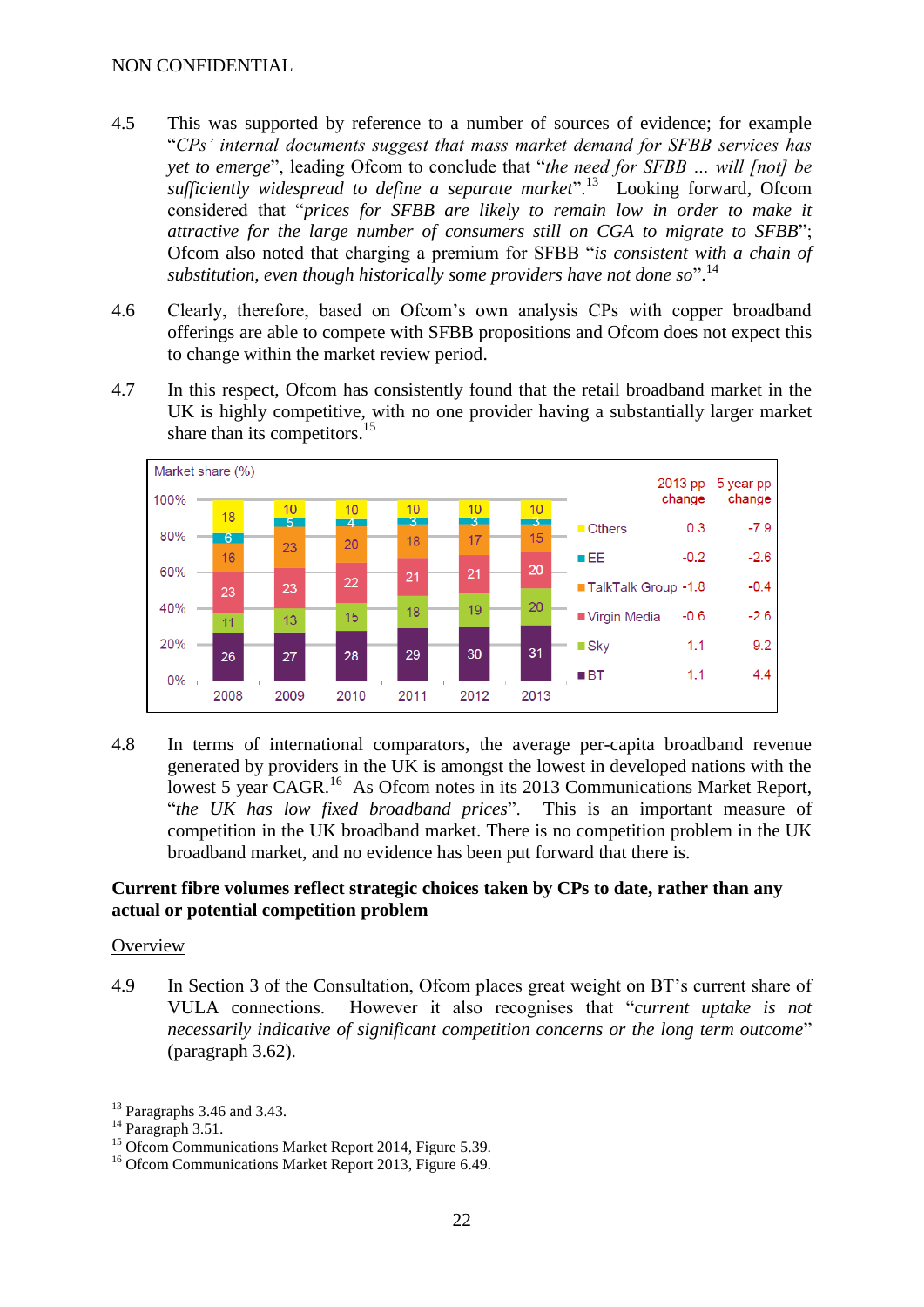- 4.10 Current fibre volumes are a result of the respective rational strategic choices of CPs to date. In this regard, it is notable that:
	- (a) BT's strategy has been actively to upgrade its base to fibre, which has been equally available to all CPs since day 1 given the availability of VULA on EoI terms;
	- (b) In line with its own strategic incentives, Openreach has attempted to drive fibre take up by all its CP customers, in particular BT Consumer, Sky and TTG;
	- (c) Virgin's broadband strategy of which Ofcom fails to take proper account has also been to upgrade its customer base to SFBB; and
	- (d) In contrast to BT and Virgin, TTG and Sky started promoting SFBB slowly, choosing instead to maintain a significant focus on copper broadband, in accordance with their own commercial priorities, even though they have had full EoI access to GEA on FRAND terms since it was launched, the same as BT's own retail operations.

BT's retail broadband strategy has been to maximise the returns on its fibre investment by actively encouraging existing broadband customers to upgrade to SFBB

- 4.11 Since its launch in 2010, the focus of BT's retail fibre strategy has consistently been weighted towards upgrading its existing copper broadband base rather than acquiring customers from other providers. This pro-competitive initiative reflected BT's broader strategy of providing its customers with the highest quality broadband experience while making its multi-billion pound investment in the fibre network a commercial success.
- 4.12 The essential performance requirement to justify the investment in fibre networks upstream has always been the necessity to get large volumes of customers – both from BT's retail divisions and other CPs – on to the fixed cost infrastructure. BT therefore decided that its retail operations should prioritise the sale of retail fibre broadband in order to make its enormous investment commercially viable. By contrast, other CPs are free from the responsibility of making BT's fibre investment pay-off and have made different strategic choices accordingly. BT's focus on regrading its customers from copper broadband to fibre broadband is evidence of this strategy. In contrast, the relatively slow take up by other CPs has been a source of risk to the BT Group business case.
- 4.13 As Ofcom notes in footnote 79 of the Consultation,  $\begin{bmatrix} 1 & 1 \\ 0 & 1 \end{bmatrix}$  of BT's net adds were regrades from its copper base. While this figure has since reduced slightly, it remains the case that the majority of BT's fibre net adds (over  $\lceil$  1% in 2013/14) were regrades from its base of copper broadband subscribers, even though BT's copper base itself comprises less than 30% of the available copper base. As set out in the chart below, this trend has continued for the first four months of 2014/15 for which data is available. CONFIDENTIAL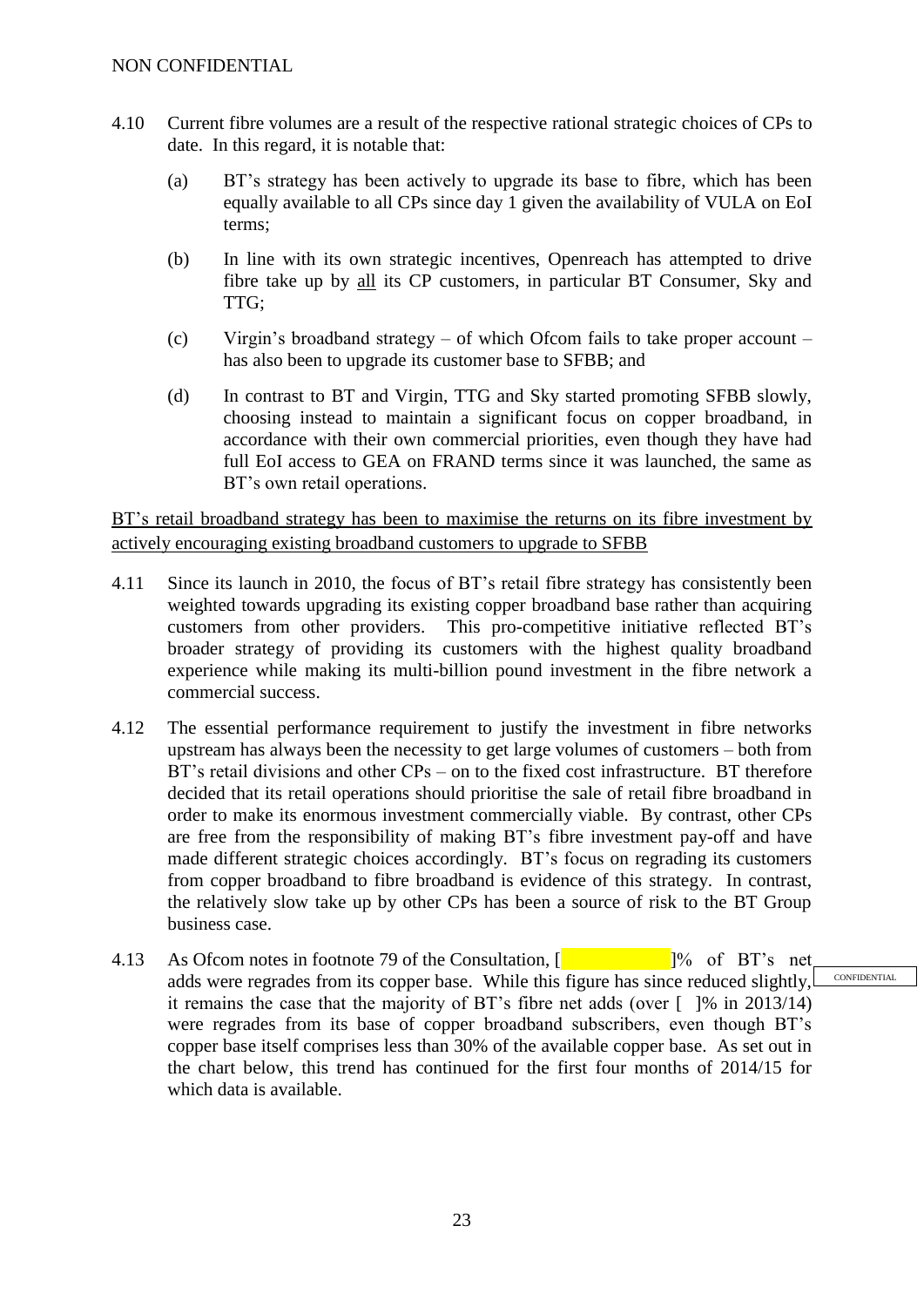NON CONFIDENTIAL

CONFIDENTIAL

- 4.14 BT notes that this upgrade strategy has been open to all CPs on EoI terms since the launch of GEA in 2010, and even before Ofcom required BT to offer VULA. As noted by Ofcom in its 2010 WLA Statement, the requirement to provide VULA to all CPs on fair, equivalent and non-discriminatory terms was imposed to "*allow competitors to deliver services over BT's new NGA network, with a degree of control that is similar to that achieved when taking over the physical line to the customer*" (paragraph 1.5). Indeed, in January 2013 Sky's CEO, Jeremy Darroch, noted as follows: "*if fibre starts, so we start to see more demand from customers for fibre, then*  we're going to be <u>well placed to push into that</u>".<sup>17</sup> In contrast, as far back as 2012 he had noted that fibre appeared to be "*central*" to BT's and Virgin's strategies.<sup>18</sup>
- 4.15 The fact that Sky and TTG were slow to promote SFBB in the early, high-risk years was simply a matter of their strategic choice. As a result, it is wrong merely to seek to extrapolate from existing VULA subscription rates when the drivers for differing shares of SFBB subscriptions are now changing as commercial priorities develop.

Openreach has strong incentives to promote increased fibre demand by CPs and has engaged in significant pro-active investment in new products and technologies

4.16 Reflecting (i) the goal of maximising BT Group's returns on its substantial fibre investment and (ii) the fact that it is incentivised to serve successfully all of its customers equally, Openreach has consistently pro-actively engaged with its CP customers to promote and enable SFBB. Ofcom has failed to examine or take into account the evidence that demonstrates Openreach's substantial efforts to sell its GEA products to non-BT CPs.<sup>19</sup> This makes clear that the reluctance on the part of other CPs was simply a matter of their own strategic choices, based on their views as to what customers demanded. This demonstrates that, rather than any inherent

1

<sup>&</sup>lt;sup>17</sup> Interim 2012/2013 British Sky Broadcasting Group plc Earnings Presentation (UK), 31 January 2013.

<sup>&</sup>lt;sup>18</sup> British Sky Broadcasting Group plc at Goldman Sachs Communacopia Conference, 19 September 2012.

<sup>&</sup>lt;sup>19</sup> See, for example, BT's response to Question 2.6 of the  $1<sup>st</sup>$  s135.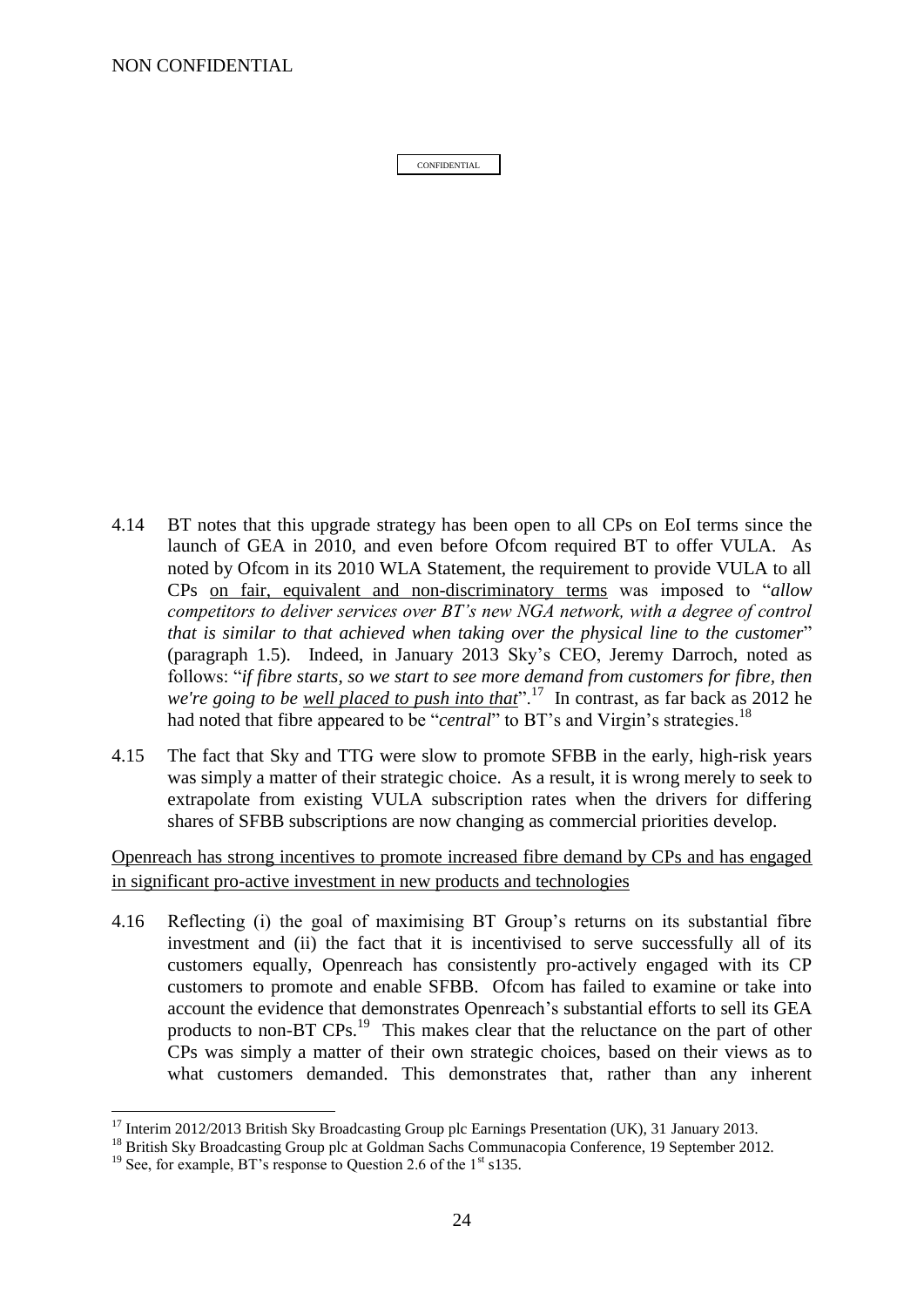advantages enjoyed by BT Consumer, other CPs are perfectly capable of competing with fibre broadband products if they choose to.

- 4.17 Openreach has strong incentives to grow new incremental volumes of fibre customers. The long term economics of the BT Group investment case are highly sensitive to volumes, which means that take-up is required across a range of CPs and not just downstream BT. Hence Openreach's extensive and proactive engagement with CPs. Currently Openreach's GEA fibre product is purchased directly by 19 CPs serving consumers and 44 CPs focussed on businesses.<sup>20</sup> Over 70 further CPs offer SFBB services based on BT Wholesale connectivity. This is a further indication of the increasing competitiveness, and complexity, of the UK retail broadband market in which a number of competitors are developing existing and new business models. Consideration of these developments is not reflected in the Consultation. As a result, and as set out in paragraphs [4.59](#page-38-0)[-4.64](#page-39-0) below, the share of fibre net adds among other CPs has been steadily growing.
- 4.18 Ofcom's approach to regulating fibre since 2010, largely reaffirmed in 2014, is appropriate for promoting competition in SFBB. It allows CPs and end-users to benefit from the 'shared' economies of scale and scope inherent in the design of the Openreach NGA infrastructure, the flexibility in product specifications, pricing, propositions and contractual terms, and supports migration to new technologies and between providers. It has supported major investment by BT and others (such as Virgin) in the UK's NGA infrastructure and the increasing demand for SFBB services from consumers.

# Virgin's broadband strategy has also been to upgrade its customer base to SFBB (and latterly to expand its network)

- 4.19 Virgin's network itself also the result of a multi-billion pound investment is capable of delivering high speed broadband to about half of all households in the UK. It has by far the largest number of high speed broadband subscribers in the UK, standing at over 4.4m at the end of  $Q1 2014/15$  – over twice as many high speed broadband subscribers as BT. Even if Ofcom's concern set out at paragraph 3.47 of the Consultation were correct and there is a risk that BT could build up a significant share of SFBB by the end of the next market review period (which BT does not accept), Virgin would continue to operate as a strong constraint on BT, that Ofcom has failed properly to take into account.
- 4.20 In August 2014, Virgin announced the largest expansions of its network since the company was formed in 2007. It plans to make its network available to 100,000 further homes in East London. In its press release, Virgin notes that its customers will benefit from broadband speeds of up to 152Mb, "*far ahead of BT or any other major provider*<sup>". 21</sup> Virgin has also invested heavily to increase broadband speeds across its entire network.<sup>22</sup> This shows that Virgin is continuing to invest and actively compete for customers. In order to remain competitive, BT will also need to continue to invest and Ofcom is wrong to consider that its investment is now substantially complete.

1

<sup>21</sup> http://about.virginmedia.com/p<u>ress-release/9444/virgin-media-takes-superfast-broadband-to-east-london</u>

<sup>20</sup> <http://www.superfast-openreach.co.uk/at-home/buy-it-now.aspx>

<sup>&</sup>lt;sup>22</sup> <http://about.virginmedia.com/press-release/9418/virgin-media-launches-broadband-twice-as-fast-as-the-rest>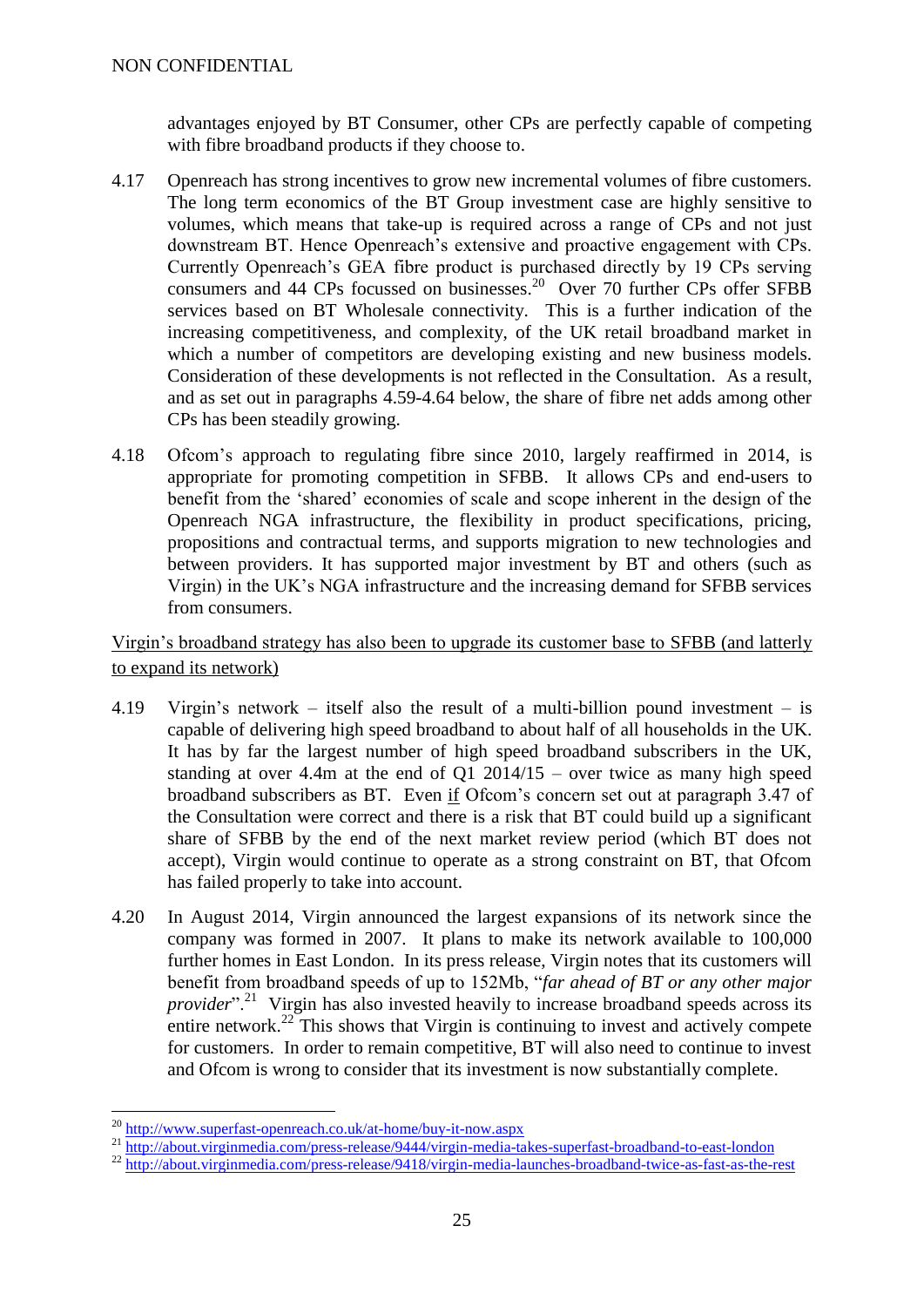- 4.21 The significance of Virgin's investment in terms of increasing infrastructure and, in due course, retail – competition is addressed at paragraph [4.57](#page-36-0) below.
- TTG and Sky have to date prioritised copper over fibre broadband
- 4.22 The decision of other CPs, such as TTG and Sky, to promote copper over fibre broadband is commercially rational. Rather than commit investments in what was a relatively new technology, they decided instead to 'sweat' their existing assets.
	- (a) In this respect, it is important to recall that Sky and TTG have in recent years committed significant investments to unbundling exchanges. Ofcom's 2014 WBA Statement shows that the number of BT-only exchanges declined dramatically in recent years, i.e. from 3,389 in 2010 to 2,508 in September 2013.<sup>23</sup> In terms of coverage of households, Ofcom also notes that 95.5% of UK delivery points have now been unbundled by at least one CP (paragraph A6.34). Both Sky and TTG have UK network coverage exceeding 90%, suggesting that exchange unbundling has more or less reached saturation point.
	- (b) It is clear therefore that although a large number of exchanges have only relatively recently been unbundled, further extensive unbundling is unlikely. This means in practice that  $-$  all other factors remaining equal – some CPs may adopt a more favourable balance towards copper broadband than others for a few years to come in order to utilise upfront investments in LLU infrastructure. This in and of itself cannot be indicative of an underlying competition problem, but rather the result of commercial choices.
- 4.23 Moreover, given the primary focus of other CPs on 'value' broadband propositions, it is clear that copper broadband is at present largely sufficient to address customer demand.
	- (a) For example, TTG has consistently stated that "*demand for fibre from our customers remains modest except when it can deliver transformational improvements in their broadband experience, such as for those customers who*  currently achieve less than 2Mbps speeds and might wish to take TV."<sup>24</sup> This is consistent with Ofcom's research showing that for most subscribers and most activities, copper broadband and SFBB are both equally suitable.
	- (b) Similarly, Sky has stated that even with customers who contacted it about fibre following marketing drives, it "*found very much that customers prefer the DSL offer and the value proposition we have there*" 25 . This interpretation of customer demand for fibre and the perceived value customers will attach to fibre speeds will inevitably underpin strategic choices: they do not evidence a competition problem that needs to be addressed.
	- (c) Moreover, and of crucial importance for Ofcom's forward-looking assessment for the current market review period, TTG also notes that: "*We expect that*

<u>.</u>

<sup>&</sup>lt;sup>23</sup> WBA Statement, paragraphs A6.43ff.

<sup>&</sup>lt;sup>24</sup> TalkTalk Telecom Group PLC, Interim Management Statement for the 3 months to 30 June 2014 (Q1 FY15), 23 July 2014.

<sup>&</sup>lt;sup>25</sup> Interim 2013/2014 British Sky Broadcasting Group plc Earnings Presentation (UK), 30 January 2014.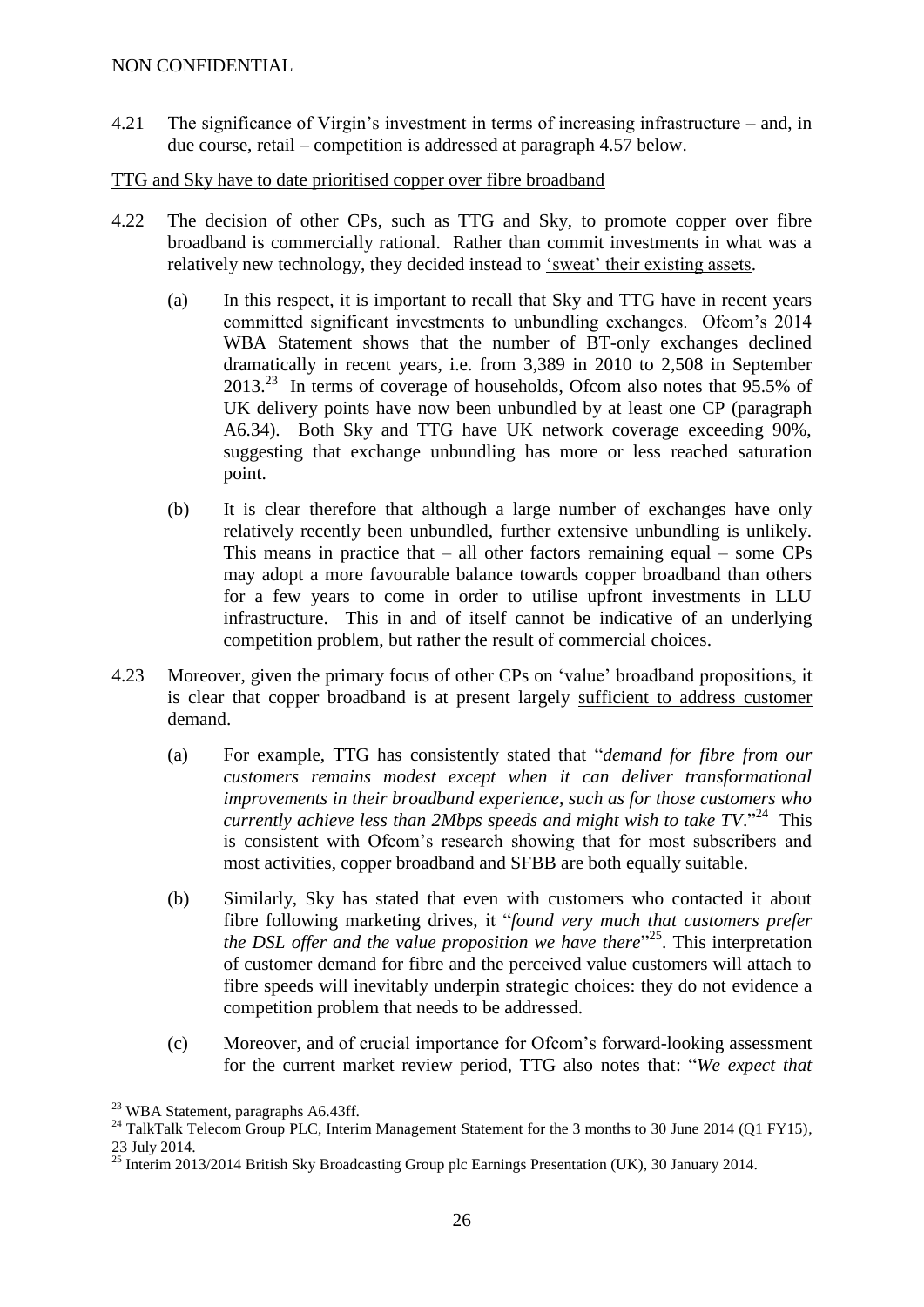*demand will grow steadily with heightened awareness of the product and growing bandwidth usage*."<sup>26</sup> In these circumstances, one would expect that TTG would begin to sell more fibre broadband over time and that is exactly what is now happening. Given the relatively recent shift in commercial focus, it is very difficult to predict how competition will develop between the various SFBB providers. Ofcom has made some sweeping assumptions about future rates of take-up, but has not fully assessed all of the current market evidence in this regard.

- 4.24 Another key reason for the starkly different strategies adopted by BT on the one hand and Sky and TTG on the other is the nature of the fibre network roll out.
	- (a) In particular, it was only in early 2014 that Openreach had rolled out fibre to two-thirds of UK premises, thereby offering what could, to all intents and purposes, be described as a 'national' network. Before reaching this landmark, however, Sky and TTG would have been reluctant to commit too much advertising spend to a national fibre-specific campaign when SFBB was only in fact available to a minority of customers. National marketing campaigns targeted at copper broadband subscribers would have provided far better value for money.
	- (b) For example, in May 2013 Jeremy Darroch noted that any "*pockets*" of fibre demand would be met through 'below the line' advertising "*because it's [i.e. fibre]* is not yet national"<sup>27</sup>. Sky's first 'above the line' advertising campaign was launched in June 2013. Similarly, TTG only offered SFBB to new customers for the first time in Q2 2013/14. The rapidly increasing availability of SFBB throughout the UK in recent months has dramatically changed the incentives of Sky and TTG to launch national advertising campaigns in order to drive uptake.
- 4.25 The key developments noted above are not reflected in the Consultation. Indeed, Ofcom appears not to have examined the strategies of BT's competitors closely, merely noting that different CPs "*may have sought to upgrade existing customers/promote fibre at different rates, depending on their own strategic focus and commercial strategy*" (paragraph 3.62). BT considers that is incumbent on Ofcom to assess in detail the available evidence, rather than relying on assumptions. A proper analysis clearly shows that while CPs could and still can promote fibre in a similar fashion to BT, they have chosen not to do so.

#### <span id="page-26-0"></span>**Fibre competition is ripe to increase rapidly over the current market review period**

#### **Overview**

1

4.26 The previous sub-section noted that, aside from BT and Virgin, the promotion of SFBB to date has been far less significant than for SBB. Recent trends and developments, however, demonstrate that this position has already started to change,

<sup>&</sup>lt;sup>26</sup> TalkTalk Telecom Group PLC, Interim Management Statement for the 3 months to 30 June 2014 (Q1 FY15), 23 July 2014.

 $\frac{27}{27}$  O3 2012/2013 British Sky Broadcasting Group plc Earnings Conference Call (UK), 2 May 2013.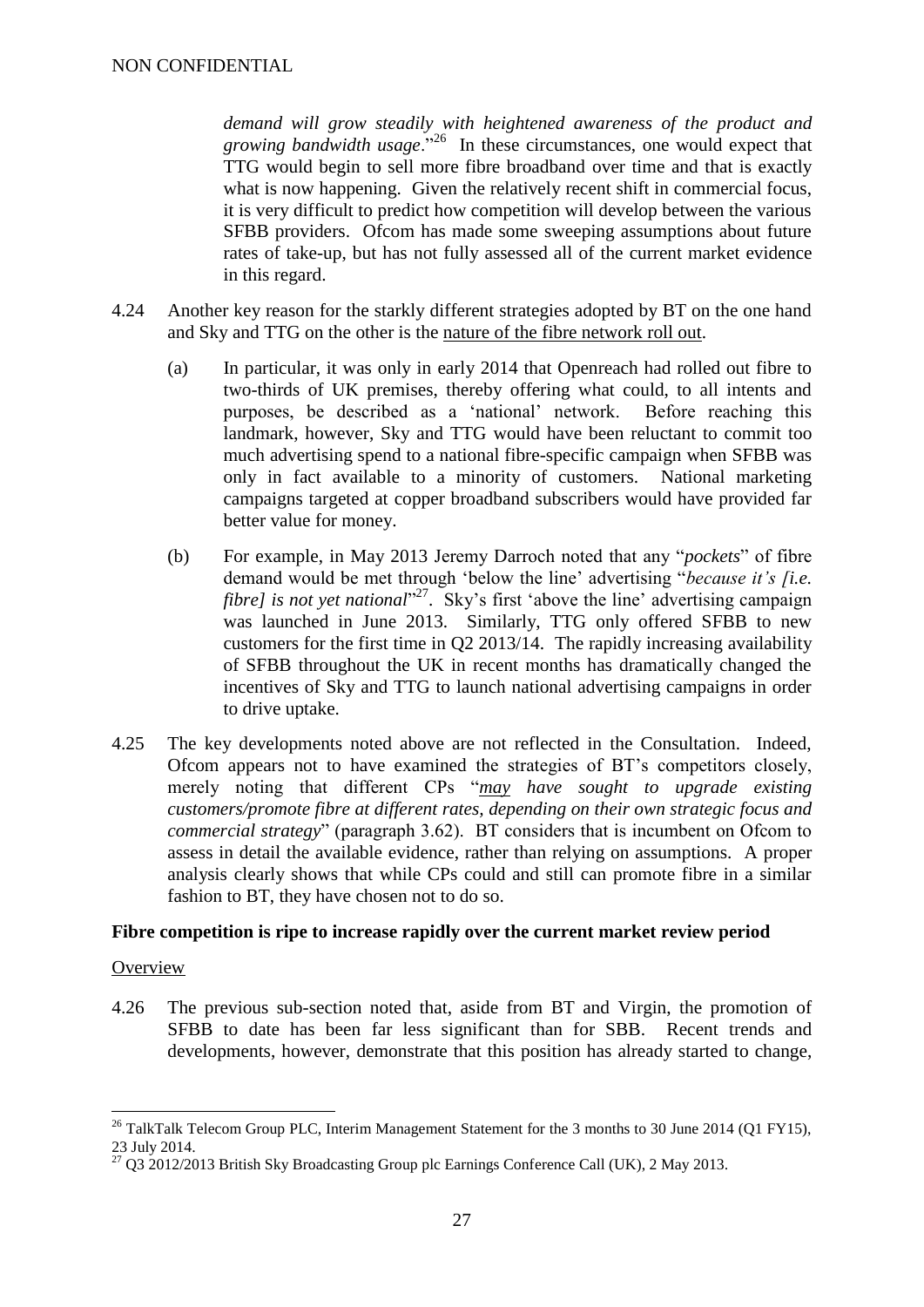and that the promotion of SFBB is likely to continue to increase during the market review period.

- 4.27 Virgin began offering high speed broadband service in 2008 ahead of BT. BT Consumer (formerly BT Retail) launched its consumer fibre broadband proposition in 2010. However, other CPs began actively promoting fibre much later, with Sky launching its first 'above the line' advertising campaign in June 2013. TTG only offered SFBB to new customers for the first time in Q2 2013/14.
- 4.28 Nevertheless, it is notable that in recent months the provision of fibre broadband has become increasingly competitive, with Sky and TTG putting a much greater focus on fibre, while Everything Everywhere ("**EE**") and other providers are also increasingly promoting their offerings. In addition, up to 140 other providers also offer fibre over the Openreach network and, in a relatively short space of time, have attained a combined base of over 500,000 customers, a point which Ofcom appears to ignore.
- 4.29 The remainder of this Section demonstrates that the market in which BT Consumer operates, in particular in relation to fibre propositions, is characterised by low barriers to entry, already competitive and set to become increasingly so over the current market review period:
	- (a) Openreach has taken active steps to drive fibre adoption among all CPs;
	- (b) As a result, CPs are increasingly offering compelling, profitable fibre offerings;
	- (c) This is also because, regardless of any changes in commercial strategy, other CPs are now at a cost advantage regarding fibre vis-à-vis BT due to technological developments and recent Ofcom regulation;
	- (d) In addition to these developments downstream, growing infrastructure investments upstream will also lead to greater retail competition.
- 4.30 This Section will also demonstrate that:
	- (a) Due to the increasing competition, BT's share of net adds is already falling and this trend is likely to continue; and hence
	- (b) Current SFBB subscription rates (and BT forecasts made at a point in time) are therefore not representative of potential future rates/shares.

#### Openreach has taken active steps to drive fibre adoption among all CPs

- 4.31 Since the introduction of GEA in 2010, Openreach has actively engaged with all CPs to overcome any technical and/or commercial problems associated with the provision of SFBB.
	- (a) For example, CPs were keen to wait for the availability of self-install options before pushing SFBB. CPs were mindful that installations carried out in the home by an engineer usually required a customer to take time off work in order to wait for an appointment, thereby adding to the perceived and actual inconvenience of upgrading to SFBB. Dido Harding, TTG's CEO, previously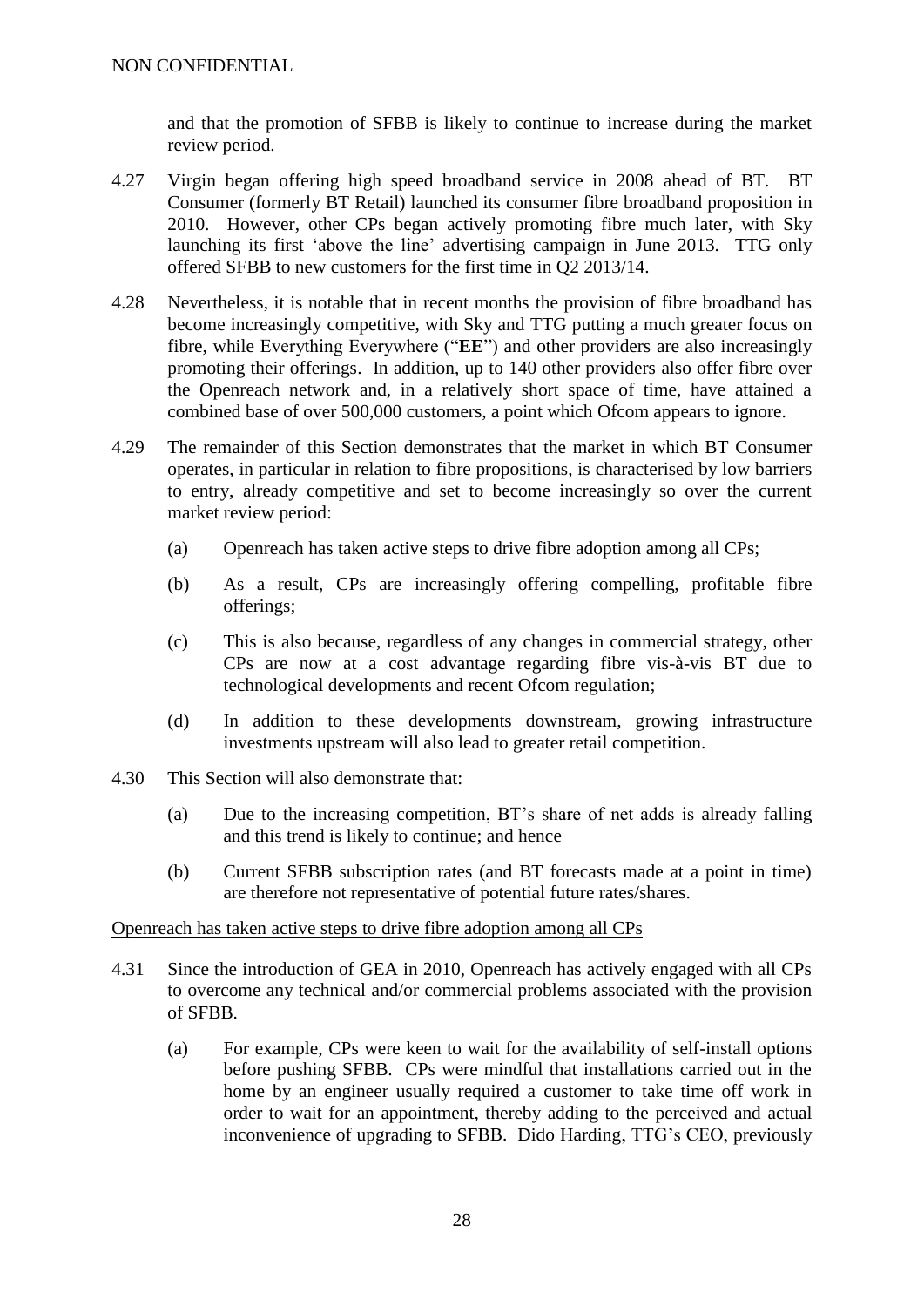$\sqrt{ }$ 

1

noted that "*we think what will make it more attractive for customers to want to*  buy is that the product itself gets simpler and easier to install".<sup>28</sup> As set out in greater detail below, self-install is now readily available; so to the extent that this reduced other CPs' willing to sell fibre, this obstacle has also been overcome.

- (b) In addition, TTG has also noted that the complications previously associated with installation led to delays in pushing SFBB. For example, in July 2013 Dido Harding stated as follows: "*At the moment, if you are a new customer joining TalkTalk, you can't actually simultaneously order MPF and fibre in an automated way. It makes that joining process very complicated*."<sup>29</sup> Again, as set out below, this issue has been resolved.
- 4.32 It is clear, therefore, that Openreach has a positive track record in innovating and working with its customers to develop the product set to meet its VULA requirement, both in terms of performance and functionality over recent years. The flexibility permitted by the existing regulatory framework has supported this cooperative approach with major product changes having already been launched in recent years (covered further below) and additional major technology and product developments being planned. In addition, the growth in fibre take-up by CPs across the board (as discussed in paragraphs [4.35-](#page-29-0)[4.43\)](#page-34-0) plus new technological developments is expected to drive significant new incremental capital investment running into hundreds of millions over the next few years. Initial estimates put the new investment required at

] given likely demands for higher performance and greater capacity in the NGA network. All this points to a need for ongoing capital investment for some years to come and Ofcom's regulatory policy needs to recognise the scale of BT Group's investment, the long term nature of the business case and the financial and operational risks faced by BT in its implementation.<sup>30</sup>

- 4.33 In this respect, Openreach is committed to continuing to work with its customers on future requirements and on a transparent development process and publication of regularly updated product roadmaps. For example the track record on development since the 2010 WLA market review is substantial and this includes the two most significant additions to the portfolio proposed in that review ('wires-only' and FVA – see below).
- 4.34 Examples of recent developments by Openreach include:
	- (a) *Wires-only*<sup>31</sup> (also known as self-install), which was trialled extensively and launched to plan in 2013. As set out in paragraphs [4.51,](#page-35-0) it has now become a major contributor to the growth in CP take-up.

<sup>&</sup>lt;sup>28</sup> TalkTalk Telecom Group PLC Preliminary 2012 Earnings Conference Call, 17 May 2012.

<sup>&</sup>lt;sup>29</sup> TalkTalk Telecom Group PLC Q1 2013 Interim Management Statement Conference Call, 24 July 2013.

<sup>&</sup>lt;sup>30</sup> See the Plum Consulting report provided with BT's FAMR response for further details.

<sup>&</sup>lt;sup>31</sup> 'Wires-only' is a generic term used to cover several major underlying developments to the GEA product including 'Self-Install', 'Primary Connection Point (PCP) only' installation and Customer Premises Equipment (CPE) enablement.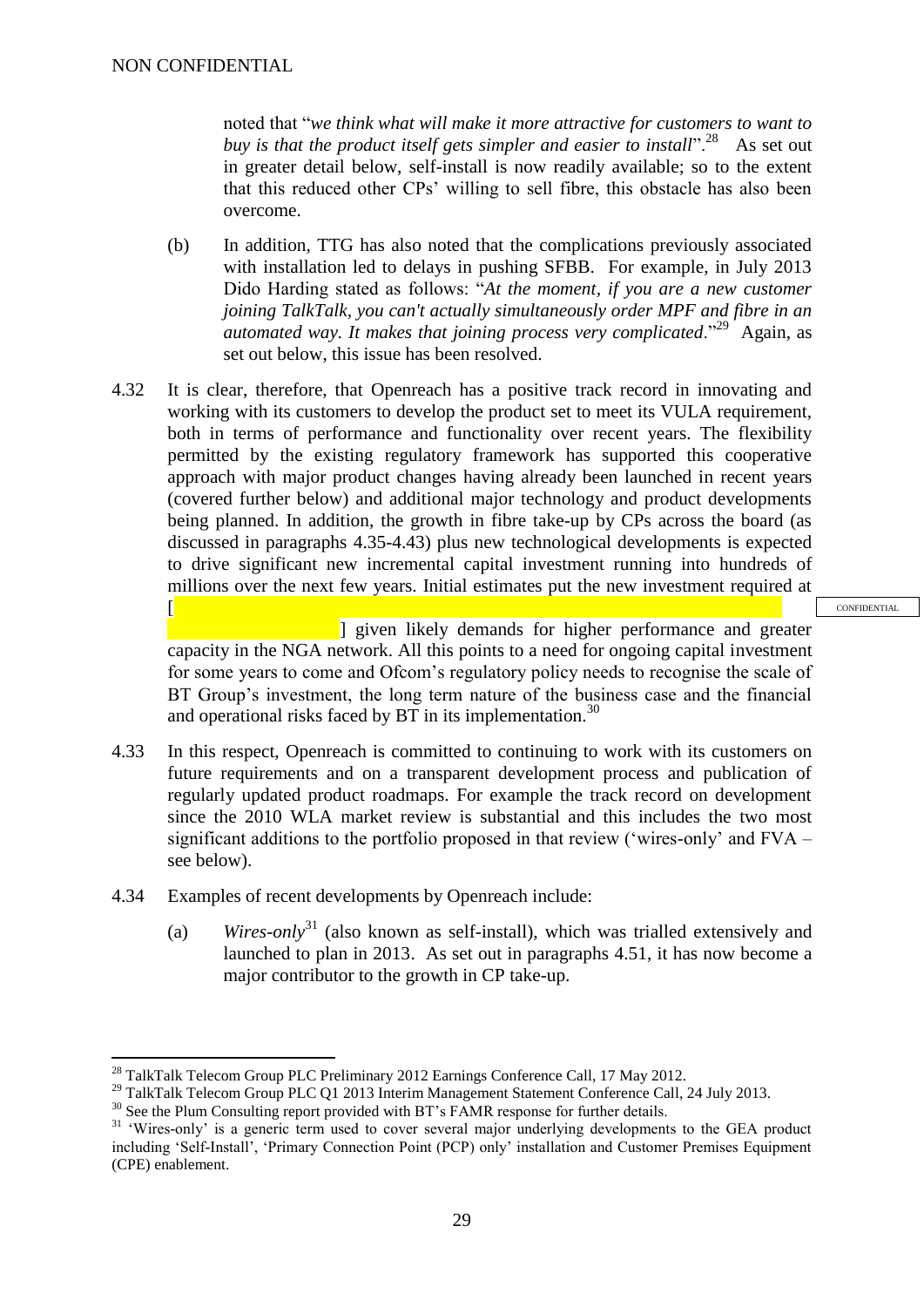- (b) *Fibre Voice Access (FVA)* is a voice connectivity solution which is seen as an essential element of the regulatory framework to enable voice competition over Fibre to the Premises ("**FTTP**"). FVA was launched in Spring 2012.
- (c) *Other product developments*: Other significant examples of collaborative developments over recent years have included:
	- (i) Multicasting the ability to convey multiple and duplicated traffic streams through the GEA access network in an economic and efficient way;
	- (ii) Simultaneous Provision ("**SIM2**") a development providing the ability for a CP to order a SIM2 product bundle for GEA- Fibre to the Cabinet ("**FTTC**") and WLR or MPF, so that orders are provided locked together for the delivery of the two services, ensuring both are delivered on the same day;
	- (iii) FTTP on Demand ("**FoD**"), a new service enabling FTTP based GEA services to be ordered in FTTC areas;
	- (iv) An extensive range of new FTTP products with wide-ranging speed capabilities, including a 330/30Mbps product, have been developed and are available in FTTP footprint areas such as new fibre sites.

#### Sky, TTG and other CPs are increasingly offering compelling SFBB offerings

- <span id="page-29-0"></span>4.35 After a relatively slow start (due to differing strategic priorities and incentives, as set out above) and a period of modest advertising, principally 'below the line' to existing customers, Sky, TTG and other CPs are increasingly advertising highly attractive offers above the line. The attractiveness of these offers is reflected in their recent net adds figures.
- 4.36 In line with the developments described above, **Sky** has recently promoted a number of high profile and attractive 'above the line' campaigns (see Annex E for further detail), for example:
	- (a) From 15 July 2014, Sky advertised a price for their fibre product of £5 for the first 6 months and £20 per month thereafter.
	- (b) Sky Sports customers are able to get two years free Sky Broadband Unlimited when they activate Sky Sports 5, which is available at no extra cost as part of the standard price of the Sky Sports pack. The fibre offer as part of this promotion – which has been given a prominent role - is 12 months half price Sky Fibre Unlimited at £10 per month followed by 6 months at the standard price of £20 per month.
	- (c) Even before introducing such high profile advertising, BT estimates that Sky's fibre base stood at nearly 250,000 at the end of 2013/14 and reached nearly 300,000 at the end of O1 2014/15.  $\sqrt{\phantom{a}}$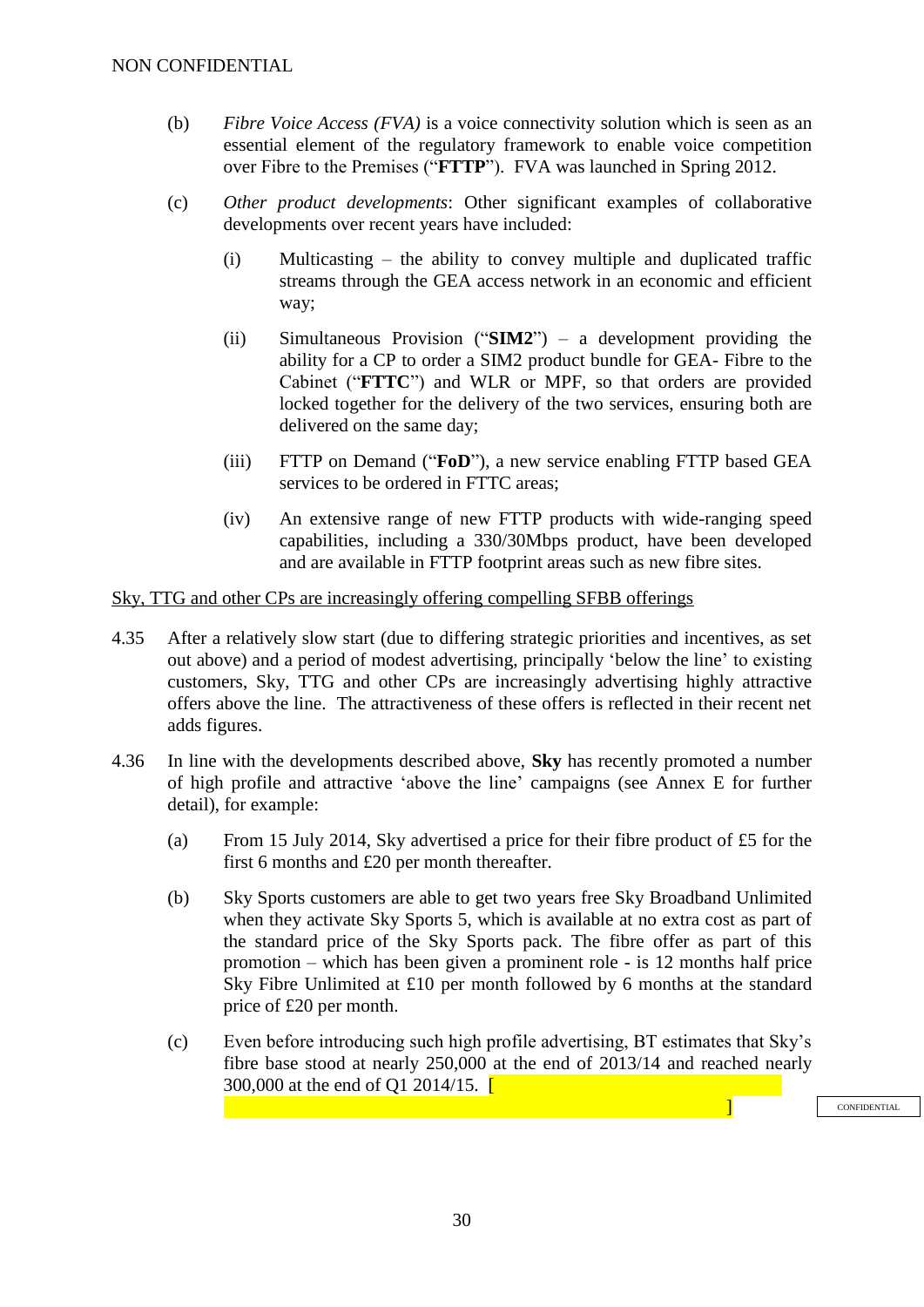NON CONFIDENTIAL

1

| <b>CONFIDENTIAL</b> |  |
|---------------------|--|

4.37 The stark impact which advertising and ATL offers can have on SFBB volumes can be demonstrated even by the relatively limited campaigns launched by Sky to date. For example:



4.38 The clear impact of these developments on the orders placed by Sky with Openreach is set out in the chart below.<sup>32</sup> The chart also shows the impact of self-install (or "PCP-Only" orders) on Sky's order profile.

 $32$  The graph illustrates the profile using orders received on a weekly basis rather than orders completed.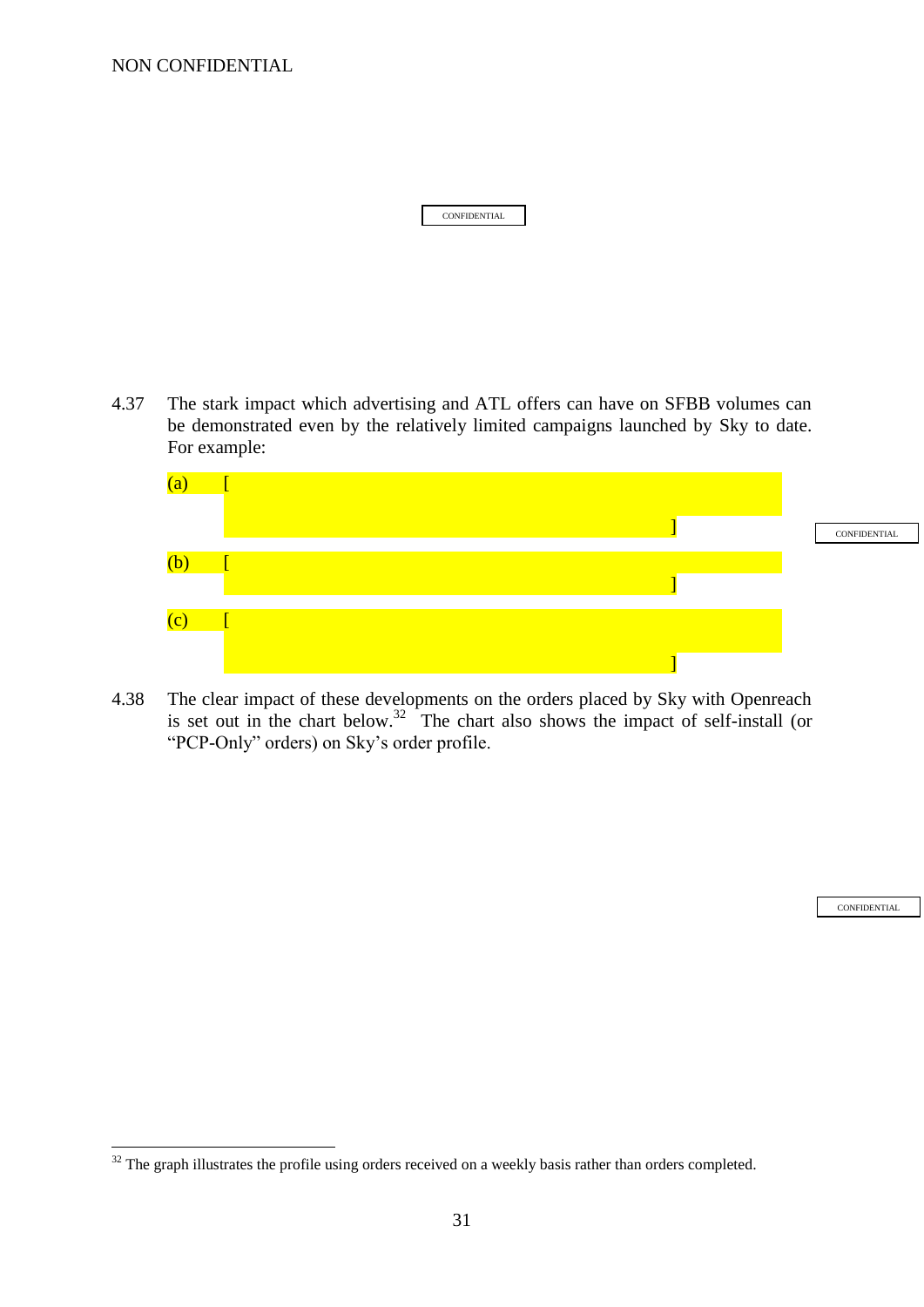NON CONFIDENTIAL

- 4.39 **TTG** has also increasingly promoted SFBB offers:
	- (a) From 30 June 2014, TTG started selling their TTG Superpowered fibre services half price  $(£6.75)$  for the first 6 months. TTG also offers a fibre package to its existing customers for just £5 extra per month.
	- (b) The chart below taken from TTG's website in August 2014 details the savings TTG claims to offer over other providers' fibre propositions.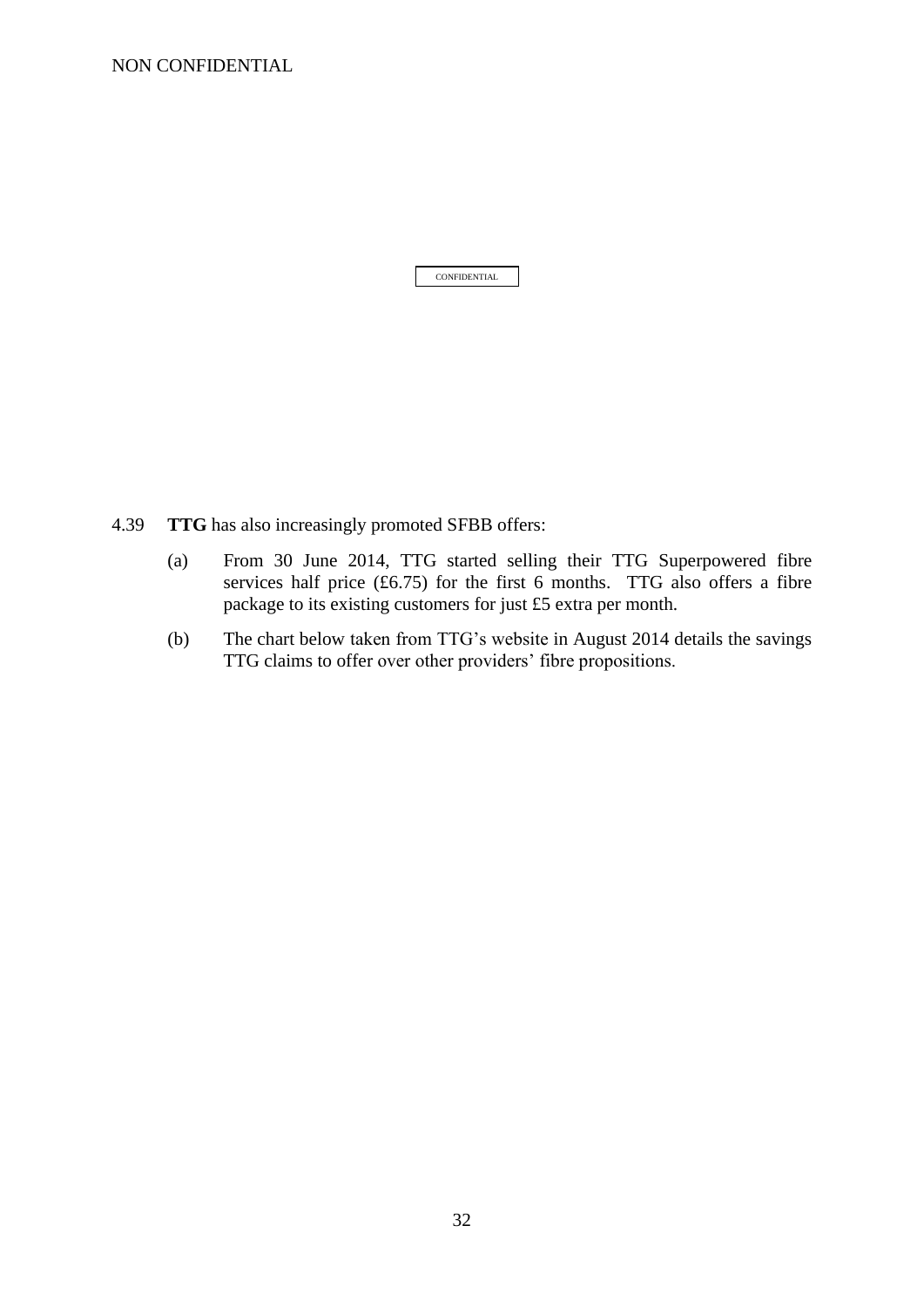|                                                                       | <b>TalkTalk</b>                                         | SKY                                                                              |                                     | <b>BTO</b>                        | plusnet                         | E)<br>E                       |  |  |  |
|-----------------------------------------------------------------------|---------------------------------------------------------|----------------------------------------------------------------------------------|-------------------------------------|-----------------------------------|---------------------------------|-------------------------------|--|--|--|
| <b>Product</b>                                                        | <b>TalkTalk</b><br>SimplyBroadband<br>with Fibre Medium | <b>Broadband</b><br><b>Unlimited</b><br>Fibre & Talk<br>Weekends<br>(Without TV) | <b>Big</b><br>Connection<br>(50 MB) | <b>Unlimited BT</b><br>Infinity 1 | Unlimited<br>Fibre and<br>Calls | Fibre and<br>Weekend<br>Calls |  |  |  |
| Monthly fee                                                           | £13.50                                                  | £20.00                                                                           | £15.50                              | £23.00                            | £14.99                          | £19.95                        |  |  |  |
| Line rental                                                           | £15.95                                                  | f1540                                                                            | f15.99                              | £15.99                            | £15.95                          | £15.75                        |  |  |  |
| <b>Total monthly</b><br>fee                                           | £29.45                                                  | £35.40                                                                           | £31.49                              | £38.99                            | £30.94                          | £35.70                        |  |  |  |
| Postage & set<br>up fees                                              | £5.00                                                   | £56.95                                                                           | £0.00                               | £36.95                            | £5.99                           | £0.00                         |  |  |  |
| <b>Usage</b>                                                          | <b>Totally Unlimited</b>                                | Totally<br>Unlimited                                                             | <b>Unlimited</b>                    | <b>Totally</b><br>Unlimited       | Unlimited                       | Unlimited                     |  |  |  |
| Inclusive calls                                                       | N/A                                                     | Weekend                                                                          | Weekend                             | Weekend                           | Evening&<br>Weekend             | Weekend                       |  |  |  |
| <b>Contract</b>                                                       | 18 months                                               | 18 months                                                                        | 12 months                           | 18 months                         | 18 months                       | 18 months                     |  |  |  |
| <b>Total cost(over</b><br>18 months)                                  | £535.10                                                 | £694.15                                                                          | £566.82                             | £717.77                           | £562.91                         | £642.60                       |  |  |  |
| <b>Total</b><br><b>SAVINGS</b><br>with TalkTalk<br>over 18<br>months* | N/A                                                     |                                                                                  |                                     | £159.05 £31.72 £182.67 £27.81     |                                 | £107.50                       |  |  |  |
| *Total savings include connection and delivery fees                   |                                                         |                                                                                  |                                     |                                   |                                 |                               |  |  |  |

(c) TTG's fibre base stood at over 200,000 at the end of FY 2013/14 and grew by a further 34,000 in Q1 2014/15. Forecasts provided to Openreach indicate that  $\overline{\phantom{a}}$ 

CONFIDENTIAL

(d) TTG's rapid fibre take up to date and increased forecasts are demonstrated in the graph below. It is notable that the significant take up in Q2 coincided with TTG offering SFBB to new customers at the point of sale for the first time.

].

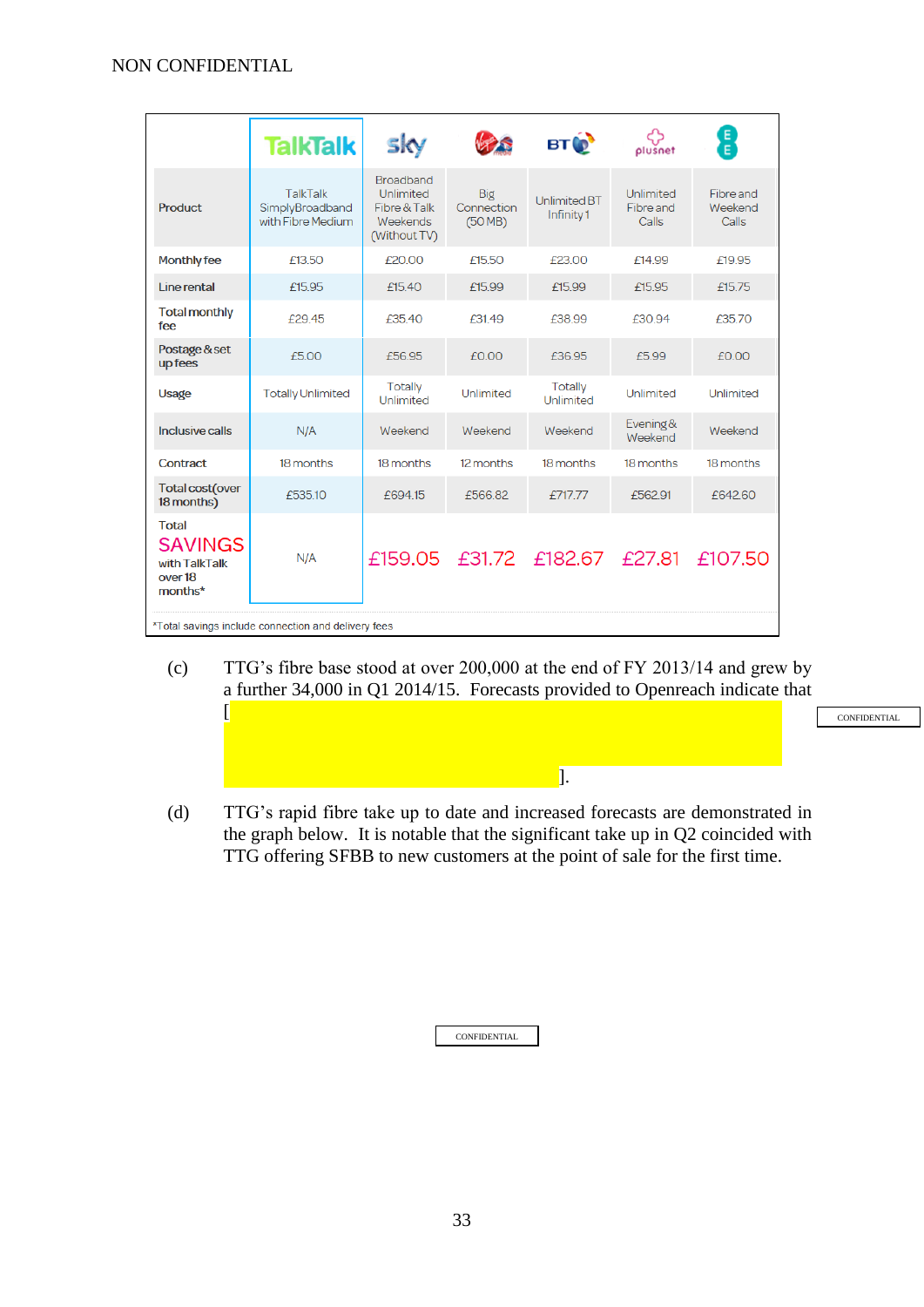

- 4.41 **EE** has increasingly started pushing stand-alone fibre broadband service. Following its successful launch of high-speed, 4G mobile services in 2013, it is using its strong position in order to capture a potential upsell opportunity to its c.27 million mobile customers.
	- (a) EE offers unlimited Fibre and weekend calls from £5.00 per month for the first 3 months, £19.95 thereafter. In Q4 2013/14, EE renewed its fibre focus by promoting fibre and 4G mobile bundles, combined with increased promotion in its nationwide network of stores.
	- (b) In a recent report in the Daily Telegraph, it was noted that EE offers a contract buyout deal worth up to £100 in order to encourage switching. The article quotes a broadband expert at uSwitch.com as follows:

"*EE's really going for the jugular with its £100 buy-out promise. This has been around for a while, but it's only now EE's really shouting about it. It means that people unhappy with their current service but locked into a contract will be able to wriggle out of it – with EE footing the bill. It's every broadband provider's worst nightmare – and it means they will have to work that bit harder to keep customers happy and loyal.*"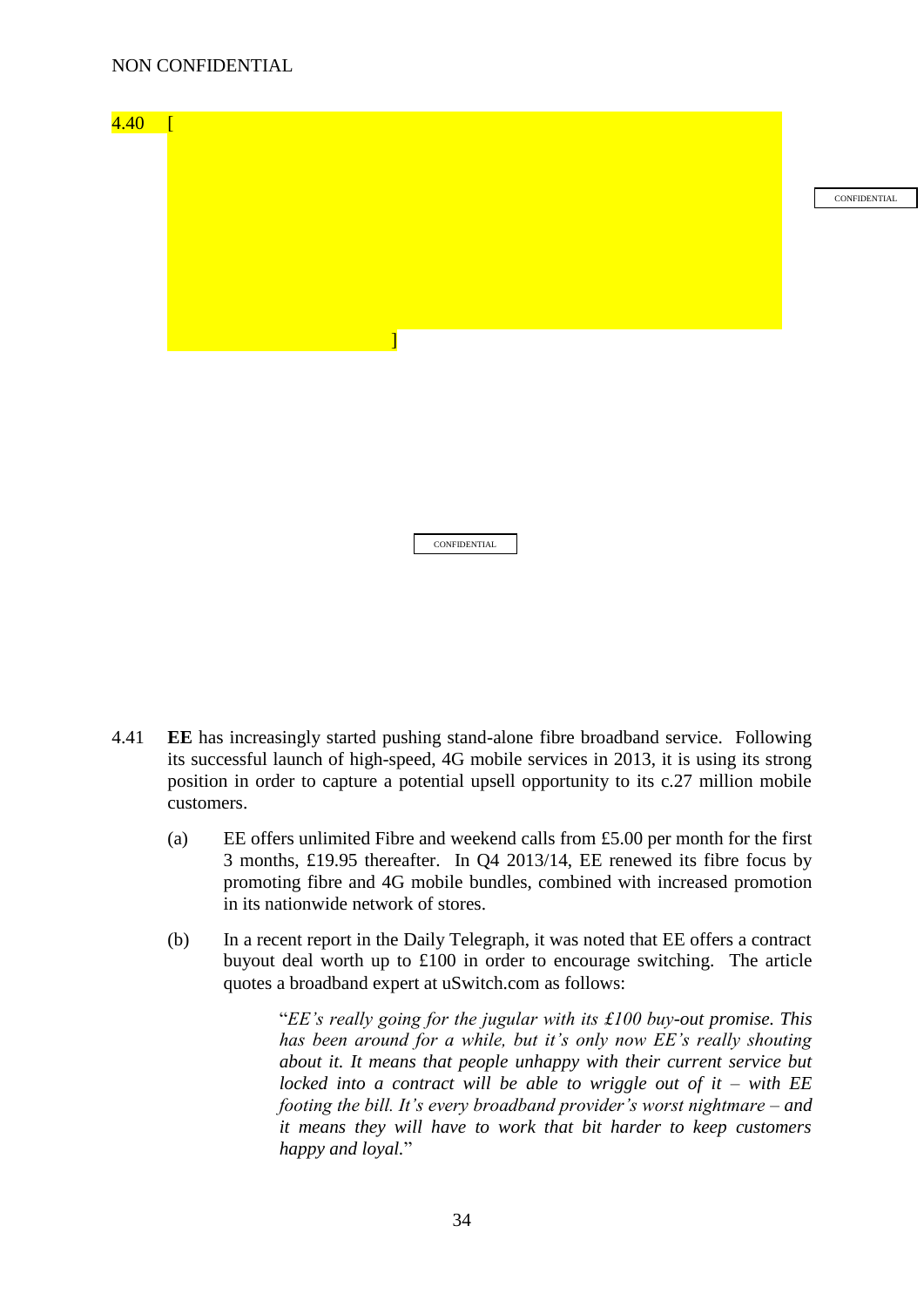- (c) BT estimates that EE has a fibre base of nearly 200,000, with strong net adds in the last two reported quarters of 19,000 and 30,000 respectively.
- 4.42 A growing number of other ISPs are now selling fibre broadband using the Openreach network. Larger ISPs in this segment include Zen Internet, Primus Saver and Eclipse. There are also new innovative SFBB providers such as Relish Broadband, which claims to provide similar speeds to fibre but over 4G networks. While the service is currently focussed in London, Relish says that it plans to increase coverage across the rest of the UK. The only major brand ISP which does not currently provide fibre is the Post Office, which has a base of over 100,000 copper broadband customers.
- <span id="page-34-0"></span>4.43 Should CPs – as seems increasingly likely – decide to place equivalent emphasis to BT in promoting fibre, it is clear that one should expect a very material change in overall net adds. Ofcom has not, however, conducted a full assessment, relying instead solely on BT's forecasts. See further Section 5 below.

#### CPs are able to offer profitable fibre offerings

- 4.44 Reflecting the increasing advertising of fibre propositions from CPs, it is clear that fibre propositions are also being supplied profitably to consumers.
- 4.45 **TTG** has previously stated that fibre customers are "*revenue and EBITDA accretive*" and that any incremental subscriber acquisition costs pay back within an 18 month contract terms.<sup>33</sup> According to Dido Harding, fibre is a "*profitable product for us to* sell"<sup>34</sup>, and in a recent results call, Ms Harding noted the following:

"*net/net, [SFBB] is extremely good incremental business for us that is return on capital enhancing because it costs us very little to enable exchanges to sell fibre*" 35

- 4.46 For its part, **Sky** has previously stated that it has "*attractive broadband economics*", with its 40mb fibre product generating gross profit of £20 and gross profit margin of 53%, while its 80mb product generates gross profit of £26 and gross profit margin of 55%. This compares favourably with a gross profit margin of £14-18 on its copper Broadband Unlimited product. As early as January 2013, Jeremy Darroch noted that "*the increased contribution from a DSL customer taking fibre is anything from GBP2*  up to GBP12 per customer per month<sup>", 36</sup> Sky's healthy profitability overall is reflected in its latest ARPU figures, which increased from £576 vs. £571 for the previous quarter and £569 for the same quarter last year.
- 4.47 While **EE and other providers** haves not to date reported profitability of fibre, they are clearly pushing fibre propositions actively, with "*impressive*" broadband net adds driven by attractive combined fixed/mobile promotions.<sup>37</sup> EE's latest results noted that fixed line revenues overall were up +19.6% year-on-year.

1

<sup>33</sup> Interim 2012 TalkTalk Telecom Group PLC Earnings Conference Call, 13 November 2012.

<sup>34</sup> TalkTalk Telecom Group PLC Preliminary 2012 Earnings Conference Call, 17 May 2012.

<sup>35</sup> Preliminary 2013/14 TalkTalk Telecom Group PLC Earnings Conference Call, Thomson Reuters Transcript, 15 May 2014.

<sup>&</sup>lt;sup>36</sup> Interim 2012/2013 British Sky Broadcasting Group plc Earnings Presentation (UK), 31 January 2013.

<sup>37</sup> '*EE UK Sees Home Broadband Surge to 775000 Users'*, ISP Review, 25 July 2014.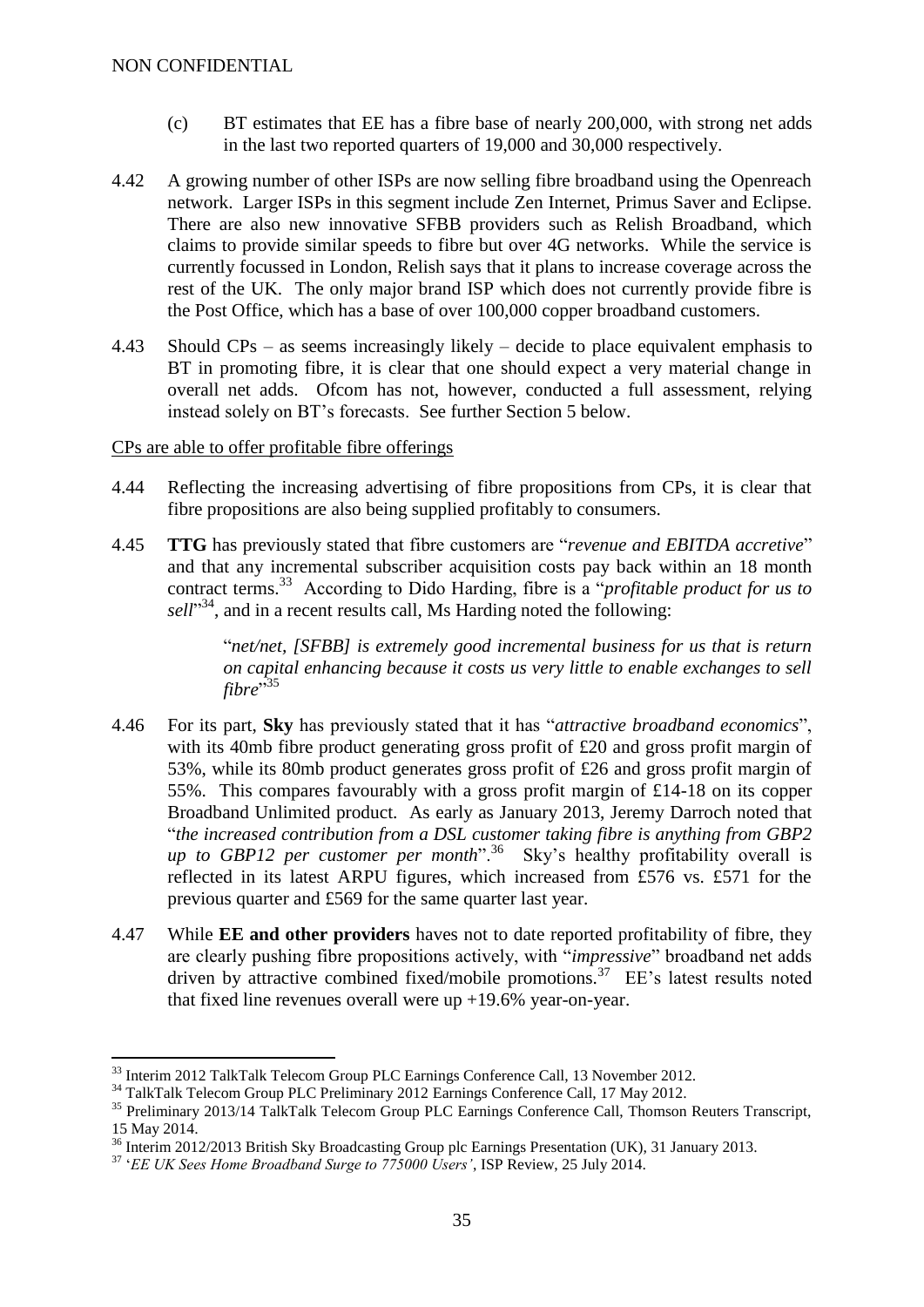- 4.48 The profitability of SFBB means that in practice CPs are well poised to offer compelling discounts to customers, or other distinctive competitive features, as they see fit, while still being able to make a profit over the ACL. This evidence makes clear that there is no margin squeeze, and no margin problem inhibiting vibrant competition in the supply of SFBB products.
- 4.49 If anything, the only complaint (some) CPs appear to have in relation to their current pricing of SFBB is that the gross margin is lower on fibre than on copper. However even TTG has recognised that these lower (albeit still positive) margins are at least partially offset by lower costs to serve and lower churn.<sup>38</sup>

Other CPs are now able to build a fibre base more cheaply than BT

- 4.50 Due to recent technological innovations and Ofcom regulatory action, BT's competitors now face lower relative costs than BT, both when upgrading their existing bases to fibre and in migrating across any existing fibre broadband subscribers from competitors. Ofcom has not taken account of these cost advantages for competitors, but only those areas in which Ofcom considers that BT has a relative advantage. In addition, these developments will likely alter the incentives noted above, in particular as regards recoupment of LLU investments.
- <span id="page-35-0"></span>4.51 In particular, it now costs considerably less to upgrade a customer to fibre due to the increasing availability of self-install options. A managed installation service (which provides additional customer support) costs £99 without the Openreach modem and £117 with the Openreach modem. The vast majority of BT's SFBB installations to date have been carried out through the managed installation service. In contrast, selfinstallation is available at just £49. The savings have been reflected by CPs: for example, in May 2014 TTG launched a new Super Router, enabling fibre self-install and notes on its website that self-installation saves consumers £50. $^{39}$  [

l leading to

**CONFIDENTIAL** 

dramatic cost savings relative to those that BT has faced.

- 4.52 In addition, in its 2014 FAMR Statement Ofcom concluded that the costs of switching are important for retail competition (paragraph 1.35). It therefore decided to reduce the charge for VULA to VULA migrations from £50 to £11. In order to further facilitate switching and promote retail competition for VULA-based services, Ofcom also imposed a one month minimum term for VULA migrations at the wholesale level (paragraph 1.37). The new migration charges stand in stark contrast to the amounts which BT was required to pay in order to set up the initial installation (i.e. £49-£117 depending on when the installation took place and whether it was an engineer or self install). BT is clearly at a relative disadvantage, given that it is required to recover the upfront cost, while other CPs can migrate at a cost of just £11.
- 4.53 Overall, therefore, BT's competitors are able to upgrade and acquire new fibre customers at a lower cost than BT has faced to date.

<sup>&</sup>lt;u>.</u> <sup>38</sup> Dido Harding: "*although the gross margin on fibre is lower in the percentage level than copper, fibre customers are a lower cost to serve and lower churning*". Interim 2012 TalkTalk Telecom Group PLC Earnings Conference Call, 13 November 2012. See further Section 8 below on churn.

<sup>&</sup>lt;sup>39</sup> <http://help2.talktalk.co.uk/how-setup-or-check-your-talktalk-super-router-connection>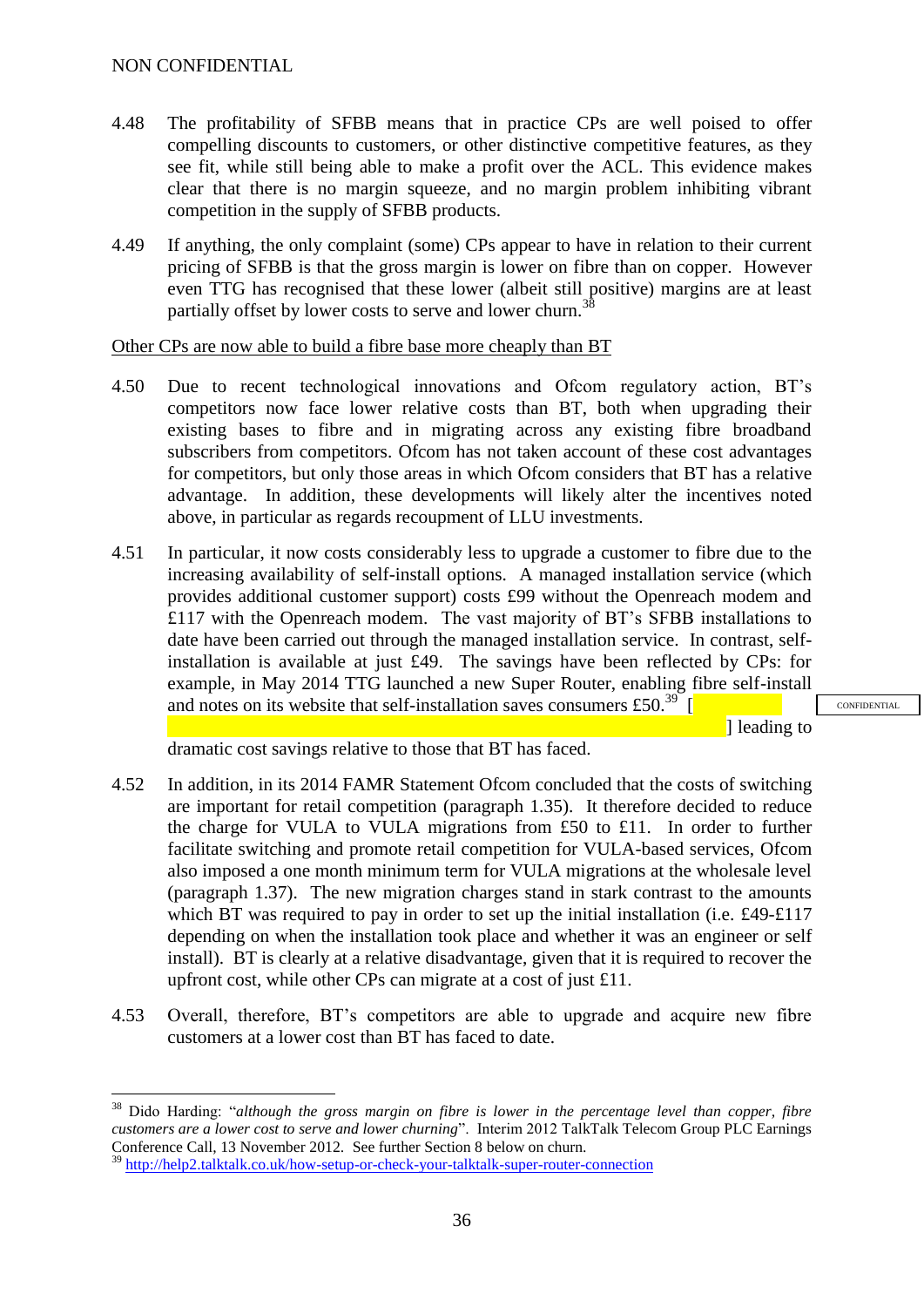- 4.54 Moreover, the incentive of CPs to upgrade to fibre has recently increased following Ofcom's decision in the FAMR Statement to reduce the LRIC differential between WLR+SMPF and MPF wholesale inputs. This development reduces the artificial cost advantage previously enjoyed in the provision of copper broadband by MPF providers such as Sky and TTG over BT.
- 4.55 As Ofcom notes at paragraph 16.18 of the FAMR Statement:

"*[…] these charge controls will benefit consumers by […] enabling CPs to make efficient choices between the substitute WLR+SMPF and MPF wholesale inputs, based on their LRIC differences. These controls will promote efficient NGA choices on the part of both BT in investment in infrastructure and services and of other CPs on the choice of wholesale inputs and associated investment to support retail fibre provision during the period of technology change*"

4.56 BT considers that it is important that Ofcom allows sufficient time for the incentive structure it has recently put in place to take hold rather than prematurely seeking to overlay further regulation in the form of entry assistance in fibre broadband through control of the VULA margin.

Infrastructure investments upstream will lead to greater retail competition

- <span id="page-36-0"></span>4.57 In addition to increased offerings at the retail level, it is also clear that substantial investments are being made upstream by other networks in order to enable retail operators to provide compelling SFBB propositions. This level and variety of infrastructure investment is evidence of the vibrancy of opportunities to compete in the supply of SFBB products. This further highlights the importance of Ofcom exercising caution in making predictions as to future market developments and the need for it to be sure that there is sufficient evidence of potential harm in order to justify at this stage the imposition of additional ex ante regulation.
- 4.58 For example:

1

- (a) In August 2014, **Virgin** announced the largest expansions of its network since the company launched in 2007. It plans to make its network available to 100,000 further homes in East London. In its press release, Virgin notes that its customers will benefit from broadband speeds of up to 152Mb, "*far ahead of BT or any other major provider*".<sup>40</sup> Virgin has also announced plans to expand its network in Cambridgeshire.<sup>41</sup>
- (b) **CityFibre** is a joint venture established by Sky and TTG with the intention of offering speeds of up to 1Gbps to consumers. While currently focussed in York, rollout could potentially expand to other cities, reaching a footprint of up to 3 million households in the coming years. TTG in its preliminary results for the 12 months to 31 March 2014 noted as follows: "*We intend to bring ultrafast broadband to two further cities in due course and are excited by the long term potential for a national roll-out*." (emphasis added) Dido Harding

<http://about.virginmedia.com/press-release/9444/virgin-media-takes-superfast-broadband-to-east-london>

<sup>41</sup> [http://www.ispreview.co.uk/index.php/2014/08/virgin-media-expand-uk-network-cambridgeshire-village](http://www.ispreview.co.uk/index.php/2014/08/virgin-media-expand-uk-network-cambridgeshire-village-fttp.html)[fttp.html](http://www.ispreview.co.uk/index.php/2014/08/virgin-media-expand-uk-network-cambridgeshire-village-fttp.html)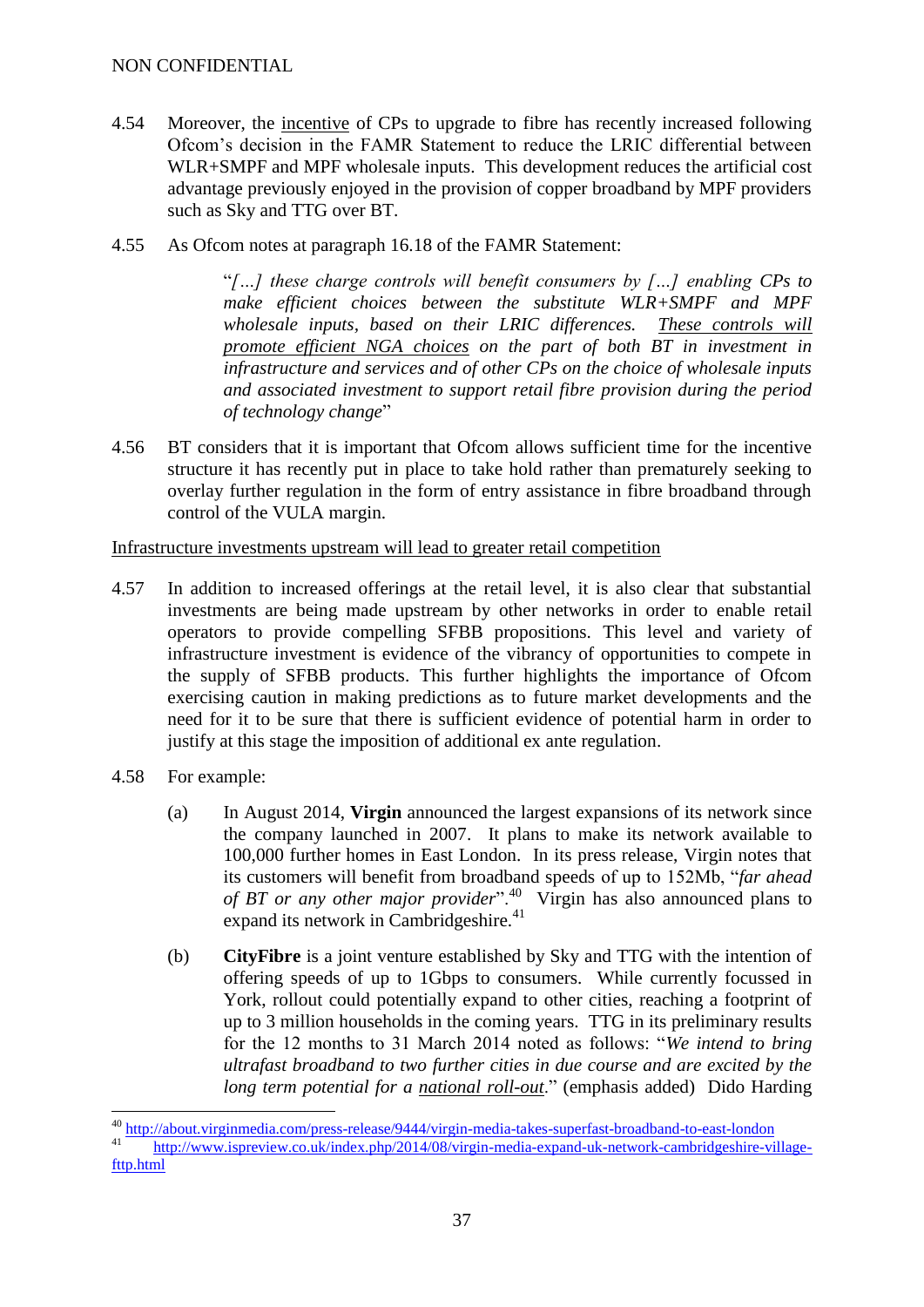<u>.</u>

added as follows: "*there are roughly 10m households living in tier 2 cities in the UK, so if the trial in York works, we would see the potential to scale across nearly 50% of the UK*". 42

- (c) Separately and in addition to its CityFibre joint venture, **Sky** has indicated that it wants to build its own fibre-optic broadband network. For example, in Basingstoke, Sky is building its own FTTP network capable of delivering speeds of up to 950 Mbps over an ethernet connection (150 Mbps over  $\rm{WiFi}$ .  $^{43}$
- (d) **Hyperoptic** is rolling out a 1Gbps-capable FTTH network across big residential and office buildings in the UK cities of London, Cardiff, Bristol, Reading, Manchester, Liverpool and Leeds. It has promised to cut the price of their "*hyper-sonic*" packages in half for the first 6 months of service. At present Hyperoptic's network has managed to reach around 35,000 homes, spanning over 150 major property developments (mostly in London but now being expanded to the other cities), and they intend to hit a long-term goal of 500,000 premises by 2018. 44
- (e) **GTC** launched its 300Mbps FTTH network, which will become their standard technology of choice across all future new build homes in the United Kingdom. GTC, which works alongside house builders to roll-out gas, electric, water and Internet connectivity into various new builds across the country, has already conducted some FTTH deployments in Upper Heyford and at a few other developments. The provider has also recently signed a TV content deal with  $\text{Sky}$ .<sup>45</sup>
- (f) **Gigaclear** has secured private investment to help fund the next phase of its growth and a roll-out of 1Gbps-capable Internet access into more areas, which could reach 15,000 premises by the end of 2015 and go much further in the future.<sup>46</sup>
- (g) **Google** is understood to have held talks with CityFibre over bringing the Google Fibre project to the UK. $47$  Google Fibre currently operates in four US cities and plans to expand to a further 34 cities.
- (h) **GEO Networks** (part of Zayo Group), a dedicated fibre optic solutions provider for the United Kingdom, recently acquired around 1,000 miles of

<sup>&</sup>lt;sup>42</sup> Preliminary 2013/14 TalkTalk Telecom Group PLC Earnings Conference Call, Thomson Reuters Transcript, 15 May 2014.

<sup>&</sup>lt;sup>43</sup> <http://www.engadget.com/2014/06/25/sky-gigabit-fiber-network-trial-basingstoke/>

<sup>44</sup> [http://www.ispreview.co.uk/index.php/2014/06/uk-isp-hyperoptic-launch-half-price-1000mbps-home](http://www.ispreview.co.uk/index.php/2014/06/uk-isp-hyperoptic-launch-half-price-1000mbps-home-broadband-service.html)[broadband-service.html](http://www.ispreview.co.uk/index.php/2014/06/uk-isp-hyperoptic-launch-half-price-1000mbps-home-broadband-service.html)

<sup>&</sup>lt;sup>45</sup> [http://www.ispreview.co.uk/index.php/2014/06/uk-utility-provider-gtc-launch-300mbps-ftth-broadband](http://www.ispreview.co.uk/index.php/2014/06/uk-utility-provider-gtc-launch-300mbps-ftth-broadband-standard.html)[standard.html](http://www.ispreview.co.uk/index.php/2014/06/uk-utility-provider-gtc-launch-300mbps-ftth-broadband-standard.html)

<sup>&</sup>lt;sup>46</sup> [http://www.ispreview.co.uk/index.php/2014/07/gigaclear-target-50000-uk-rural-homes-1gbps-fttp-broadband-](http://www.ispreview.co.uk/index.php/2014/07/gigaclear-target-50000-uk-rural-homes-1gbps-fttp-broadband-2015.html)[2015.html](http://www.ispreview.co.uk/index.php/2014/07/gigaclear-target-50000-uk-rural-homes-1gbps-fttp-broadband-2015.html)

<sup>&</sup>lt;sup>47</sup> [http://www.ispreview.co.uk/index.php/2014/07/google-ponders-building-uk-fibre-optic-isp-broadband](http://www.ispreview.co.uk/index.php/2014/07/google-ponders-building-uk-fibre-optic-isp-broadband-network.html)[network.html](http://www.ispreview.co.uk/index.php/2014/07/google-ponders-building-uk-fibre-optic-isp-broadband-network.html)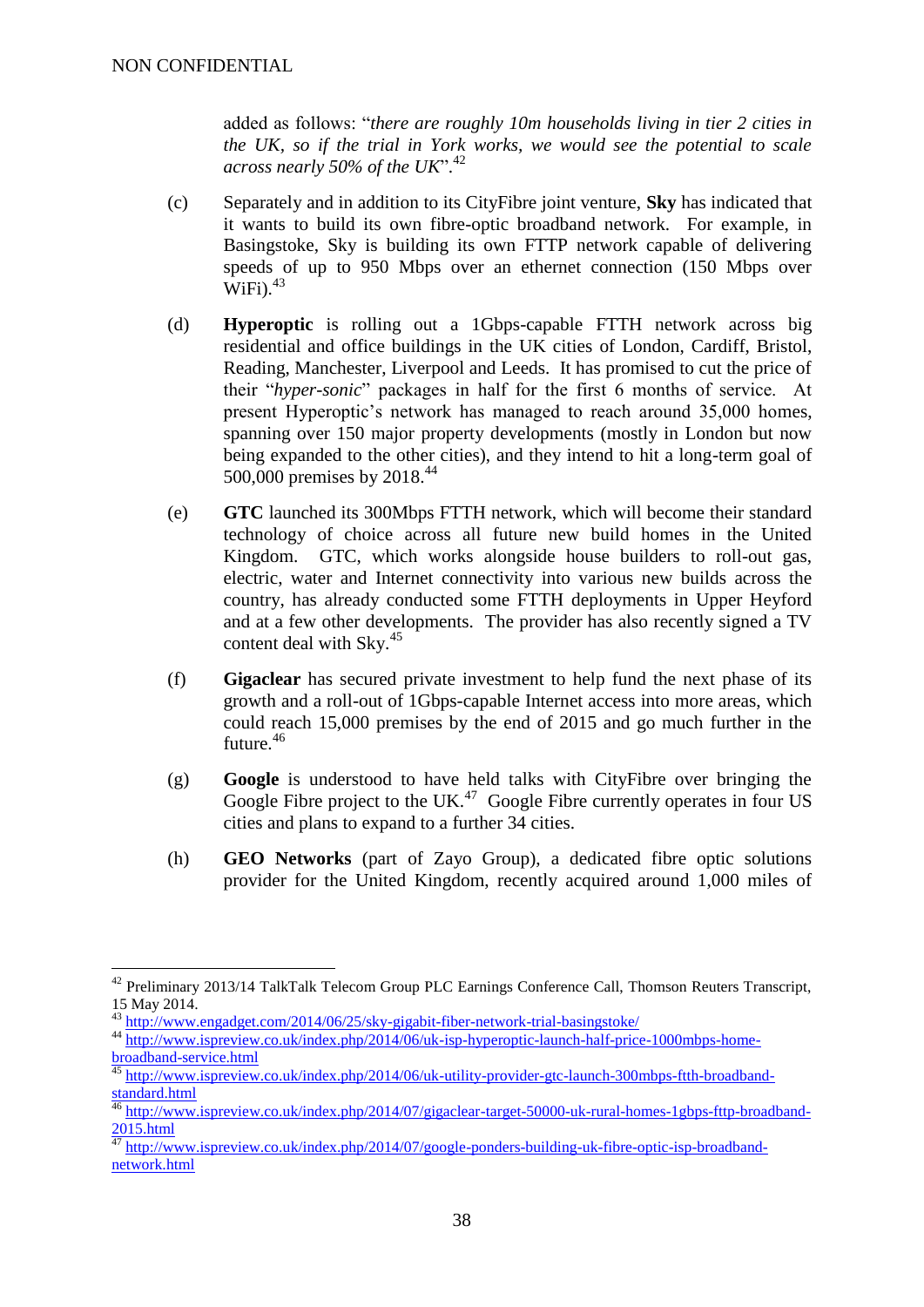<u>.</u>

fibre optic cabling in South Yorkshire, which used to belong to the now defunct Digital Region (DRL) broadband network, for an undisclosed sum.<sup>48</sup>

External CPs' share of VULA net adds will continue to grow

4.59 In spite of the diverging commercial strategies taken by various CPs to date, BT's share of fibre net adds has, considered in the round, been falling over time, as other CPs have chosen to sell SFBB products more actively. For example, in BT's latest results, it noted the latest retail and Openreach fibre net adds figures, as set out in the table below – just as a percentage of net adds on the Openreach network.

|                             | 2012/13 |      |      | 2013/14        |      |              |      | 2014/15 |      |
|-----------------------------|---------|------|------|----------------|------|--------------|------|---------|------|
| <b>Net adds</b>             | Q1      | Q2   | Q3   | Q <sub>4</sub> | Q1   | $\mathbf{Q}$ | Q3   | Q4      | Q1   |
| BT retail fibre net         | 154     | 157  | 200  | 211            | 197  | 195          | 228  | 249     | 226  |
| adds                        |         |      |      |                |      |              |      |         |      |
| Openreach fibre net         | 170     | 186  | 245  | 271            | 265  | 316          | 339  | 347     | 341  |
| adds                        |         |      |      |                |      |              |      |         |      |
| Third party fibre net       | 16      | 29   | 45   | 60             | 68   | 121          | 111  | 98      | 115  |
| adds                        |         |      |      |                |      |              |      |         |      |
| $\%$ age of BT retail       | 90.6    | 84.4 | 81.6 | 77.9           | 74.3 | 61.7         | 67.3 | 71.8    | 66.3 |
| fibre net adds              |         |      |      |                |      |              |      |         |      |
| <i>Yoage of third party</i> | 9.4     | 15.6 | 18.4 | 22.1           | 25.7 | 38.3         | 32.7 | 28.2    | 33.7 |
| fibre net adds              |         |      |      |                |      |              |      |         |      |
| <i>Yoage of third party</i> |         |      |      |                |      |              |      |         |      |
| fibre<br>adds<br>net        | 16.4    |      |      | 31.2           |      |              |      | N/A     |      |
| (annual average)            |         |      |      |                |      |              |      |         |      |

- 4.60 These figures clearly demonstrate the growing share of third party fibre net adds as a percentage of the Openreach total, starting at less than 10% in Q1 of 2012/13 and moving above 30% in 2013/14 and beyond. Moreover, the latest available data shows that  $\lceil$ ].
- **CONFIDENTIAL**

**CONFIDENTIAL** 

- 4.61 In fact, the position with respect to acquisitions only (i.e. removing regrades by CPs of their own copper customers to SFBB) [ ]. This clearly demonstrates that there is increasingly vibrant competition, both for new SFBB customers and for existing SFBB customers from other CPs.
- 4.62 Finally, looked at more properly in terms of the overall picture for the supply of high speed broadband, it is even clearer that BT's position is far less entrenched than Ofcom considers. For example, as late as the end of Q1 2014/15, BT's share of overall high speed broadband was just 30%, similar to BT's overall broadband market share.

<sup>48</sup> [http://www.ispreview.co.uk/index.php/2014/07/geo-networks-uk-acquires-digital-regions-remaining-fibre](http://www.ispreview.co.uk/index.php/2014/07/geo-networks-uk-acquires-digital-regions-remaining-fibre-optic-assets.html)[optic-assets.html](http://www.ispreview.co.uk/index.php/2014/07/geo-networks-uk-acquires-digital-regions-remaining-fibre-optic-assets.html)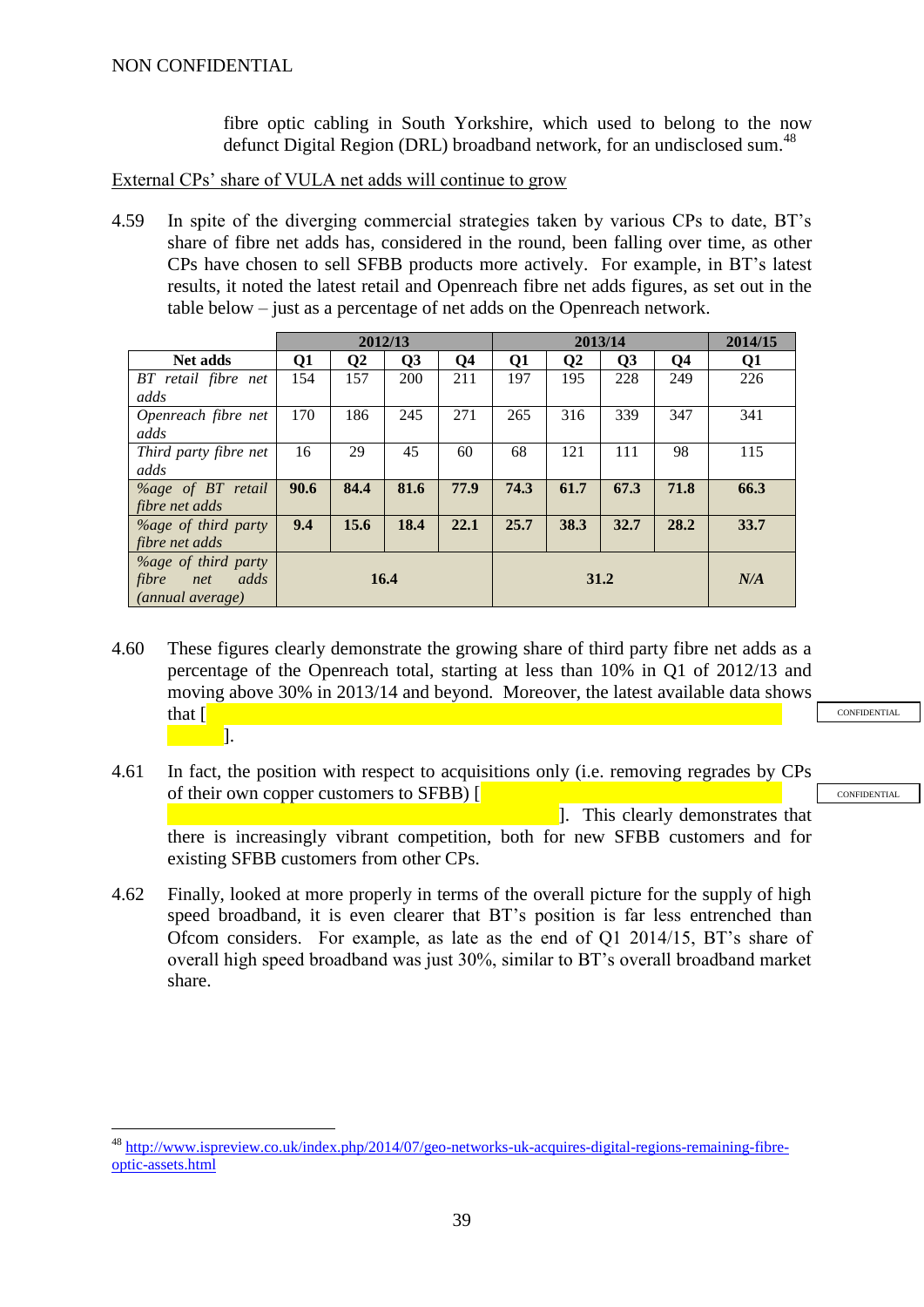#### NON CONFIDENTIAL

<u>.</u>

| <b>Fibre base by</b> | Q1 11/12 | Q1 12/13 | Q1 13/14 | Q1 14/15 |
|----------------------|----------|----------|----------|----------|
| provider (000)       |          |          |          |          |
| <b>BT</b> Infinity   | 177      | 607      | 1,305    | 2,159    |
| Virgin               | 4,048    | 4,152    | 4,306    | 4,415    |
| <b>TTG</b>           |          | 15       | 95       | 241      |
| Sky                  |          |          | 98       | 298      |
| Total                | 4,226.6  | 4,783    | 5,804    | 7,113    |

- 4.63 These figures present stark evidence that there are no competition or entry problems in the supply of SFBB products, even despite the divergent strategies taken to date by BT, Virgin and other CPs. On a dynamic view of the market, BT's share of net adds is likely to fall even more rapidly as CPs increasingly promote fibre broadband.
- 4.64 As set out in further detail in Section 5 below, Ofcom's analysis and conclusions in relation to BT's forecasts (see, for example, paragraph 3.69 of the Consultation) is, therefore, overly simplistic. Ofcom has not properly examined and interrogated the available data from all CPs.

Current SFBB subscription rates (and BT forecasts made at a point in time) are therefore not representative of potential future rates

- 4.65 Overall, it is evident that BT's share of VULA net adds has been steadily declining and is set to be put under further pressure from the increasing promotion by other CPs. Importantly, these trends are likely to increase further over the current market review period as CPs' strategies evolve and they increase advertising. In addition:
	- (a) TTG and Sky, in particular, are now well-placed to promote fibre among their substantial copper broadband bases of approximately 4.2m and 5.2m, respectively. Importantly, Sky and TTG's bases are also heavily skewed towards urban consumers where they can be readily connected to the Openreach network or to alternative platforms such as the Sky / TTG CityFibre network described at paragraph [4.57](#page-36-0) above.
	- (b) It is also important for Ofcom to recall that at present BT's share of SFBB expressed in terms of homes where the Openreach fibre network has been deployed stands at just over 10%.<sup>49</sup> There is therefore clearly huge scope for TTG, Sky and other CPs dramatically to increase their existing shares of fibre broadband.
- 4.66 Ofcom also neglects the fact that BT's overall share of SFBB connections in the overall broadband market is still dwarfed by Virgin. Even if Ofcom does not consider that Virgin, alone, would be a sufficient constraint on BT's behaviour, it must still take it into account in its analysis both of whether there is justification to impose an MST at all, and whether the particular test proposed is proportionate, neither of which has Ofcom sufficiently done. Both on a static and dynamic analysis, Virgin operates as a major competitor to BT.

<sup>&</sup>lt;sup>49</sup> Calculated based on BT's closing base in Q1 2014/15 of 2.1m and estimated number of homes with access to the Openreach fibre network of approximately 20m.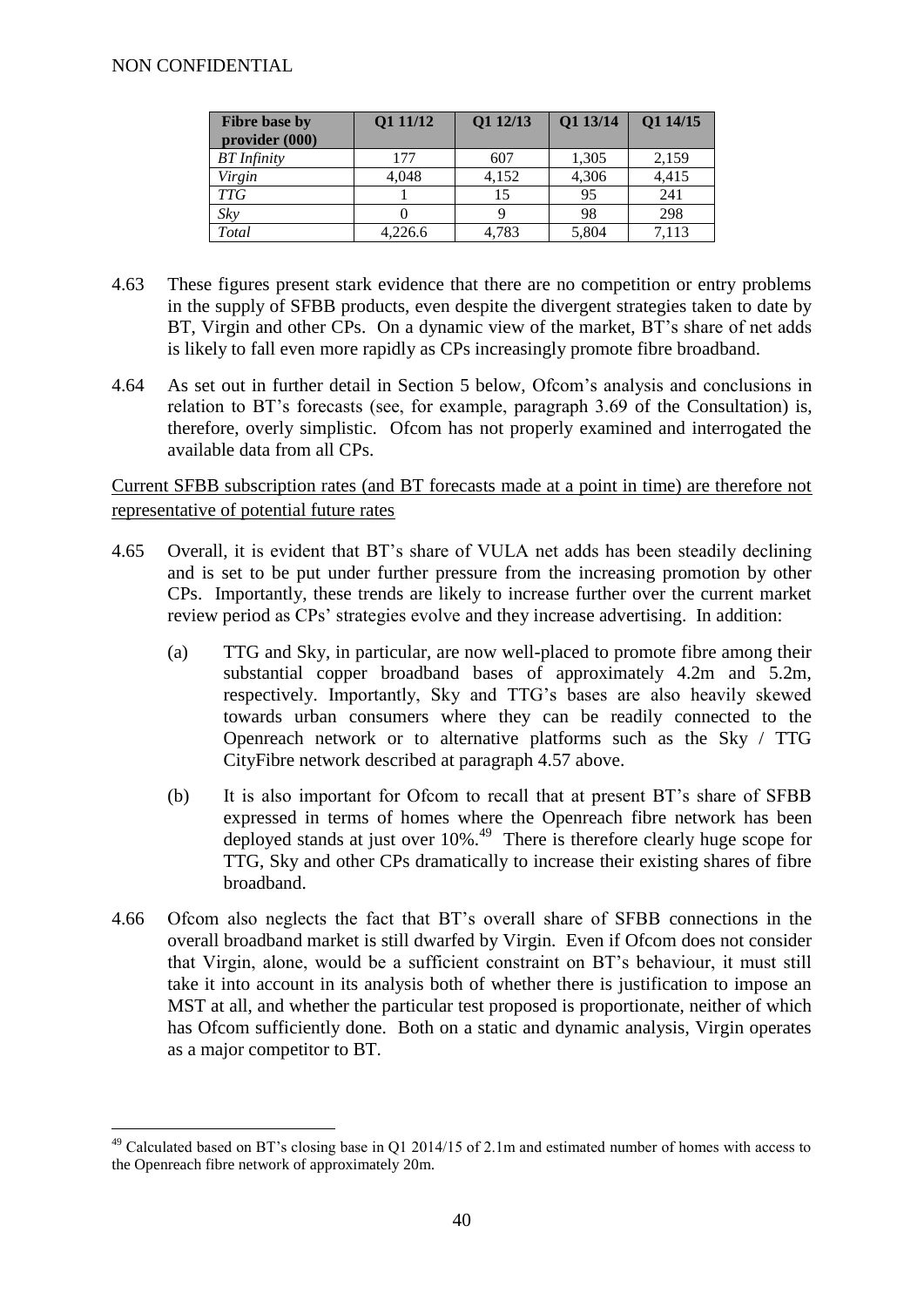## **Competition in the provision of broadband in triple-play bundles is driven by the terms by which CPs can access key channels to support their pay TV offerings**

- 4.67 In Figure 1.10 of the Consultation, Ofcom notes that about one fifth of customers now buy bundles of fixed voice, broadband and multichannel TV services.
- 4.68 However, Ofcom fails to recognise that BT's position in the supply of triple-play is very different to that of its principal competitors. In particular, BT's ability to compete more effectively in triple-play is impacted by disadvantageous access to sports content. As a result, BT's share – expressed both in absolute terms and as a proportion of the residential base – is less than each of its principal competitors. This is set out in the charts below.





Source: Enders Analysis, *UK broadband, telephony and pay TV trends Q2 2014*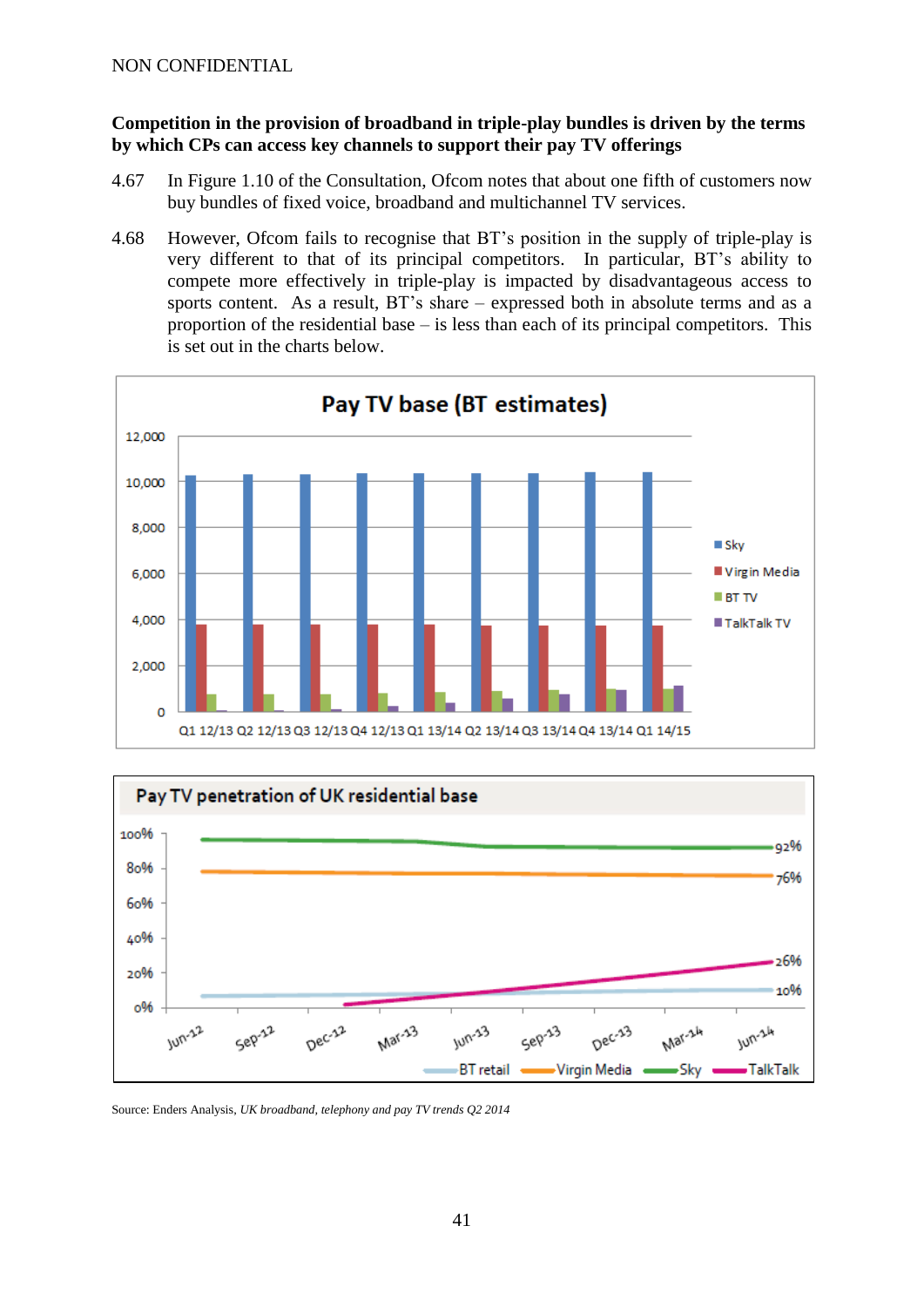- 4.69 In its Pay TV Statement<sup>50</sup>, Ofcom set out a detailed assessment of Sky's dominant position in the wholesale provision of Core Premium Sports Channels ("**CPSCs**"). Ofcom made clear in the Pay TV Statement that it considered Sky would maintain its dominant position in the wholesale provision of CPSCs provided that Sky retained the 'majority' Football Association Premier League ("FAPL") rights.<sup>51</sup>
- 4.70 Ofcom also considered the importance of aggregation of a range of content in the Pay TV Statement. It is notable in this respect that since 2010, Sky has acquired important additional premium sports rights, in particular Formula 1 and live US Masters golf rights. Formula 1, in particular, has further strengthened Sky's position. Other than UCL, Sky has retained all of the major rights, as well as a larger number and proportion of FAPL rights, than when Ofcom carried out its assessment in 2010. As noted by Enders, Sky Sports channels remain and will for the foreseeable future remain the "*must have*" CPSCs<sup>52</sup>.
- 4.71 As submitted by BT in the context of its ongoing complaint to Ofcom regarding the wholesale supply of Sky Sports<sup>53</sup>, Sky will continue to be the dominant wholesaler of CPSCs – and the outcome of the 2013 UCL and UEL Auctions did not alter the assessment. As noted above, Sky has in fact further strengthened its CPSC offering in important respects since the Pay TV Statement in 2010.
- 4.72 Notwithstanding Sky's dominant position, BT has been unable to access Sky's sports content on its strategic YouView platform, which Ofcom has previously stated is essential to be able to compete. In contrast, Sky has notably provided access to its sports content, as well as its other premium and basic channels, to all of BT's principal competitors, but refuses to grant BT access on fair and reasonable terms.
- 4.73 As a result, BT is at a severe disadvantage in competing for customers that place a high value on sport, predominantly against Sky, but also (albeit to a lesser extent due to the nature of Sky's wholesale rate-card pricing) against Virgin and TTG, both of which have access to Sky's CPSCs, and the full range of Sky's sports channels, including in HD as well as SD. 54
- 4.74 Unless and until effective regulatory action is taken to address the terms on which Sky provides access to its CPSCs, BT will remain at a significant disadvantage in providing pay TV – and therefore triple-play – offerings. In addition, even if an effective sports remedy was implemented, BT would remain at a disadvantage, since, unlike its principal competitors, BT also does not have access to the full range of Sky's basic channels.

<sup>1</sup> <sup>50</sup> Ofcom Pay TV Statement, (31 March 2010).

<sup>&</sup>lt;sup>51</sup> Pay TV Statement, paragraph 5.493.

<sup>52</sup> "*Sky Sports [still is and in late 2015 still be] the must have and BT the junior partner in the pay-TV duopoly*", see Enders Analysis: "*BT Sport Euro football winner – what a price!*" (12 November 2013), page 3.

<sup>53</sup> See CW/01106/05/13 *- Complaint from British Telecommunications plc ("BT") against British Sky Broadcasting Group plc alleging abuse of a dominant position regarding the wholesale supply of Sky Sports 1 and 2*.

<sup>&</sup>lt;sup>54</sup> See, for example, Sky's recent announcement that Sky Sports channels would be available free on 16 August 2014 to all Sky, Virgin and TTG customers: '*Sky Sports free to Sky, TalkTalk and Virgin Media customers for Premier League first day*', Pocket-lint, 12 August 2012.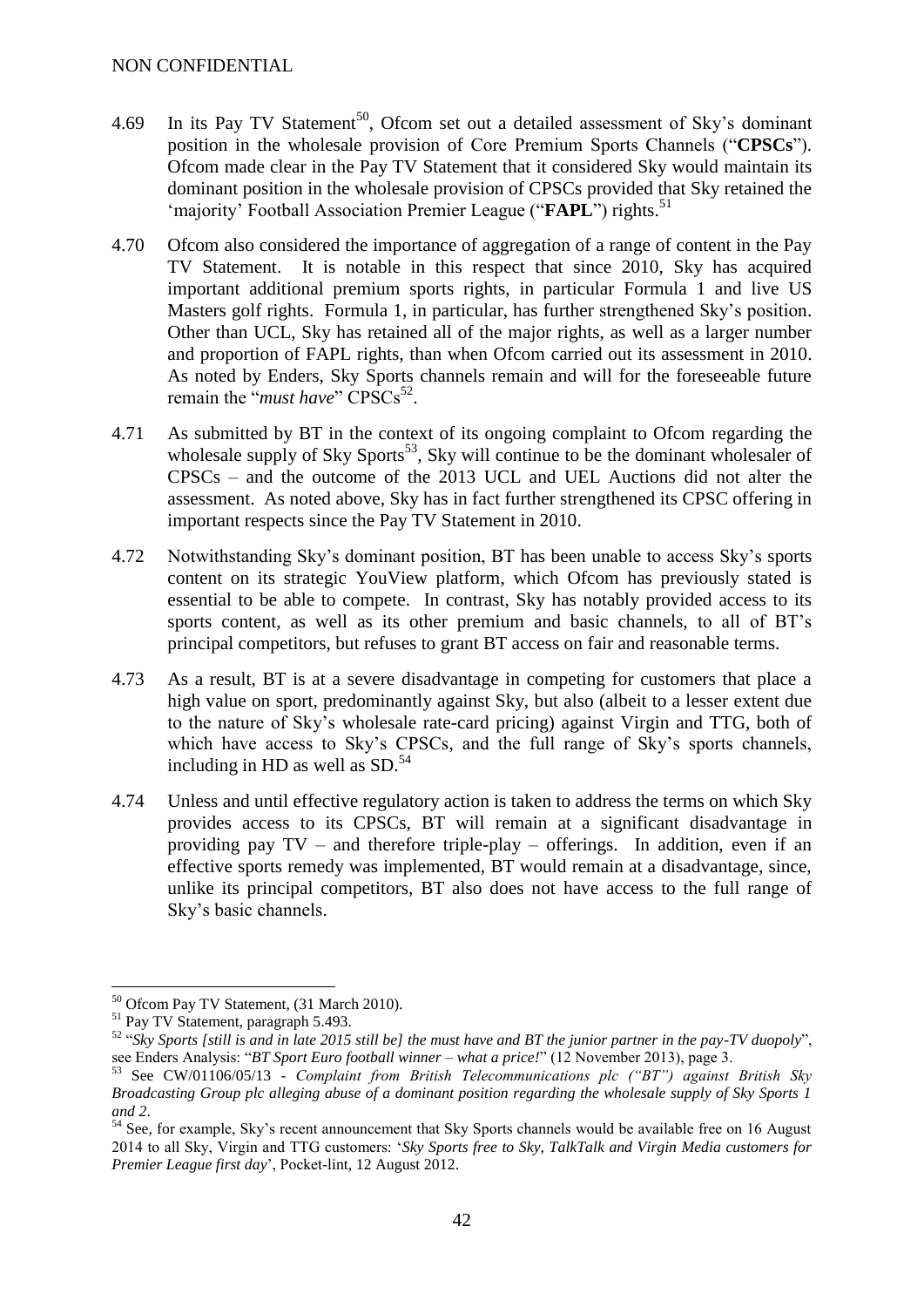4.75 The impact of these issues on Ofcom's treatment of BT Sport within its proposed MST is addressed in Section 7 below and Annex C.

# **Conclusions**

- 4.76 This Section sets out in detail the evidence which BT submits Ofcom would need to take into account before reaching any conclusion on the need for an ex ante MST. In particular, the evidence shows that the broadband market (including in relation to SFBB) is highly competitive, served by a number of large well-resourced companies with differing commercial strategies and incentives.
- 4.77 This Section also provides the relevant context for BT's assessment of Ofcom's overall regulatory aim and its consideration of the options for achieving that aim, to which we turn in the following Section.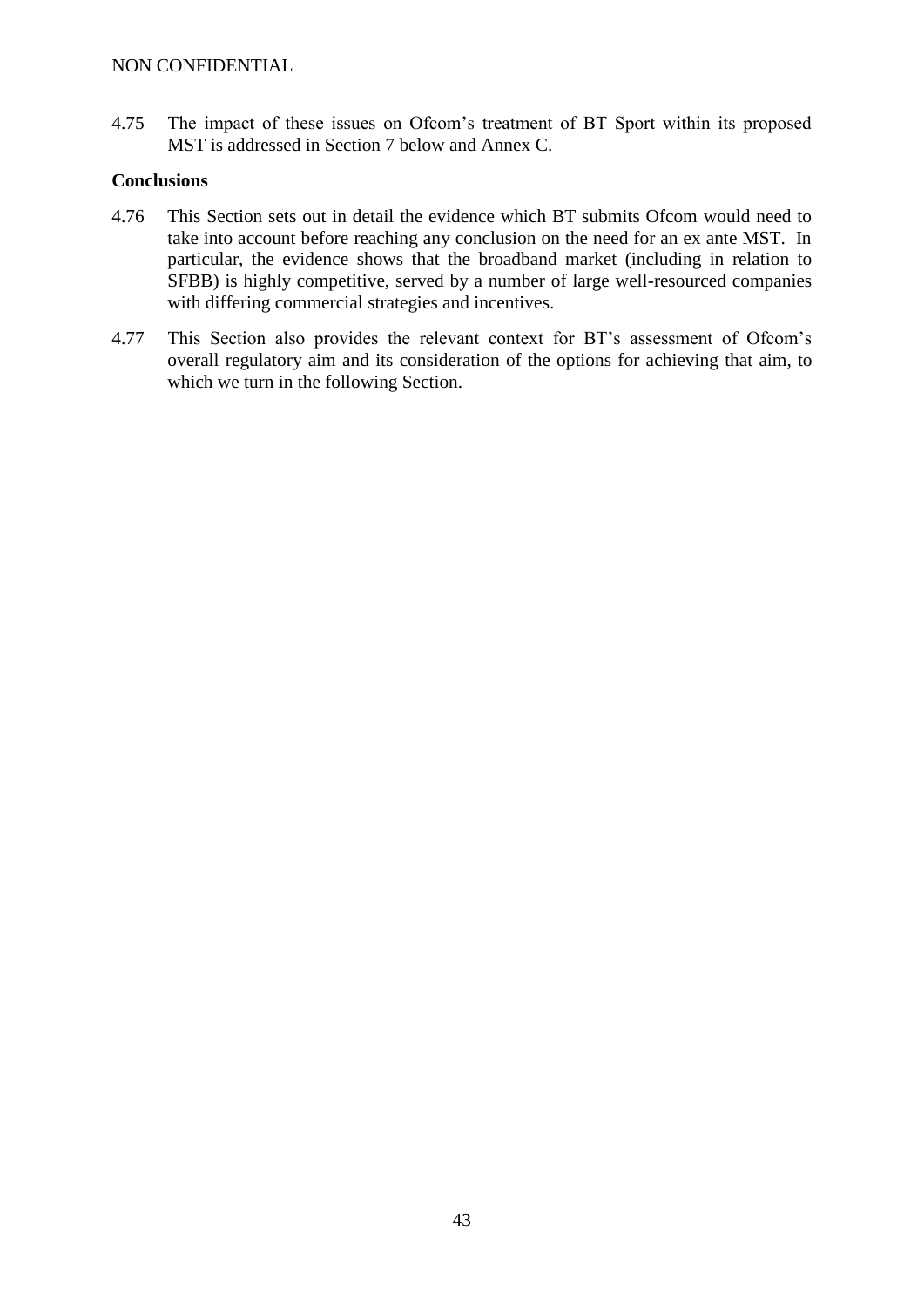# **5. Ofcom's overall regulatory objective**

#### **Introduction and Summary**

- 5.1 In Section 3 of the Consultation, Ofcom considers its overall regulatory objective by first establishing its overall aim – to ensure BT does not abuse its SMP in VULA to distort competition in SFBB services – and then considering its options for best achieving this aim.
- 5.2 Ofcom concludes by proposing that the best means of ensuring BT does not distort competition in SFBB services is 'Option 2' – i.e. *"to ensure that BT does not set the VULA margin such that it prevents an operator that has slightly higher costs (or some other slight drawback relative to BT) being able to profitably match BT's retail superfast broadband offers".*
- 5.3 The analysis and reasoning Ofcom sets out in Section 3 in proposing to adopt Option 2 as the best means of achieving its overall aim are of central importance to the overall approach Ofcom proposes to take in the Consultation. Ofcom's decision is based on the following analysis:
	- (a) Consideration of the risks of distortion, focussing on (i) the perceived importance of the current market review period and (ii) the risks to effective retail competition;
	- (b) Whether BT has the ability and incentive to undermine competition during this market review period;
	- (c) How retail competition in the provision of SFBB services is expected to develop in this market review period; and
	- (d) Consideration of different options for achieving the overall aim, including an analysis of the trade-off of effectiveness and costs in choosing between its various options.
- 5.4 BT considers that Ofcom's analysis in Section 3 is inadequate and wholly insufficient as a basis on which to adopt Option 2. Crucially, Ofcom's analysis is not based on any firm conclusions as to whether the evidence it cites (in particular, BT's current share of VULA net adds and forecast share during the market review period) is, or may be, the result of BT adopting margin squeeze strategies which place competitors at an unfair disadvantage and, therefore, distort competition. By failing to establish a specific 'problem' with the way current broadband providers are able to compete with BT's SFBB offers, Ofcom provides no basis for framing Option 2 in the way proposed.
- 5.5 This choice is also of critical importance given that Ofcom proceeds to design a new regulatory remedy building directly upon the general wording of Option 2. For instance:
	- (a) As a result of its decision to protect CPs with "*slightly higher costs*" than BT, Ofcom proposes to adopt an adjusted EEO standard.
	- (b) Its decision to ensure that CPs must be able to "*profitably match BT's SFBB offers*" directly influences its simplistic decision in Section 5 of the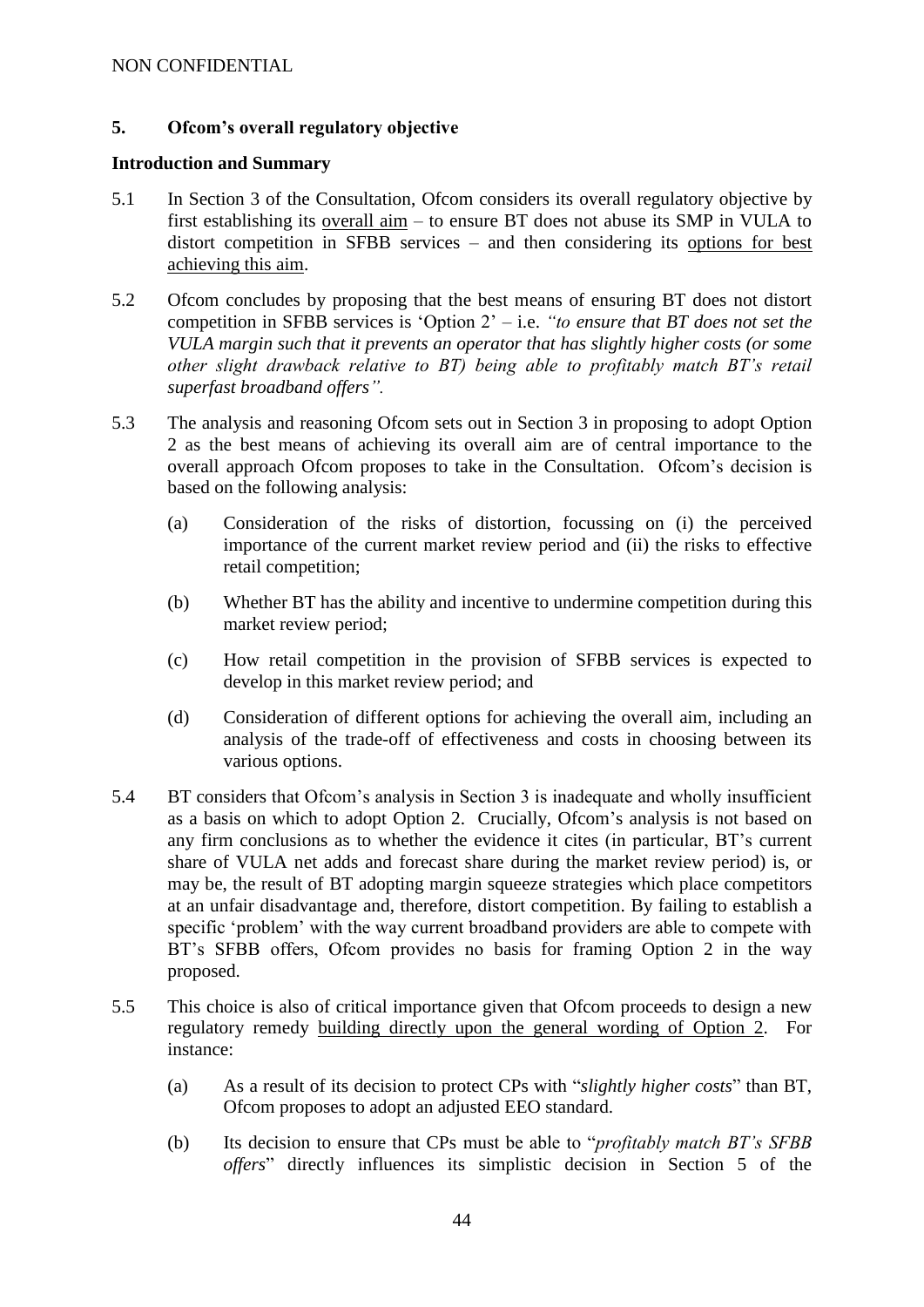Consultation to include BT TV and BT Sport within the scope of the proposed test. However, in adopting Option 2 in the first place, no consideration at all is given at all to the relevance of the way BT provides BT TV and BT Sport to competition within SFBB.

(c) Finally, ensuring that CPs can "*profitably match BT's SFBB offers*" also appears to have a direct bearing on Ofcom's proposals in Sections 5 and 6 of the Consultation to implement a 'bright line' test with no separate consideration of distortive effects.

#### **Ofcom's overall aim in regulating the VULA margin**

- 5.6 Ofcom begins by setting out the legal framework sitting behind its regulatory aim. We address the points considered in this sub-section in Annex B.
- 5.7 At paragraph 3.38, Ofcom defines its overall regulatory aim as being:

"*to ensure that BT cannot use its SMP in the WLA market to set the VULA margin over the period of the market review such that it causes retail competition in superfast broadband to be distorted*".

5.8 BT does not challenge the general regulatory aim, but fundamentally disagrees with the proposed means by which Ofcom seeks to achieve this aim.

#### **Risks of distortion to competition**

- 5.9 Ofcom considers that there are two elements which explain why it needs to ensure sufficient retail competition in the provision of SFBB (paragraph 3.40):
	- (a) The future role of SFBB, given its view that the next three years will be an important period in the transition from SBB; and
	- (b) The risks posed to effective retail competition in the short and long term.
- 5.10 Again, while we do not disagree in principle with Ofcom's largely theoretical assessment of the potential risks of distortion, we do consider that Ofcom's high level analysis in paragraphs 3.40-3.54 leads it to draw the wrong conclusions in the remainder of Section 3.

#### Role of the current market review period

- 5.11 Ofcom considers (at paragraph 3.43) that the period covered by this market review is likely to be important in determining whether effective competition in SFBB emerges, primarily for two reasons:
	- (a) Ofcom expects this review period to be important for take-up of these services (paragraph 3.44); and
	- (b) This period represents a disruption to the market, presenting an opportunity for retailers to win customers from rivals (paragraph 3.45).
- 5.12 Ofcom relies heavily on forecasts gathered during the market review to support its conclusion that the number of SFBB subscribers is likely to grow significantly to 2017 (see further paragraphs [5.31-](#page-49-0)[5.38](#page-50-0) below). However Ofcom ignores the fact that even BT's second forecast (provided to Ofcom in February 2014) anticipated total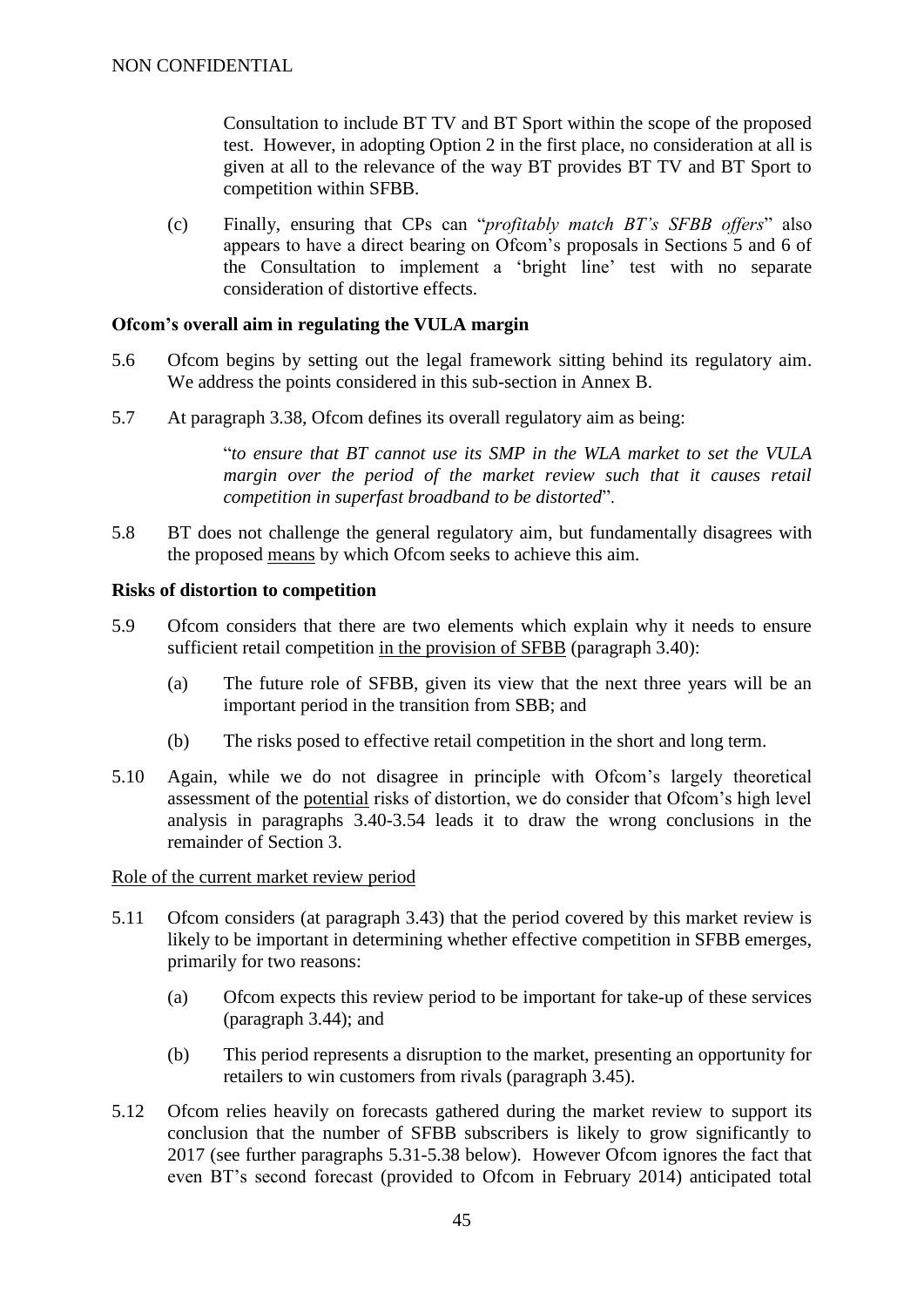NGA connections of  $\begin{bmatrix} 1 \end{bmatrix}$ , representing less than  $\begin{bmatrix} 1 \end{bmatrix}$  of overall broadband subscribers. It is therefore clear that even by 2017, SFBB subscribers are still forecast only to represent a distinct minority of overall broadband subscriptions. CONFIDENTIAL

- 5.13 In terms of disruptive market effects, Ofcom considers that it is "*plausible*" that a consumer switching from SBB to SFBB will be more willing to consider an alternative provider. No evidence is provided to support this claim. In contrast to Ofcom's assertion, it is equally "*plausible*" that a consumer would wish to remain with its current provider when moving from SBB to SFBB. For example, this would enable a direct comparison on a like for like basis of the differences in quality between the two services. Indeed, as noted in Section 4, a large majority of BT's SFBB subscribers came from its copper base and Ofcom recognises that other CPs may be behind BT in their upgrade strategies (see paragraph 3.62), although this has not been investigated by Ofcom.
- 5.14 In short, while BT does not dispute that the current market review period may be "*important*" per se, Ofcom has not demonstrated why this period is of particular importance in the context of its consideration of the key issue in this Consultation – i.e. whether a new SMP condition is required.
- 5.15 In this context, BT refers Ofcom to the market context set out in Section 4 which considers the different strategies operators are adopting in competing for broadband customers. While TTG and Sky have not until recently heavily promoted their SFBB services 'above the line', they remain strong competitors in the overall broadband market as a result of their SBB services. They offer SFBB services at competitive prices and claim these are profitable. Their sales of SFBB services during the market review period can be expected to increase and they may choose to more actively upsell SFBB to their substantial bases and/or compete for triple-play bundles where they both have advantages over BT.

## The risks to effective retail competition

- 5.16 In paragraph 3.47, Ofcom sets out a theoretical construct of the way in which a vertically integrated operator with SMP upstream could use its market power to distort competition downstream. In particular, it notes that the operator (in Ofcom's example, BT) could set its wholesale and retail prices such that there is an insufficient margin between upstream and downstream prices, thereby limiting the ability of other operators to match the dominant operator's retail offers. Ofcom considers that the impact of the margin squeeze would be that the SMP operator is more likely to retain its existing retail customers and win those of its rivals. If the SMP operator were to build up a substantial retail base, its position could endure in the long term, "*potentially resulting in a distortion to (and weakening of) retail competition that harms consumers*". Ofcom concludes that there is a risk of adverse effects arising from such a distortion.
- 5.17 BT does not dispute the theoretical construct described above. However Ofcom fails to apply the facts correctly to the theoretical problem statement – both here and in its later analysis. In particular, in paragraph 3.48:
	- (a) Ofcom states that BT may obtain first mover advantages over its rivals. However, this should not be a reason to penalise BT, unless Ofcom can demonstrate that any supposed advantage has been gained on the back of a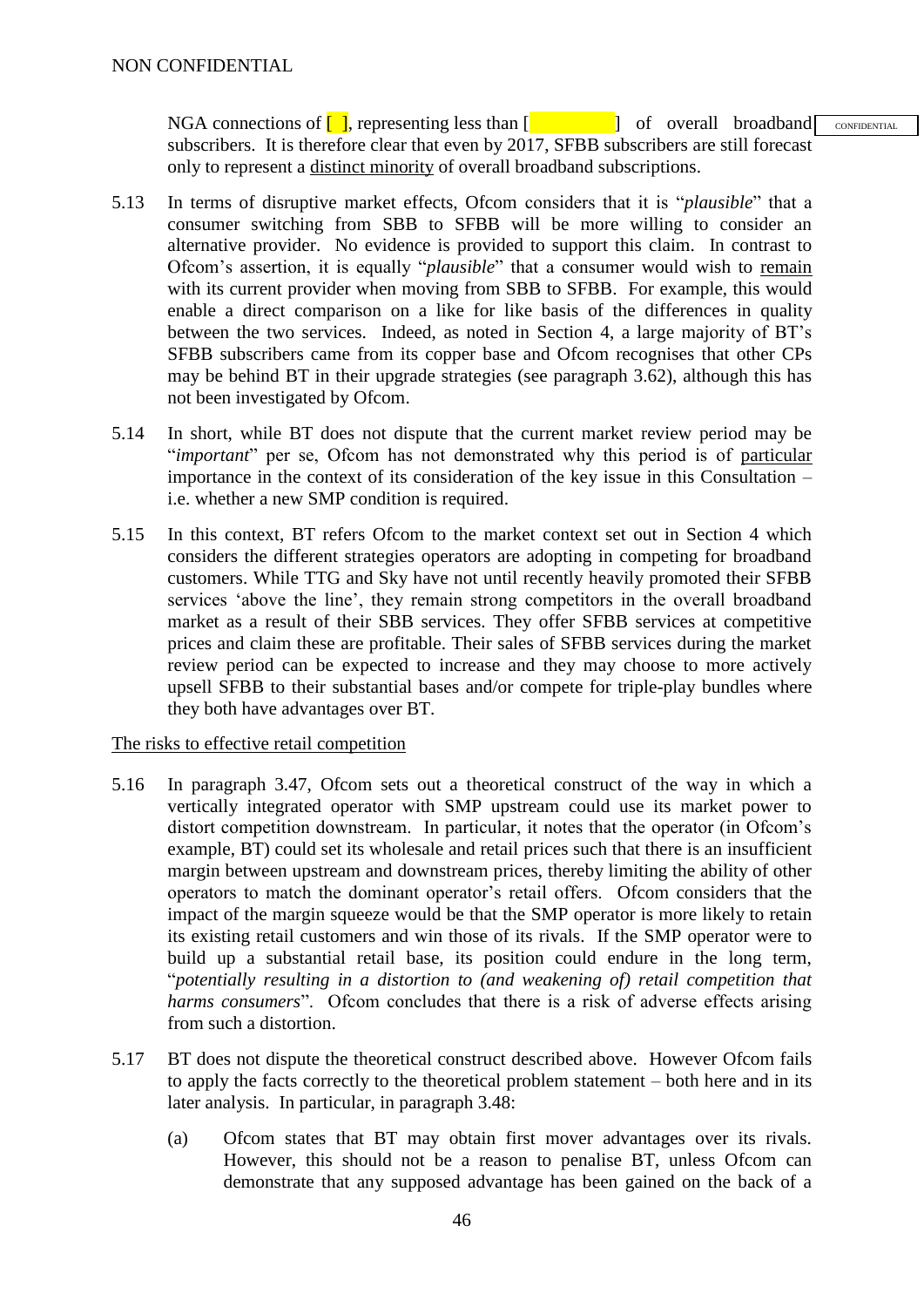market distortion  $-$  which is patently not the case. Of com's precautionary approach risks creating a 'hold up' problem and sending strong negative signals to industry participants, thereby dampening incentives to make future pro-competitive investments.

- (b) Ofcom notes that adverse impacts on rivals may be compounded if there are significant customer switching costs, yet neglects to note that it has taken action in this very area in the recent FAMR Statement when it reduced the CP to CP GEA migration charges substantially. This is described further in Section 4.
- (c) While other CPs currently have lower existing SBB subscriber bases than BT, these are still substantial. Sky's base stands at over 5m customers and TTG's is over 4m, representing an enormous upgrade opportunity for those providers. Importantly, Sky and TTG's bases are also heavily skewed towards urban consumers where they can be readily connected to the Openreach network or to alternative platforms such as the Sky / TTG CityFibre network described in Section 4 above.
- 5.18 In terms of the timing of any alleged consumer detriment, Ofcom concludes that some of it is likely to be felt after the current review period. However it also notes a number of potential short term effects which could arise before 2017. For example, Ofcom postulates that BT could (paragraph 3.51): (i) unduly raise its wholesale prices; (ii) stifle the ability of rivals to compete in terms of price structures, innovation, marketing and efficiency; and (iii) cause significant consumer detriment were the SBB and SFBB markets to separate during the next three years.
- 5.19 However such concerns are purely speculative and not evidenced or interrogated by Ofcom to the requisite standard:
	- (a) In terms of the first concern, Ofcom has recently in the FAMR Statement decided against implementing a price control on GEA. Moreover, in relation to any potential concerns about future pricing, Ofcom already has the power to control the absolute level of BT's wholesale prices, both through the existing FRAND SMP remedy and competition law which prevent excessive pricing. Ofcom has not sufficiently recognised the deterrent effect of the need to comply with these provisions on BT, but in any event, even if BT did attempt to impose a price squeeze in the face of these provisions, they would be effective to prevent it from doing so.
	- (b) The second and third concerns are completely unfounded given that Ofcom notes elsewhere in the Consultation (paragraph 3.77) that BT's rivals are likely to have their own advantages over BT, enabling them to compete effectively. In addition, the available evidence led Ofcom to conclude in the WBA Statement that there would remain a single broadband market until 2017. For Ofcom to reverse its conclusion would entail a further review, in which it would be obliged to reappraise the appropriateness of the SMP remedies in place.
- 5.20 There is therefore nothing in Ofcom's assessment which points to a need to act now, in the course of the current review period, to place a major additional restriction on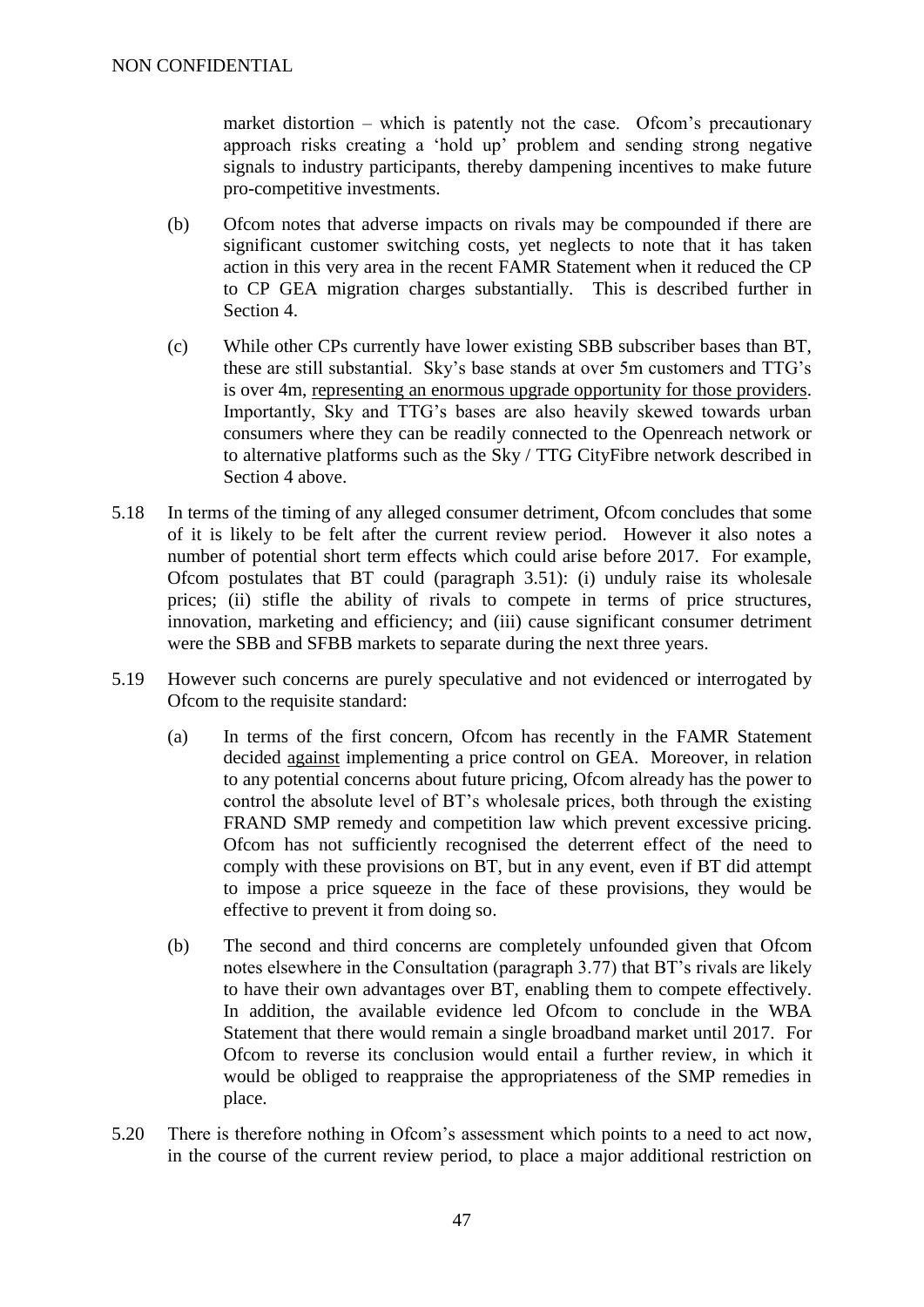BT's commercial freedom beyond the constraints already imposed by FRAND and/or competition law. These issues are considered further in Sections 6 and Annex B.

BT's ability and incentive to undermine competition

- 5.21 In paragraph 3.61, Ofcom concludes that BT has the ability and incentive to use its SMP in the WLA market to set the VULA margin such that it causes retail SFBB competition to be distorted. Its analysis appears to rely on the following foundations:
	- (a) BT's position as a vertically integrated firm with upstream dominance gives it the ability to raise its rivals' costs, which would both restrict their ability to compete in the short term and signal that BT would 'punish' rivals that competed too aggressively (paragraph 3.57);
	- (b) The threat that BT might set a low VULA margin could undermine rivals' incentives to expand as strongly in SFBB (paragraph 3.59);
	- (c) Raising the VULA price or even having the ability to do so may be a low cost way for BT to impede retail competitors (paragraph 3.60).
- 5.22 BT considers that Ofcom's analysis of ability and incentive is inadequate.
- 5.23 First, Ofcom's points on BT's ability to distort competition by effecting a margin squeeze are clearly made under the assumption of there being no regulatory constraints in place. As noted in Section 2 however, the key issue in the Consultation is to consider the need for an additional SMP condition and, therefore, the efficacy of the existing remedies in preventing distortion of competition in SFBB services. BT's position is that any theoretical ability to increase VULA prices or reduce retail prices such as to distort ability of others to compete profitably is already addressed by competition law and the FRAND SMP condition. Indeed Ofcom introduced the FRAND condition in the 2010 FAMR Statement having noted that it would be "*concerned if wholesale VULA prices appeared to be unfair, relative to the prices (after discounts) of BT's downstream products*".<sup>55</sup>
- 5.24 BT notes that Ofcom does not deal specifically with BT Sport when discussing ability and incentive. For the avoidance of doubt, BT considers that BT Sport does not give it the ability to exclude or marginalise its competitors, for the reasons set out in Section 7 below and in the Compass Lexecon paper enclosed at Annex C.
- 5.25 Second, Ofcom has not shown that BT has the incentive to undermine competition. The standard economic logic for exclusion in a vertical chain is that by pricing at an inappropriately low price a firm can (i) 'steal' their competitors' downstream sales and (ii) having excluded downstream rivals, subsequently increase downstream prices. However, Ofcom's analysis is insufficient on this point and fails to recognise the following:
	- (a) Section 2 described the stylised 'plain vanilla' case where the vertically integrated firm would have an incentive to exclude competitors by limiting the margin available. But once the conditions of supply and demand differ from those in the stylised 'plain vanilla' case, as they very clearly do in relation to

<sup>1</sup> <sup>55</sup> WLA Statement 2010, paragraph 8.131.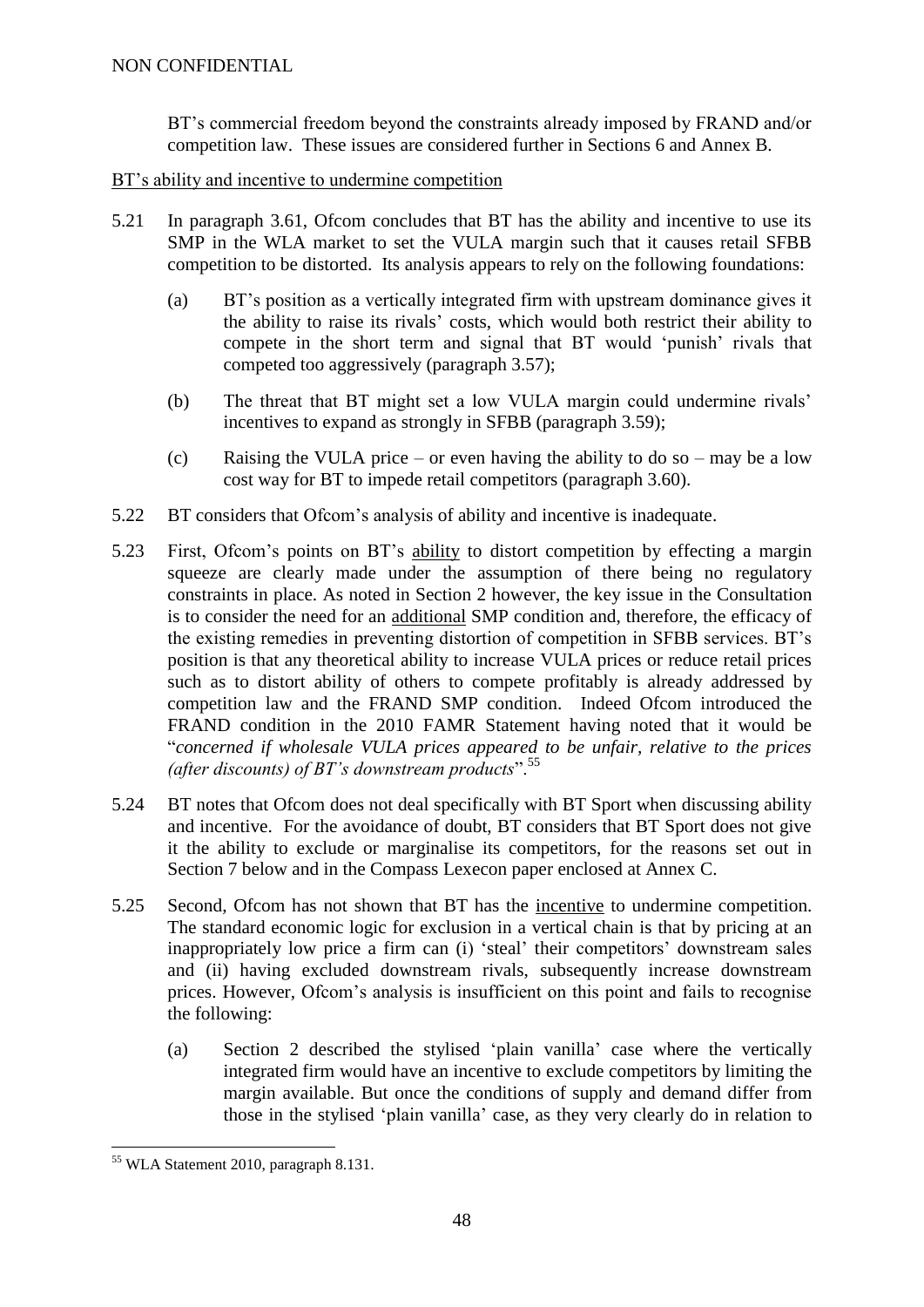the provision of bundles including BT TV and/or BT Sport, then the incentive to implement exclusionary margin squeeze strategies is far from clear. Moreover, given the current levels of differentiation between broadband providers, there would be no guarantee that BT would acquire any consumers lost by its competitors as a result of marginalisation or exclusion.

- (b) As noted above and recognised by Ofcom, the prices of SFBB services are currently constrained by cable offerings and products based on traditional copper access products. Therefore, for at least as long as this remains the case, BT could not profitably raise its retail price, even in the unlikely event that it were to exclude or marginalise downstream competitors from using its NGA network.
- (c) It is in BT's interests overall to ensure that the Openreach network is utilised as fully as possible – see Section 4 above. Given that other CPs (in particular Sky) are able to differentiate their SFBB offerings, particularly through bundling with other services that may be superior to those that BT can itself offer, this will consequently attract customers that BT would not otherwise attract. Excluding third party competitors at the downstream level would therefore be likely to lose BT significant wholesale sales.
- 5.26 Indeed, Ofcom itself recognises many of these factors in its FAMR Statement. In response to putative concerns regarding BT's ability and incentive to set excessively high VULA prices, Ofcom considered them to be unlikely for the following reasons (paragraph 12.135):
	- (a) the retail price of SBB will act as a constraint on the retail prices that can be charged for retail products that use VULA;
	- (b) if an excessive VULA charge results in retail prices for SFBB that are too high, then consumers are more likely to continue to use SBB rather than upgrade to SFBB. This could make it more difficult for BT to recover its investment in SFBB, thereby acting as a similar constraint on retail prices that can be charged for services based on VULA;
	- (c) Virgin's SFBB services are also likely to exert a constraint on the retail prices of products that use VULA, over and above the constraint from copper broadband.

## Importance of Virgin

- 5.27 At paragraph 3.56 of the Consultation, Ofcom largely rejects the importance of Virgin, in part because it "*only covers approximately half of premises*". However, Ofcom fails to recognise that there is a large degree of overlap between Openreach's fibre network and the premises which Virgin serves. Outside of Virgin's footprint, a large part of Openreach's fibre network has already or will be deployed as part of the BDUK framework, which has separate rules, including the option to use Physical Infrastructure Access (PIA).
- 5.28 Importantly in this respect, Virgin represents a strong competitive restraint on BT's SFBB offerings and it has a clear impact on BT Consumer's broadband net adds. For example,  $\lceil \cdot \rceil$

**CONFIDENTIAL**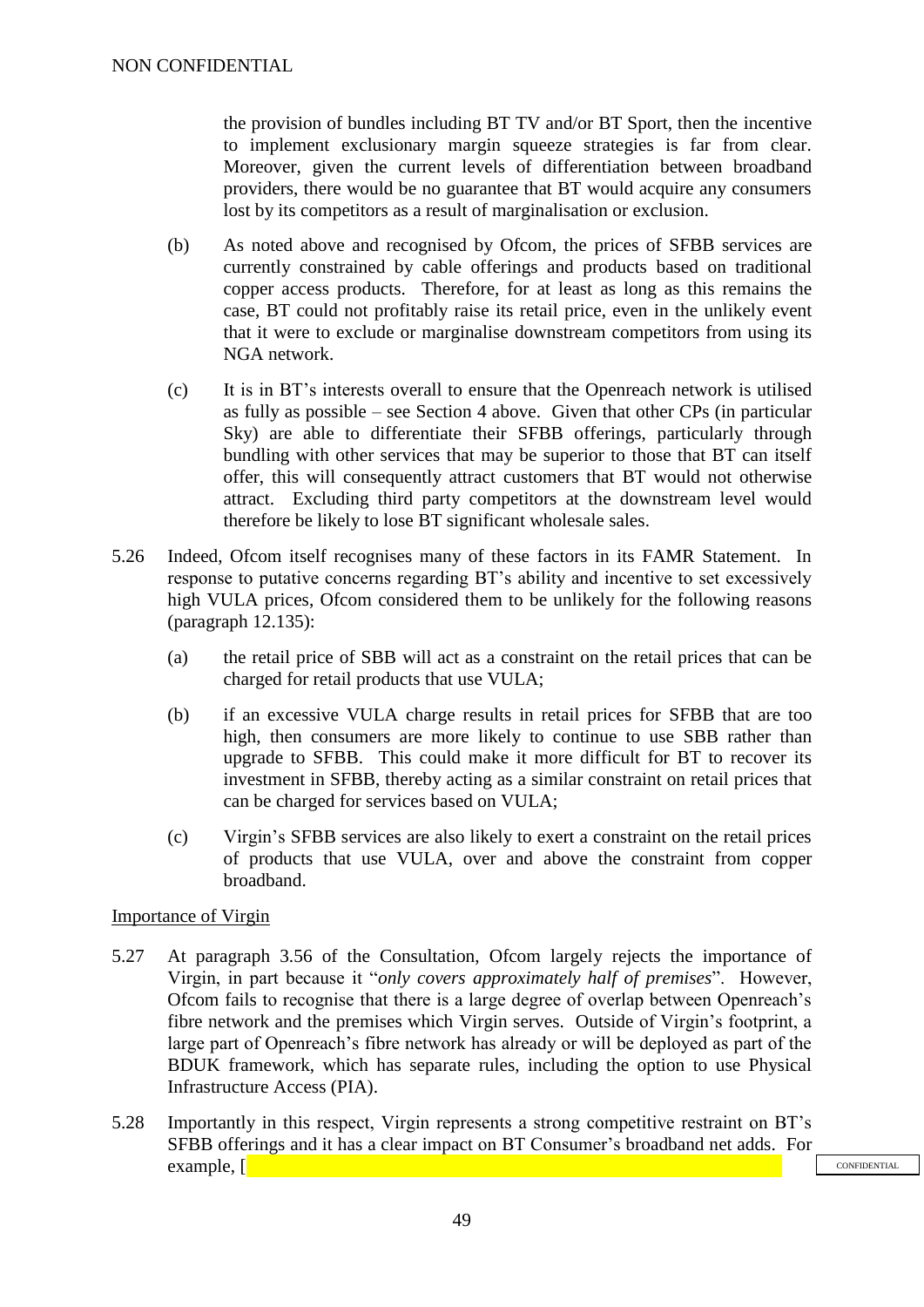] This trend has been seen historically in areas with and without VULA availability, although the presence of VULA does offset some of the impact of competition from Virgin's offering.

- 5.29 Ofcom's sole focus on VULA net adds, to the exclusion of Virgin, in arriving at its conclusions in Section 3 of the Consultation is flawed, ignoring obviously relevant market data. Of com's scant assessment therefore risks ignoring a key competitive driver in the supply of high speed retail broadband.
- 5.30 Considered in the round, it is therefore clear on a proper analysis that BT has neither the ability nor the incentive to "*undermine*" competition, as Ofcom allege. Ofcom's provisional conclusions are not, therefore, consistent either with the evidence or the appropriate legal standard.

#### Treatment of BT's forecasts

- <span id="page-49-0"></span>5.31 At paragraphs 3.61-3.69, Ofcom relies heavily on BT's forecasts to support its view that regulatory intervention is justified in order to address its concern that BT has ability and incentive to use its SMP in the WLA market to set the VULA margin in this review period such that it causes retail competition in SFBB to be distorted.
- 5.32 However, for the reasons set out in Section 4 above, the speculative concern described by Ofcom in the Consultation is not based on a full analysis of the available evidence. In addition, it is clear that Ofcom has placed significant weight on BT's forecasts while apparently largely ignoring those from other CPs, or at best relying on out of date material.
- 5.33 Ofcom has not sought to understand the evidence underlying the forecasts and has not assessed the full context in arriving at its conclusion that BT's forecast shares for the supply of fibre broadband point to a potential problem that needs to be addressed by intrusive regulatory intervention. Ofcom is in danger of misinterpreting such data as evidence of insufficient margin, resulting in a proposed solution which merely provides extra margin to CPs who do not, on any proper analysis, need such assistance.
- 5.34 In order to justify the additional regulation proposed in the Consultation, Ofcom should conduct a fuller examination of each CP's individual forecasts and strategies to gain a clear, comprehensive understanding of the relevant market dynamics. Reliance on forecasts from a single operator (which is itself reliant on old forecasts provided by other providers), without assessing in detail the relevant market context, would not be an appropriate basis on which to found Ofcom's proposed regulation.
- 5.35 Moreover, as noted by BT in its response to Question 1.1 of the  $13<sup>th</sup>$  section 135 notice of 12 February 2014 – on which Ofcom places heavy reliance – the forecasts were "*based on a combination of current performance trends and aspirational targets*" (emphasis added). Ofcom cannot rely on such forecasts as the primary foundation on which to introduce the stringent and wide-ranging MST proposed.
- 5.36 Without gathering updated information on CP fibre forecasts and strategies, as well as conducting a full assessment of that information, Ofcom is not in a position to reach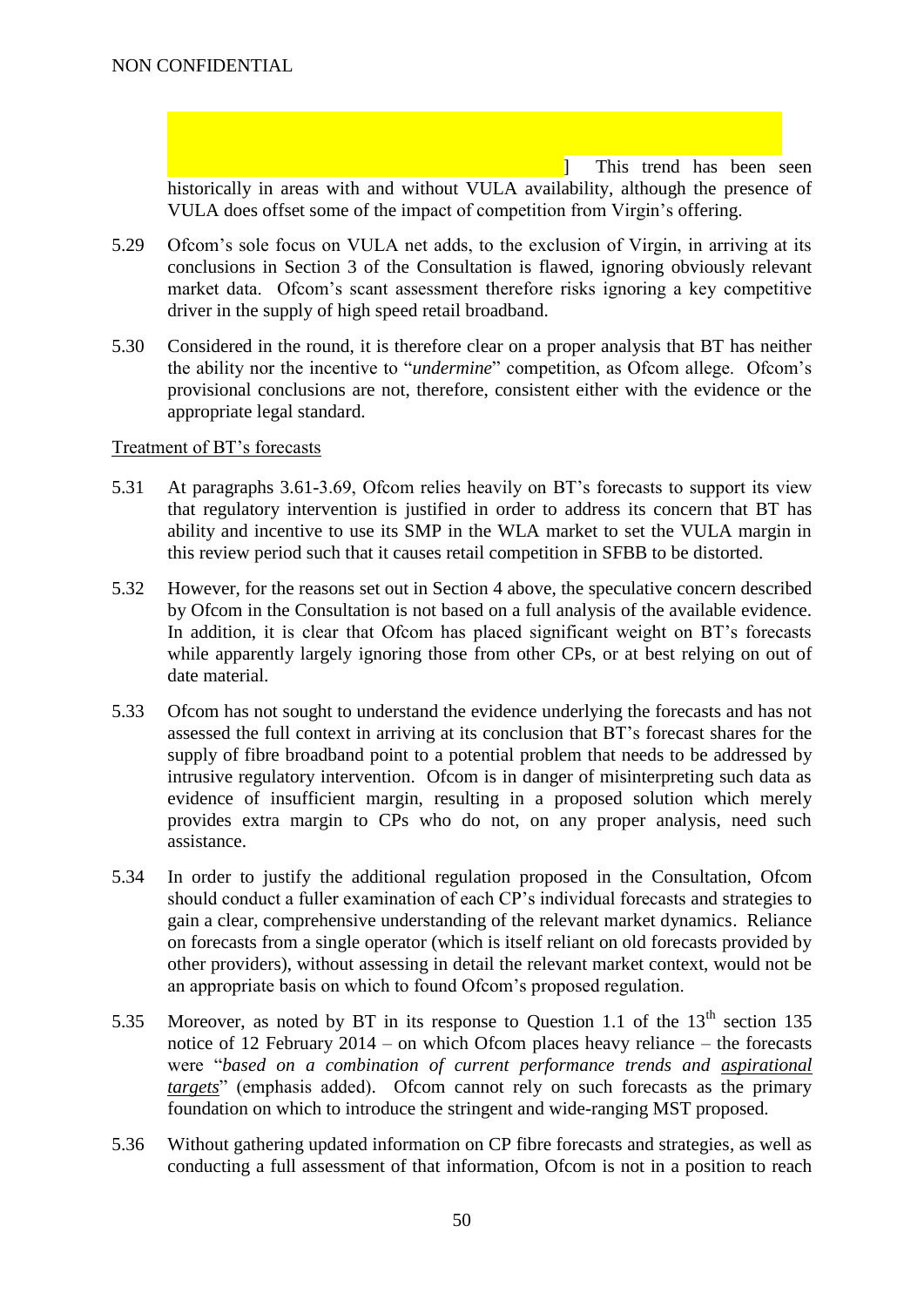any final, robust conclusions. In this regard, BT notes that based on the information set out on Annex 7 of the Consultation, Ofcom appears to have gathered scant information from CPs apart from BT in this area.

5.37 Notwithstanding these evidential concerns, BT notes that Ofcom goes on to state at paragraph 3.69 that:

> "*We recognise that BT winning a high share of VULA-based superfast broadband subscribers could reflect the legitimate rewards of competition. However, we would be concerned if it were instead a consequence of BT exerting its SMP in the provision of WLA to supply VULA on terms that do not allow other operators to compete effectively*." (emphasis added)

<span id="page-50-0"></span>5.38 In other words, Ofcom is conceding that the forecasts themselves do not reveal the existence of a current competition problem due to BT adopting price squeeze strategies for its SFBB offers or even that there is heightened risk of BT doing so during this market review period. As such, Ofcom is arguably just re-stating the importance of its general regulatory aim  $-$  i.e. the need to prevent distortion as a result of BT's SMP in WLA. The focus should remain on that overall aim, therefore, when considering the merits of the different options.

## **Assessment of options to achieve Ofcom's regulatory aim**

- 5.39 As noted above, BT does not object in principle to Ofcom's overall aim, i.e. ensuring that BT does not abuse its SMP in VULA so that retail competition is not distorted. Instead, BT's concern is that the means adopted to achieve that aim are not proportionate.
- 5.40 In order to achieve its stated aim, Ofcom identifies three potential options:
	- (a) Option 1 ensure that BT does not set the VULA margin such that it prevents an operator with the same costs as BT being able to profitably match BT's retail SFBB offers.
	- (b) Option 2 ensure that BT does not set the VULA margin such that it prevents an operator that has slightly higher costs than BT (or some other slight commercial drawback relative to BT) being able to profitably match BT's retail SFBB offers.
	- (c) Option 3 ensure that BT does not set the VULA margin such that it prevents an operator that has slightly higher costs than BT (or some other slight commercial drawback relative to BT) being able to profitably significantly undercut BT's retail SFBB offers.
- 5.41 Ofcom dismisses Option 1 as not being sufficient to promote retail competition in SFBB (paragraph 3.79) in light of its (inchoate) analysis of the retail market. It also considers that the incremental effectiveness of Option 3 over Option 2 may be relatively low as it is questionable whether CPs require (even greater) additional margin in order to compete effectively (paragraph 3.82). Ofcom therefore concludes that Option 2, entailing entry assistance, would best achieve its aim.
- 5.42 BT makes two immediate points in relation to the Options identified by Ofcom: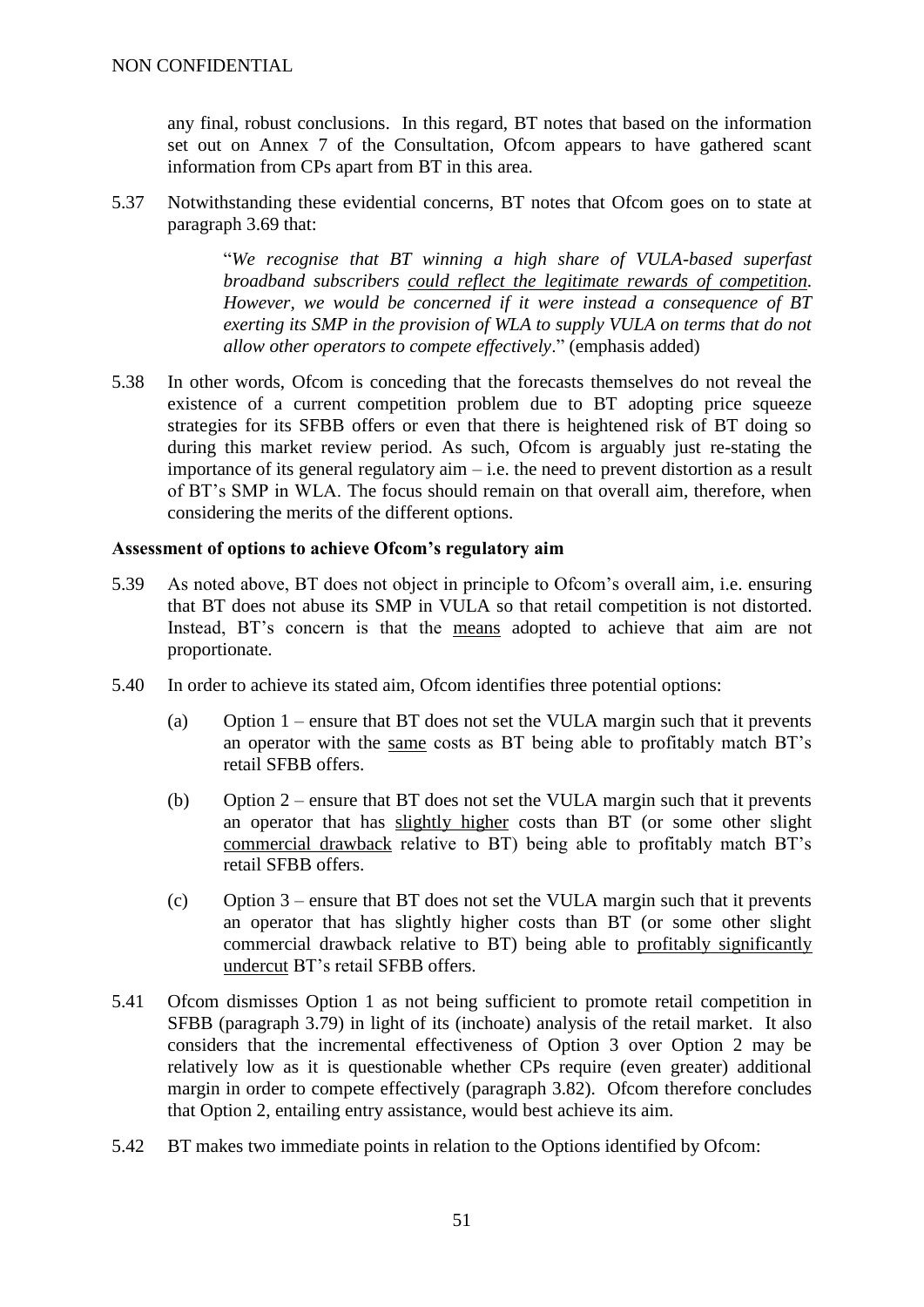- (a) As framed, all options risk immediately losing focus on Ofcom's stated overall aim – i.e. to prevent BT distorting SFBB competition. A proportionate test would be concerned with preventing pricing behaviour that would likely have exclusionary effects in the market, whilst at the same time ensuring that pricing behaviour that would not be likely to have such effects is not prohibited. Instead, the focus is simply on BT maintaining a specific level of VULA margin that will allow BT's competitors to match or beat BT's retail prices. The risk is therefore that Ofcom has set up an approach that inevitably leads to a 'bright line' test of BT's margin based on BT's costs and revenues (possibly adjusted). This risk is compounded by the general reference to "*BT's retail superfast broadband offers*" which is subsequently interpreted to cover all offers including bundles with BT TV and/or BT Sport. The risks and difficulties of including these services within any 'bright line' test of BT's prices and costs are considered in more detail in Section 7 below.
- (b) Ofcom's assessment of these different options essentially amounts to a consideration of whether, in considering margin squeeze issues, Ofcom should take an EEO approach or some other adjusted approach. While the issue is revisited in Ofcom's Section 5, it has arguably already been closed down as a separate issue for consideration once the "*slightly higher cost*" benchmark operator has been chosen.
- 5.43 In the paragraphs below, BT shows that:
	- (a) The way in which Ofcom took its decision to effectively adopt the adjusted EEO approach on the most appropriate Option was procedurally flawed, in that it failed at that stage to take the utmost account of the Costing and Non-Discrimination Recommendation which, in essence, recommends that NRAs should, in determining the shape of any ex ante MST, depart from competition law principles, in particular the use of the EEO benchmark, only in very limited circumstances and to very limited extents;
	- (b) As a result of the flaws in Ofcom's analysis of the state of competition in downstream markets, Ofcom's reasons for rejecting Option 1 and choosing Option 2 are not clear and are unsustainable on the evidence; and
	- (c) Ofcom has failed to adequately assess the impact of its choice of Option 2 on its conclusions elsewhere in the Consultation.

#### Ofcom's approach to its choice of Option 2 is procedurally flawed

- 5.44 The approach taken by Ofcom in deciding to choose Option 2 is flawed in that it appears that Ofcom considered the options open to it (Options 1 to 3) without at that stage taking utmost account of the Commission's Recommendations and the BEREC Common Position. As presented in the Consultation (see Section 7), it appear that it was only after Ofcom had finally settled on the form of the test that it undertook this review of the Recommendations.
- 5.45 Ofcom should have considered those documents before settling on the most appropriate option. BT considers that if it had done so, Article 56 and Annex II of the Costing and Non-discrimination Recommendation would have reinforced the sufficiency of Option 1.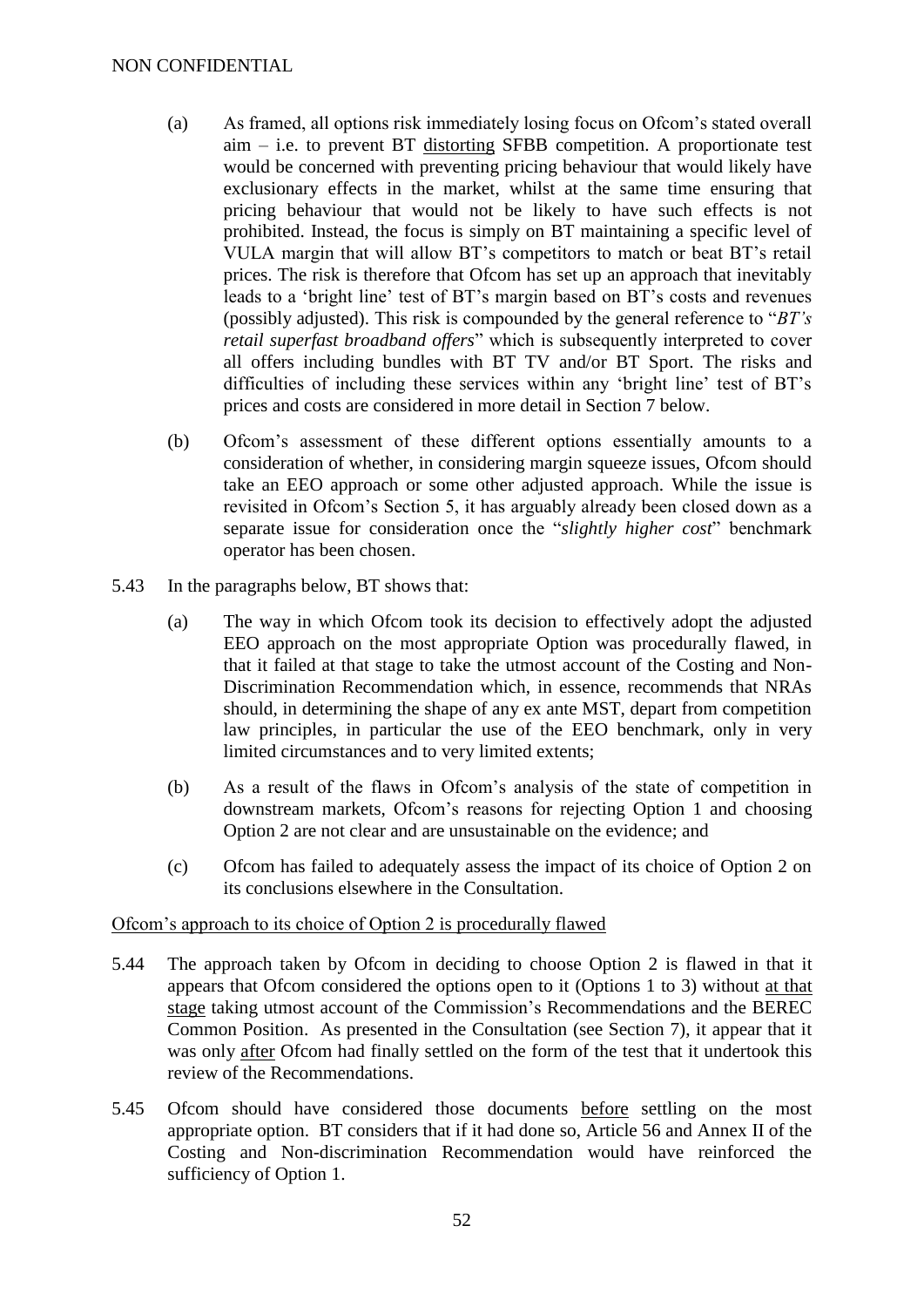- 5.46 As set out in further detail in Section 3 above and Annex B, the triggers set out in Annex II for adjusting the EEO are as follows:
	- (a) that "*market entry or expansion has been frustrated in the past (as shown, for example by past behavioural findings)*". As made clear in Section 4, that is not the situation here. In addition, Ofcom's very recent provisional findings in its Competition Act investigation suggest exactly the opposite; or
	- (b) "*where very low volumes of lines and their significantly limited geographical reach as compared to the SMP operator's NGA network indicate that objective economic conditions do not favour the acquisition of scale by alternative operators*" (emphasis added). Of com has not demonstrated that this is the case in the UK. There are four significant market players, each operating at above minimum efficient scale in the retail broadband market and, as BT has shown above, the evidence does show that economic conditions do favour acquisition by all of them of scale in the supply of SFBB services. Although, at present, they have differing volumes of SFBB connections, this is not due to objective economic conditions but down to their strategic priorities (see Section 4 above) and they do already – or could readily if they so choose have sufficient scale to compete effectively.
- 5.47 Indeed, even where adjustments to the EEO are justified (if one of the triggers above is met), they should not aim "*beyond that of a market structure with a sufficient number of qualifying operators to ensure effective competition*".<sup>56</sup>
- 5.48 The adjustments to the EEO that Ofcom propose which result directly from its choice of Option 2 – go far beyond what is contemplated in the Recommendation. In short, the evidence shows that in the UK there is already a market structure with a sufficient number of qualifying operators to ensure effective competition – and indeed, Ofcom's findings are that the retail market is competitive. BT's contention is that the only outcome which would be consistent with having the utmost regard to this part of the Costing and Non-discrimination Recommendation would be the conclusion that no adjustments to the EEO could be justified, or could be shown to be proportionate.

Ofcom's reasons for rejecting Option 1 and choosing Option 2 are not clear and are unsustainable on the evidence

5.49 Ofcom dismisses Option 1 extremely lightly and simply states at paragraph 3.78:

"*Although we have not compared other operators' overall costs with those of BT, we have identified some slight disadvantages for rival operators relative to BT. This suggests that if BT were to set a VULA margin only at the level required to meet Option 1, it would likely hamper the ability of rival CPs to compete in the retail provision of superfast broadband in this review period*." (emphasis added)

5.50 Footnote 90 then only highlights "*evidence that some CPs may experience shorter ACLs*" and "*the possibility that, in the future, BT's estimated unit bandwidth costs are* 

<sup>1</sup> <sup>56</sup> Paragraph 65.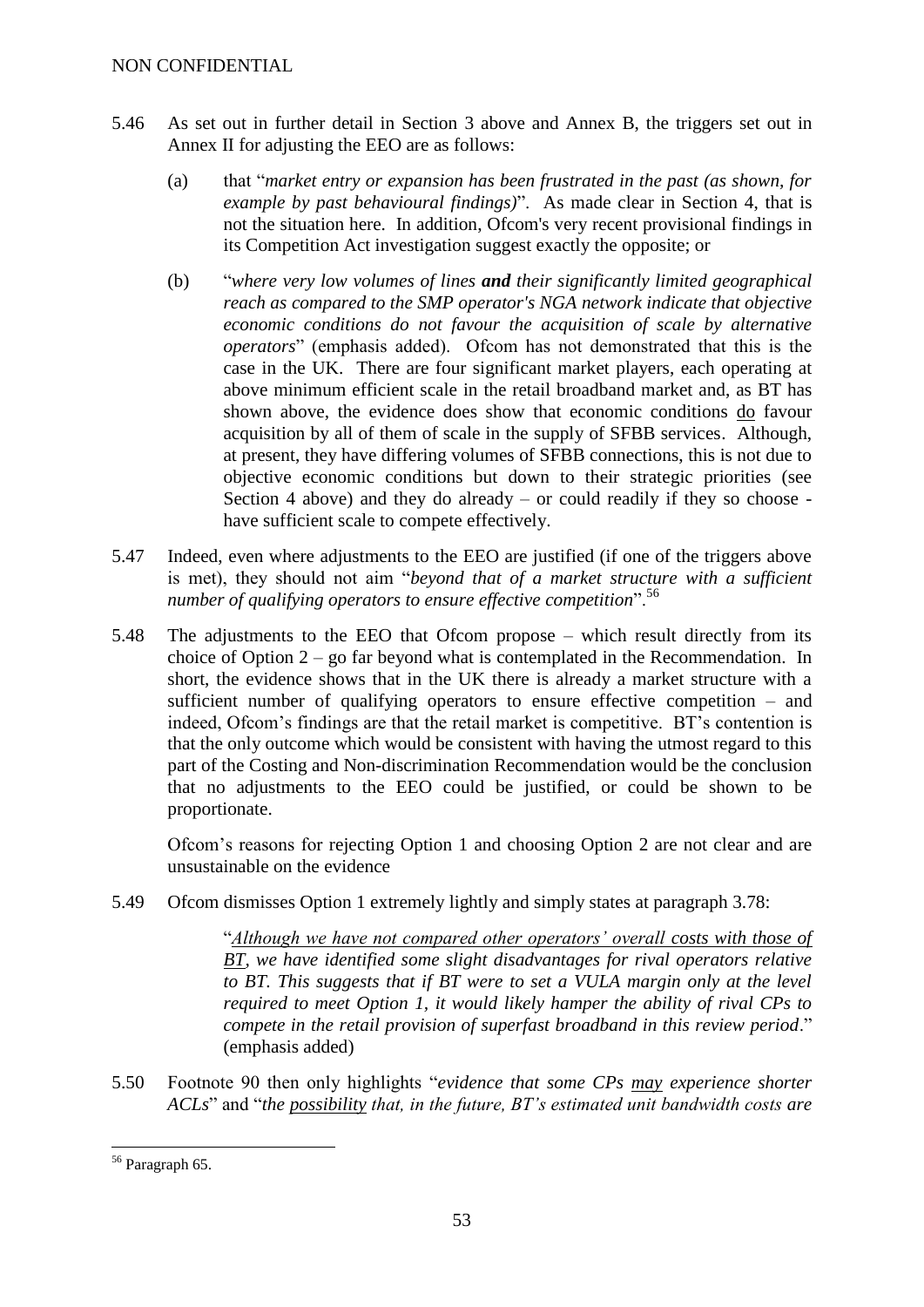*lower than those of other operators*" (emphasis added). BT challenges both these specific points in Section 8 below when considering Ofcom's proposed approach to modelling. But it is notable that Ofcom has presented no link between the current level of margin available to CPs and their ability and/or incentive to more actively promote and provide SFBB services.

- 5.51 Moreover, the fact that Ofcom has not carried out any comparison of overall costs in order to identify whether BT's perceived advantages are compensated, or even outweighed, by advantages of other CPs means that Ofcom's assessment is clearly inadequate in the overall context of the Consultation and the importance the decision over the choice of options has on Ofcom's overall set of proposals.
- 5.52 We also note that at paragraph 3.80, Ofcom states:

"*… there is a material risk that Option 1 would be ineffective at preventing a distortion to competition [as] … even in the presence of the price differences highlighted [i.e. lower charges from TTG] BT has been able to win a substantial share of VULA-based retail superfast broadband connections… and expects to build a substantial base… in the future.*"

- 5.53 However, on this point we refer back to Section 4 in highlighting the very different strategic approaches being pursued by operators in competing in the broadband market. Notably, TTG and Sky are choosing to use SFBB largely as a retention tool at present (though both have increased their above the line marketing more recently) and focus on offering lower priced copper SBB services as their main broadband service. There is no evidence that this is forcing them to lose market share in the overall retail market identified by Ofcom and, most importantly, no evidence that they are being harmed as a result of BT's pricing unfairly distorting competition. Indeed, Ofcom's provisional NGFA decision supports the conclusion that BT is competing on the merits and its contention that it should not be penalised as a result of pursuing a different strategy to that being followed by its successful and profitable competitors. As noted earlier, BT's retail strategy to promote actively SFBB sales to our existing SBB base was and remains an integral part of the BT Group decision to invest in SFBB capabilities.
- 5.54 The absence of a clear evidential basis on which to support Option 2 over Option 1 means that it is impossible for Ofcom to assume any net benefit will arise from pursuing its chosen objective. Instead, by requiring BT to earn additional margin ostensibly in order to 'promote' competition, Ofcom may in fact simply reduce BT's effectiveness in the market at a net cost to consumers with other operators continuing to pursue their strategies in the overall broadband market. Ofcom is under an obligation to weigh up the expected costs and benefits of the various options in ensuring that its proposed response is proportionate. These crucial issues are addressed further in Annex B.

#### The impact of Option 2 on investment incentives

5.55 At paragraph 3.92, Ofcom states that "*adopting an option which maintains the approach adopted in the 2010 WLA Statement is, subject to the extent of increase in the VULA margin, unlikely to have a material impact on investment incentives*". It concludes (at paragraph 3.92) that the choice of Option 2 is "*unlikely to have a significant negative impact on investment incentives in this review period*".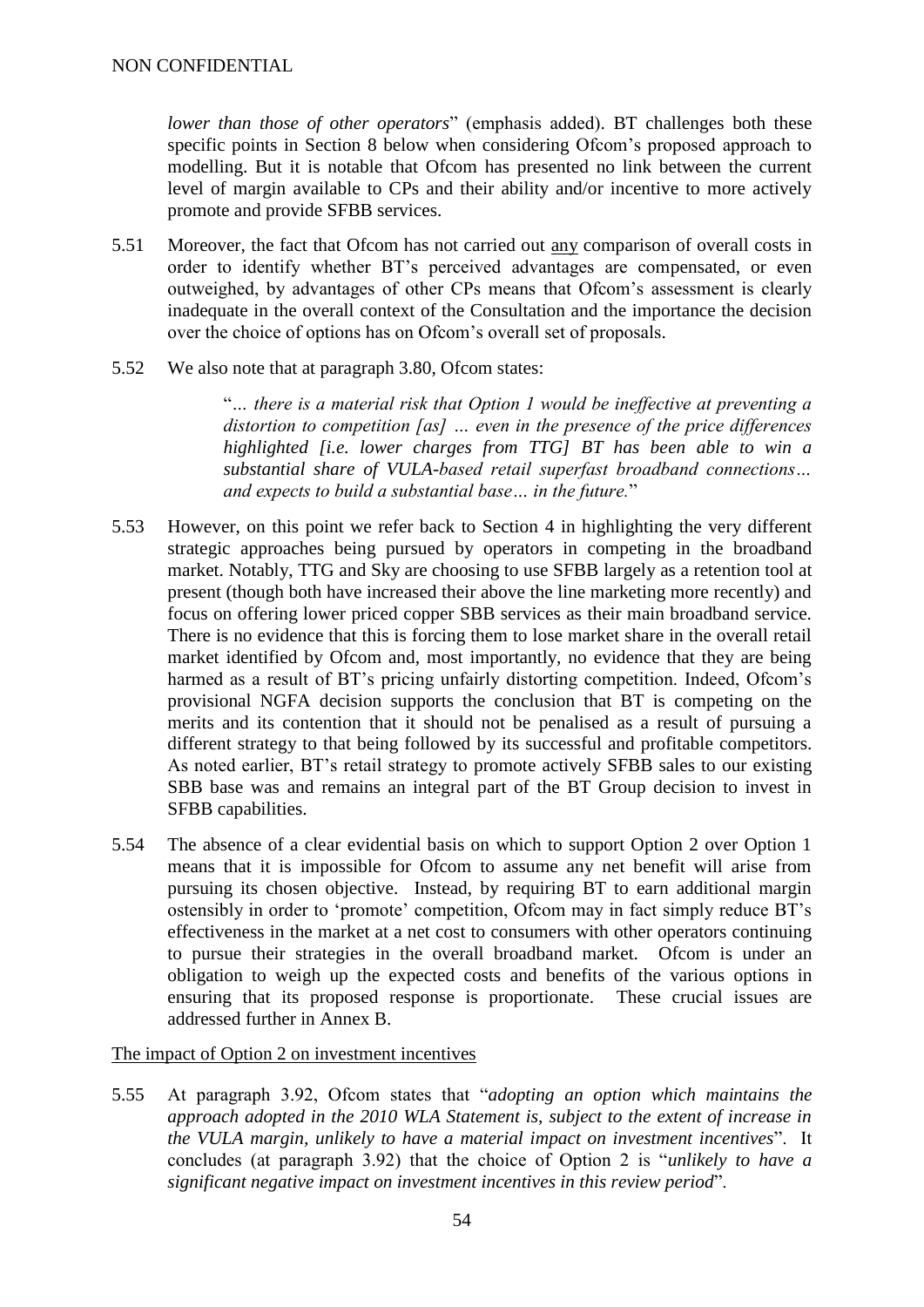<u>.</u>

- 5.56 Although significant investment has already been made in the UK's fibre network by BT, the next phases of infrastructure development will require significant capital investment to support them, hence regulatory certainty remains a critical aspect of the regulatory framework. Investments such as vectoring and other performance enhancing technologies will have long pay back periods commensurate with the existing fibre case and we look to Ofcom to create a stable regulatory environment for such long term infrastructure investments to be made with confidence.
- 5.57 Ofcom has largely ignored these investments in the Consultation. Ofcom's obligations to take account of investment extend to safeguarding a proper return on investment, as well as protecting investment incentives going forwards. This is clear from Article 13(1) of the Access Directive and section 88(2) CA03. In failing to take proper account of these investments, Ofcom has concluded that a more onerous MST is required than is necessary to meet its objectives. See further Annex B.
- 5.58 Examples of recent and forthcoming investments by Openreach include:
	- (a) *Vectoring*: As a first significant step in its plans to increase the capability of its FTTC product to 100Mbps and above, Openreach commenced its first vectoring trial during 2013, followed by a second trial in 2014. Initial results are very positive with the majority of lines showing significant performance increases. Openreach also began the roll-out of vectoring-compatible and vector ready DSLAMs in 2013. However, the prospective cost of rolling out vectoring to all fibre cabinets is very high and hence it is crucial that there is regulatory certainty underpinning this investment and BT Group has an opportunity to recoup such investment.
	- (b) *Network Evolution*: As with vectoring, further significant capital investment is likely to be required to implement other fibre technologies as they mature and hence regulatory certainty will also be a key factor in supporting those investments in due course. Openreach is now progressing trials of innovative new technologies such as Fibre to the Remote Node  $(FTTRn)^{57}$  as announced in August 2014, and is continuing to look at the potential for further trials of new technologies such as XG PON, G.fast and other VDSL acceleration technologies which will mature further, become more standardised and be likely to form part of the future development roadmap. A number of these are already being assessed in detail as possible upgrade paths for the Openreach NGA platform. Another recent example is reflected in the Single Order GEA (SOGEA) consultation where Openreach is consulting with industry on a new product proposal which will allow CPs to evolve and develop innovative digital voice solutions.
- 5.59 Finally, it should also be noted that Openreach is investing significantly and innovating to support an increased footprint in partnership with public bodies such as BDUK, all on an open access basis. Openreach have investigated a number of technical solutions to allow economic delivery of 24Mbps to as wide a geography as

 $57$  FTTRn is an innovation which is a hybrid of FTTP and FTTC whereby active electronics are moved closer to the end user than FTTC (the DP) and either VDSL or G.fast technology exploits the shorter copper final drop. Use of G.fast technology at the DP is still being standardised but could enable 300Mbps to 1Gbps connections. Alternatively use of VDSL at the DP could enable FTTC cabinets experiencing capacity issues to grow further.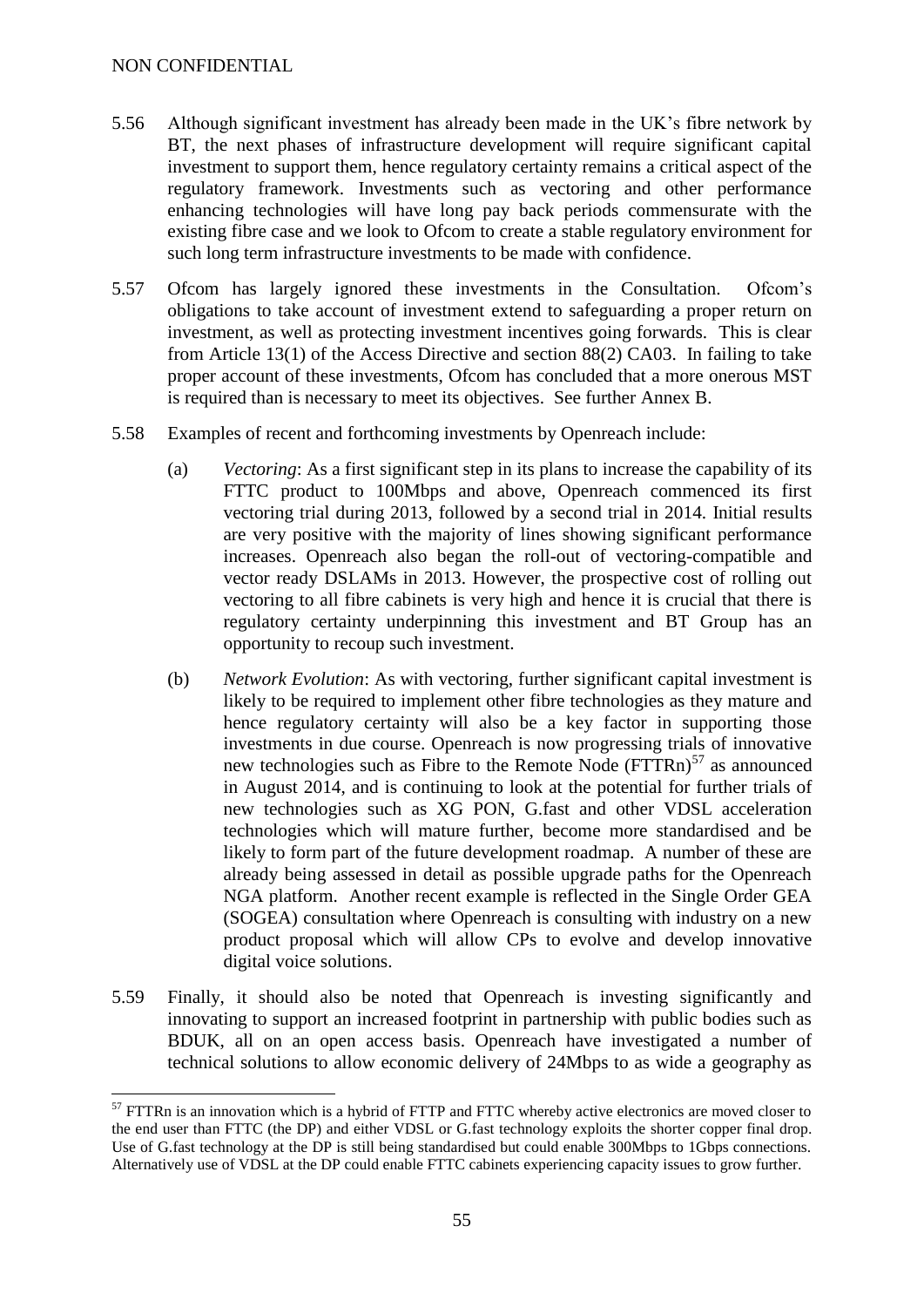possible. In addition, Openreach is pursuing a range of solutions to deliver at least 2Mbps to those areas where it is uneconomical to deploy NGA. The key extension solutions under investigation include Copper Re-arrangement, All in One Cab, ADSL Regenerator, VDSL extender, Wireless to the Cabinet and Wireless to the Premises. Needless to say, all these will require significant investment, resource and real innovation to bring about a successful outcome for the UK, and need to be supported by the correct light touch regulatory framework to allow Openreach sufficient flexibility to innovate and an opportunity to recoup its investment.

The impact of Ofcom's choice of Option 2 on its conclusions elsewhere in the Consultation

- 5.60 BT also considers that Ofcom's provisional decisions set out in Section 3 lead it to draw the wrong conclusions in relation to other key aspects of the Consultation, leading on the whole to an unduly precautionary and interventionist approach.
- 5.61 In particular, as a result of its decision to protect CPs with "*slightly higher costs*" than BT, Ofcom proposes to adopt an adjusted EEO standard. Its decision to ensure that CPs must be able to "*profitably match BT's SFBB offers*" directly influences its decision in Section 5 of the Consultation to include BT TV and BT Sport within the scope of the proposed 'bright line' test, with no separate consideration of effects.
- 5.62 This makes Ofcom's assessment of the costs and trade-offs of Option 2 at paragraphs 3.95-3.101 incomplete and insufficient. This exposes that once Ofcom has finalised its full set of proposals, it is necessary for Ofcom to conduct a separate and more complete impact assessment of its proposals. This assessment would need to factor in all the costs and risks arising as a result of constraining BT's competitive activity and assessing these against clearly identified benefits in terms of improved efficiency of competition. Ofcom has not carried out this exercise to the requisite standard to show that the MST proposed, and based on Option 2, is not disproportionate. See Annex B for further detail.

#### **Conclusions**

- 5.63 BT considers that Ofcom's analysis in Section 3 is inadequate and wholly insufficient as a basis on which to choose 'Option 2' as the best means of achieving its overall aim. It is notable that there is very little further evidence of competition in SFBB or SBB services in the Consultation other than the narrative set out in Section 3 and that the choice of Option 2 heavily shapes Ofcom's overall proposals to introduce a new additional SMP condition in the form set out. Ofcom must therefore factor in all relevant information on the market before establishing which option would best achieve the aim and conducting a full assessment of cost and benefits. BT refers Ofcom to Section 4 of this Response to understand the market context in which SFBB is being provided.
- 5.64 As a result of these concerns with Ofcom's analysis, BT's position is that Ofcom has not met the requisite legal standard, either in relation to Ofcom's purported evidence base or its selection of Option 2. See further Annex B.
- 5.65 Moreover, Ofcom's approach to choosing Option 2 as the basis for its regulatory approach is procedurally flawed and not consistent with taking the utmost account of the Costing and Non-discrimination Recommendation which states that such tests should only depart from competition law principles in limited circumstances.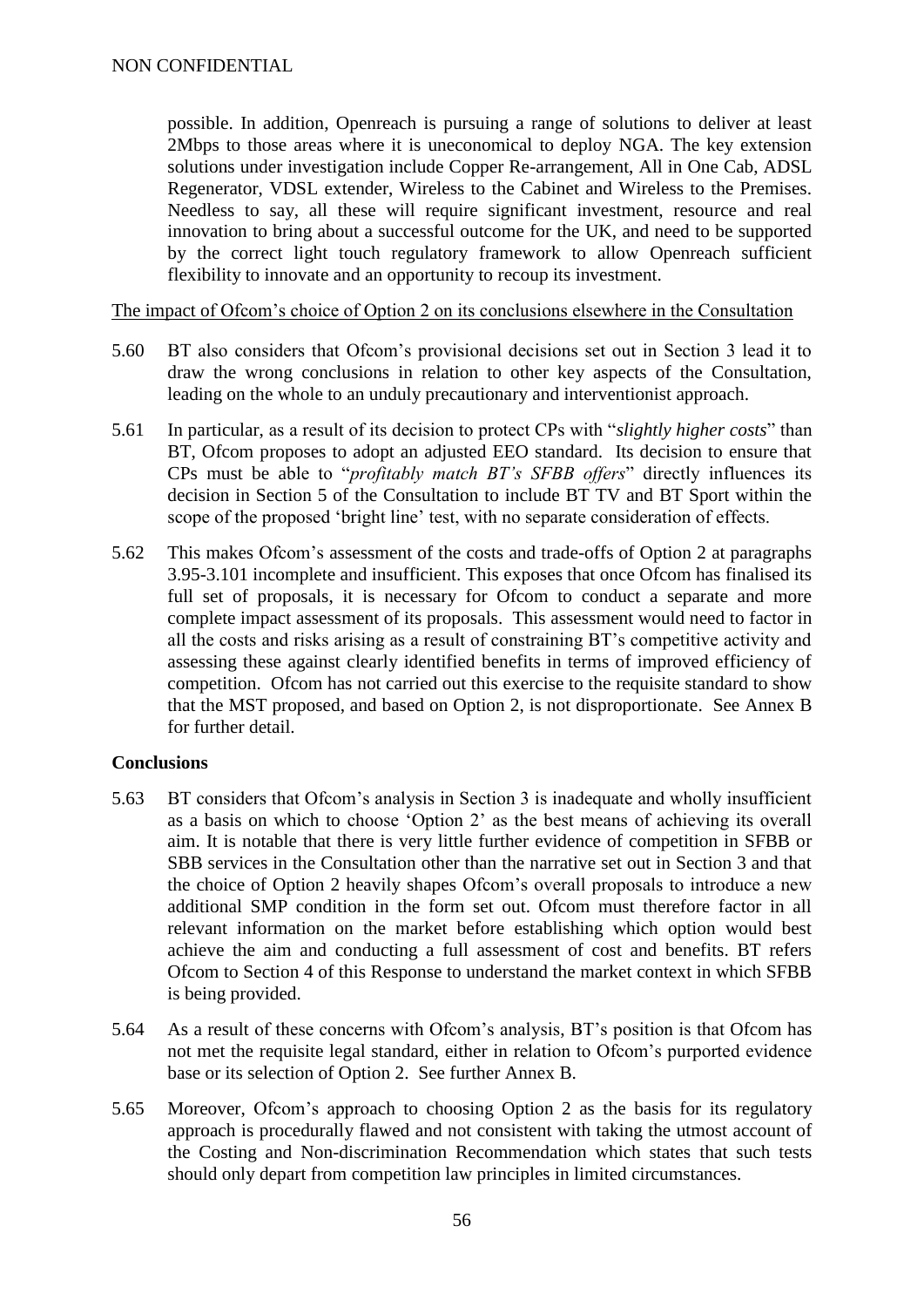## **6. Form of the VULA margin requirement and compliance monitoring**

#### **Introduction and summary**

- 6.1 In Section 4 of the Consultation, Ofcom assesses regulatory options in light of the proposed conclusion at the end of Section 3 that its overall aim would best be met by adopting 'Option 2'.
- 6.2 Having first reviewed the position taken in 2010, which relied solely upon the FRAND SMP remedy, and its provisional conclusion reached in the 2013 FAMR Consultation to supplement that FRAND remedy with guidance, Ofcom provisionally concludes as follows:
	- (a) Competition law is unlikely to contain all the features of a margin assessment considered necessary to achieve Ofcom's aim;
	- (b) Ofcom should impose a new additional SMP condition to those currently imposed under the FAMR requiring BT to set the VULA charge so as to maintain a minimum VULA margin at prevailing SFBB retail prices, supplemented by guidance ("**Option B**"); and
	- (c) BT should provide the data necessary to monitor compliance with the proposed Option B remedy to Ofcom every six months so that Ofcom can conduct a high level assessment of the margin at six monthly intervals (Option (i)).
- 6.3 BT considers that Ofcom's provisional conclusions in relation to the adequacy of competition law and the proposed adoption of Option B are flawed. In particular, Ofcom's assessment of its regulatory options in the Consultation fails to consider the real trade-off that is implicit in its choice of Option B over Option A: i.e. Ofcom proposes a 'bright line' test within an SMP remedy that prioritises certainty over flexibility without considering the net impact on BT's ability to compete fairly in providing SFBB services in a range of bundles. Ofcom therefore fails to consider the impact Option A could have on the effectiveness of competition across markets and, over the long run, on consumers.

## **Overall comments on Ofcom's assessment of regulatory options**

- 6.4 BT has a number of overarching concerns with Ofcom's approach in Section 4.
- 6.5 First, Ofcom's assessment of regulatory options is inevitably framed by its incomplete and partial analysis in Section 3, where it proposed to adopt 'Option 2' as the best means of achieving its overall aim of preventing BT distorting competition. Ofcom should therefore revisit its assessment of regulatory options in light of its revised analysis of the risks to SFBB competition during this market review period and the potential impacts in the short and long term.
- 6.6 Second, Ofcom is insufficiently clear about the key differences between the options it puts forward. In particular, one could ask, what distinguishes Option A from Options B to D? Ofcom does not then fully assess the risks that can arise by moving from a more flexible, effects-based set of remedies and constraints to a 'bright line' approach. This is expanded upon below.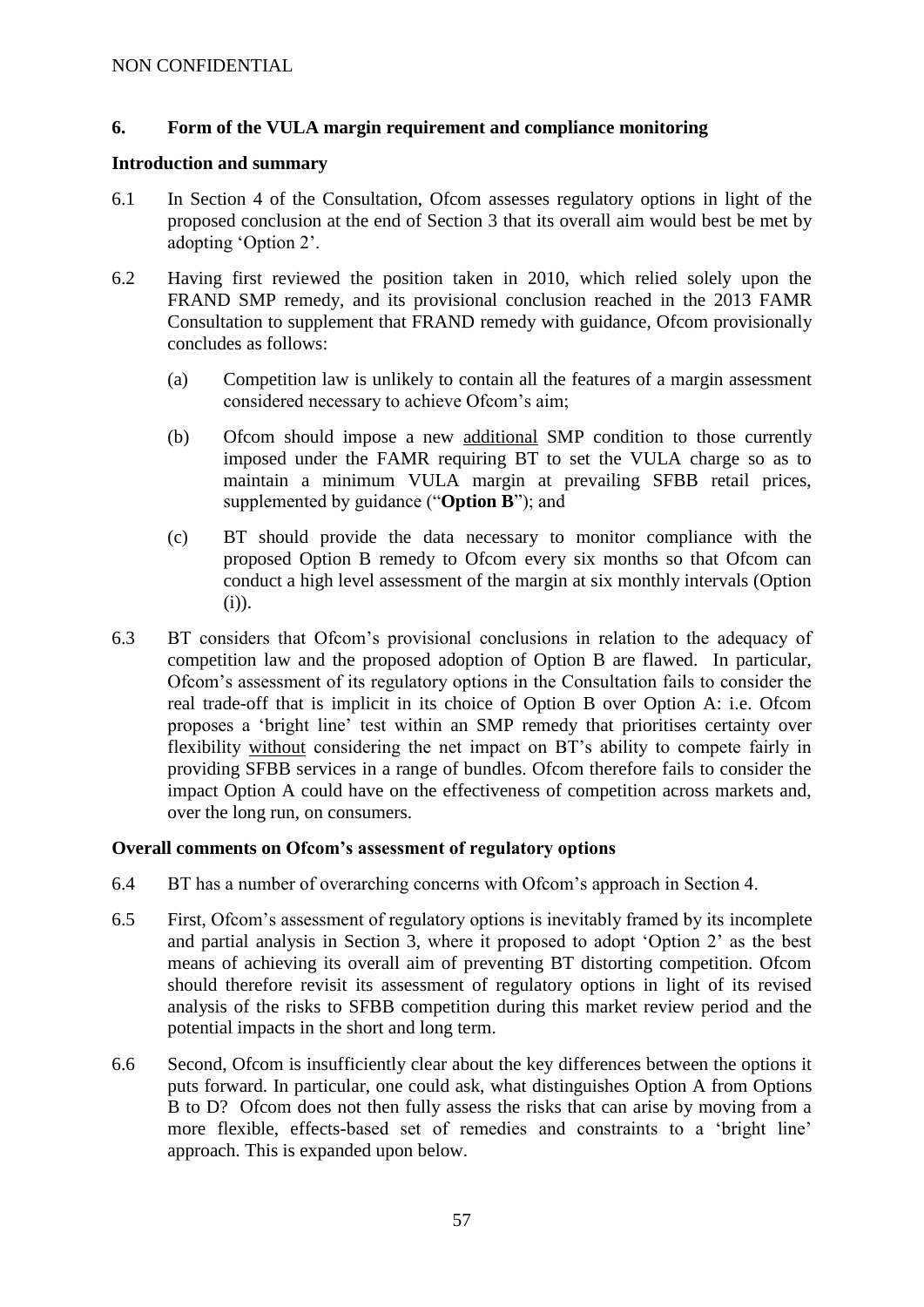- 6.7 Third, Ofcom has failed properly to consider the efficacy of the existing set of remedies in place – i.e. the FRAND and EoI SMP conditions, and competition law – in achieving the overall aim of preventing distortive effects. Ofcom should conduct this exercise by reference to behaviours in the market place to date and consider whether any issues relating to the scale of competition in the supply of SFBB services can be attributed to the ineffectiveness of existing legal and regulatory constraints rather than, as BT considers, the strategic choices of different market players to date. Ofcom should also recognise properly the costs of intervention, both to BT and more widely.
- 6.8 Fourth, building on this last point, Ofcom's assessment of its regulatory options is conducted in a highly generic way with little or no reference to specific issues relating to the provision of SFBB services and to the specific complexities and challenges that arise in relation to SFBB bundles including BT TV and/or BT Sport. As detailed below, in adopting Option B Ofcom is effectively proposing a 'bright line' test that would then be applied across all SFBB bundles. Such a 'one size fits all' approach does not reflect radical differences in the degree of risk on regulatory intervention across different SFBB offers. The specific issues relating to BT TV and BT Sport are covered in Section 7. In assessing its regulatory options around the form of any VULA margin regulation, Ofcom should at least provide the ability to be flexible in its approach across different bundles to reflect those objective differences in risk.

## **Ofcom incorrectly assesses the adequacy of competition law and dismisses it too lightly**

- 6.9 Ofcom accepts that an anti-competitive margin squeeze carried out by a dominant company would amount to an abuse of a dominant position, contrary to Chapter II of the Competition Act 1998 and/or Article 102 TFEU. At paragraphs 4.40-4.42, therefore, Ofcom (briefly) considers whether competition law would already provide an adequate means of addressing its stated objective.
- 6.10 Ofcom dismisses the adequacy of competition law, concluding that ex ante regulation is preferable in that:
	- (a) Competition law would not capture "*all*" the features of a margin assessment "*necessary*" to achieve its aim;
	- (b) Competition law would not be "*effective*" in achieving its aim; and
	- (c) Ex ante regulation would minimise risks around BT's non-compliance with ex post competition law arising from uncertainty around the requirement to establish an effect on competition.
- 6.11 As well as these conclusions being made by reference to Option 2, as discussed above, BT considers that more generally Ofcom's assessment is wholly inadequate and these three findings are unsupported by evidence:
	- (a) First, even against the terms of its incorrectly formulated objective, Ofcom does not specify in which respects competition law would not capture "*all*" the features necessary to achieve its aim. In fact Ofcom recognises that the *TeliaSonera* judgment<sup>58</sup> notes that adjustments may be made to the dominant

<sup>1</sup> <sup>58</sup> Case C-52/09 *Konkurrensverket v TeliaSonera Sverige AB* [2011] 4 CMLR 982 ("**TeliaSonera**").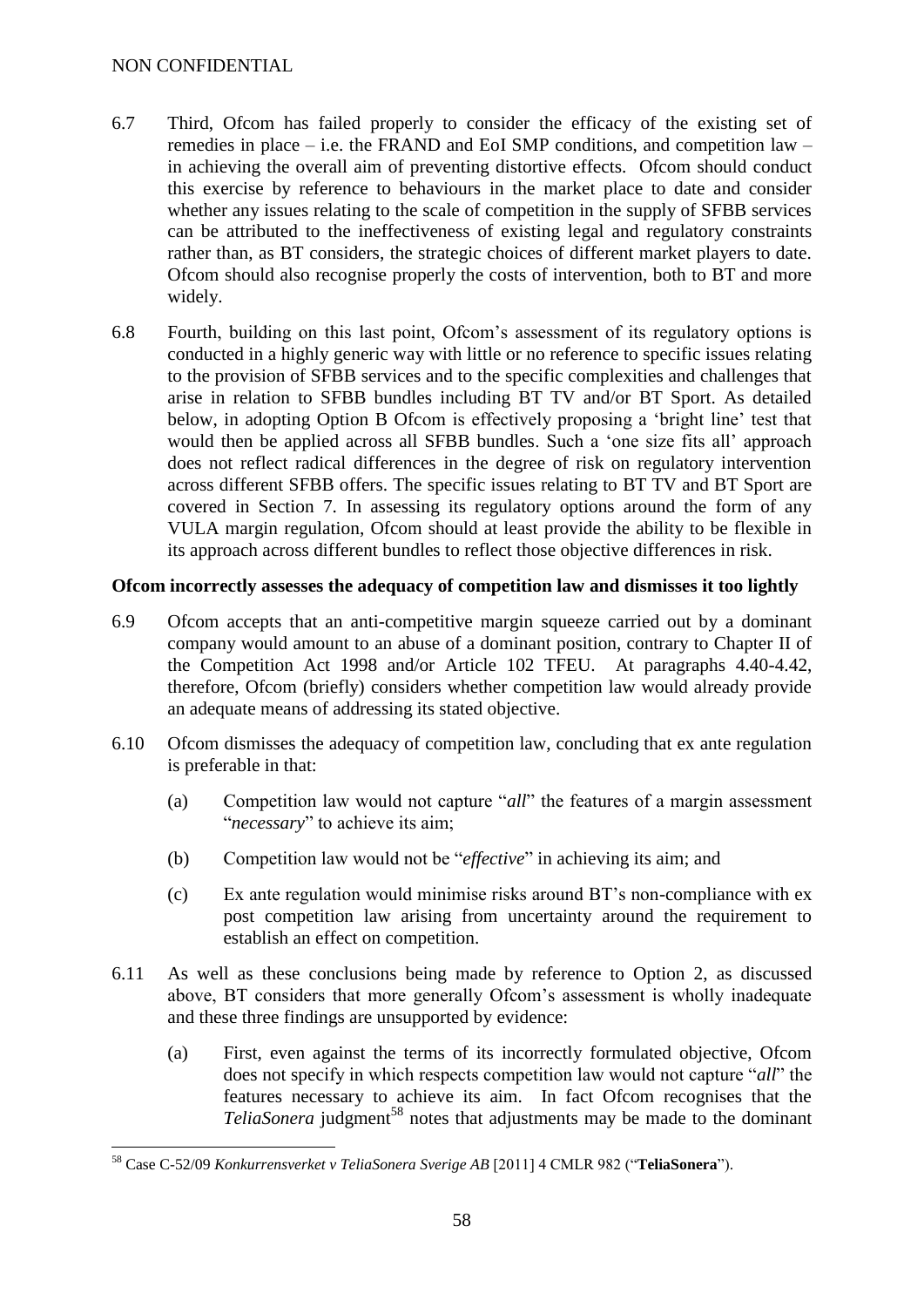undertakings costs in certain circumstances (such as if CPs other than the vertically integrated supplier have costs disadvantages).

- (b) Second, it is not at all clear why competition law, which is well understood through its application at UK and EU levels, would be considered ineffective in addressing concerns with price/margin squeeze strategies. For example, Ofcom has investigated and issued a provisional decision in its investigation of BT's SFBB pricing following an original complaint by TTG in March 2013. There was no suggestion that the provisional NGFA decision somehow exposed a deficiency in competition law or left a concern unaddressed.
- (c) Thirdly, Ofcom appears to suggest that it is a weakness in ex post competition law that effects need to be considered. It is not clear why Ofcom presents competition law in this way. Ofcom cannot attempt to circumvent an established requirement under existing caselaw, underpinned by sound economic rationale, to conduct an effects analysis by praying in aid the greater certainty provided by ex ante regulation. The reason for requiring an effects analysis in the first place is due to the fact that a margin squeeze cannot be categorised as a per se abuse which can be identified by a crude and limited review of pricing 'on the numbers'. As noted by the General Court in the recent Intel judgment "*the level of a price cannot be regarded as unlawful in itself*<sup>59</sup>. This is especially the case (as here) where the market to which the margin squeeze allegation relates is complex.
- (d) Finally, it appears that when Ofcom was at the stage of rejecting the competition law option, it was not having regard to the provisions of the Costing and Non-discrimination Recommendation which make it clear that any ex ante MST should be concerned with preventing only pricing "*which is not economically replicable which would harm competition"* (emphasis added)*.* The proper comparison should have been between competition law and an ex ante test which allows for an assessment of harm.

## **Regulatory options considered by Ofcom**

- 6.12 Having erroneously concluded that competition law is inadequate to ensure its objective is met, Ofcom puts forward four options for additional SMP remedies to those already imposed under the FAMR. In summary, the options are as follows:
	- (a) Option A an SMP condition requiring BT to supply VULA on fair and reasonable terms, conditions and charges supplemented by guidance;
	- (b) Option B an SMP condition requiring BT to set the VULA charge so as to maintain a minimum differential between the wholesale VULA price and the price of the retail packages, supplemented by guidance;
	- (c) Option  $C$  an SMP condition on BT that requires it to maintain a minimum VULA margin which would be specified by means of a model set out in the SMP condition; and

<sup>1</sup> <sup>59</sup> Case T-286/09, *Intel v Commission*, paragraph 99.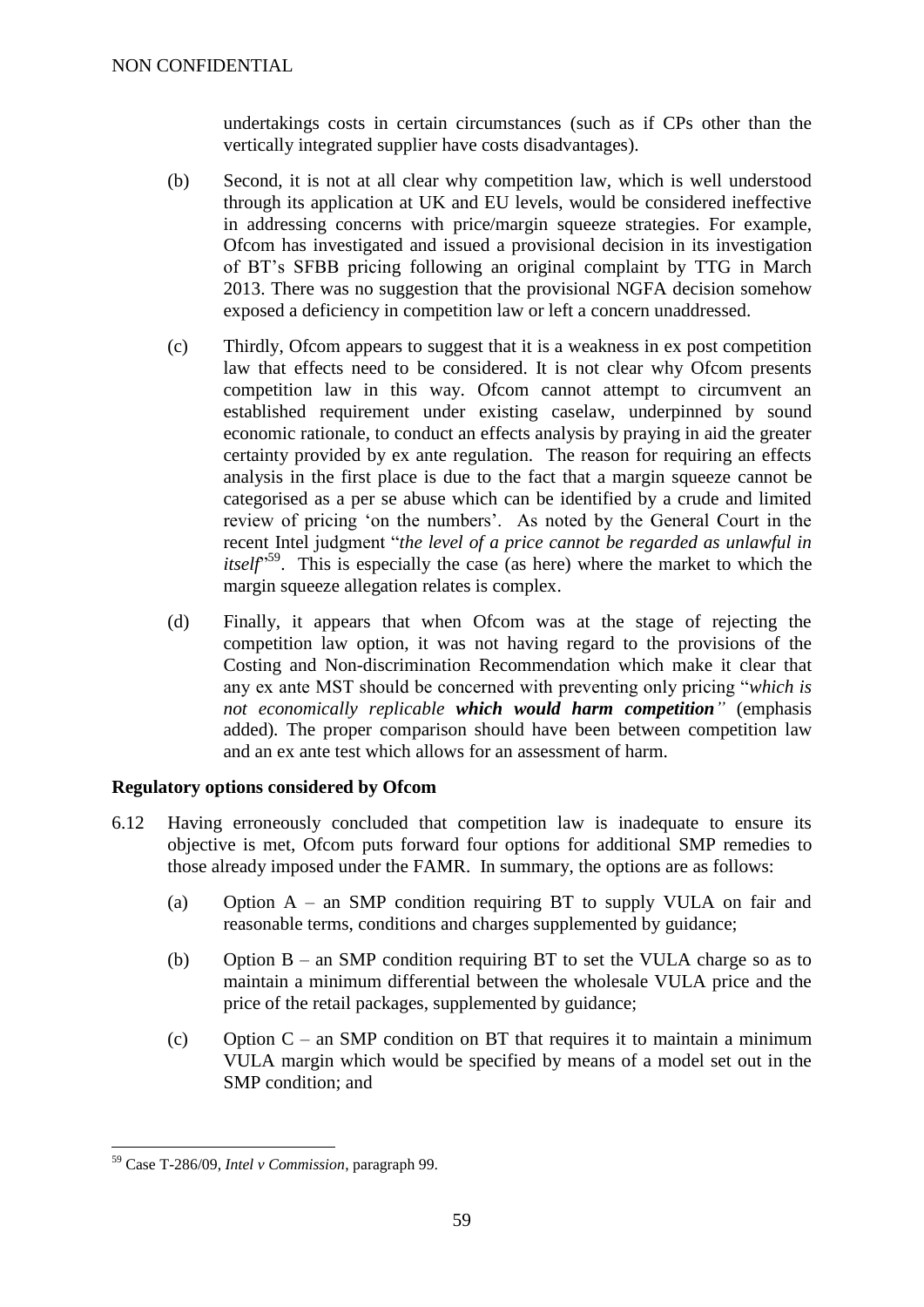- (d) Option D an SMP condition specifying a minimum VULA margin (expressed as a precise value) that BT must maintain during the review period.
- 6.13 Ofcom state that Option A would not require the imposition of an additional SMP remedy alongside those imposed by the recently concluded FAMR. Rather, it would use the existing FRAND condition with Ofcom setting out guidance on how this would be applied to address price/margin squeeze concerns. In contrast, Options B to D would involve the imposition of a new additional SMP condition.
- 6.14 Ofcom states that its assessment of the options is largely based on whether: (i) they will provide sufficient certainty as to the margin BT needs to maintain; and (ii) they are likely to remain appropriate over the period of the review. It states that it will also take account of the regulatory burden on BT (paragraph 4.67).

#### **Ofcom's preference for Option B over Option A is driven by concerns over certainty**

- 6.15 Ofcom dismisses Option A as unlikely to be as effective as Options B-D in that it would provide a lesser degree of certainty about the level of margin BT should maintain. Ofcom was also concerned with the effectiveness and proportionality of Options C and D, in that they could impose a greater or weaker restriction on BT than was necessary or appropriate. Of com therefore provisionally concludes that Option B is likely to deliver an appropriate balance between sufficient certainty on the one hand and retaining flexibility on the other.
- 6.16 While BT agrees with Ofcom's assessment that Options C and D would be unduly burdensome and disproportionate, BT considers that Ofcom's reasons for rejecting Option A and proposing to adopt Option B are inadequate. In dismissing Option A, Ofcom attaches most weight to the lower level of certainty that would be provided under Option A to BT and other CPs about the level of margin BT should maintain compared to all other options.
- 6.17 Ofcom recognises that Option A would provide BT with a "*reasonable degree*" of certainty (paragraph 4.52) given the stated intention that Ofcom would publish guidance. However, Ofcom then states that guidance would only give an "*indication of the likely approach that Ofcom might take in the future and we may need to revisit our approach each time we make an assessment particularly in relation to a new product not envisaged by the guidance or where market conditions changed during the review period*". (emphasis added)
- 6.18 Ofcom effectively dismisses as a flaw in Option A something that should instead be recognised as a virtue:
	- (a) Interpretation of the FRAND condition would need to be by reference to the scope in a particular situation for BT to set upstream and downstream prices in a way that was likely, ultimately, to distort downstream competition.
	- (b) Guidance on the approach Ofcom would take to FRAND would therefore need to establish that Ofcom would assess compliance by reference not just to BT's costs and revenues, but to underlying market conditions and, ultimately, the likely distortions that could arise as a result of the pricing.
	- (c) The alternatives to the flexibility provided by issuing non-binding guidance about how any effects-based assessment would be conducted are all 'bright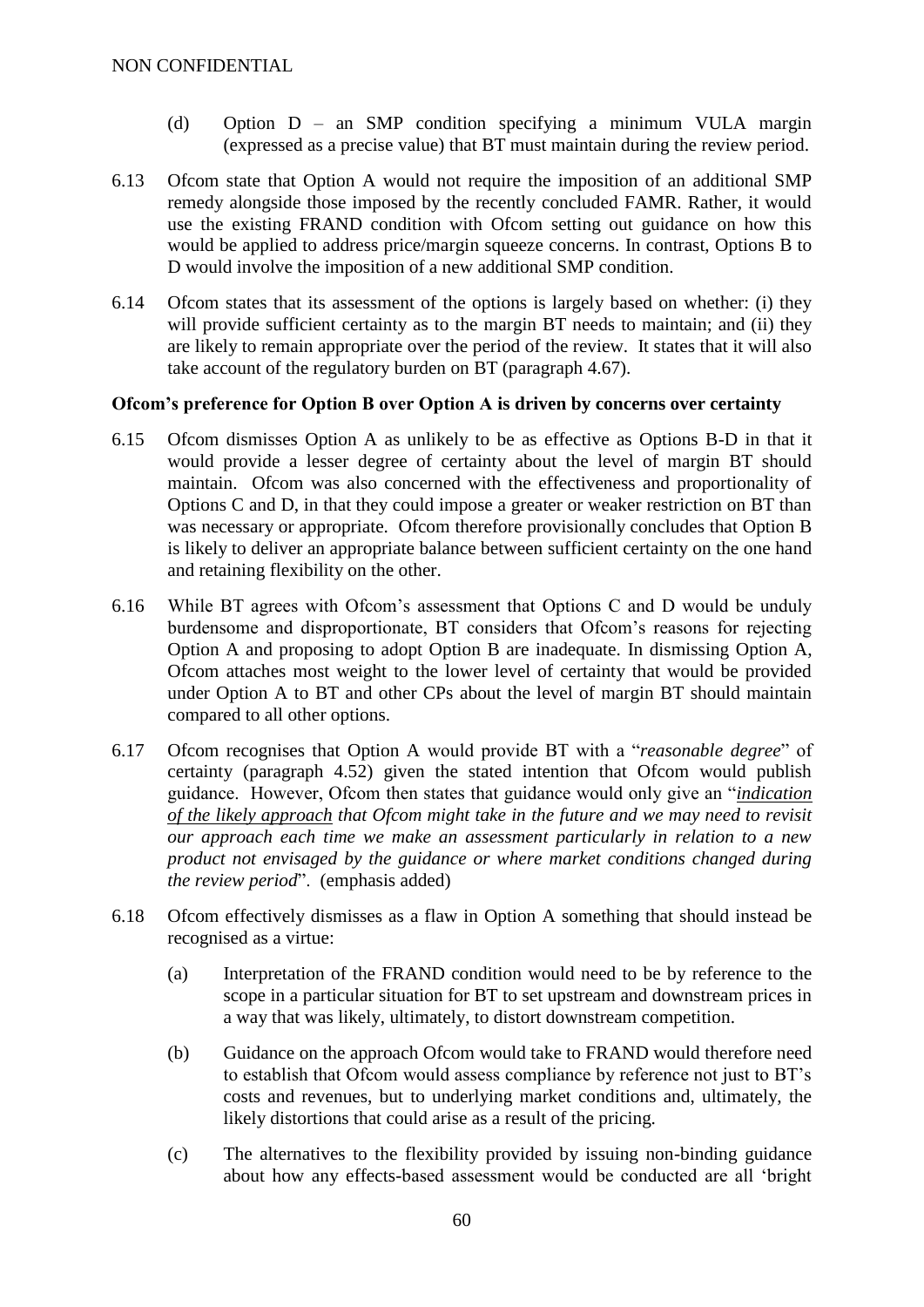line' tests of the level of BT's margin. Options B to D would be embedded, in varying degrees, within an SMP remedy.

- (d) In the context of a complex, dynamic and rapidly changing broadband market in which SFBB services are being provided and the fact that the conditions of supply and demand for SFBB services are very different to the 'plain vanilla' case (see section 2), the more flexible approach to assessing pricing behaviour would be more appropriate.
- 6.19 BT notes that the only uncertainty provided by adopting such an approach would be in relation to the need to consider likely distortions on a forward-looking basis at the time of the investigation. But the benefits of that flexibility would be a more proportionate approach that would be aimed at only preventing pricing activity that was likely to have an anti-competitive effect.
- 6.20 As a first step, building on points raised above, Ofcom should analyse whether, and if so how, the flexibility provided by the current regulatory constraints (FRAND and competition law) is failing to ensure BT is not distorting SFBB competition and/or whether, and if so how, certainty is considered to be a material problem.

## **BT's concerns with Option B**

- 6.21 Ofcom proposes to adopt Option B and sets out details of a 'bright line' approach to assessing BT's margin within an SMP remedy that would apply until the next market review is concluded. The overall impact of this is ultimately dependent on the precise way in which any 'bright line' remedy is formulated. Of com goes on to propose that Option B would be implemented by requiring BT to maintain at all times a "*Minimum Margin*" across all "*VULA-based Broadband Packages*" as specifically defined within the SMP remedy.
- 6.22 While some flexibility of approach would still be provided by the use of non-binding guidance alongside any new SMP condition (to set out how certain costs and revenues would likely be assessed within the test), the proposal is that many critical features of the design of the test would be embedded within the remedy itself. In particular, as proposed:
	- (a) It would be a static test focussed on prices and costs in a given "*assessment period*" and not on the longer term value operators might consider they would derive when acquiring customers. This would limit BT's commercial options relative to its competitors.
	- (b) It would require BT to 'pass' the test based on a 60 month customer life that would not change through the market review period and with lower bounds placed on BT's monthly cost of providing bandwidth to support its broadband services.
	- (c) It would, through the definition of "*VULA-based Broadband Packages*" require the test to be conducted in a rigid way across any and all SFBB bundles, including those with BT Sport and/or BT TV.
	- (d) It would not provide for any separate consideration of likely distortions in competition. BT would need to maintain the "*Minimum Margin*" as defined at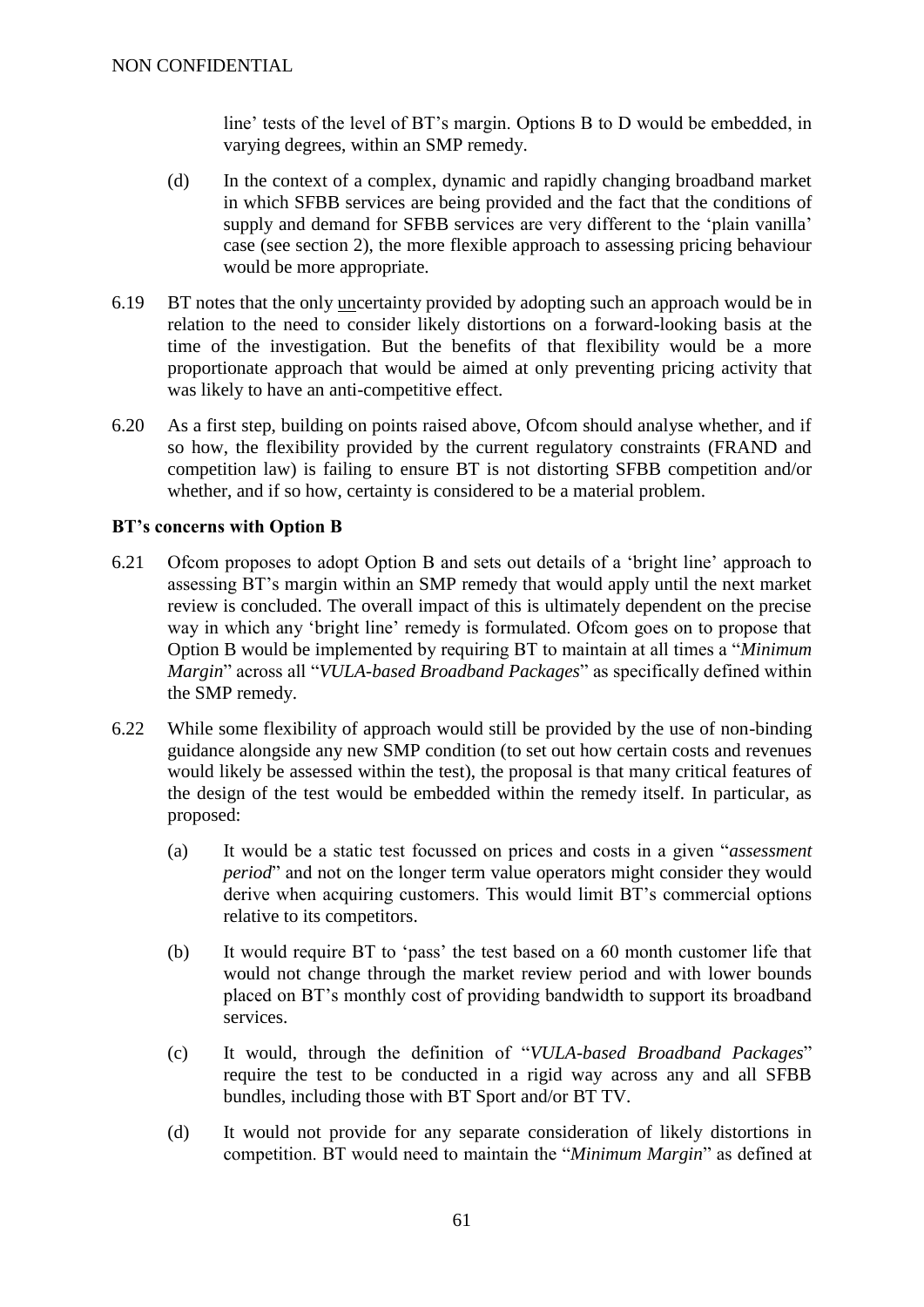all points in time, unless agreed by Ofcom, and there would be no consideration of effects.

6.23 Ofcom has failed to demonstrate why the constraints imposed by the Option B 'bright line' test are considered proportionate and/or why they are expected to deliver net benefits for consumers over the long run. The risk of Option B – which is not considered at all in Ofcom's analysis of its relative merits compared to Option  $A - iS$ that it imposes constraints on BT's activity in competition for the provision of SFBB services that do not reflect the commercial realities faced by BT's competitors. As such, BT could be constrained in its ability to compete effectively through procompetitive actions. In other words, the 'bright line' test gives rise to the risk of Type 1 errors (i.e. false positives) in identifying and prohibiting the behaviour that is not the distortive behaviour Ofcom is actually aiming to address.

## **Ofcom's approach fails to take utmost account of the Commission's Recommendations**

- 6.24 In reaching its provisional conclusion, Ofcom risks failing to take utmost account of the Commission's Recommendations and the BEREC Common Position. There are a number of references, in particular in the Costing and Non-discrimination Recommendation, which evidence that the Commission considers that NRAs should recognise that (whilst ex post and ex ante margin squeeze obligations fulfil different roles) ex ante margin squeeze obligations still remain concerned with prevention of behaviour that would distort competition so as to cause harm to consumers of the relevant services.
- 6.25 Specifically, Article 56(c) of the Costing and Non-discrimination Recommendation<sup>60</sup> states that NRAs should make use of their enforcement powers "*Where the NRA considers that a retail offer which is not economically replicable would significantly harm competition*" (emphasis added). This implies that Ofcom should therefore consider, on each occasion that a failure 'on the numbers' occurs, whether that failure would significantly harm competition.
- 6.26 Therefore, having established as its aim the need to ensure that BT does not use its SMP in the WLA market to distort retail competition in SFBB, Ofcom cannot try to sidestep the requirement to undertake an analysis of whether competition is or would be distorted during the current market review period on the sole basis of concerns with 'certainty'. As set out in Section 4, there is currently no evidence of any distortion in the provision of SFBB, whether actual or prospective. But, given that Ofcom has stated that it needs to be able to monitor at six monthly intervals whether this situation is changing, it is crucial that any test to be imposed by Ofcom is capable of not just measuring costs and revenues, but also of assessing whether prices offered by BT, which may not be considered (on the numbers) economically replicable at that point in time, would significantly harm competition.
- 6.27 BT also notes that it is not clear from Ofcom's assessment in this Consultation why Ofcom has so fundamentally changed its view since the 2013 FAMR Consultation. The only material developments of which BT is aware are (i) Ofcom's provisional NGFA decision and (ii) the increasing SFBB competition noted in Section 4 above, neither of which should fundamentally have altered Ofcom's provisional conclusions.

<sup>1</sup>  $60$  See also recitals 62 and 63 of the Costing and Non-discrimination Recommendation.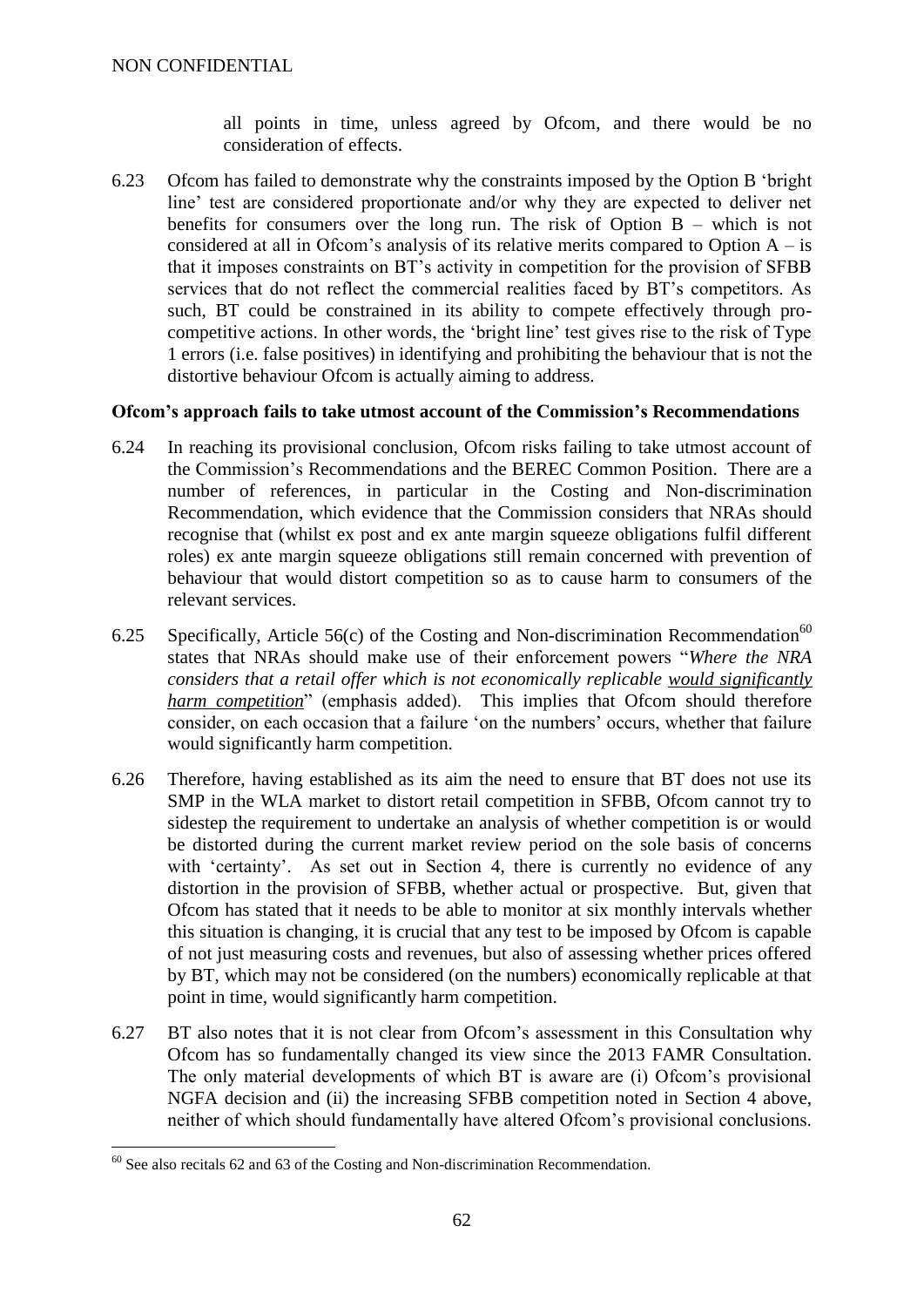Indeed, if anything such developments provide further support for a less intrusive SMP remedy.

- 6.28 In the 2013 Consultation, Ofcom noted that any of its chosen options would "*involve a trade off between (possible) greater speed [of an investigation] and certainty versus a greater risk of regulatory failure*". Ofcom also noted that its preferred option at the time to rely on the existing FRAND condition supplemented by guidance would provide "*greater flexibility to take into account changes in the provision of superfast broadband that occur during the period covered by this market review*" (paragraph 11.400). It would also reflect the fact that BT's competitors include "*large, well resourced*" companies such as TTG, EE and Sky (paragraph 11.401).
- 6.29 Ofcom has not provided analysis that suggests that there has been any material change in the conditions of the market since the 2013 Consultation. As a result, Ofcom has not identified any trigger for an increase in regulation as compared to its existing package of measures. Given the onus of Ofcom (as set out in Annex B) to choose the least intrusive measure that would achieve its aim, it must be able to justify why the measures that were previously considered sufficient are no longer acceptable.
- 6.30 Overall, for the reasons set out above, it is clear that Ofcom's choice of Option B cannot stand.

## **Assessment of compliance / testing options**

- 6.31 Based on feedback from a confidential respondent, TTG and Vodafone, Ofcom has developed three options for compliance monitoring and testing:
	- (a) Option  $(i)$  BT to provide the data necessary to monitor compliance with the proposed VULA margin condition to Ofcom every six months, with Ofcom conducting a high level assessment of the margin at six monthly intervals.
	- (b) Option (ii)  $BT$  to provide the data necessary to monitor compliance with the proposed VULA margin condition to Ofcom before it launches a new or revised product as well as every six months, with Ofcom conducting a high level assessment of the margin before and after product launch.
	- (c) Option (iii) Ofcom to approve new or revised products prior to launch having assessed whether or not they comply with the proposed VULA margin condition.
- 6.32 Ofcom conducts its assessment of the various options by reference to a number of criteria, including (i) the extent to which each option is able to assist with identifying any breaches in a reasonable timeframe; (ii) whether compliance monitoring is likely to enable an accurate assessment; (iii) the level of transparency; and (iv) the regulatory burden.
- 6.33 Having conducted its assessment, Ofcom concludes that Option (i) is the most proportionate option by providing Ofcom with the ability to assess BT's compliance on a frequent basis and intervene in a reasonable timeframe. Ofcom concludes that the benefit of the additional requirement in Option (ii) to provide data prior to the launch of new products would not be sufficiently greater than Option (i) to justify this additional requirement.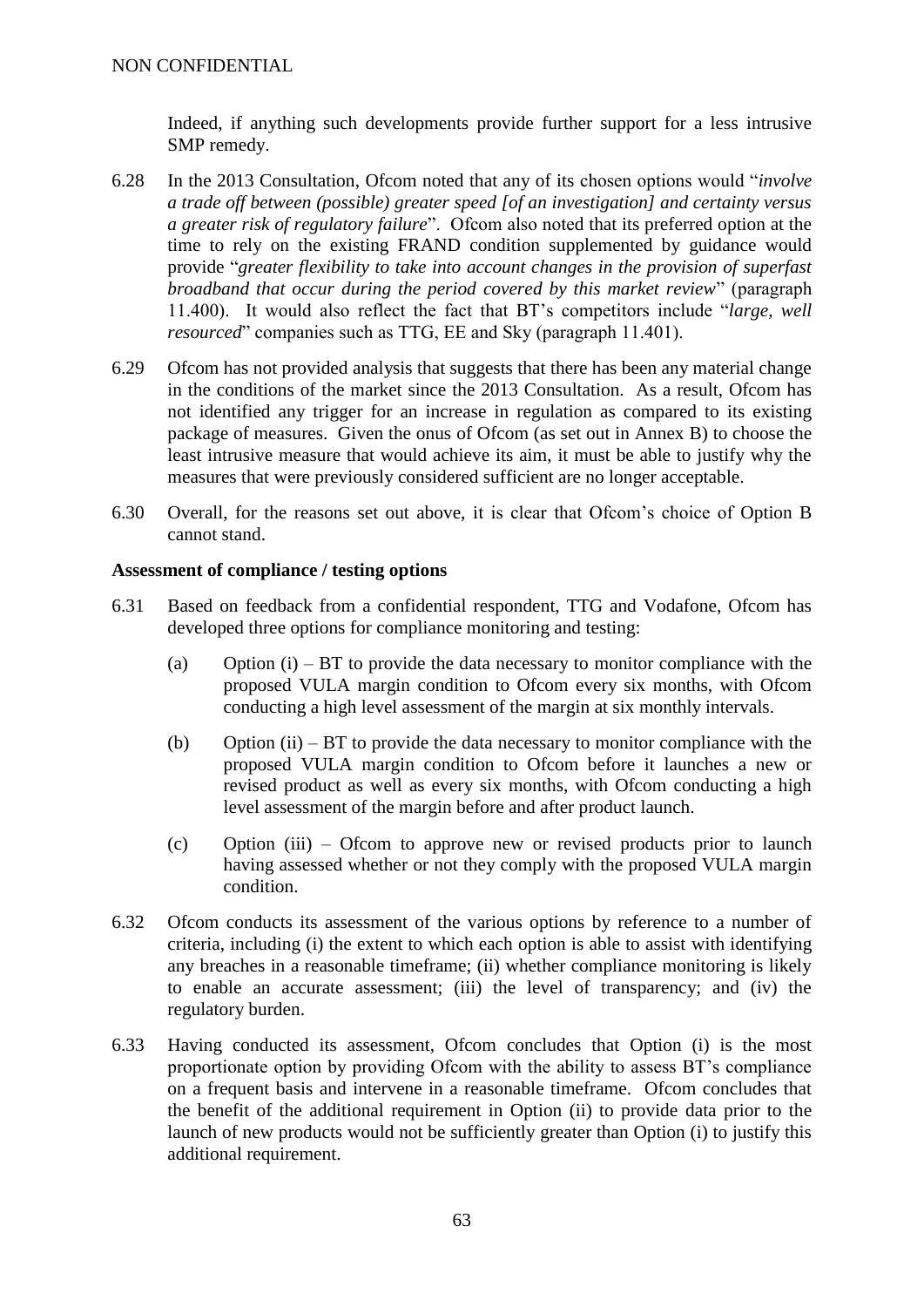6.34 The specific detail of issues raised by the provision of data to monitor compliance are clearly secondary to the issues BT raises in this response proposing changes to Ofcom's overall approach. However, and without prejudice to BT's primary submissions elsewhere in this response (see in particular Sections 5 and 7), BT agrees with Ofcom's specific assessment of options around compliance monitoring and in particular its dismissal of Options (ii) and (iii). BT proposes that Ofcom revisits the detail of these issues to fit with the final remedies adopted once this review has been completed.

## **Conclusions**

- 6.35 For the reasons set out above, BT considers that Ofcom's decision to reject reliance on competition law (wholly or partially) and its choice of Option B over Option A is flawed. Ofcom appears to consider that certainty should trump flexibility in what is a complex area. It has not clearly rationalised this trade-off.
- 6.36 In terms of Ofcom's overall approach to the Consultation, BT is also concerned that some of Ofcom's rationale in Section 4 suggests that any remedy that requires a separate assessment of the likely effects of pricing is inferior to remedies that avoid this. As set out in the next section of this Response, an effects analysis becomes ever more critical if one moves from testing the margin on relatively homogeneous propositions built on provision of upstream inputs from BT to looking at the issues raised by BT's provision SFBB bundles including BT Sport and/or BT TV.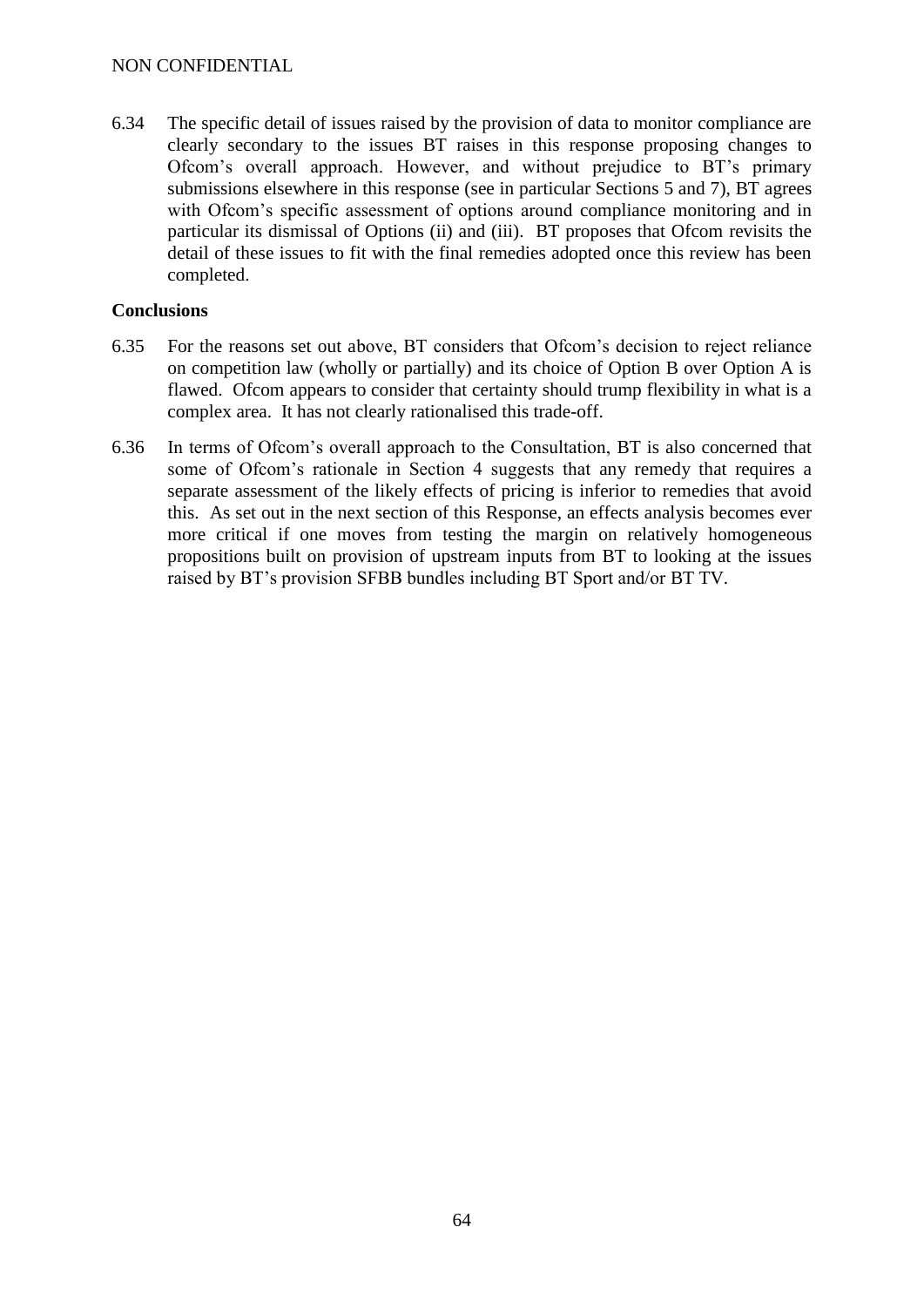## **7. The Scope of the Proposed Ofcom Test and Treatment of SFBB Bundles Including BT Sport and BT TV**

#### **Introduction and summary**

- 7.1 As noted in Section 6 above, Ofcom's assessment of its regulatory options in the Consultation fails to consider the real trade-off that is implicit in its choice of Option B over Option A: i.e. Ofcom proposes a 'bright line' test within an SMP remedy that prioritises certainty over flexibility without considering the net impacts on BT's ability to compete fairly in providing SFBB services in a range of bundles. Ofcom therefore fails to consider the impacts Option B could have on the effectiveness of competition across markets and, over the long run, on consumers.
- 7.2 The scale of this impact will be driven by the detail of Ofcom's proposed design of the remedy under Option B. This Section considers the fundamental issue of the scope of SFBB offers covered by the remedy and, specifically, whether all SFBB bundles – including those with BT TV and/or BT Sport – should be considered. In Section 6 we consider further issues regarding the conceptual design of the proposed imputation test and the specific proposals for populating the proposed test with cost and revenue data.
- 7.3 Ofcom proposes to apply the test across the full range of BT's SFBB offerings i.e. dual play bundles and SFBB bundles including BT TV and/or BT Sport. In so doing, Ofcom proposes effectively to treat the costs of BT TV and BT Sport as if they were simply an expense of providing SFBB and then establish the SMP remedy such that the margin BT must earn across the range of SFBB bundles is sufficient to cover these and all other costs of supplying the bundles.
- 7.4 However, in doing so Ofcom crucially fails to recognise the following:
	- (a) In providing SFBB bundles including BT TV and/or BT Sport, BT is not only competing in the broadband market; it is also competing across a range of pay TV and content markets against suppliers who offer both stand-alone TV services and triple-play services. As set out in Section 4, BT faces a number of challenges competing against a dominant player (Sky) and other players with a wider range of wholesale content deals to differentiate their offers from those supplied by BT.
	- (b) Any losses incurred by BT in its provision of BT TV and BT Sport do not result from a strategy to foreclose competition in the retail broadband market and, in particular, SFBB. In relation to BT Sport, BT's current losses are in fact simply a reflection of the realities facing a new entrant into pay TV markets which themselves require effective regulatory intervention to address Sky's position. BT's monetisation strategy following the 2012 FAPL auction was the best, loss-minimising option available to it at the time. Of com should recognise the realities facing BT before seeking to exacerbate the difficulties its faces as a new entrant in the broadcast of channels.
	- (c) Therefore, the costs BT incurs in providing BT TV and BT Sport are intended to be long term strategic investments to improve our retail capabilities and not simply an 'expense' of providing SFBB. By treating them as such within the proposed 'bright line' MST, Ofcom is proposing to constrain the way BT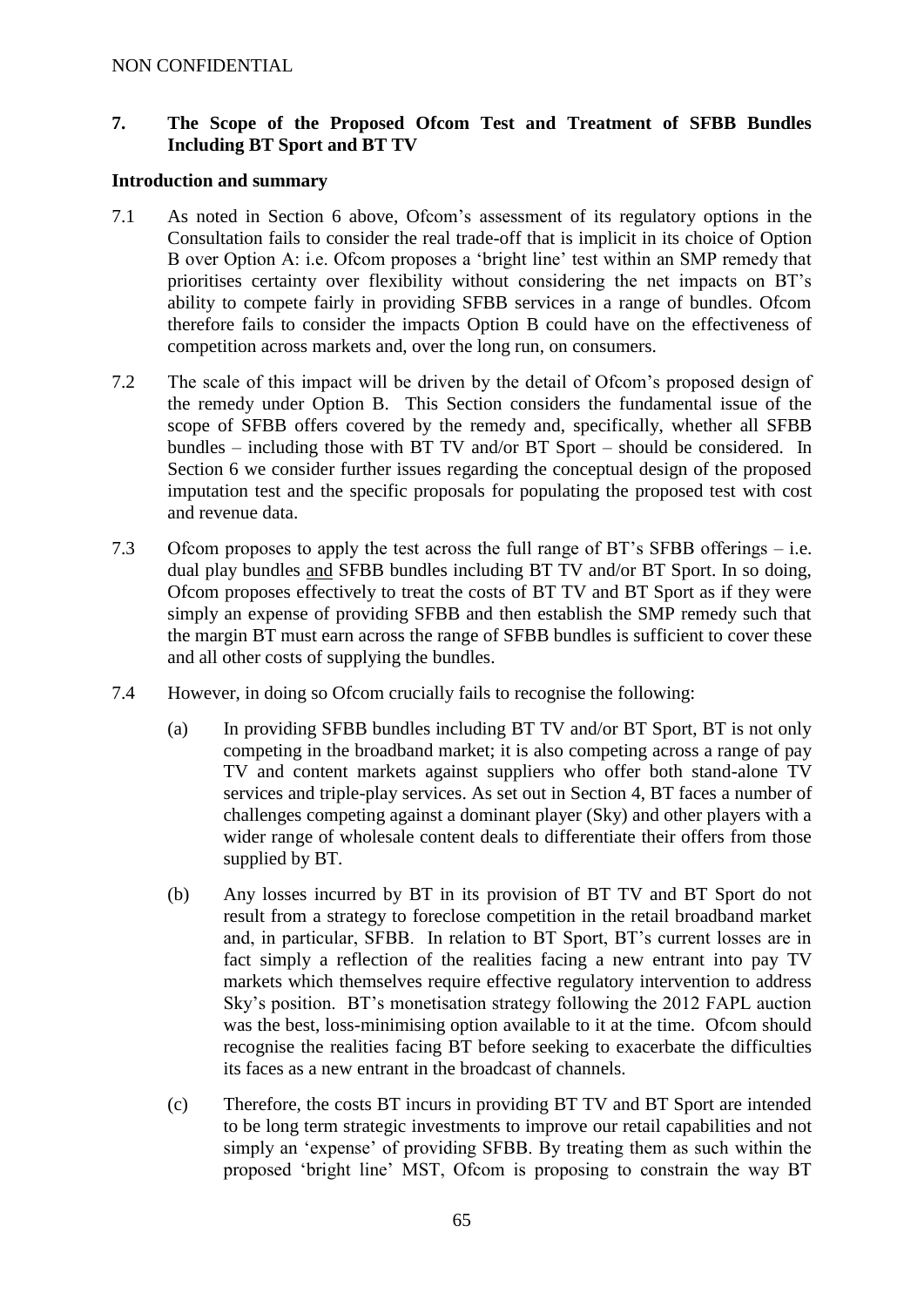recovers these investment costs. This risks undermining BT's ability to compete effectively in pay TV markets and in the acquisition of content rights. At the same time, Ofcom has failed to establish that the proposed constraints are a proportionate response to addressing any appropriately identified competition issues in the provision of SFBB services.

- 7.5 BT submits that it is imperative that these issues are properly factored into Ofcom's assessment of its regulatory options. This Section – which should be read in conjunction with the assessment of Ofcom's treatment of BT Sport by Compass Lexecon at Annex  $C$  – sets out BT's assessment of the options before Ofcom, reflecting the overall market context described at Section 4 and the commercial realities driving BT's investments in BT TV and BT Sport. In particular, BT addresses the following issues:
	- (a) The risks of including SFBB bundles with BT TV and BT Sport bundles within a 'bright line' test;
	- (b) A 'bright line' test covering bundles with BT TV and/or BT Sport would undermine BT's commercial objectives in investing in these capabilities;
	- (c) Ofcom's proposed approach to assessing the unit costs of BT TV and BT Sport compounds the general concerns about the 'bright line' test;
	- (d) The wider risks and impacts of Ofcom's approach;
	- (e) Ofcom has failed to take utmost account of the dangers of a single measure test in an ex ante margin squeeze obligation; and
	- (f) For completeness, BT's critique of Ofcom's rationale for including SFBB triple-play bundles within the proposed VULA margin SMP remedy.
- 7.6 In summary, BT proposes that, while Option A would generally represent a proportionate and effective remedy to address potential competition concerns for the reasons set out in Section 6, it might be possible to make a case for an ex ante MST on the basis of Option  $B$  – provided that it is appropriately formulated – in a more focussed way targeted at dual-play SFBB offers without BT Sport only. This approach would provide a high degree of certainty and, therefore, comfort to Ofcom regarding the pro-competitive terms on which VULA is being supplied, whilst ensuring that inappropriate 'bright line' constraints on BT's provision of BT TV and/or BT Sport in SFBB bundles are avoided.

#### **The risks of including SFBB bundles with BT TV and BT Sport bundles within a 'bright line' test**

- 7.7 Section 2 established the conditions present in the 'plain vanilla' case of margin squeeze, where a finding of profit sacrifice under an imputation test (as set out by Ofcom in Figure 5.1) is likely to give rise to exclusionary effects and distortion of competition in the downstream market.
- 7.8 The key conditions present in the 'plain vanilla' case are:
	- (a) One key input, supplied by one dominant upstream supplier;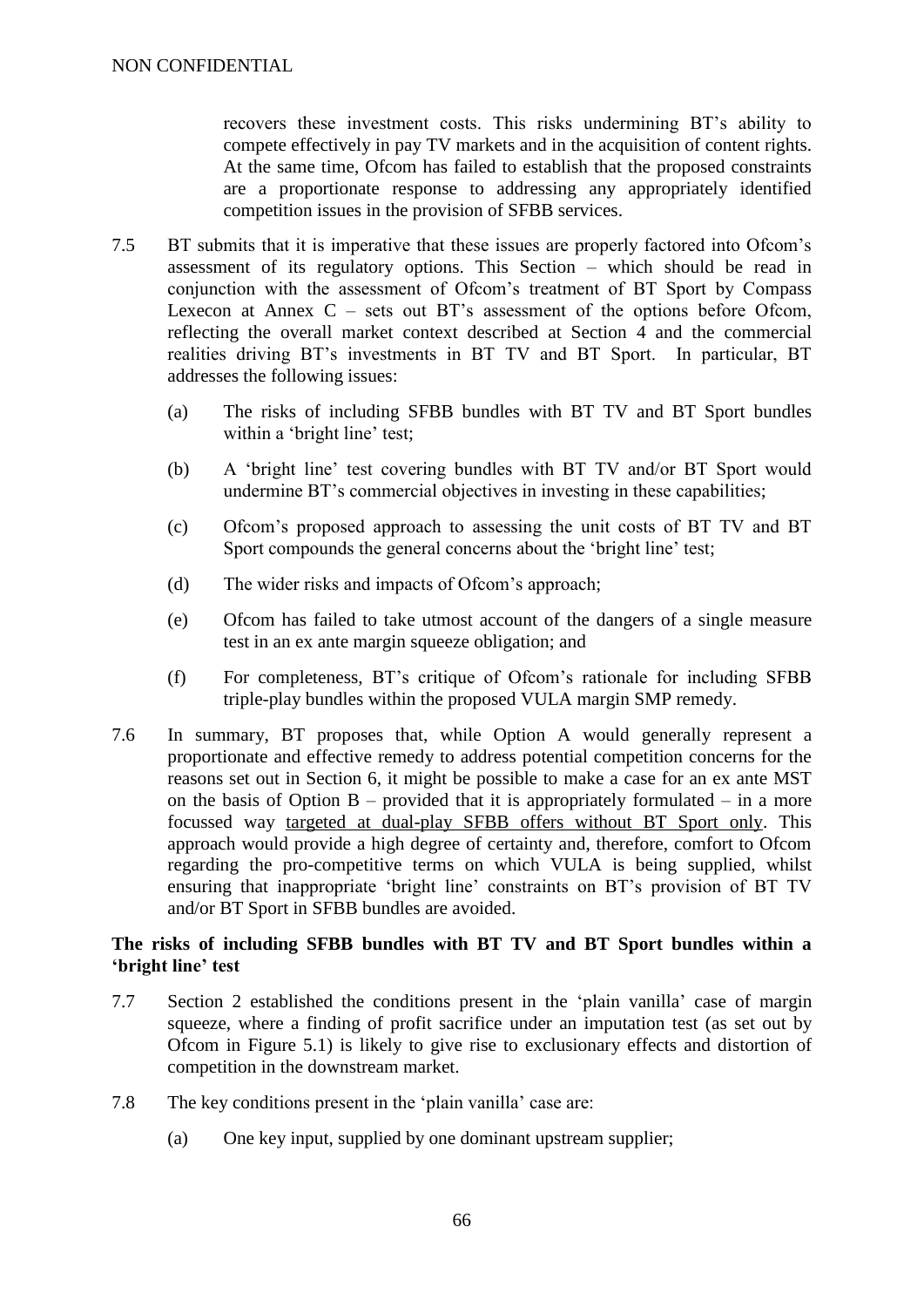- (b) Downstream firms including the dominant upstream company competing in the supply of homogenous products;
- (c) Rival downstream firms not having significant advantages relative to the downstream division of the dominant company; and
- (d) Historically known, or combination of historically known and reasonably predictable, costs and revenues.
- 7.9 As set out at paragraph 4, SFBB services are supplied in a diverse range of offers into the competitive retail broadband market with different suppliers pursuing different strategies to target different segments of customers. As such, the provision of SFBB services cannot be said to fit neatly into the framework established by the vanilla case.
- 7.10 In these circumstances, any 'bright line' imputation test of profit sacrifice will not provide a strong indicator of exclusionary effects and distortion. Any such test is likely to present risks of 'Type 1' errors by constraining BT from pricing to levels that may be unlikely to distort competition. As set out in Section 6, these risks could be avoided, or at least minimised, by adopting the more flexible approach set out under Option A, rather than the 'bright line' test proposed under Option B. In particular, the use of FRAND with guidance would allow specific consideration of likely distortive effects on a case-by-case basis.
- 7.11 BT's position is that the risks of 'Type 1' errors are most acute in relation to the provision of SFBB services in bundles with BT TV and/or BT Sport. In particular, Ofcom fails to recognise the following:
	- (a) While the provision of SFBB dual-play services may not be based on a single input, it is largely based on the provision of Openreach's portfolio of regulated inputs (i.e. LLU/WLR and GEA). In contrast, the provision of SFBB bundles with pay TV services also requires access to platform capabilities, content rights and/or wholesale access to channels. As noted above, this requires access to inputs from another dominant vertically integrated firm, given Sky's position in the provision of certain essential channels. BT has been unable to gain such access, whereas its competitors have.
	- (b) While different operators may target different customer segments, they will tend to offer a broadly similar portfolio of SFBB (and SBB) dual play services based on Openreach's upstream inputs. Provision of SFBB services with pay TV services is much more heterogeneous, reflecting the functional capabilities of different platforms and the commercial arrangements in place to enable supply of particular basic and premium content.
	- (c) While rival downstream companies may have relative strengths in providing dual play services, these will tend to arise because of their chosen market strategies – e.g. to target lower value segments at lower cost. Differences in their strengths in the provision of triple-play SFBB services which include pay TV services will be more marked, particularly in the case of Sky given its position in relation to control of critical basic and premium content, as well as its (currently) limited obligations to wholesale that content to BT. Other providers will also have advantages over BT due to their wholesale arrangements.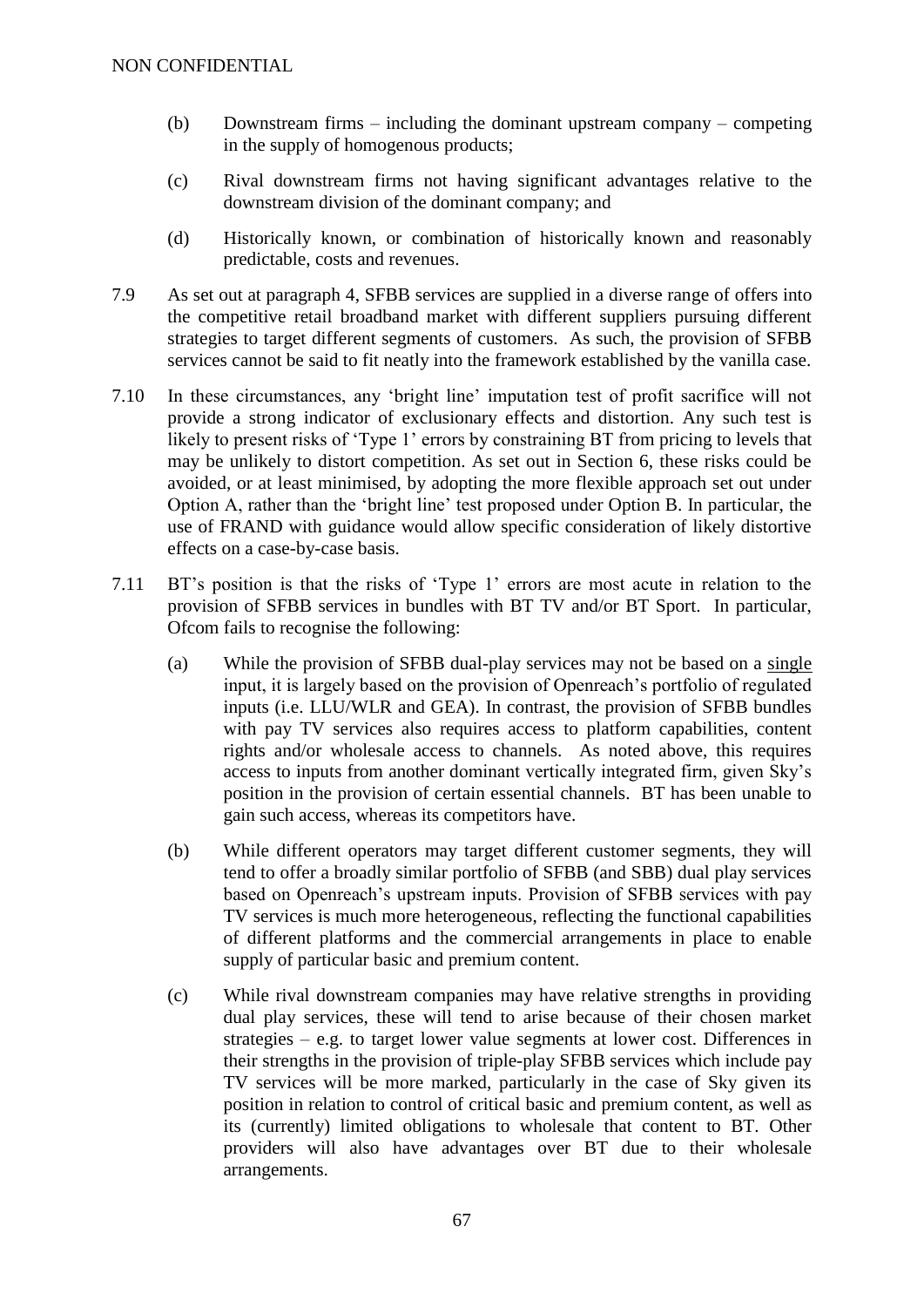- (d) The revenues and costs of SFBB dual play services will at least be known on the basis of historic data, even if predictions will still carry some uncertainty given, for example, future changes in costs, use of bandwidth and technological changes impacting unit costs. In contrast, BT's costs of supplying BT Sport in particular will be less predictable given uncertainties over the range of content that will be provided over time and the terms of access to that content (in particular rights costs for premium sport). BT's unit costs will also be driven by growth of the base taking BT TV and BT Sport.
- 7.12 BT commissioned Compass Lexecon to consider the economic rationality of Ofcom's specific proposal to include the costs of providing BT Sport in SFBB bundles within the proposed 'bright line' test. Among other things, the report from Compass Lexecon enclosed at Annex C reiterates the need for any assessment of price/margin squeeze to consider both profit sacrifice and exclusion. It also exposes the limitations of any 'bright line' test of profit sacrifice in identifying pricing likely to distort competition. In the particular context of the provision of BT Sport within SFBB bundles, the Compass Lexecon report identifies three key issues:
	- (a) The competitive effect of BT Sport on the provision of SFBB will depend on the value SFBB customers place on the channels provided;
	- (b) Different customers will attach different valuations to the BT Sport channels and evidence suggests that  $\begin{bmatrix} 1 & 1 \end{bmatrix}$ % of BT broadband customers attach little or no value to those channels; and
	- (c) Hence, the total cost of providing the BT Sport channels at this time is likely to exceed the total value placed on it by customers.
- 7.13 Compass Lexecon conclude that (i) exclusion or marginalisation could only arise as a result of the offer of BT Sport for free if other SFBB providers had to compete for customers who attach at least some value to BT Sport channels in order to reach minimum efficient scale; and (ii) any test aimed at preventing exclusion would only need to provide margin to BT's competitors equal to the value placed on BT Sport by the marginal customer required to reach minimum efficient scale.
- 7.14 The Report demonstrates that basing a 'bright line' test solely on profit sacrifice/cost recovery would result in BT setting prices that offered excess margin to its competitors – i.e. margin not required to compete effectively for a sufficient set of SFBB customers given their valuation of BT Sport.
- 7.15 The Compass Lexecon report therefore confirms the risk that a 'bright line' test of profit sacrifice applied to BT Sport would prevent BT from pricing in ways that would not distort competition in the provision of SFBB services.

#### **A 'bright line' test covering bundles with BT TV and/or BT Sport would undermine BT's commercial objectives in investing in these capabilities**

- 7.16 Ofcom's proposed new SMP condition would establish a static test to consider the level of BT's margin. The test would:
	- (a) Identify effective monthly prices applied to the cohort of newly acquired SFBB customers in a specific assessment period;

**CONFIDENTIAL**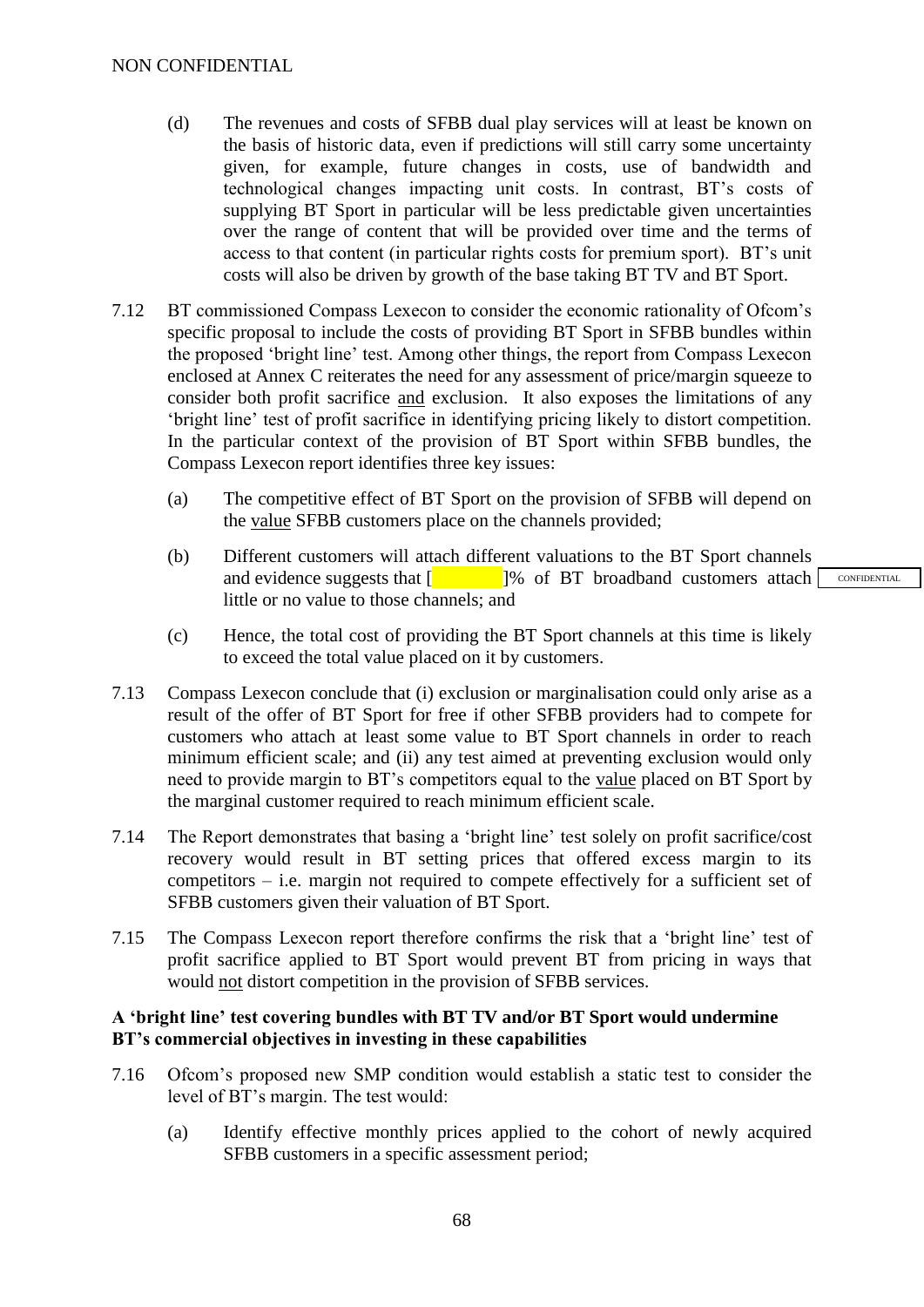- (b) Identify the monthly unit costs of supply during that assessment period;
- (c) Identify the unit cost of acquiring that cohort of customers in that period; and
- (d) Consider whether the monthly unit margin earned in the assessment period would be sufficient, when discounted, to recover the unit acquisition costs within an assumed ACL of 5 years $61$ .
- 7.17 The test therefore effectively treats the monthly margin BT makes during the assessment period as fixed across the customer life.
- 7.18 By including SFBB bundles with BT TV and/or BT Sport within the scope of the 'bright line' test, Ofcom has set itself the problem of how it should treat the monthly unit costs of supplying BT TV and BT Sport. As detailed further below, this compounds the static approach. Among other things, this totally fails to reflect the intended long-term strategic basis on which BT has and will be investing in these capabilities.
- 7.19 Section 5 of the Consultation identifies the growing significance of broadband tripleplay bundles in the current broadband market. Ofcom also notes the size and growth of these bundles over time and concludes that "*excluding triple-play fibre packages would exclude an important, and growing, set of products from the assessment*" (paragraph 5.85). Similarly in relation to BT Sport, Ofcom notes that its launch makes "*additional TV channels available to BT's triple-play customers and also makes BT's dual-play [SFBB] more attractive*" (paragraph 5.86). The MST therefore captures both BT TV and BT Sport.
- 7.20 Crucially, however, Ofcom's simplistic analysis fails to reflect the true nature of competition for triple-play bundles. However, as noted by Andrea Coscelli in a paper presented in 2008, when assessing bundles, "*Actual competition in the downstream markets is key to choosing the approach to take*" (emphasis added).<sup>62</sup>
- 7.21 Sky and Virgin in particular have been able to construct compelling triple-play propositions for those customers who value their pay TV offerings and each of BT's principal competitors have distinct advantages over BT. For example:
	- (a) As noted in Section 4, Sky is the dominant player across the entire pay TV value chain, which, due to its control of critical content rights and ownership of "*must have*" channels, is able to control wholesale access and terms of supply to its downstream retail competitors, thereby limiting the ability of those third parties to compete in (profitably) acquiring pay TV subscribers;
	- (b) Virgin is a long term pay TV provider, with almost the full range of content (albeit on disadvantageous terms pursuant to Sky's rate card pricing);
	- (c) TTG (which also has access to the full range of Sky's content) is pursuing an entry strategy based on supplying set-top boxes at an upfront loss, which has to date been more effective than BT at generating customer numbers.

<u>.</u>

 $61$  See Section 8 for BT's comments on the proposed use of a 5 year ACL in the design of the 'bright line' test

<sup>62</sup> *Margin squeeze and predatory prices by multiproduct firms*, The Hague, 3 April 2008.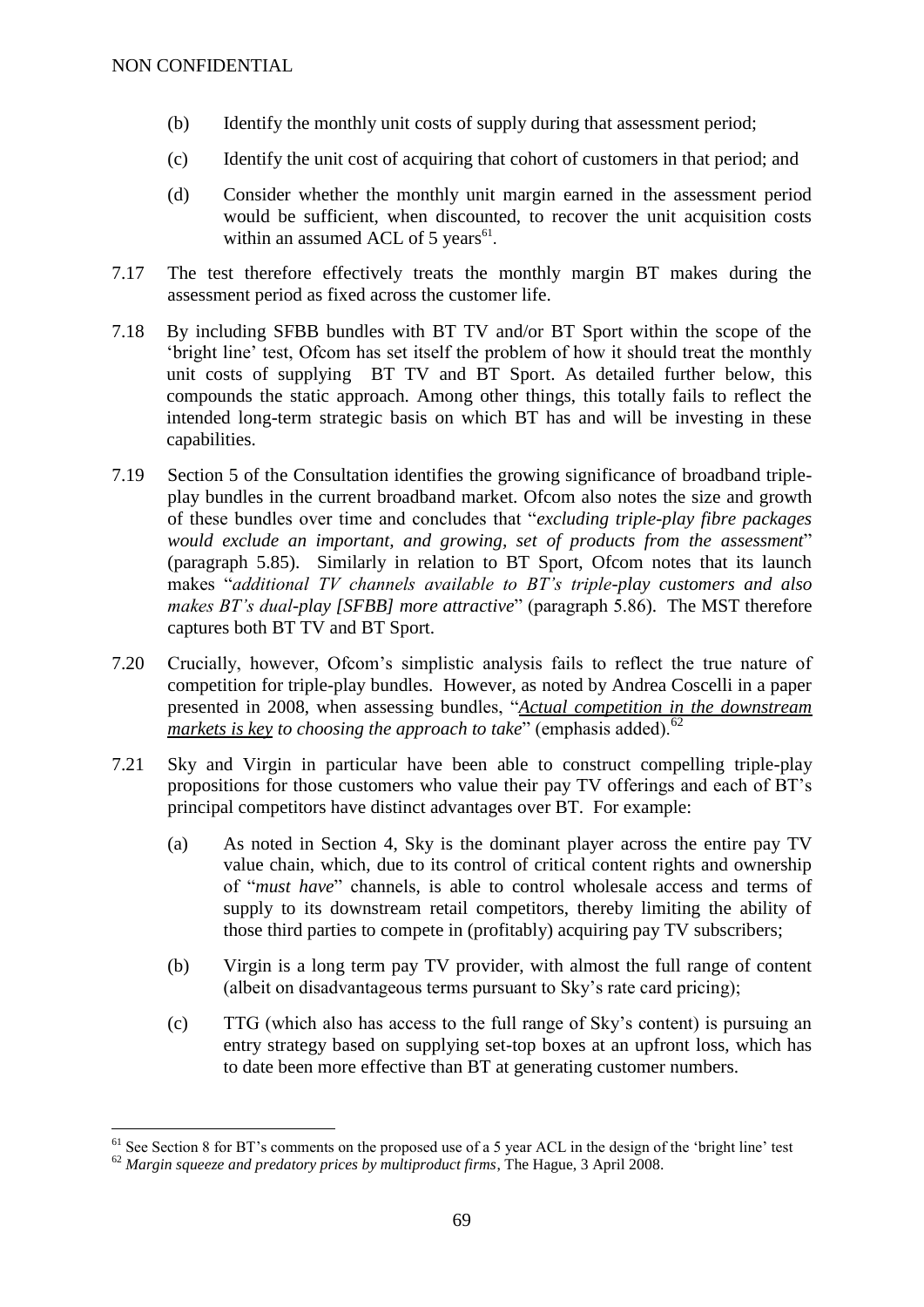- 7.22 BT has attempted to respond to this competitive landscape by investing in its own pay TV platform and services over recent years. However, crucially, BT's ability to construct a compelling offering has been significantly hampered by the structural problems around access to key channels and rights in pay TV given Sky's dominant position across relevant wholesale markets. While Ofcom may consider resolution of these issues outside the scope of the FAMR (paragraph 5.85), this context should not be ignored when considering issues of profit sacrifice in relation to the ongoing provision of the broader set of SFBB bundles including BT TV. Indeed (on the assumption that the underlying competition problems with access to pay TV content are resolved by Ofcom) BT continues to make significant investments  $-$  e.g. in developing and launching its YouView TV and multicast capabilities – with a view to building a profitable pay TV business and attempting to compete for triple-play customers.
- 7.23 Furthermore, the significant levels of investment needed to acquire rights to even launch a sports channel in the first place mean that no entrant would expect to recover incurred costs immediately. BT's strategy in the provision of the BT Sport channels will evolve over time reflecting the size of the base and the identification of the valuations placed on the services offered by customers and therefore their willingness to pay. In this context, Ofcom should recognise:
	- (a) Any losses that BT will make in relation to BT Sport during the current market review period have been driven by BT's attempt to break into a new market, not by BT's attempts to compete in the provision of SFBB;
	- (b) BT is motivated to extract the maximum value from its content at all times. BT's strategy in relation to the 'stand-alone' pricing of the BT Sport channels to its residential, commercial and wholesale customers, and the provision of BT Sport within SFBB (as well as SBB) bundles at zero additional charge, is set to maximise value and minimise short term losses;
	- (c) In respect of the terms of supply of BT Sport within SFBB bundles, BT's judgment to date has been that value can be best derived through offering the channels for zero incremental cost – i.e. increased customer acquisitions and extended ACL – and that this value is higher than the value of alternative strategies.
- 7.24 In these circumstances, it is not appropriate simply to derive a recurring 'cost' of making the channels available to SFBB customers that is calculated from the overall short term losses that BT is currently making on the provision of the channels. These losses are more appropriately viewed in the context of BT's provision of a sports channel, and not SFBB bundles. The specific 'cost' of making BT Sport available to SFBB customers is more appropriately treated as being offset by the incremental value BT is expected to derive over time from building a viable pay TV business (again, on the assumption that the underlying competition problems with access to pay TV content are resolved by Ofcom).
- 7.25 For both BT TV and BT Sport, therefore, BT has made and is making what are intended to be longer term strategic investments in its (at present, limited) capabilities to compete in a risky and challenging area, in particular given existing regulatory asymmetries and Sky's behaviour. Constraining BT even further, by requiring it to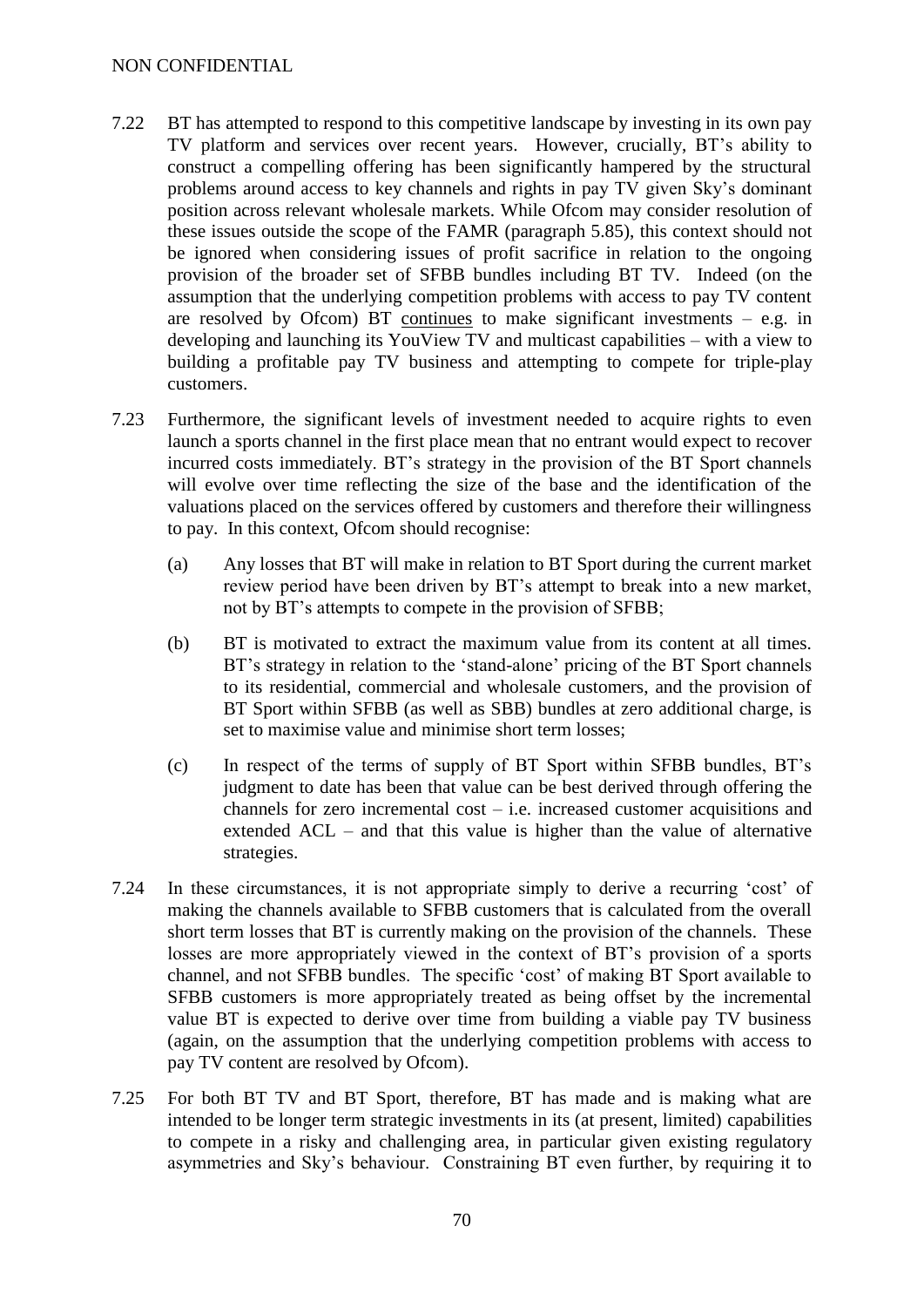take a short term and static view of recovery of investment costs, would exacerbate the disadvantage which BT faces. It would also provide a flawed basis on which to even consider the question of whether a "*slightly higher cost*" operator could profitably match BT's SFBB prices.

- 7.26 As part of the Consultation, Ofcom seeks in effect to avoid the fundamental issues that persist with respect to Sky's dominance by stating that it will address these "*through separate regulatory action*" (paragraph 5.87), which would be both uncertain in scope and very lengthy in duration. The impact of Ofcom ducking this key issue is to reduce its proposed MST to a pure numbers based exercise. BT submits that such an uncoordinated approach to what (on Ofcom's own analysis) are linked issues is not an appropriate way to manage the regulatory process. By proposing an MST that applies to BT's triple-play bundles including BT Sport, Ofcom is exacerbating the lack of level playing field, and, by adopting an adjusted EEO-based test, is in fact tilting that playing field further in Sky's direction, to the detriment of BT. If it were to be imposed in its current form, Ofcom's proposed VULA margin regulation – designed ostensibly to address market power in the upstream broadband input – would bite disproportionately on BT, thereby further hobbling BT in its (already limited) attempts to compete against Sky and other CPs, and actually creating a further distortion in the related markets. In evaluating the costs and benefits of the various possible options for achieving Ofcom's objectives, Ofcom must weigh up all costs, including those that extend beyond the broadband market. It has singularly failed to do so.
- 7.27 BT does not propose that Ofcom should neglect to deal with any purported concerns in the broadband market due to the issues BT has faced with respect to Sky's dominance in separate markets. However it is incumbent on Ofcom, to the extent these areas present linked issues, to address them holistically where possible and take them into account in a detailed impact assessment. Crucially, Ofcom should not, through the implementation of the MST, impose severe regulatory constraints on BT in order to prevent a small and uncertain risk of adverse effects in relation to broadband competition. The MST itself causes significant adverse effects by preventing BT from competing in pay TV, while leaving Sky's market power largely untrammelled.

## **Ofcom's proposed approach to assessing the unit costs of BT TV and BT Sport compounds the general concerns about the 'bright line' test**

## *Ofcom's proposed approach to calculating the unit costs of BT Sport*

- 7.28 Ofcom proposes to identify the net cost of BT Sport by reference to:
	- (a) The total cost of providing the channel during the assessment period, which would itself be based on spreading relevant rights costs (i.e. for rights made available during the particular assessment period) evenly per month across the duration of the rights period;
	- (b) All direct channel revenues during the assessment period; and
	- (c) The size of the broadband base during the assessment period.
- 7.29 The sports rights costs are by far the most significant element of the costs of providing the BT Sport channels (about two thirds of total costs). The treatment of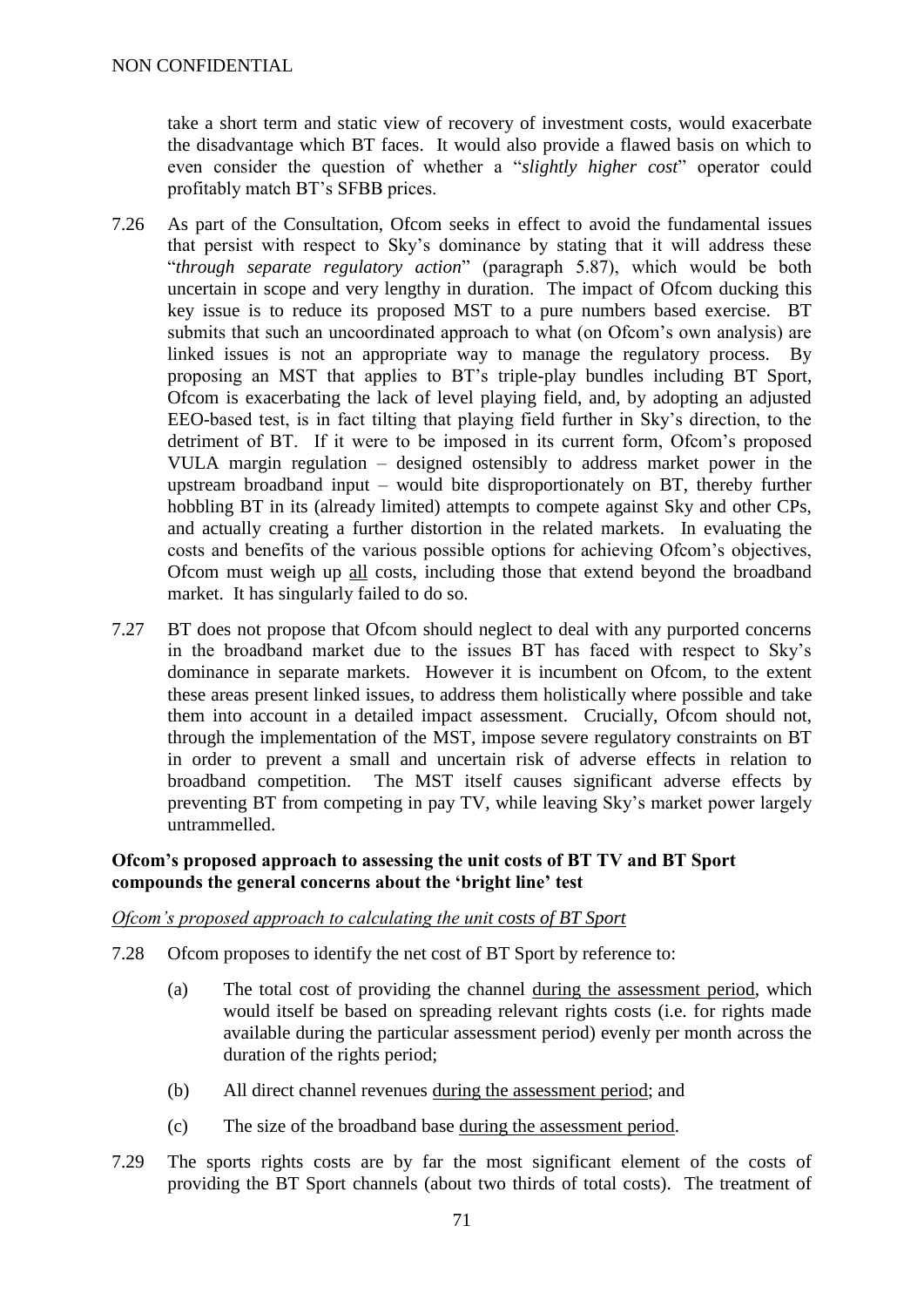such costs in any consideration of profit sacrifice is therefore crucial. But here, again, Ofcom proposes an inappropriately rigid approach:

- (a) First, Ofcom would evenly spread rights costs across each month of a rights period and then net off direct revenues earned during a specific assessment period to establish, effectively, the 'required margin' to be earned on SFBB bundles. Ofcom would therefore appear to be implying that BT should recover sports rights costs evenly each assessment period (or, at least, if it did not, that concerns with the overall level of margin earned across SFBB bundles would arise). This is unrealistic for the following reasons:
	- (i) BT Sport is in its start-up phase and will face challenges in recovering costs in such an even way as the base of customers is being built.
	- (ii) The number of months actually covered by sports seasons and when the content will actually be broadcast will differ, as will impact monthly revenues during close seasons.
	- (iii) The relative attractiveness of specific rights at particular periods within those seasons may vary.
	- (iv) At the start of a rights period for new content, Ofcom's proposals imply that rights costs would come into the calculation on a flat monthly basis immediately (i.e. from the month they became 'live') while the timing of any additional revenues will be driven by the specific value attached to those rights which may increase during the relevant sports season (e.g. later rounds of cup competitions to give a general example).

Requiring the level of margin across the SFBB portfolio to vary from assessment period to assessment period to reflect any unevenness in revenues during each month of a continuous rights period would fail to capture the level of recovery that may actually be achieved over the entire rights period. Ofcom's proposals could therefore penalise BT's overall SFBB pricing strategies even where BT was pursuing commercially rational strategies to extract maximum value during a rights period in non-uniform ways.

- (b) Second, Ofcom's proposed modelling approach takes the net cost per subscriber calculation for a given assessment period and assumes this applies for each year of the acquired customers average life. This would therefore give a completely misleading view on profit sacrifice in relation to BT Sport:
	- (i) Ofcom implicitly assumes that the monthly rights costs at the point of acquisition remain constant through the customer life, even though the rights available in assessment periods during this three year market review phase – such as the current set of FAPL rights – will expire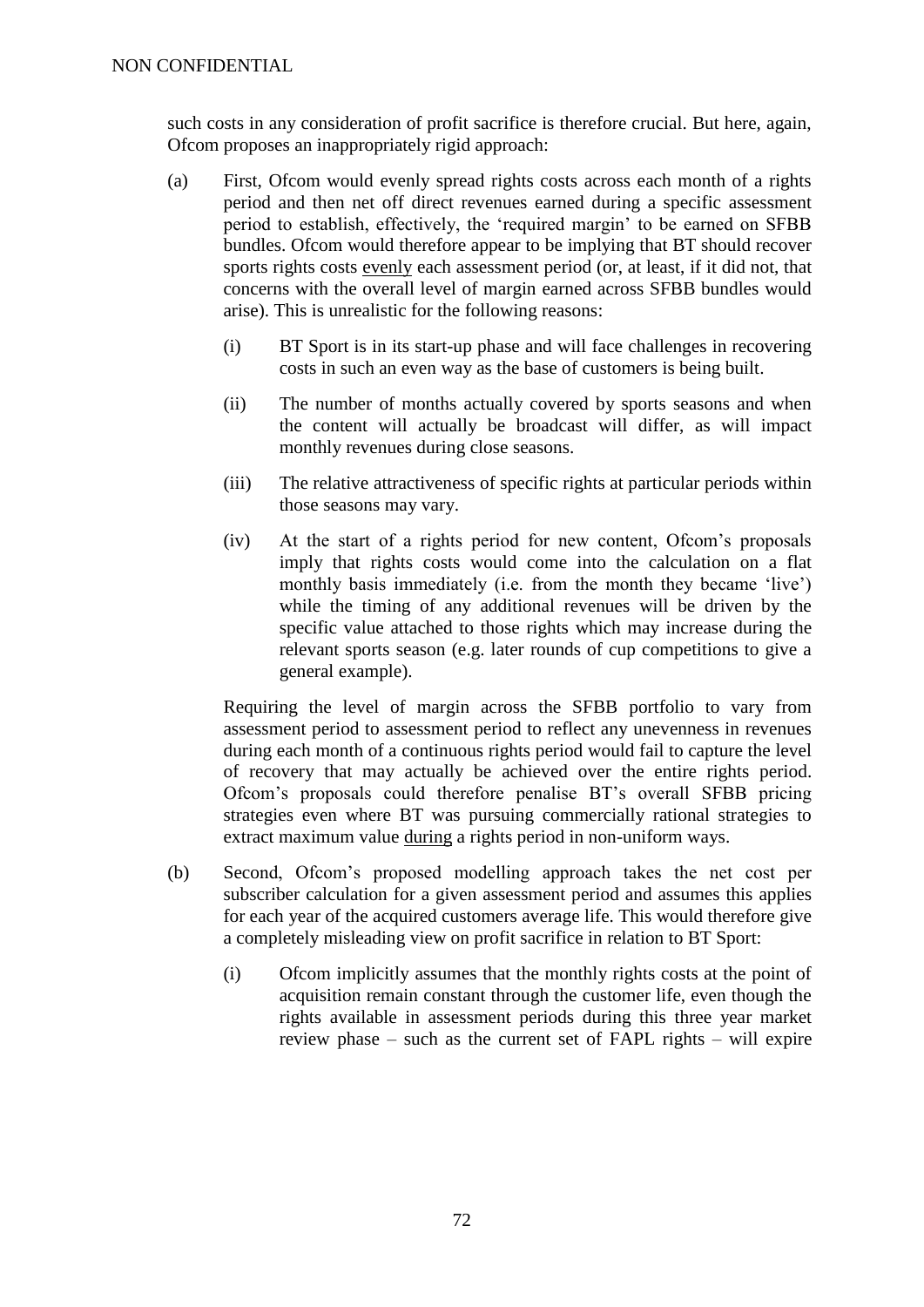1

before the end of any acquired customers' assumed five year customer  $life^{63}$ .

(ii) Ofcom implicitly assumes that the monthly direct revenues at the point of acquisition remain constant through the customer life  $-$  i.e. there is no change on the terms on which BT is providing stand-alone subscribers, commercial customers and SFBB customers with access to the BT Sports channels and in the volume of customers paying for the channel.

Both assumptions are completely unrealistic. The cost and/or customer willingness to pay for any acquired rights will be likely to change after each auction. For instance, after the next FAPL auction, BT could have the same/similar rights packs at a lower cost, more/higher value packs at same or higher cost or even no packs at zero cost. Ofcom's proposed 'bright line' test would implicitly assume that BT would retain the same packs at the same price and extract the same value in the market such that net cost stayed constant. But this scenario is clearly unrealistic and wholly inconsistent as BT would not continue to invest the same amounts in the same content if there were no expected increase in net value generated as a result.

#### *Ofcom's proposed approach to calculating unit costs of BT TV*

- 7.30 Due to BT Sport being in its start-up phase it will be unavoidable to rely, to some degree, on forecast data as opposed to audited management account data. This is because prices, customer volumes and costs will continue to evolve before reaching a sufficiently stable state that would allow the use of historical data to assess the most recent performance of BT Sport. However, using different data sources carries the inherent risk of double counting some common costs that also appear in the historical management accounts used for other parts of the VULA margin test. In the context of Ofcom's provisional NGFA decision, Ofcom noted a double counting of SG&A costs in the net costs of BT Sport but did not correct for the double count in all years. This would therefore need to be given explicit consideration in any assessment of profit sacrifice in relation to BT Sport.
- 7.31 Any analysis of the possible future of BT Sport would quickly establish that it is characterised by significant uncertainty. This arises from the significant barriers to entry in the wholesale provision of premium sports channels, due to the difficulties in acquiring rights at the upstream level created by Sky's dominance in this sector. In particular, the real cost of entry into supplying premium sports channels is not the one-off cost identified by Ofcom in setting up the structures needed to launch the channel, but much more significantly the investment in premium sport rights whose costs are kept artificially high by Sky's dominant presence in this market, following years of high and persistent super normal profits.
- 7.32 Ofcom's proposed treatment of the unit costs of supplying BT TV would also take a highly static short term view. While TV is not a new service for BT, [

<sup>&</sup>lt;sup>63</sup> In fact, if Ofcom were to introduce the proposed 'bright line' test in November 2014, then SFBB customers acquired in that month would only have access to these specific FAPL rights for 18 months (until May 2016) of their assumed 5 year life.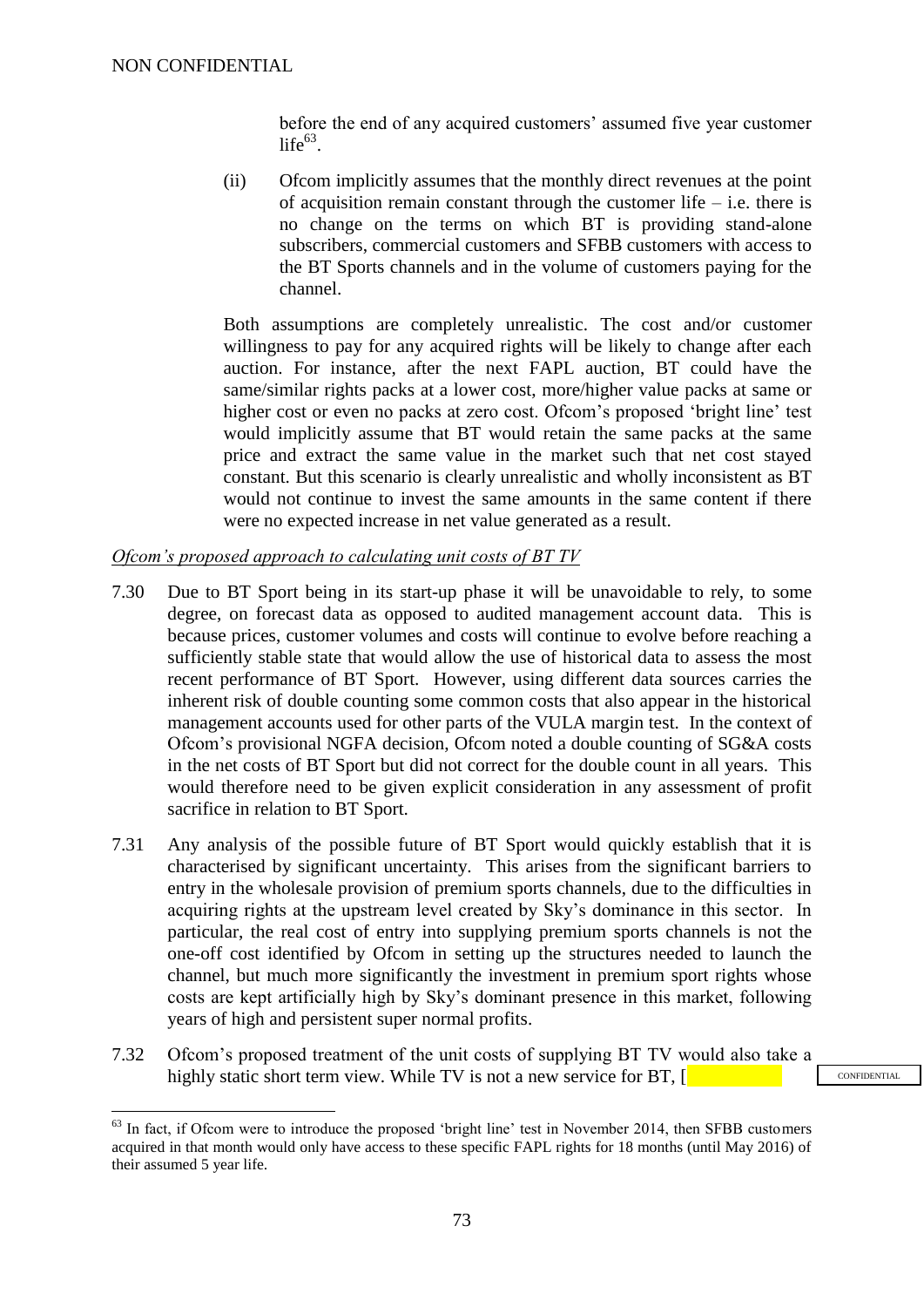], which has

resulted in the need to make ongoing investments to improve our platform capabilities – e.g. investing in and rolling out YouView boxes to customers and investing in multi-cast capabilities. BT's objective is to make TV a profitable part of its business but a static view of costs and revenues during a particular assessment period in this market review will not indicate anything about expectations of profitability of BT TV across a customer life.

- <span id="page-73-0"></span>7.33 In this regard, BT notes that at Annex II of the Costing and Non-discrimination Recommendation, the Commission recommends that, "*NRAs should evaluate the profitability of the flagship products on the basis of a dynamic multi-period analysis*."<sup>64</sup> (emphasis added)
- 7.34 In contrast, Ofcom's proposed approach to assessing the costs and revenues of BT TV would fail to take into account the fact that:
	- (a) Revenues may increase over the life time of the customer as opportunities to extract value via the TV service increase with access to content – an issue that will depend on effective regulatory action to address existing structural concerns. Ofcom's static view embeds all the structural problems currently faced and leaves BT facing additional constraints on its market activity as a result of regulatory failings elsewhere.
	- (b) Successful growth of the business will lead to lower unit costs in key areas.
	- (c) Success of the business should ultimately help extend customer life for customers taking triple-play bundles.

## *Concluding comments on Ofcom's proposed approach to calculating unit costs*

- 7.35 BT Sport is clearly at a very early stage of its start-up and growth phase. It has been launched as recently as August 2013, so at the time of writing it has been in existence for just over one year. BT TV has also face ongoing challenges requiring further investments to move the business forward. Given BT's longer term strategic plans, BT can be expected, particularly under Ofcom's proposed approach to identifying unit costs, to make losses on BT Sport in the assessment periods covered by this market review period albeit at a falling level as it moves to longer term profitability.
- 7.36 By taking an entirely static view of the costs of these services in SFBB bundles based on Ofcom's assessment of unit costs at the time customers are acquired, Ofcom will inevitably overstate the costs and extent of any profit sacrifice. Commercial logic would dictate that BT Sport and BT TV would continue to exist in the longer term only if performance could be expected to improve over time.  $\lceil \cdot \rceil$

**CONFIDENTIAL** 

] Ofcom's assumption of an unchanged cost and revenue profile over an entire customer lifetime is therefore a contradiction in itself and exposes the need for

1

 $64$  Annex II, paragraph (v).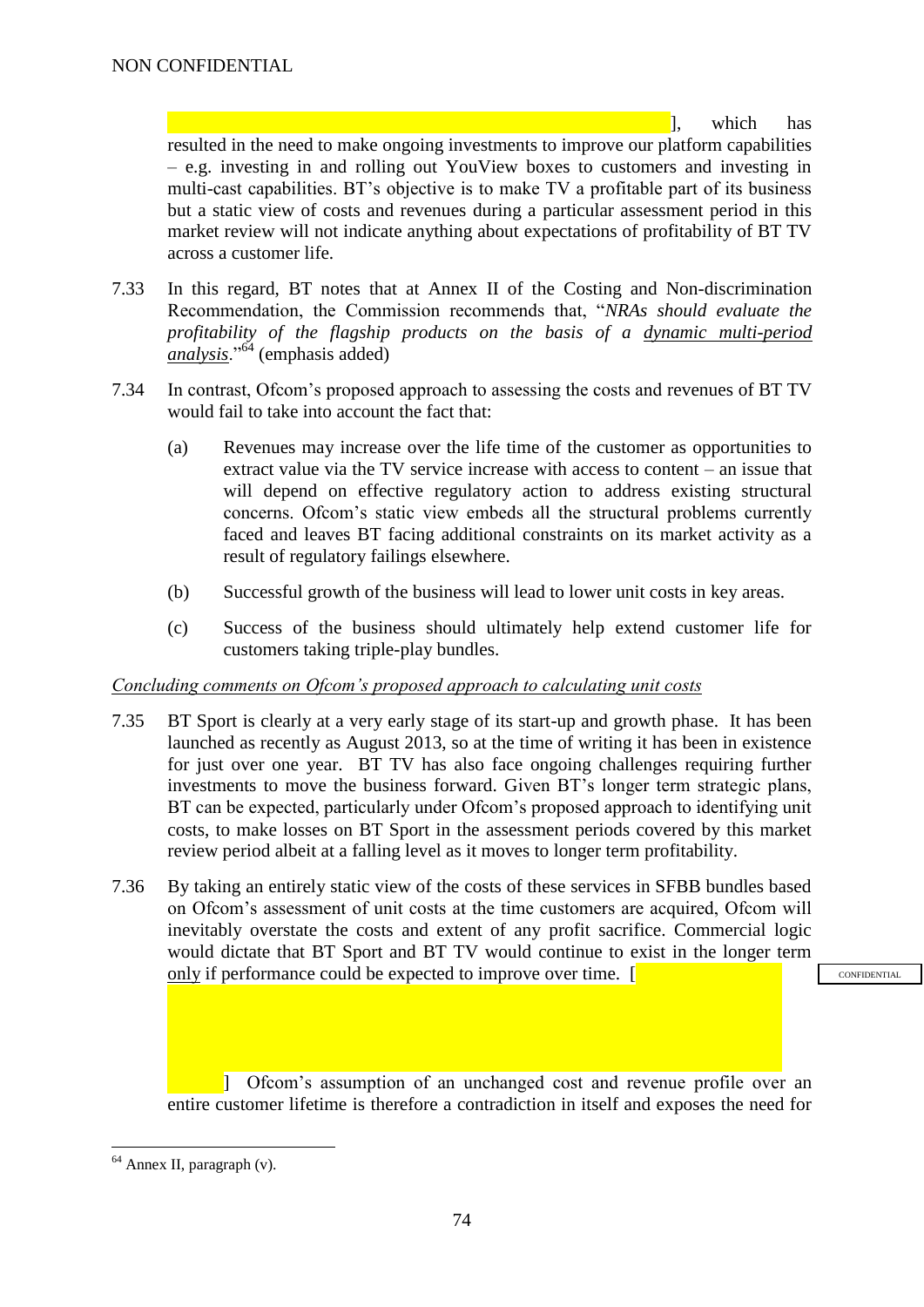Ofcom to reverse its proposal to consider these costs within its proposed 'bright line' test.

7.37 Most importantly, the proposed treatment of the costs and revenues of BT Sport and BT  $TV$  – and the impact of any identified losses – would impose a very significant burden on BT by requiring such losses to be covered through the overall margins across SFBB services in an assessment period. The fact that Ofcom is proposing this approach, without having at this stage undertaken proper consideration of the effect of its proposals on BT's investments in BT TV and BT Sport, is a procedural flaw that renders its conclusions in this regard unsustainable. Ofcom must give itself the opportunity to consider all relevant factors relating to costs and cost recovery as well as specific issues relating to the likelihood of distortive effects before placing specific constraints on BT's pricing strategies.

## **The wider risks and impacts of Ofcom's approach**

- 7.38 As noted in paragraphs [7.21](#page-68-0)[-7.26](#page-70-0) above, BT already faces serious constraints in attempting to compete in pay TV markets, given, in particular, Sky's dominance and existing regulatory asymmetries. Absent such constraints being addressed by effective Ofcom regulatory action, it is clear that BT would need either to make major changes to its sport business or to exit the market. Crucially, Ofcom's proposed MST risks further exacerbating this position to the further detriment of consumers.
- 7.39 Ofcom's proposals also grant competitors additional margin to compete against BT for SFBB over and above what is necessary for effective competition for those services. As set out in the report by Compass Lexecon, this would create an artificial regulatory pricing 'umbrella', under which BT's competitors could seek shelter, therefore resulting in a negative impact on consumers through inefficient pricing over and above the competitive level. Hobbling BT in the manner proposed through the imposition of the MST will not only provide unwarranted assistance to BT's competitors, it will also harm BT's ability to compete in pay TV markets. As the UK regulator of the communications industry as a whole, Ofcom has an obligation to adopt a much more nuanced and cautious approach, rather than the blunt tool presented by the MST.

## **BEREC's predecessor, the ERG, has recognised the dangers of a single measure test in an ex ante margin squeeze obligation – but Ofcom has not taken account of this**

7.40 The ERG report of the *Discussion on the application of margin squeeze test to bundles*, referred to in the BEREC Common Position at BP 49b, makes clear the following:

> "*…on some occasions, the test outcome in isolation may result in an incorrect appreciation of the possibility that a specific offer or group of offers can foreclose the market to competitors… [I]n the case of bundles, the difficulties pointed out in the design of tests means that their sole use as determinants of a MS taking place may not always be suitable. In such circumstances, one may*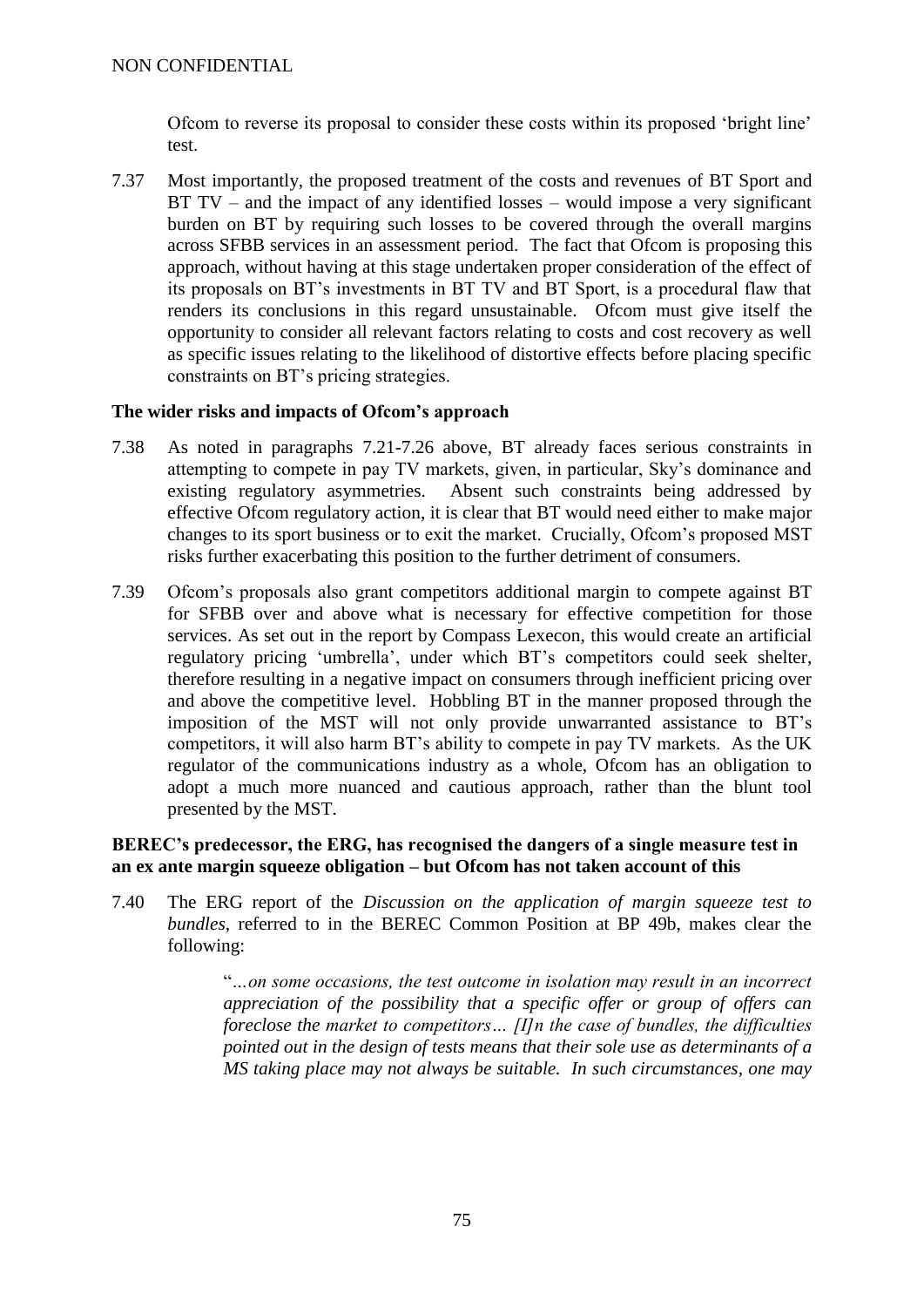<u>.</u>

*wish to consider other indicators in assessing the likelihood that a MS occurs as a result of the marketing of a specific bundle that has failed the test.*" 65

- 7.41 The above extract highlights very clearly the fact that 'bright line' tests such as the MST proposed by Ofcom – may result in an incorrect appreciation of whether pricing assessed pursuant to the test will actually lead to harm on the relevant market. The conclusion is that NRAs "*may wish to consider other indicators in assessing the likelihood that a [margin squeeze] occurs as a result of the marketing of a specific bundle that has failed the test*."
- 7.42 This advice makes it clear to NRAs that they should exercise a high degree of caution when tests involve bundled offerings in order to avoid getting the wrong result. However, there is no indication in the Consultation that Ofcom has exercised such caution. Indeed, Ofcom appears not to have considered this possibility, having merely adopted the conclusion that a margin test would be required, and then subsequently gone on to include in that test BT TV and BT Sport, when they are clearly not parts of the bundle which are based on VULA. BT considers that Ofcom should have greater regard to the BEREC position.

## **A proposed way forward: limit the 'bright line' test to SFBB dual play offers with BT Sport only**

- <span id="page-75-0"></span>7.43 BT's position remains that, even for dual play services only, an additional SMP remedy imposing a 'bright line' test is not necessary given the constraints presented by competition law and the existing FRAND SMP remedy. BT's position is all the more forceful in relation to BT Sport and BT TV, given the flaws described above that arise in attempting to establish a 'bright line' test to cover the provision of BT Sport within SFBB bundles.
- 7.44 However, to the extent that an MST can be appropriately designed, formulated and applied in a flexible way that can reflect relevant market changes during this market review period (see Section 8), BT considers that Ofcom should instead limit such a test to SFBB dual play services (without BT Sport) only. As the risks of this more limited test giving rise to Type 1 errors can be more readily minimised, it could, on balance, provide the benefits Ofcom and CPs are seeking in terms of certainty without unduly constraining BT's ability to compete fairly.
- 7.45 BT notes Ofcom's position that applying a 'bright line' test to only a subset of BT's SFBB services may result in BT being able to "*circumvent*" Ofcom's regulatory aims (paragraph 5.76). However, limiting to the 'bright line' test in this way would actually provide a high degree of comfort that BT was not distorting competition by:
	- (a) explicitly demonstrating that operators would be able to provide SFBB services and compete effectively for a significant share of customers; and
	- (b) providing a clear start point for assessing the more complex set of competition issues that would need to be considered in relation to the effects of BT's provision of SFBB bundles with BT TV and/or BT Sport.

<sup>&</sup>lt;sup>65</sup> Paragraphs 111 and 113 of the ERG report of the Discussion on the application of margin squeeze test to bundles, ERG (09) 07, March 2009.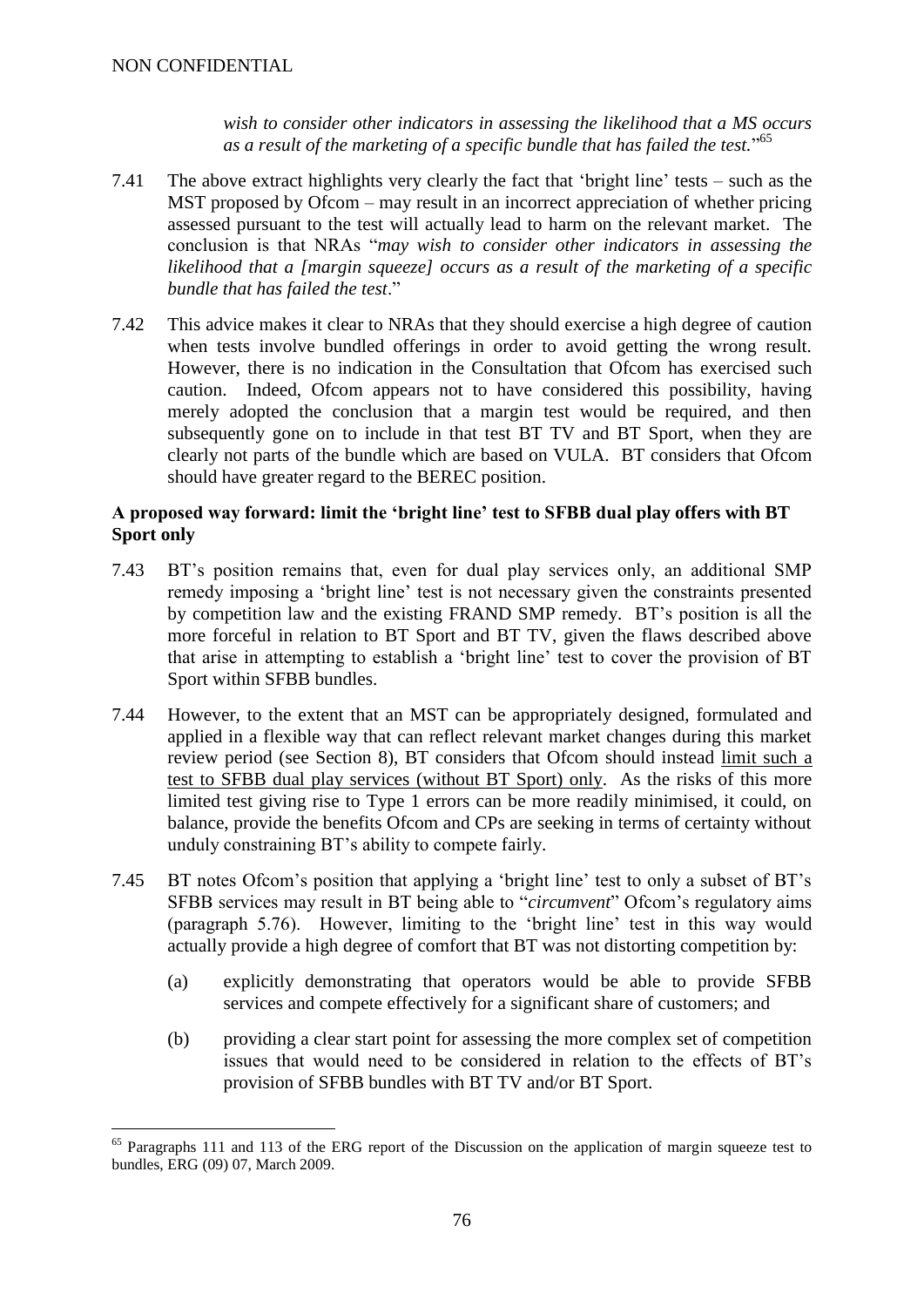7.46 While BT recognises that the provision of broadband services, including SFBB services, in triple-play bundles is a growing, a considerable proportion of the broadband market still purchases broadband in dual-play bundles. Moreover, while BT offers BT Sport at zero additional charge to its broadband customers, [

**CONFIDENTIAL** 

]. Furthermore, while the provision of triple-play bundles with pay TV is growing, around  $80\%$  of BT's broadband customers still do not currently purchase broadband in such bundles.

- 7.47 In such circumstances, were BT to 'pass' an appropriately formulated MST on dual play bundles only, this should provide comfort to Ofcom that operators could purchase VULA inputs and compete effectively in the provision of SFBB dual play bundles for a substantial segment of the broadband market – i.e. those who do have low or no value of BT Sport and/or who are not purchasing SFBB in triple-play bundles. The enclosed report by Compass Lexecon sets out that such an MST would allow BT's competitors to achieve minimum efficient scale and would therefore remain active in the market.
- 7.48 Furthermore, such a 'bright line' test would provide a relevant starting point for considering whether any broader set of competition concerns could be likely to emerge as a direct result of the terms on which BT provided the other SFBB bundles. It would also demonstrate how such concerns could be best addressed and considered given the high risk of 'Type 1' errors arising:
	- (a) First, if the 'bright line' dual play test is passed, then mathematically any broader concerns with profit sacrifice across all BT SFBB bundles could only be failed if the additional services in those broader bundles – i.e. BT TV and/or BT Sport – were provided at incremental prices within the bundle which were considered to be beneath the additional costs of supplying those services in SFBB bundles. As set out in this Response (see paragraphs [7.21-](#page-68-0) [7.26](#page-70-0) above), Ofcom's proposed approach to the treatment of BT TV and BT Sport costs within the proposed broad 'bright line' test is highly static, short term and would be inconsistent with the basis on which BT has made and is making investments in these areas. It would, therefore, be far more appropriate to assess issues of cost recovery on a forward-looking basis in a more flexible legal and regulatory framework, rather than within a 'bright line' test. This would, in particular, allow for a full assessment of BT's commercial and strategic drivers.
	- (b) Second, even if profit sacrifice were identified in relation to a broader set of SFBB bundles, then the fact that the 'bright line' test on dual play was passed would mean that:
		- (i) any potential impact on dual play providers from BT's provision of BT Sport at zero additional charge would be restricted to those customers who attach some positive value to the content BT is offering.
		- (ii) any potential impacts on competition in the supply of SFBB triple-play bundles would also be restricted given that:
			- (A) a provider already supplying a customer with a profitable Pay TV service without broadband, such as Sky, will be able to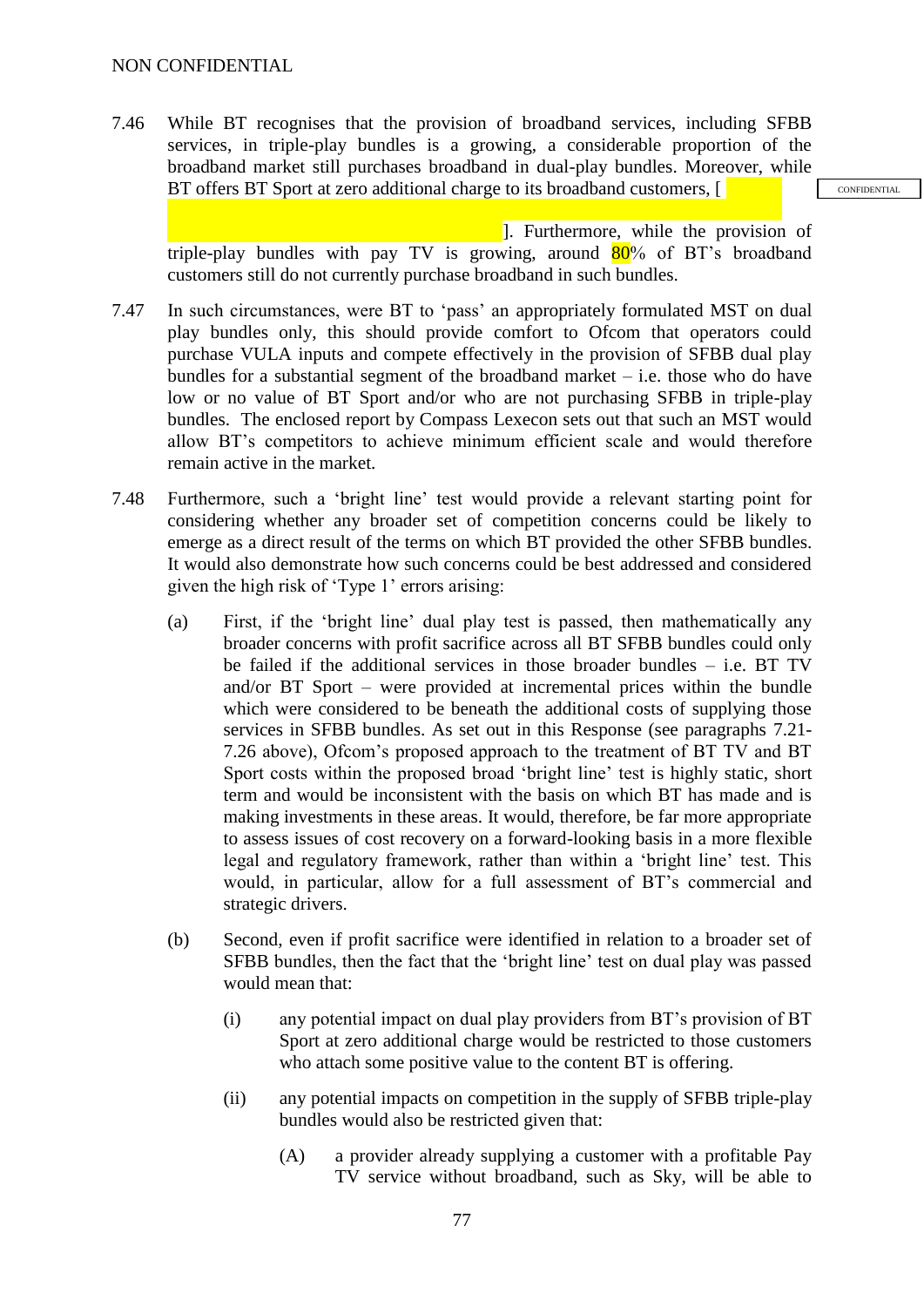upsell a SFBB triple-play bundle to that customer at an incremental profit. This is because they will be able to profitably match the terms of BT's provision of the 'additional' SFBB dual play service unless (a) the customer attaches a high value to the BT Sport channels offered at zero incremental cost; and/or (b) the customer views the value of the BT TV offering as sufficiently attractive against the value of the Sky TV offering such that they would switch to purchasing the tripleplay provision by BT.

- (B) The ability of an existing provider of profitable dual play bundles to offer profitable and compelling triple-play bundles is likely to be more dependent on the terms on which they can access the additional pay TV/content inputs and compete against Sky and Virgin, than on the terms on which BT supplies BT Sport and/or BT TV in bundled services to its customers.
- 7.49 The Compass Lexecon report enclosed at Annex C considers these matters in more detail in relation to the specific issue of BT Sport. That report emphasises that the focus of any concern about exclusion or distortion should be on the value attached by individual customers to the BT Sport channels rather than the cost faced by BT.
- 7.50 Ofcom has given no consideration to the issue of value and should acknowledge that, absent such an assessment, no distortive effects could be assumed in relation to the terms on which BT provides BT Sport.
- <span id="page-77-0"></span>7.51 For these reasons, as well as the specific concerns with the way Ofcom proposes actually to assess profit sacrifice, BT does not consider that Ofcom can simply state (without more) that BT could use its provision of BT TV and/or BT Sport to circumvent the aims of the proposed SMP remedy. It has, therefore, no evidencebased rationale for imposing a 'bright line' test of economic replicability which does not take into account whether any failure on the numbers will cause any material harm to consumers.

#### **BT's critique of Ofcom's rationale for including SFBB triple-play bundles within the proposed VULA margin SMP remedy**

- 7.52 For completeness, BT has also assessed the specific points raised by Ofcom in Section 5 (paragraphs 5.78 to 5.88) of the Consultation in justifying its proposal to include SFBB bundles with BT TV and/or BT Sport within the scope of the proposed 'bright line' test.
- 7.53 Ofcom's main arguments are:
	- (a) The provision of SFBB triple-play bundles may not solely depend on BT's provision of VULA, but is nevertheless wholly reliant on it, in that without VULA, TTG and Sky would not be able to offer such triple-play bundles.
	- (b) Exclusion of triple-play propositions from the margin assessment could lead to BT "*being able to circumvent the aims of [the] proposed SMP condition" and other operators "would effectively be excluded from the triple-play segment*."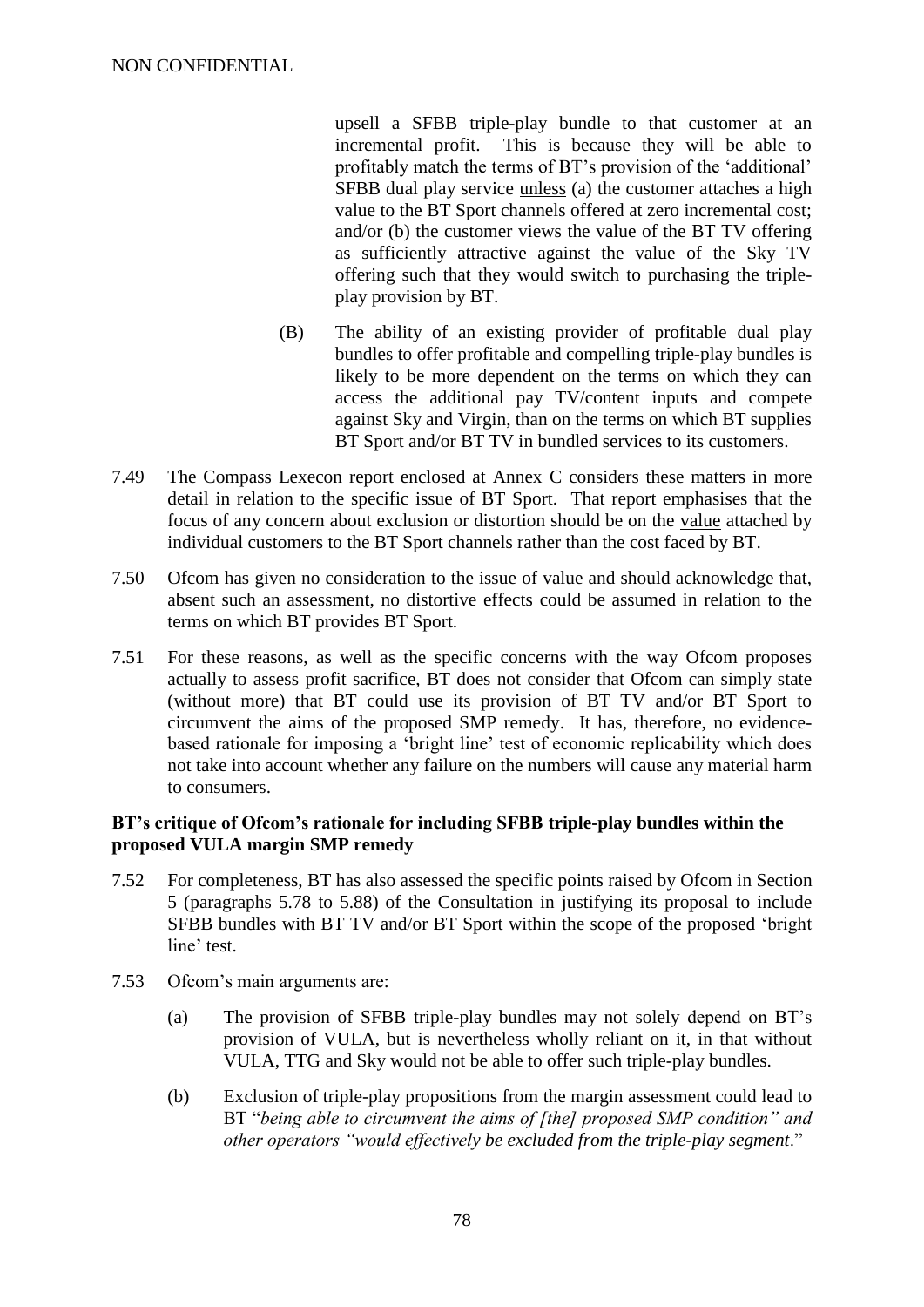- (c) There is no need to conduct a retail level analysis of competitive conditions in relation to triple-play packages or conclude on retail market definition as an inability to compete for SFBB customers seeking dual-play or triple-play bundles would affect general competition for SFBB customers.
- (d) The availability of BT Sport channels makes BT's dual and triple-play SFBB packages more attractive.
- 7.54 Overall, Ofcom addresses a strategically critical and complex issue with a flawed and incomplete assessment of the relevant factors. BT's position about the inclusion of SFBB bundles with BT TV and/or BT Sport within the 'bright line' test has been set out in the preceding paragraphs in this section and this addresses many of the specific arguments raised by Ofcom. Nevertheless, BT sets out some brief comments on Ofcom's arguments below.

#### The provision of SFBB triple-play bundles by BT's competitors is "wholly reliant" on the provision of VULA

- 7.55 As set out above, BT does not deny that competitors without their own access infrastructure require access to VULA services to be able to offer SFBB triple-play propositions. However, Ofcom subsequently argues that because VULA is a necessary, albeit insufficient, input to supply dual-play and triple-play SFBB bundles, the same competition concern – that BT could use its SMP in WLA to distort competition downstream – applies across both, and that the same proposed remedy is therefore appropriate.
- 7.56 Critically, this apparent leap in logic ignores the fact that the nature of competition in the provision of triple-play bundles is radically different to dual play bundles, as set out in more detail in paragraphs [7.20-](#page-68-1)[7.26.](#page-70-0) In particular, any ability BT might have to carry out a margin squeeze is substantially reduced given challenges it faces in competing against Sky. The risk of any margin squeeze is therefore much lower and the risk of Type 1 errors is higher. These points are not addressed by Ofcom's limited line of argument.

## BT's ability to circumvent the aims of the proposed SMP condition and exclude other operators from the triple-play segment

- 7.57 Ofcom's issue in this regard appears to build on the general point Ofcom makes about bundles at paragraph 5.76 and footnote 245 of the Consultation. In paragraph 5.83 Ofcom argues that BT could set negative margin on its triple-play packages and a positive margin on its dual play packages, such that on an aggregate basis other operators would be unable to match BT's offers overall.
- 7.58 Under the proposed way forward set out at paragraphs [7.43-](#page-75-0)[7.51](#page-77-0) above, BT agrees that in assessing the costs of providing SFBB dual play services under a properly justified and formed MST, Ofcom would consider the costs and revenues of all elements of that bundle, i.e. including the supply of all call types, provision of hardware (such as a router) and software (such parental protection and/or cloud storage). Similarly, Ofcom would include the costs of any acquisition offers made to customers, such as the provision of vouchers. While those elements may not be offered by all competitors, they form part of the dual play proposition BT is offering. In these circumstances, the add-ons are individually low cost, are not related to any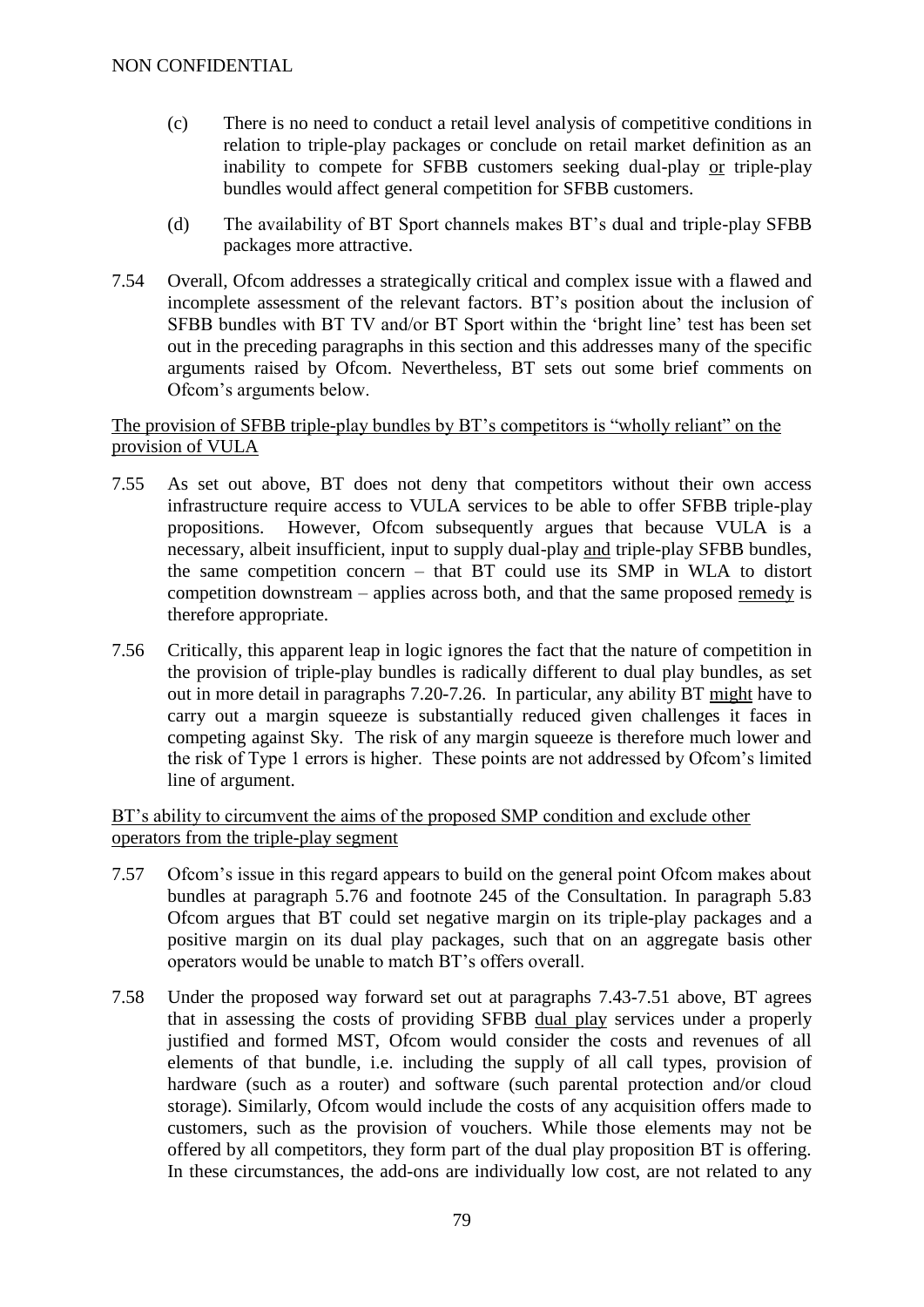strategic longer term investment and are not affected by structural market entry issues. Including the current unit costs of supply of such add-ons in the bundle would therefore be reasonable.

7.59 However, for the reasons set out above, bundles including BT TV and BT Sport should not be assessed as part of the proposed 'bright line' test. The specific factors relevant to the nature of BT's intended longer term strategic investment and challenges faced in competing against heterogeneous offerings in a segment currently dominated by Sky mean that issues of both profit sacrifice and likely distortion are radically different in relation to triple-play compared to dual play. In particular, as set out in this Section, the risks of "Type 1" errors arising and preventing BT from benefiting from the investments made in TV and BT Sport are much higher for tripleplay and should, therefore, be considered outside the scope of any 'bright line' test.

#### An inability to compete for SFBB customers seeking dual-play or triple-play bundles would affect general competition for SFBB customers

7.60 Ofcom appears to suggest that effective competition in the provision of SFBB services requires that all competitors are able to compete for both dual-play and tripleplay bundles. However, as noted above and in Section 4, each operator has to date largely deployed their own successful and profitable strategies. Moreover, as set out in the Compass Lexecon paper enclosed at Annex C, these strategies are unlikely to require CPs to attract consumers who place a positive value on BT Sport.

#### The availability of BT Sport channels makes BT's dual and triple-play SFBB packages more attractive

- 7.61 BT accepts its current strategy seeks to extract value from the content it has acquired by: (i) selling the BT Sport channels on a stand-alone basis to residential and commercial customers; (ii) selling the BT Sport channels on wholesale terms to Virgin in the UK and Setanta in Ireland; and (iii) at the present time, providing the BT Sport channels at zero additional charge to its broadband customers to support acquisition and retention. BT does therefore believe that the availability of the BT Sport channels makes its SFBB packages more attractive.
- 7.62 However, this in itself says nothing about BT's ability to distort competition in SFBB as a result of the way it makes BT Sport available nor about the scale of the risk of it so doing. Ofcom's simplistic analysis fails to take account of the key issues set out in this Section.

## Ofcom's treatment of SG+A

7.63 Finally, BT notes that Ofcom's proposed assessment of profit sacrifice in relation to BT Sport would also treat start-up costs in an inappropriate and inconsistent way, and risks double counting SG&A costs across its assessment of overall SFBB margin. Ofcom correctly recognises that BT faces one-off costs in launching the BT Sport business and that these costs should be recovered over a longer period of time. Ofcom suggests the appropriate period is three years, and in the Consultation suggests that an additional amount should be included until March 2016 to reflect these one-off costs. However, BT notes: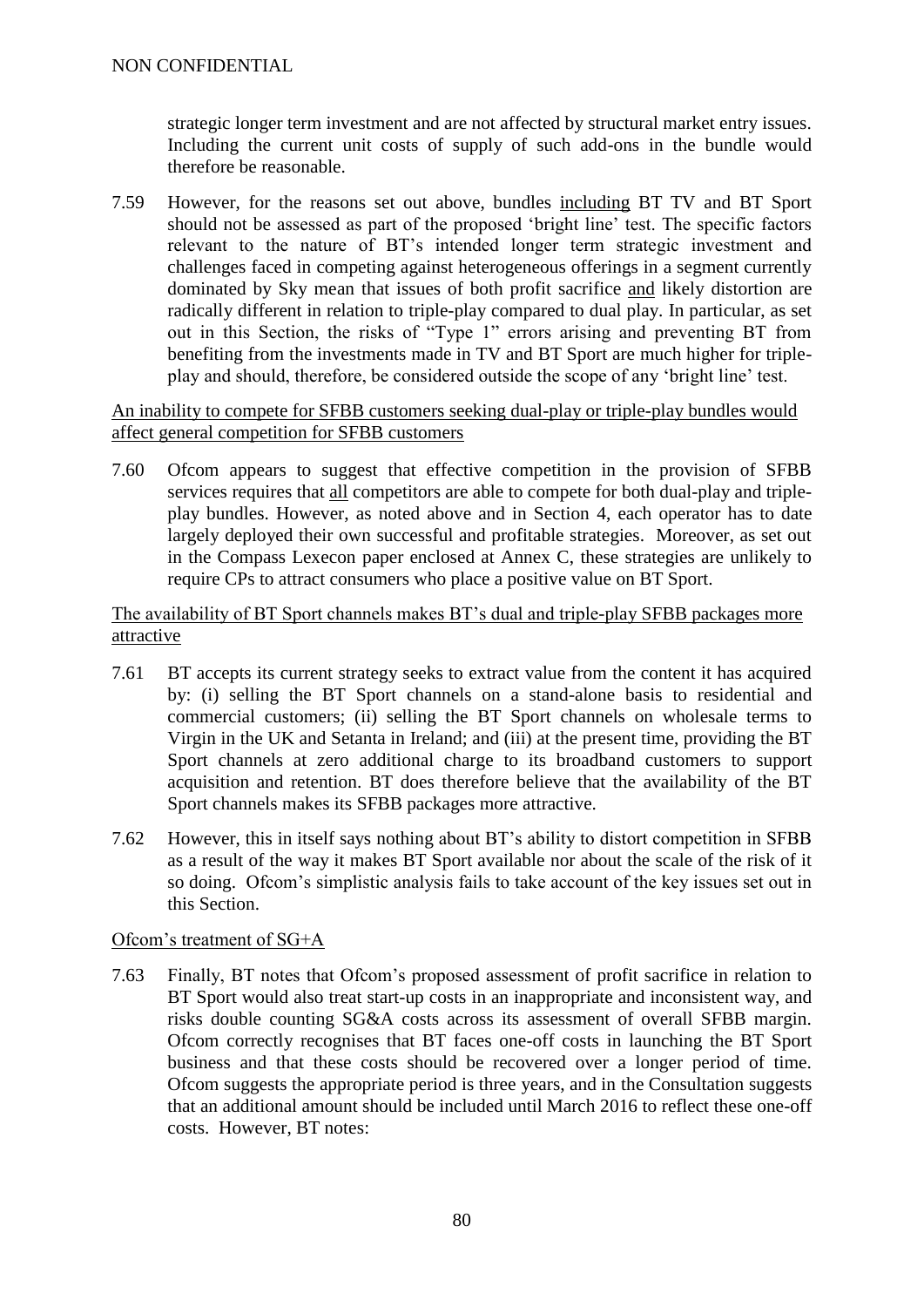- (a) Three years is an insufficient period of time over which to recover the start-up costs of this business given our intended longer term strategic objectives.
- (b) Using Ofcom's proposed three years would lead to a significant over-recovery of the one-off costs far beyond March 2016 as Ofcom's MST assumes that these costs are incurred every month over the entire customer lifetime, assumed by Ofcom to be 60 months. In the extreme case of a customer acquired in March 2016, this customer would be required to recover a proportion of the start-up costs over another five years, i.e. until February 2021. For consistency, and notwithstanding BT's core concerns with Ofcom's approach, each customer should only recover one-off costs until March 2016. For example, a customer acquired in January 2015 should only recover startup costs for the first 15 months of its customer life.
- 7.64 Due to BT Sport being in its start-up phase BT recognises that it will be unavoidable to rely, to some degree, on forecast data as opposed to audited management account data. This is because prices, customer volumes and costs will continue to evolve before reaching a sufficiently stable state that would allow the use of historical data to assess the most recent performance of BT Sport. However, using different data sources carries the inherent risk of double counting some common costs that also appear in the historical management accounts used for other parts of the VULA margin test. In the context of Ofcom's provisional NGFA decision, Ofcom noted a double counting of SG&A costs in the net costs of BT Sport but did not correct for the double count in all years. This would therefore need to be given explicit consideration in any assessment of profit sacrifice in relation to BT Sport.

## **Conclusion**

- 7.65 BT considers that Ofcom has not assessed the issues raised in relation to the inclusion of BT TV and/or BT Sport within the 'bright line' test in any meaningful way. It is insufficient simply to include them in a crude fashion, on the sole basis that they form part of BT's SFBB portfolio. These are areas where BT has made (and is intending to make) long term strategic investments. However, Ofcom's proposed treatment of the unit costs of supplying these services would treat them in an inappropriately static and short term way. Indeed, Ofcom's failure to assess these factors adequately at this stage, and in particular the effect of its proposals on BT's investments in BT TV and BT Sport, is a key flaw in its assessment that leaves its conclusions in this regard unsustainable (see further Annex B for further detail).
- 7.66 Furthermore, consideration of likely distortion would also need to take account of the value customers attach to BT's specific offerings in a highly differentiate market and also have regard to Sky's position.
- 7.67 At the very least, Ofcom must recognise that the risk of 'Type 1' errors is higher for bundles including BT TV and BT Sport than for dual play bundles. These concerns, alongside the risk that BT is already, and would be even further unduly constrained in competing against Sky in triple-play bundles, supports BT's contention that Ofcom cannot consider any issues relevant to BT TV and/or BT Sport within the proposed MST. These complex matters would be more properly addressed under more flexible FRAND condition and/or competition law.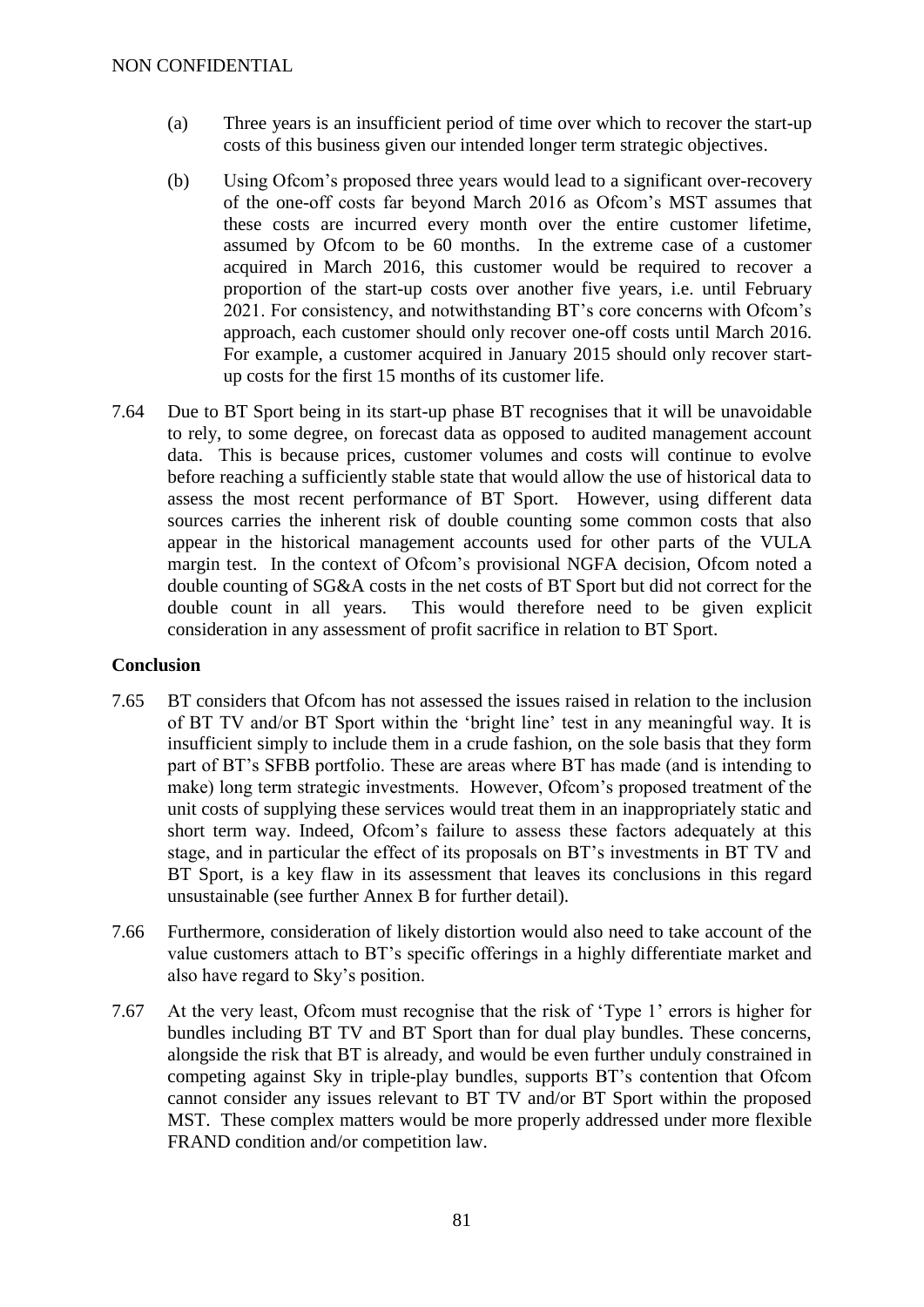## **8. Ofcom's approach to VULA margin assessment and proposed treatment of specific cost items**

## **Introduction and Summary**

- 8.1 In Section 7, BT set out its proposed way forward that, at most, any 'bright line' test should focus exclusively on SFBB dual play offers without BT Sport. Other SFBB bundles would be assessed – if appropriate – within a clear effects-based framework under competition law and/or the existing FRAND SMP remedy applying to the provision of VULA.
- 8.2 However, any 'bright line' test applying to dual play offers must still be appropriately formulated to minimise the risk of Type 1 errors  $-$  i.e. where the design of the test would constrain BT's ability to price at levels that were unlikely to distort competition.
- 8.3 This Section focuses on the overall approach to assessing VULA margin Ofcom proposes in Section 5 of the Consultation and on its specific proposals for the treatment of costs and revenues within its test at Section 6.

#### **Use of an adjusted EEO approach**

- 8.4 In Section 5, we set out our objections to Ofcom's proposal to adopt Option 2 as the best means of achieving its overall aim of ensuring BT does not distort competition. Having chosen Option 2, it is inevitable that Ofcom then goes on to reject the use of an EEO standard. In this regard, BT refers to the points made at paragraphs 5.39 to 5.61 above.
- 8.5 Among other things, in Section 5 BT noted that Ofcom's choice of Option 2 was at odds with the Commission's Costing and Non-discrimination Recommendation. This document recommends that NRAs should use an EEO standard, and should only depart from that standard in very limited circumstances, none of which apply in the UK. Even if such circumstances were to apply in the UK, then Ofcom should still only make very limited adjustments.
- 8.6 In this regard, and as set out in further detail in Annex D, we note that Ofcom's approach also differs from that adopted in other EU Member States which have similar ex-ante MST regulatory experience. For example:
	- (a) In the Netherlands, where DSL entrants and cable operators have a relatively high market share, the NRA applies the same standards used in competition law, namely an EEO cost benchmark;
	- (b) In Austria, where cable operators enjoy a strong market position, the NRA applies an EEO cost benchmark.
- 8.7 This demonstrates that the EEO standard is seen as an appropriate measure of costs in countries with less competition than the UK and without an existing EoI framework.
- 8.8 It logically follows that we do not believe an adjusted EEO approach has been shown to be justified, nor that it is proportionate, because it is not necessary to support effective downstream competition. See further Annex B in this regard.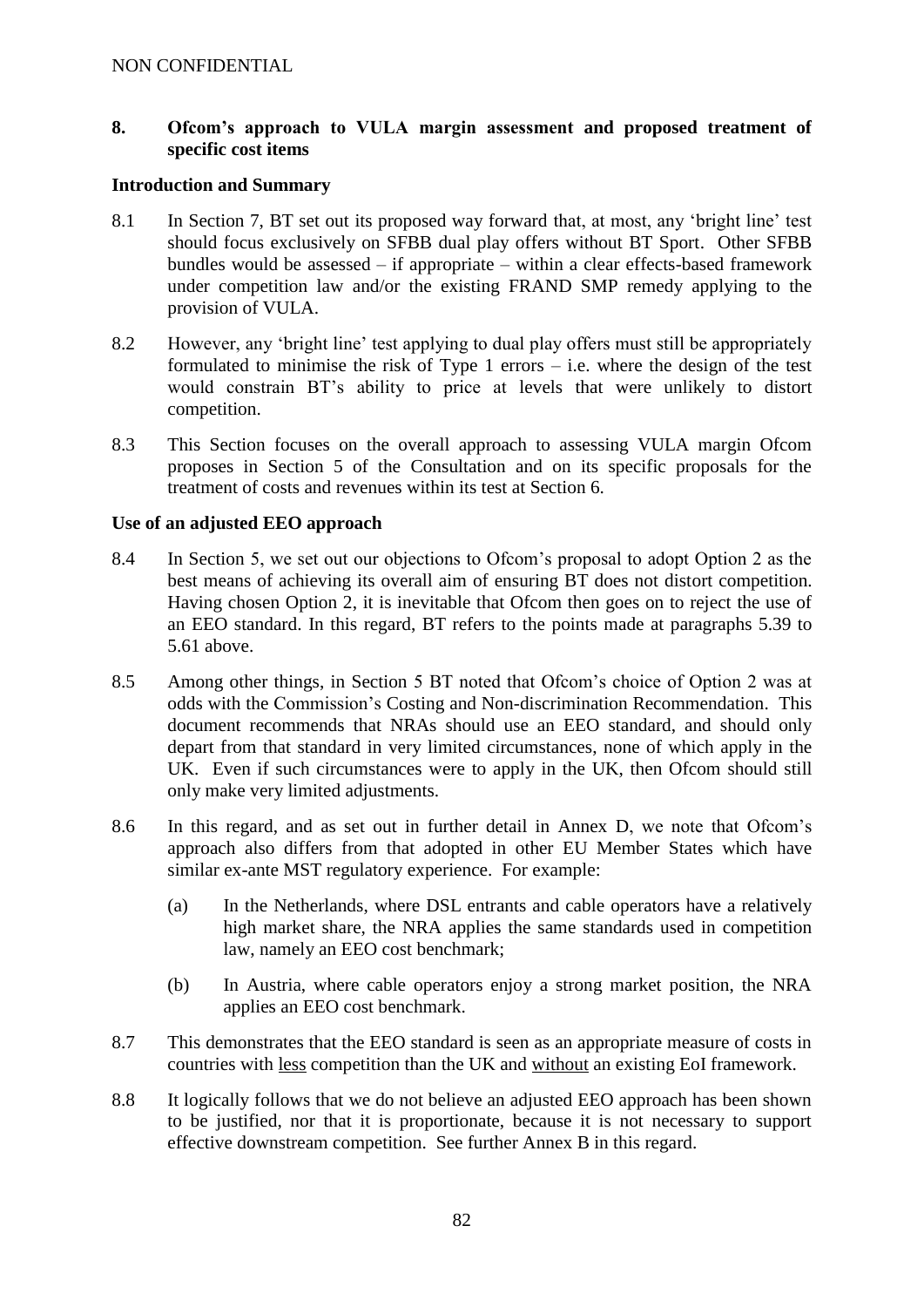- 8.9 However, going beyond those over-arching contentions, BT submits that as a general principle in designing any margin test that includes adjustments which move the test away from an EEO standard, Ofcom should:
	- (a) Clearly evidence the adjustments it proposes to make to BT's costs, including why, for competition purposes, any adjustments are deemed appropriate. Such adjustments must have regard to the circumstances currently pertaining and likely to pertain in the foreseeable future. For instance, different operators may target different customer segments and, consequently, adopt very different pricing and/or proposition structures. They may therefore, as a result, experience different costs of supply and different revenue streams. Adjustments should not simply be applied to BT's numbers wherever Ofcom observes differences between BT and other operators in terms of unit costs and revenues, especially without (as on Ofcom's own admission) conducting an analysis of overall costs. They should be underpinned by objective analysis and identification of a structural problem that may give rise to clearly identified actual or potential foreclosure concerns from all or a critical part of the downstream market.
	- (b) Consider whether the overall impact of any adjustments (to reflect any areas where Ofcom believes adjustments are justified) are balanced against an assessment of areas where other operators may enjoy advantages relative to BT. For many cost items Ofcom has found that there is no cost difference between BT and rivals (or that it is very small); Ofcom therefore uses an EEO standard. In some cases (for example bandwidth costs and wholesale input costs), Ofcom has identified that BT's competitors may in fact have lower costs; however these are not used in Ofcom's MST and no provision is made for this cost advantage. Conversely, where Ofcom has identified what it deems to be a cost disadvantage (for example, ACL), this is taken into account directly in the MST. BT considers that this approach is inconsistent with Ofcom's stated objective.
- 8.10 Ofcom sets out the two considerations it will make in assessing whether specific adjustments should be made at paragraph 6.27. These considerations are applied when considering when and how to make any adjustments to BT's costs in Section 6 of the Consultation. Our specific comments in relation to the approach Ofcom proposes to take in establishing the ACL and proposing to introduce a floor on the cost of network bandwidth that should be used are set out further below in this Section.

## **Use of LRIC+ approach**

- 8.11 BT does not challenge in principle the proposal to adopt a "LRIC+" approach within an ex ante margin assessment framework applying to dual play offers. However, this is clearly an area where establishing the required level of mark-up over LRIC (i.e. the "+") in too rigid a way would provide significant advantages to BT's competitors in this market review period and serve itself to distort efficient and effective competition.
- 8.12 In Section 6 of the Consultation, Ofcom proposes to state in its guidance that it would likely allocate identified fixed and common costs evenly across SBB and SFBB services. Such costs would then form part of the 'bright line' test such that BT would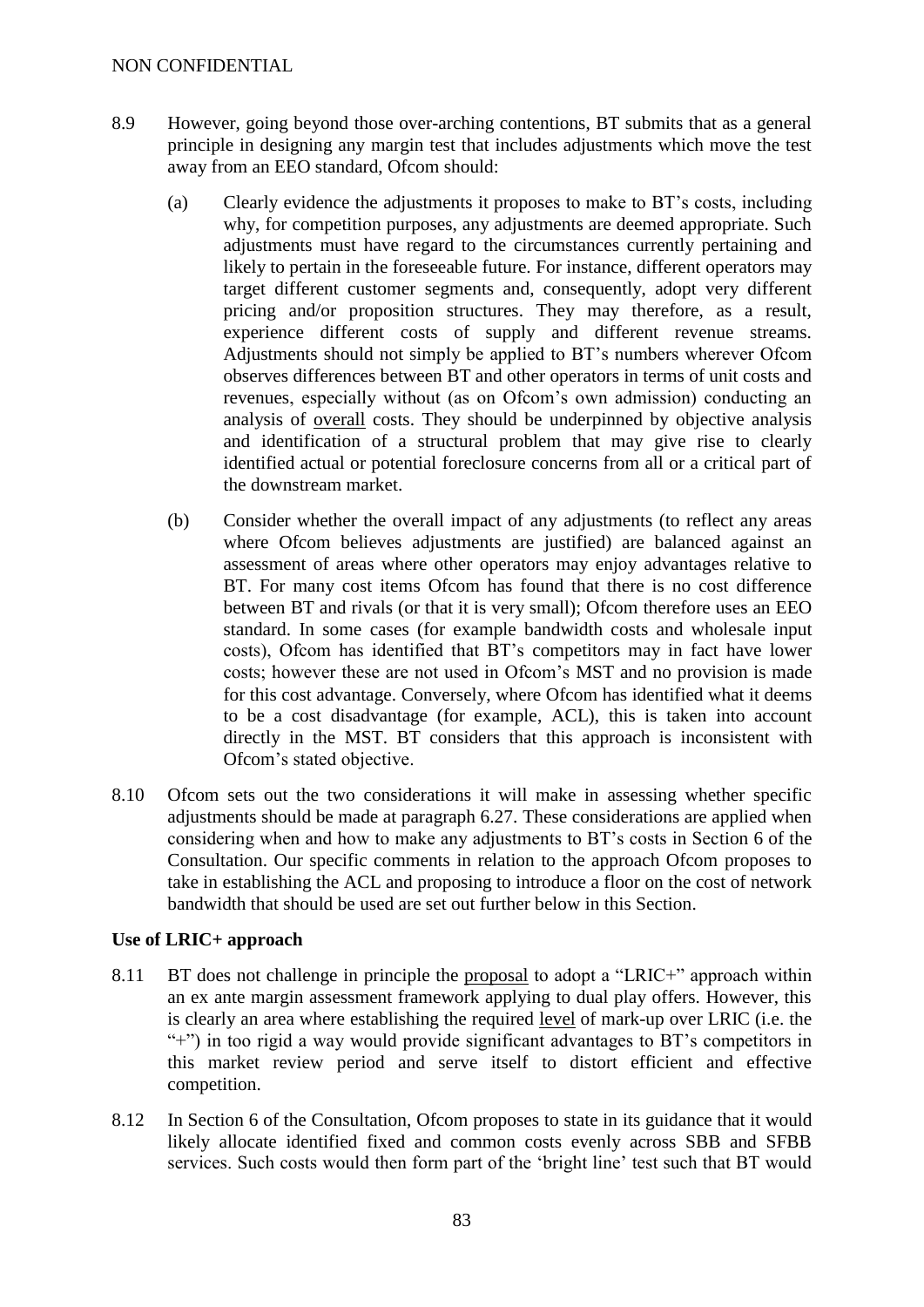be required to recover from SFBB acquisition prices a specific level of fixed and common costs. However, BT's main competitors are all active across SBB and SFBB services. As such, they (but not BT) will have considerable flexibility in how they choose to recover fixed and common costs across these services, particularly if they are seeking to drive migration through acquisition offers at particular points in time. Ofcom's approach to assessing the reasonableness of the mark-up over LRIC that BT is required to recover from SFBB services should therefore allow for some account to be taken of how costs are recovered across SBB and SFBB services. To do otherwise would impose overly rigid constraints on BT.

- 8.13 In this context, BT challenges certain aspects of Ofcom's reasoning for generally supporting the LRIC+ approach over a LRIC standard, as set out in paragraphs 5.55 to 5.65 of the Consultation given that these may also inform Ofcom's proposals to establish, even in guidance, a very specific allocation approach. In particular:
	- (a) The level of mark-up should not, as suggested in the first bullet of paragraph 5.56, be set to meet an objective of promoting competition in SFBB services, when Ofcom's stated aim was to prevent BT distorting competition in SFBB services. BT's concern is that Ofcom adopts an approach to requiring a markup over LRIC which gives weight to a simple (and overly simplistic) observation that higher mark-ups will promote more competition over and above any specific consideration of static versus dynamic efficiency issues.
	- (b) The need to ensure fixed and common costs are recovered over the longer term (second bullet, paragraph 5.56) should not place rigid restrictions on the way in which such costs are recovered across services when setting acquisition prices in the short term. Ofcom appears to want to avoid a situation where common cost recovery "*shifts sharply*" as a result of short term prices not reflecting long term cost recovery requirements. However, that concern could be avoided by adopting some flexibility of approach over time  $-$  e.g. with lower levels of cost recovery on SFBB acquisition prices compared to other broadband prices. Also, Ofcom does not establish the circumstances which it believes could lead to shifts and unstable prices in a way that would actually lead to consumer harm.
	- (c) In terms of consistency (see paragraphs 5.57 to 5.60), BT's position is that Ofcom's common regulatory practice is to consider fully issues relating to economic efficiency in deciding what cost standard to apply in setting charge controls or establishing regulated price levels. While that has tended to support the use of fully allocated costs in setting charge controls or regulated prices, exceptions have been made following consideration of static and dynamic efficiency issues. Ofcom should therefore assess common cost recovery across SBB and SFBB services by reference to static and dynamic efficiency.
	- (d) Concerns with the consequences of errors in adopting a LRIC standard (paragraph 5.61) should not imply a more general need to establish a higher mark-up above LRIC. Ofcom rightly rejects TTG's proposal that it should "*aim up*" in assessing and adjusting BT's costs in a margin test. Ofcom should avoid positioning its LRIC+ standard as a means of doing precisely this. Furthermore, given that Ofcom's overall approach to designing the test is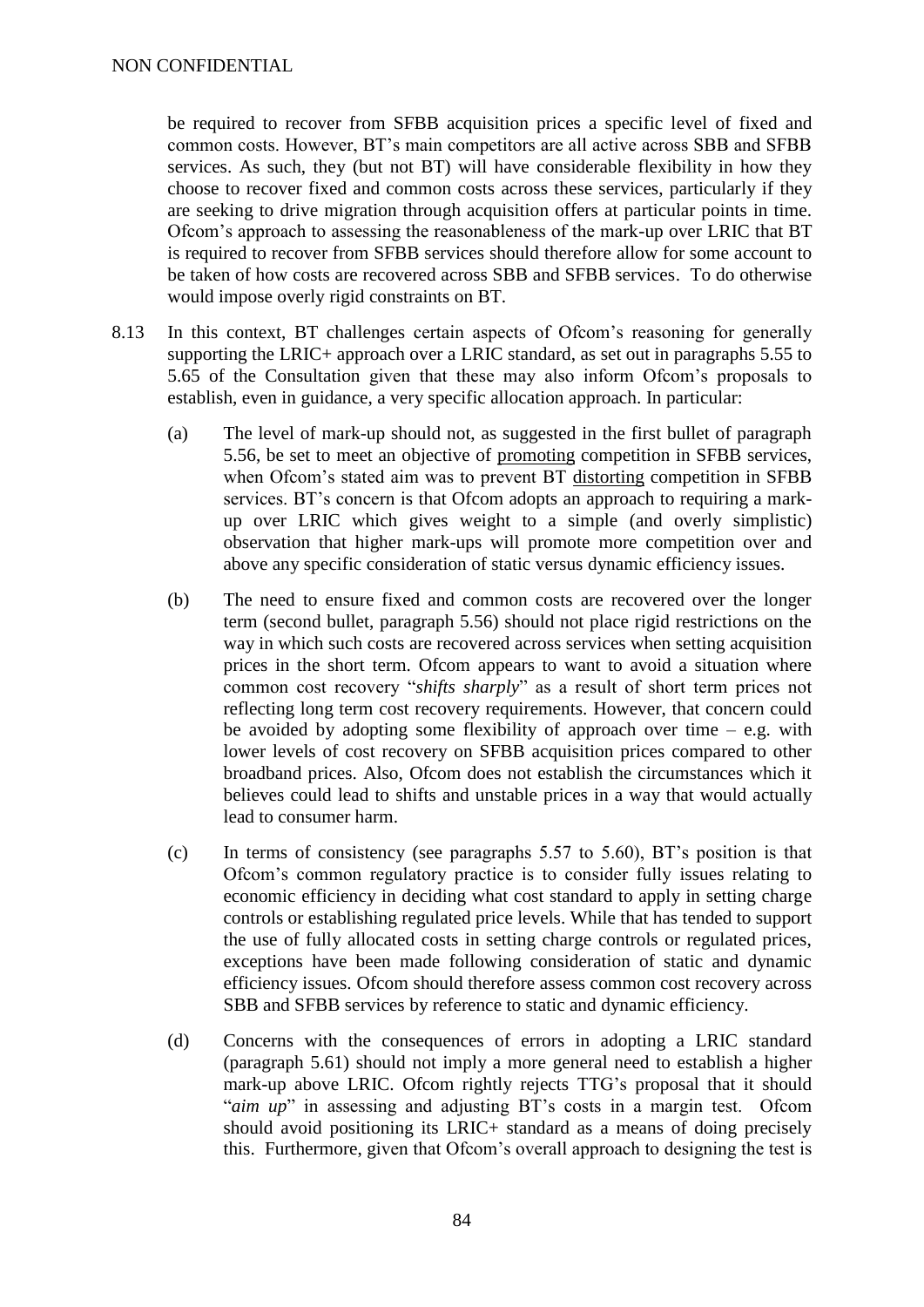conservative – most notably because of its static nature – any concerns with 'errors' are likely to be overstated.

- (e) Ofcom should be in a position to consider common cost recovery across SBB and SFBB fairly easily and such an exercise would not be "*complex and difficult to resolve*" as set out at paragraph 5.62.
- 8.14 Ofcom's specific proposals for treating fixed and common costs are set out below.
- 8.15 Finally, and as set out in further detail at Annex D, we note that Ofcom's approach differs from that adopted in other European countries which have similar ex-ante MST regulatory experience. Although these NRAs face different competitive conditions in each country, a common feature of the tests is the flexibility that has been built into the MST to reflect these varying levels of competition in different markets. For example, the choice of the cost benchmark and/or cost standard used in the MST will reflect the presence of competitive pressure imposed by cable operators (nationally or in some exchange areas) and/or higher levels of competition in the provision of unregulated services such as TV.
- 8.16 For example:
	- (a) In the Netherlands, where DSL entrants and cable operators have a relatively high market share, the NRA applies the same standards used in competition law, namely a long run incremental cost (LRIC) cost standard;
	- (b) In Ireland, where entrants have gained market share over the past few years and the cable operator (UPC) has a strong position (in areas where the cable network exists), the NRA provides the incumbent with more pricing flexibility in competitive areas;
	- (c) TV services, to the extent they are included in the MST, are generally included at their LRIC. For example, in Ireland, Spain and the Netherlands, NRAs include the LRIC of TV services in the MST; in Italy and Denmark, these costs are excluded from the product-by-product test and only included in the portfolio test at their LRIC; and in Austria, the NRA considers these services to be provided under competitive conditions and hence their revenues and costs are excluded from the MST.

#### **Scope of the VULA margin assessment and the output increment**

- 8.17 Section 7 of this Response considered specific issues relevant to Ofcom's proposals to include pay TV and BT Sport within the scope of its VULA margin assessment. To be clear, therefore, BT's comments on scope in this Section are restricted to the scope of dual play offers covered by any such assessment.
- 8.18 BT agrees that Ofcom should focus any MST on residential propositions. Ofcom's analysis of competition is focussed on residential services and has not identified any specific risks in relation to business services that would support the need for an additional remedy over and above competition law and existing SMP remedies. Ofcom has the ability to consider any specific issues on a case by case basis under these existing requirements, taking full account of all relevant information, including in relation to market context, the strength of BT's competitors and the likelihood of market distortion.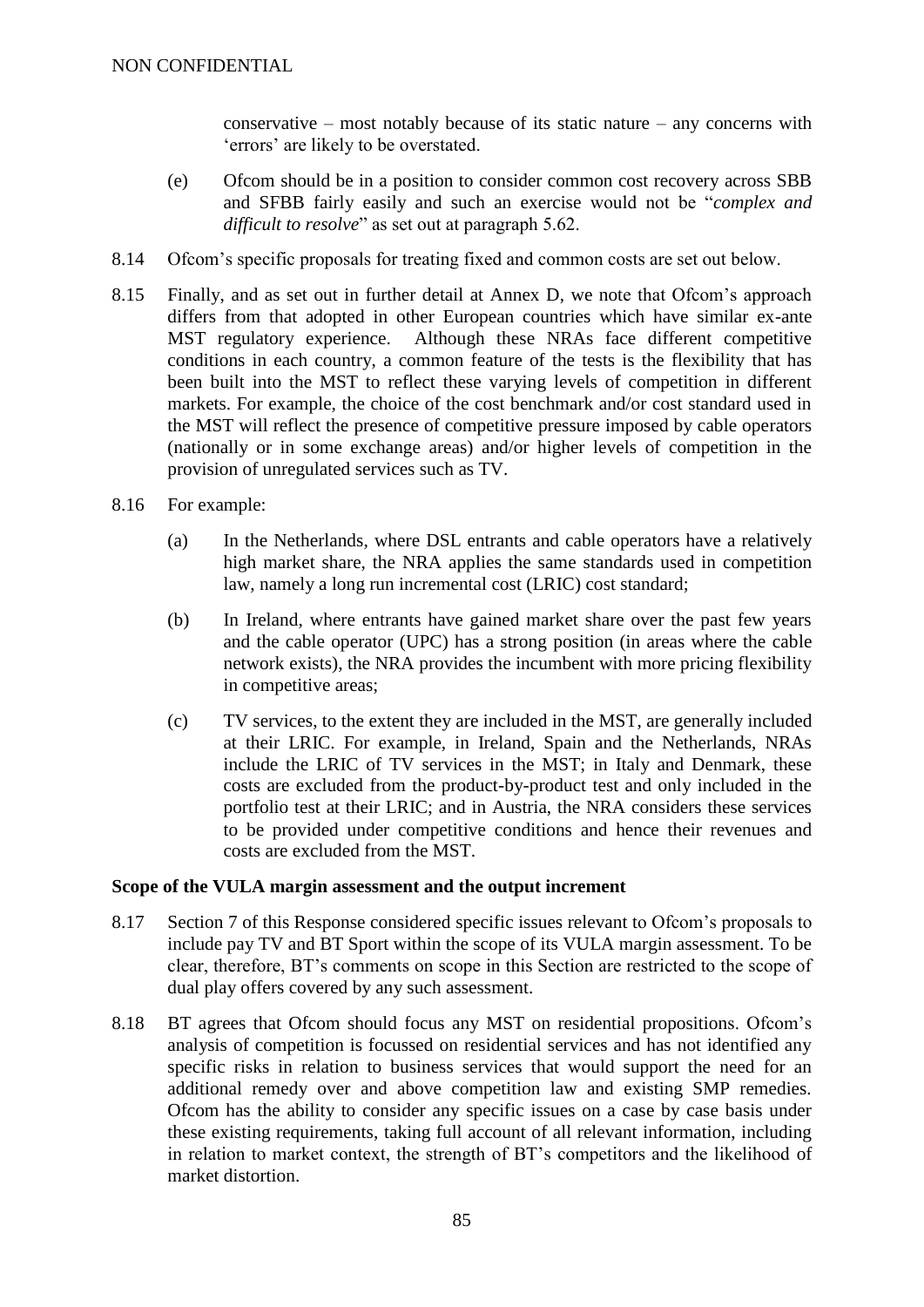- 8.19 BT also agrees that Ofcom should consider the costs and revenues of the full range of services provided within  $BT$ 's dual play offers  $-$  i.e. among other things, line rental, call package fees, out of package call revenues, additional bandwidth usage charges, hardware (e.g. wireless routers), software (e.g. parental protection), enhanced functionality (e.g. cloud storage, access to WiFi networks) in addition to any vouchers or gifts supplied at the point of acquisition.
- 8.20 However, BT's clear position is that this range of add-ons to dual play offers are different in nature to the provision of BT TV and/or BT Sport which raise a more complex set of competition issues as discussed in Section 7. All major broadband competitors will at least offer dual play offers – i.e. including narrowband services to support making and receiving fixed line calls – and tend to provide a similar, albeit not identical, range of ancillary and add-on services to support the delivery of the basic dual-play offer. In contrast to the issues presented by triple-play and BT Sport, there are also no market entry problems relating to the provision of those additional services which would complicate consideration of the underlying market distortion concern central to Ofcom's approach.
- 8.21 Finally, BT agrees that any assessment of margin should be conducted at the <u>overall</u> level of the fibre portfolio, not on individual services or groups of services within the portfolio. BT offers a range of fibre dual-play propositions based on Openreach's GEA inputs and these are broadly replicated by the offers seen in the market from BT's competitors. Different CPs may adopt different strategies to target particular customer segments, but all will face the challenge of driving volumes and recovering overall costs.

## **Need for an effects-based analysis**

- 8.22 For the reasons set out in Section 7 above, BT accepts that if an appropriate test of BT's margin can be established in relation to dual play offers, then a separate effects based analysis would be unnecessary. This is because supply and demand conditions are closer to the 'pure vanilla' case where identification of profit sacrifice is indicative of foreclosure.
- 8.23 However, this does not mean that Ofcom should adopt a rigid approach to considering margin. The use of guidance alongside an SMP requirement should allow for a 'bright line' test that can be flexible to circumstances over the period of the charge control and not rigidly fixed from day one. Among other things, as detailed in this Section, Ofcom should allow for consideration of different means of recovering common costs across SBB and SFBB services and take account of forward-looking factors that could affect cost recovery across the expected customer life.
- 8.24 BT also notes that Ofcom rejects BT's previously expressed concerns that a margin test without an effects based analysis could lead to "*false positives*" by reference to a "*competition law assessment*" (see paragraph 5.137). In this response, BT has set out concerns with 'Type 1' errors. BT's concerns regarding such errors have been made by reference to Ofcom's stated overall aim in the Consultation: i.e. whether the test, as proposed, is only identifying and prohibiting SFBB prices that would otherwise distort competition.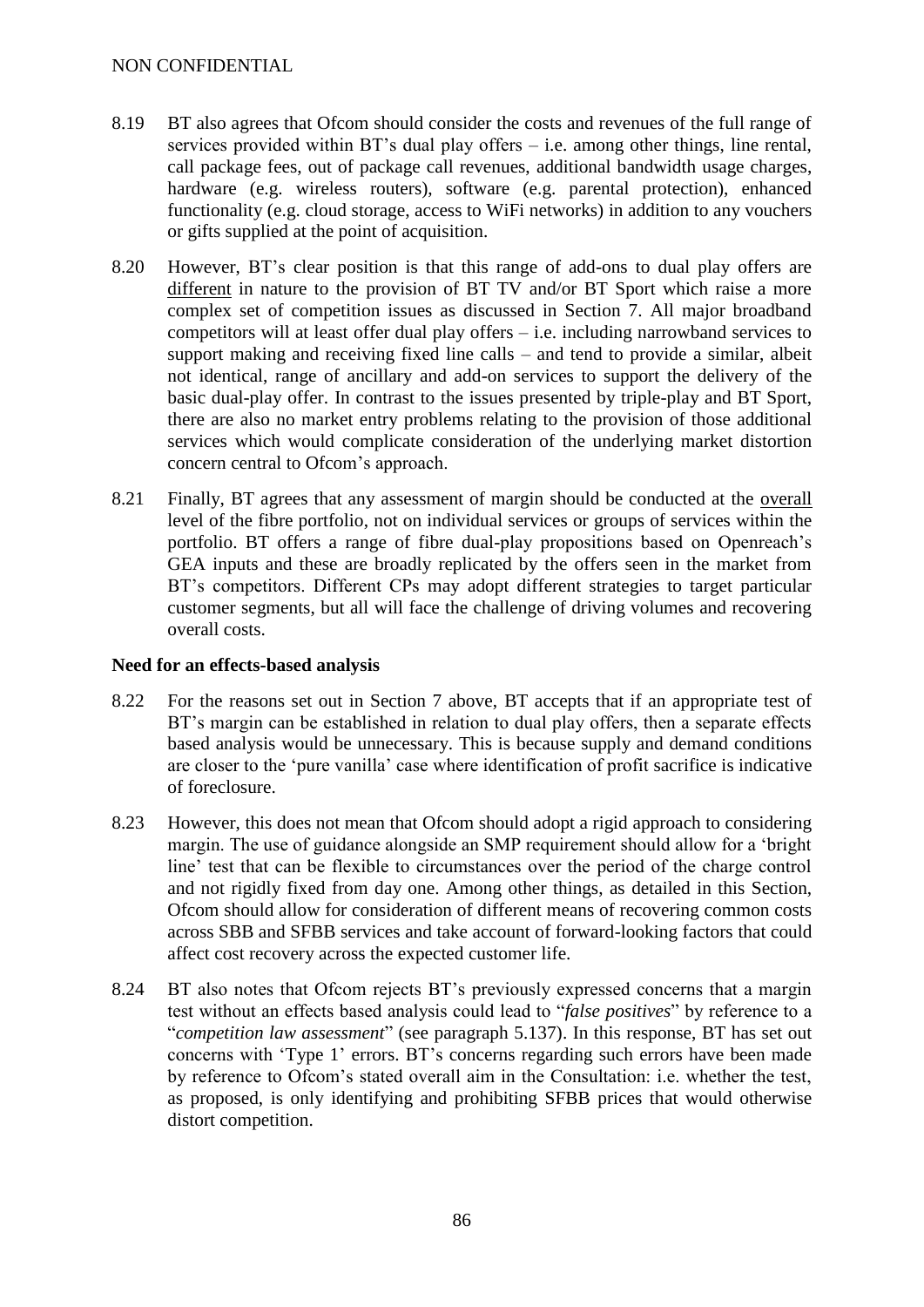## **Ofcom's overall approach to establishing the SMP remedy**

8.25 BT noted in Section 7 that Ofcom's proposed SMP remedy establishes a static 'bright line' test of BT's margin. Specifically, Ofcom proposes that BT demonstrates that minimum margin is earned in an assessment period such that:

 $P - (W + DC) \geq (UC - UR)$ 

i.e. BT passes the MST if the NPV of ongoing monthly margin on acquisition prices over a defined customer life of 60 months is greater than net upfront costs of acquiring customers.

- 8.26 By proposing to define the minimum margin requirement and the algebraic terms within the SMP remedy, Ofcom would appear to allow no account to be taken of how costs and revenues might reasonably be expected to change over the customer life. The test is therefore simply whether the monthly margin earned at the point of acquisition would be sufficient to recover the acquisition cost if that monthly margin remained flat throughout the customer life.
- 8.27 In fact, because Ofcom proposes to use the latest available actual information to assess costs along with actual revenue information from the assessment period under review, the MST is essentially backward looking. No account would even be taken of known changes to Openreach EoI charges, call termination charges or significant downward trends in network costs of bandwidth.
- 8.28 As set out in paragraph [7.33](#page-73-0) above, the Commission's Costing and Nondiscrimination Recommendation sets out, in Annex II, what it considers to be the relevant time period for evaluating the profitability of flagship products and the method that should be adopted. It states that it should be evaluated on the "*basis of a dynamic multi-period analysis*", suggesting that a forward looking approach is the appropriate means of assessing profitability.
- 8.29 BT understands that there is uncertainty in forecasting costs and revenues over time, but Ofcom's proposed approach would remove consideration of any forward-looking issues even in relation to known changes where forecasting presents less of an issue. In a competitive and dynamic retail market, BT's competitors will be setting prices on a forward looking basis and Ofcom should not establish constraints on BT in such an overly rigid way.
- 8.30 In this context, Ofcom's approach is out of step with tests applied by other NRAs such as Italy, Ireland, Spain, and Austria, each of which apply a forward-looking DCF approach with retrospective checks when considering incumbent's costs.
- 8.31 Further detail on the approaches adopted in other Member States is set out in Annex D.

## **Focus on new customers**

8.32 BT agrees that a focus on the cohort of new customers is appropriate in considering whether BT's pricing of dual-play offers is likely to distort competition. However, such a focus emphasises the need to ensure that Ofcom's approach is truly forward looking and does not take an overly static view of unit costs and revenues that would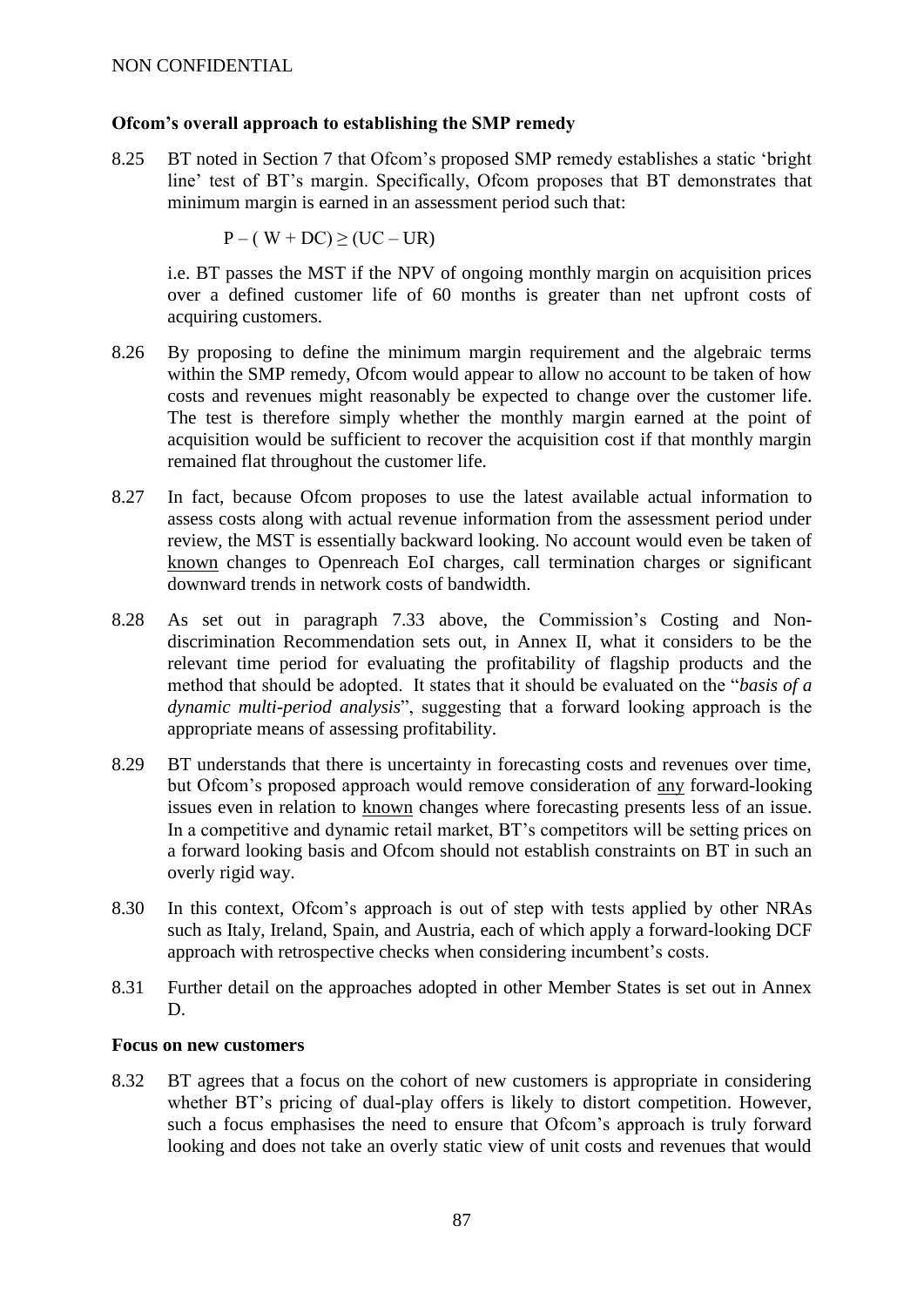understate the expected value all operators could derive from acquiring customers onto existing and new services.

8.33 As discussed above, the focus on the prices charged to new customers also supports a more flexible approach to common cost recovery across broadband offers to support migration from SBB to SFBB, and allow BT to adopt approaches that are open to its competitors.

#### **Average customer lifetime**

<u>.</u>

- 8.34 In the Consultation, Ofcom assumes that the ACL is 5 years when conducting its assessment (paragraph 6.238), despite evidence that BT's ACL for both SBB and SFBB is materially longer. According to Ofcom, its chosen figure of 5 years reflects the evidence of a "*material difference*" between BT's SBB ACL and that of other operators (paragraph 2.232).
- 8.35 BT submits that Ofcom's adoption of an ACL of 5 years based on SBB churn rates is clearly flawed, for the following reasons:
	- (a) Ofcom has incorrectly dismissed BT's SFBB churn rates for estimating future ACL;
	- (b) Including TV and BT Sport further reduces churn;
	- (c) Other CPs have lower churn than the figures assumed by Ofcom;
	- (d) Ofcom is wrong to dismiss Virgin's churn as irrelevant; and
	- (e) The use of an average for comparing ACL is not appropriate given recent data and likely future trends.

## Ofcom has incorrectly dismissed BT's SFBB churn rates for estimating future ACL

- 8.36 Ofcom dismisses data provided by BT relating to its churn figures for SFBB due to (i) alleged volatility in the data due to a small sample base and (ii) bias downwards due to the relatively large proportion of SFBB customers who are still within minimum contract terms (paragraph 6.228). Of com also concludes that it is unlikely that there will be "*large changes*" in ACL between SBB and SFBB.
- 8.37 Ofcom's reasons for concluding that SFBB churn figures are not a "*good estimator*" of future SFBB ACL are flawed.
- 8.38 First, BT has offered SFBB products for four years and its fibre base stood at over 2 million from early May 2014. Contract terms are typically 12-18 months and approximately  $\begin{bmatrix} 1 & 1 \\ 1 & 1 \end{bmatrix}$  BT's fibre base are currently out of contract. It cannot credibly be said that such figures represent a "*small sample base*".
- 8.39 Secondly, even when comparing churn rates between copper and fibre broadband on a like-for-like basis for different cohorts of customers (e.g. in contract vs out of contract), the data still shows that fibre has materially lower churn than copper. This is demonstrated in the table below<sup>66</sup> which shows that, even accounting for other

<sup>&</sup>lt;sup>66</sup> The data provided is a recent snapshot of churn performance on the entire Broadband base and therefore includes the impact of BT Sport and BT TV sales. The results differ slightly from the date previously provided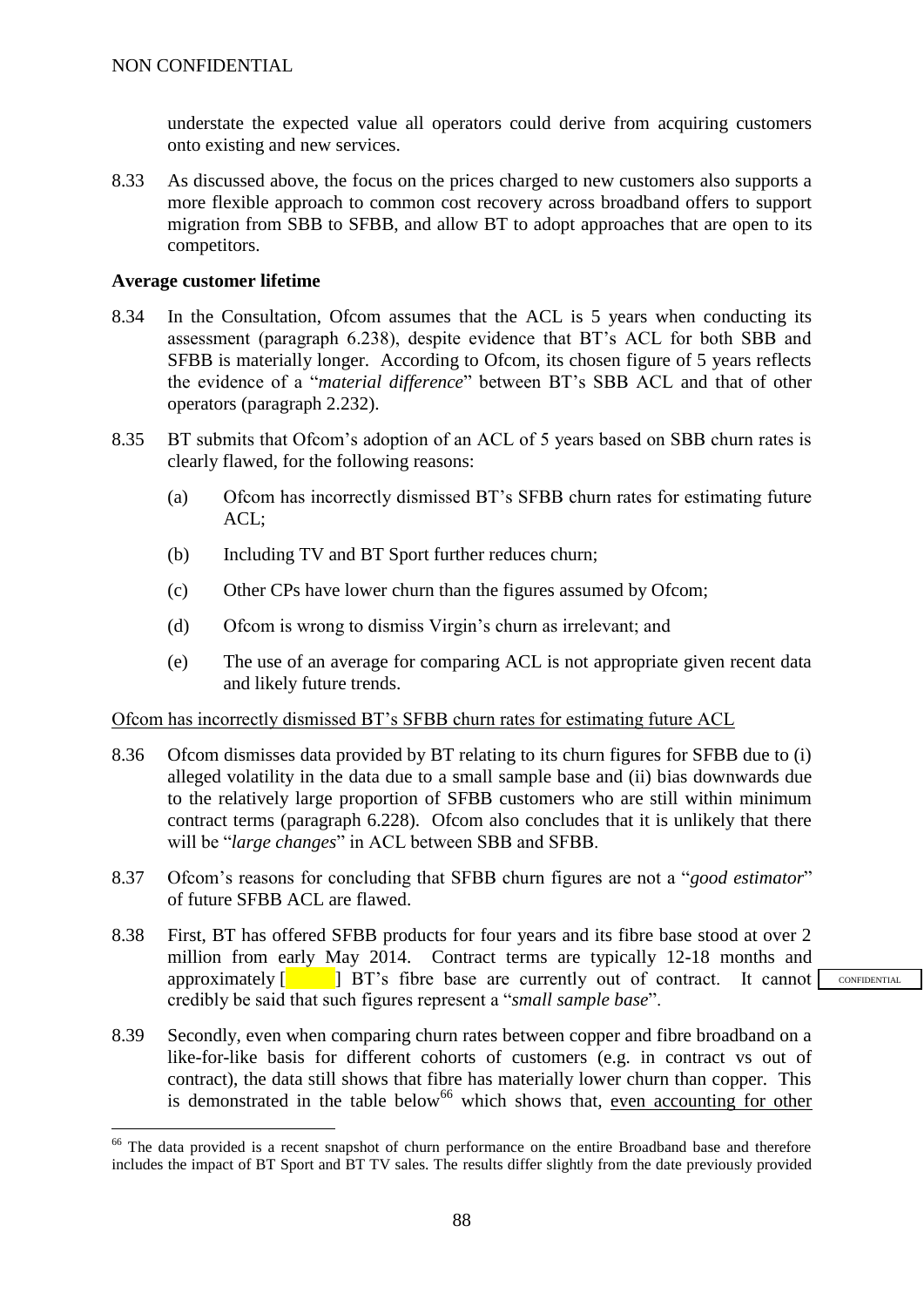1

factors such as the number of customers in contract, BT's fibre ACL is longer than copper.

|                 | In contract     | $\frac{1}{6}$ |
|-----------------|-----------------|---------------|
| All ADSL        | Out of contract | $\frac{1}{6}$ |
|                 | <b>Blended</b>  | $\frac{1}{6}$ |
| <b>All SFBB</b> | In contract     | $\frac{1}{6}$ |
|                 | Out of contract | $\frac{1}{6}$ |
|                 | <b>Blended</b>  | $\frac{1}{6}$ |
| SFBB advantage  | In contract     | 1%            |
|                 | Out of contract | $\frac{1}{6}$ |
|                 | <b>Blended</b>  |               |

- 8.40 Thirdly, Ofcom fails to recognise that fibre broadband is inherently a more compelling product than copper, with better speeds and, consequently, happier customers who tend to be more loyal. BT's longer fibre ACL reflects the better overall service which its Infinity product provides. Customer surveys carried out by BT on a monthly basis consistently show that fibre customers are more satisfied than copper customers. For example, in the 12 months from July 2013 to June 2014, on average [ ]% of BT's fibre customers were either "*extremely satisfied*" or "*very satisfied*" with their broadband service. This compares with an average of  $\lceil \cdot \rceil$ % for copper customers over the same period.
- 8.41 Fourthly, reflecting the inherent benefits brought about by fibre, BT's internal planning budgets have in the past and continue to forecast a clear positive delta between fibre and copper churn rates, albeit diminishing over time as other CPs continue to ramp up their own fibre roll out plans (described further in Section 4 above).
- 8.42 Fifthly, it is not just BT that considers that fibre products are likely to have lower churn than copper equivalents. Indeed TTG itself acknowledges the benefits that fibre will bring with respect to reducing churn. For example, it has stated:
	- (a) fibre customers have "*reduced churn and costs to serve*"; and
	- (b) "*Net promoter scores (NPS) from customers taking additional products such as TV, mobile and fibre remained significantly above those from dual play customers, with early life churn materially lower*".<sup>67</sup>
- 8.43 Finally, Ofcom also agrees that fibre broadband is likely to generate higher customer satisfaction levels – and therefore lower churn – than copper broadband. In its Communications Report 2013 it stated as follows:

**CONFIDENTIAL** 

89

**CONFIDENTIAL** 

to Ofcom in that it only went up to Q4 12/13. Blended churn from Q4 12/13 was  $\Box$  % on ADSL and  $\Box$  % on SFBB. Over the subsequent year [ ].

<sup>67</sup> TalkTalk Telecom Group PLC, *Interim Management Statement for the 3 months to 30 June 2014 (Q1 FY15)*, 23 July 2014.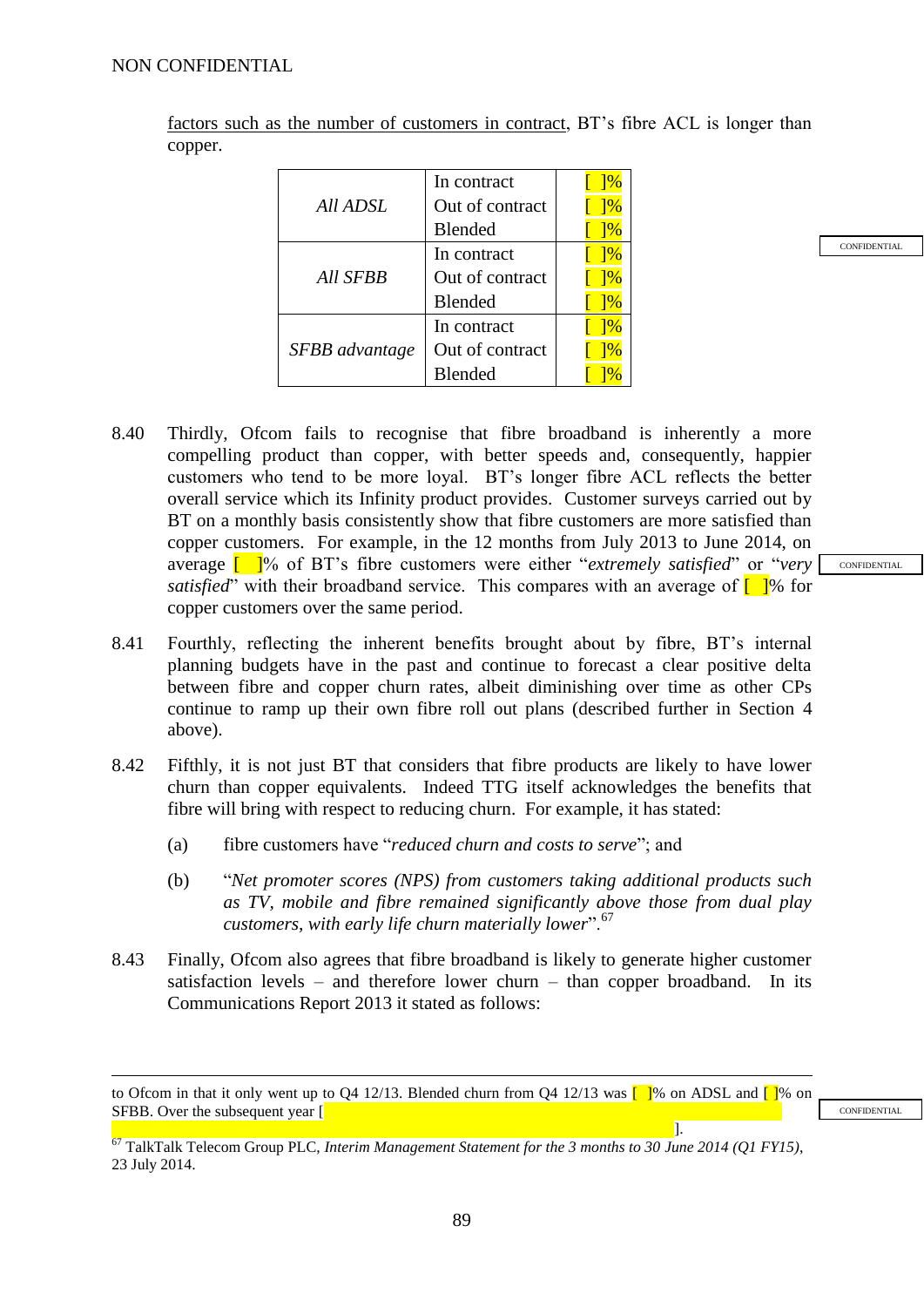"*Overall satisfaction levels, along with satisfaction with downstream and upstream connection speeds, and the value for money of their service, were higher among superfast than non-superfast users in almost all cases. […] In the UK, 89% of superfast broadband users were happy with their overall service in September 2013, the highest proportion among our comparator countries*."<sup>68</sup>

8.44 This theme was carried forward in its Communications Report 2014, where it noted as follows:

> "*The proportion of adults who were 'very' satisfied with the speed of their fixed broadband service increased by 6pp to 47% in the year to Q1 2014. The driver behind this is likely to be higher average connection speeds as a result of the growing take-up of superfast broadband services […]*" 69

8.45 As Ofcom itself notes in the consultation (see footnote 441), evidence that longer ACL reflected superior service would undermine its rationale for making any adjustment. It is therefore clear that Ofcom has incorrectly dismissed BT's SFBB churn rates for estimating future ACL. Instead of relying on inaccurate and out of date SBB churn figures, Ofcom should reflect in its analysis BT's latest available SFBB churn data.

#### Including TV and BT Sport further reduces churn

- 8.46 In the MST, Ofcom proposes to include the costs and revenues attributable to BT's triple-play fibre packages and BT Sport. In contrast, its ACL analysis focusses exclusively on SBB broadband, thereby failing to capture the positive impact of triple-play and BT Sport on churn.
- 8.47 BT's data clearly demonstrate the positive impact of BT Sport on churn rates. The figures show that a newly acquired Infinity customer who takes Sport will be  $\Box$  <sup>9</sup> less likely to churn than a customer who does not take Sport. Similarly, a newly acquired copper broadband customer who takes Sport will be  $\Box$ % less likely to churn than a customer who does not take Sport. Overall, from the announcement of BT Sport churn has improved by c.  $\left[\right]$ %, with Q4 of 2013/14  $\left[\right]$ % better than the prior year.
- 8.48 This view is reflected in BT's monthly customer surveys, which show that since the launch of BT Sport in August 2013, on average  $\lceil \cdot \rceil\%$  of BT's fibre customers who also subscribed to BT Sport were either "*extremely satisfied*" or "*very satisfied*" with their broadband service. This compares with an average of  $\lceil \cdot \rceil$ % for fibre-only customers over the same period. A similar trend emerges with respect to copper customers, with values of  $\lceil \cdot \rceil\%$  and  $\lceil \cdot \rceil\%$ , respectively.
- 8.49 A compelling TV proposition also significantly reduces overall levels of churn. While BT has yet to surmount fully certain challenges with respect to its TV proposition (as described in Sections 4 and 7 above), it expects that over time its churn rate (similar to TTG and Sky) will fall further, due to the beneficial impact of TV and Sport. Indeed BT has recently experienced materially improving churn rates

<u>.</u>

<sup>68</sup> Ofcom, *The Communications Market Report*, 1 August 2013, Figure 6.6.

<sup>69</sup> Ofcom, *The Communications Market Report*, 7 August 2014, page 359.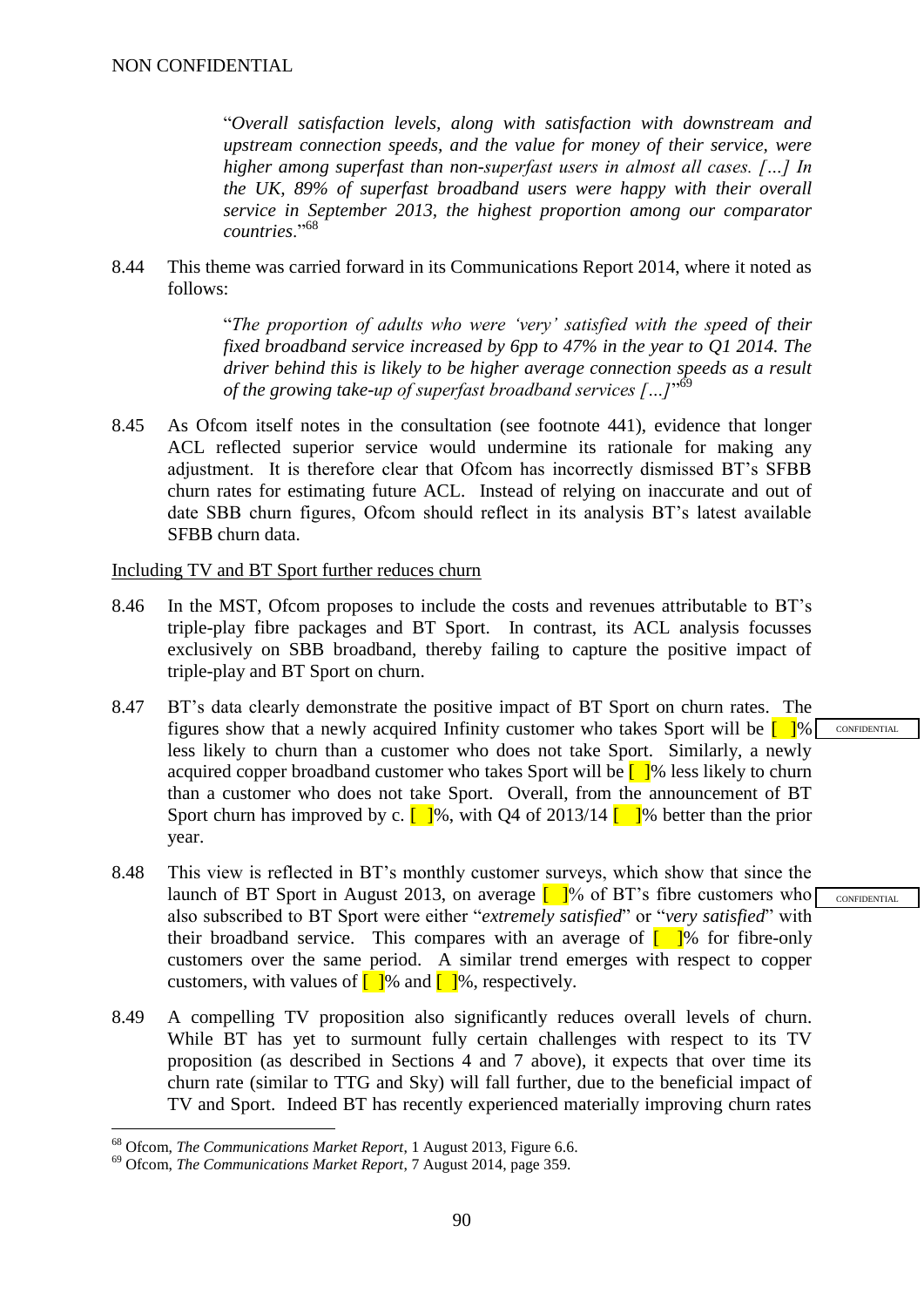<u>.</u>

for its TV customers, on the back of its investments in the YouView platform. For example, churn rates on TV customers fell from  $\lceil \cdot \rceil\%$  in Q1 of 2013/14 to  $\lceil \cdot \rceil\%$  in Q1 of 2014/15. BT expects these rates to fall further as it improves its TV offering.

8.50 The improved churn benefit provided by TV and Sport is reflected by the recent data in the table below:

| <b>Product</b>   | <b>All customers</b> | Dual Play + Sport | Dual Play + $TV$ + Sport |
|------------------|----------------------|-------------------|--------------------------|
| Copper (blended) | $\frac{1}{6}$        | $\frac{10}{6}$    | $\frac{10}{6}$           |
| Fibre (blended)  | $\sqrt{20}$          | $\frac{10}{6}$    | ]%                       |

8.51 Again, the beneficial impact on churn of triple-play packages is recognised by others within the industry. For example, TTG recently noted the following:

> "*[…] the high levels of satisfaction with their service that our TV customers are reporting, and the consistency of their content purchasing behaviour, has translated into materially lower early life churn than for their dual play counterparts. Average monthly churn on the TV base through FY14 was approximately half that seen from our dual-play base. The lower early-life churn, significantly higher NPS and lower surveyed propensity to churn, give us a great deal of confidence that mature triple-play customers will also churn at a materially lower rate than dual-play customers*."

> "*We have continued to see materially lower churn from customers taking additional products such as TV, mobile and fibre. The most important effect is seen in our triple play customers whose early life churn is around half that of dual play customers, with TV customers also reporting higher net promoter scores and lower intention to churn*." <sup>70</sup>

8.52 Ofcom needs to reflect the positive churn benefits brought about by TV and Sport. To do otherwise, while at the same time requiring BT to recover the costs of TV and net costs of BT Sport as part of its test, would amount to cherry picking.

Other CPs have materially lower churn rates than the figures assumed by Ofcom

- 8.53 In light of published data on churn rates, it is unclear to BT how Ofcom can conclude that Sky and TTG, in particular, have materially higher churn than BT when measured on a like-for-like basis.
- 8.54 For example, Sky's latest results showed that while its levels of churn had increased in 2014, rates were still very low at 10.7%. Sky's reported churn rates in 2012 were as low as 9.9%.
- 8.55 TTG's latest results reported reducing churn, at 1.4% per month (or 16.8% annually), compared to 1.5% for the previous quarter and 1.4% for the same quarter last year. Factors supporting lower churn were said by TTG to include the following:

<sup>70</sup> TalkTalk Telecom Group PLC, *Preliminary results for the 12 months to 31 March 2014 (FY14)*, 15 May 2014.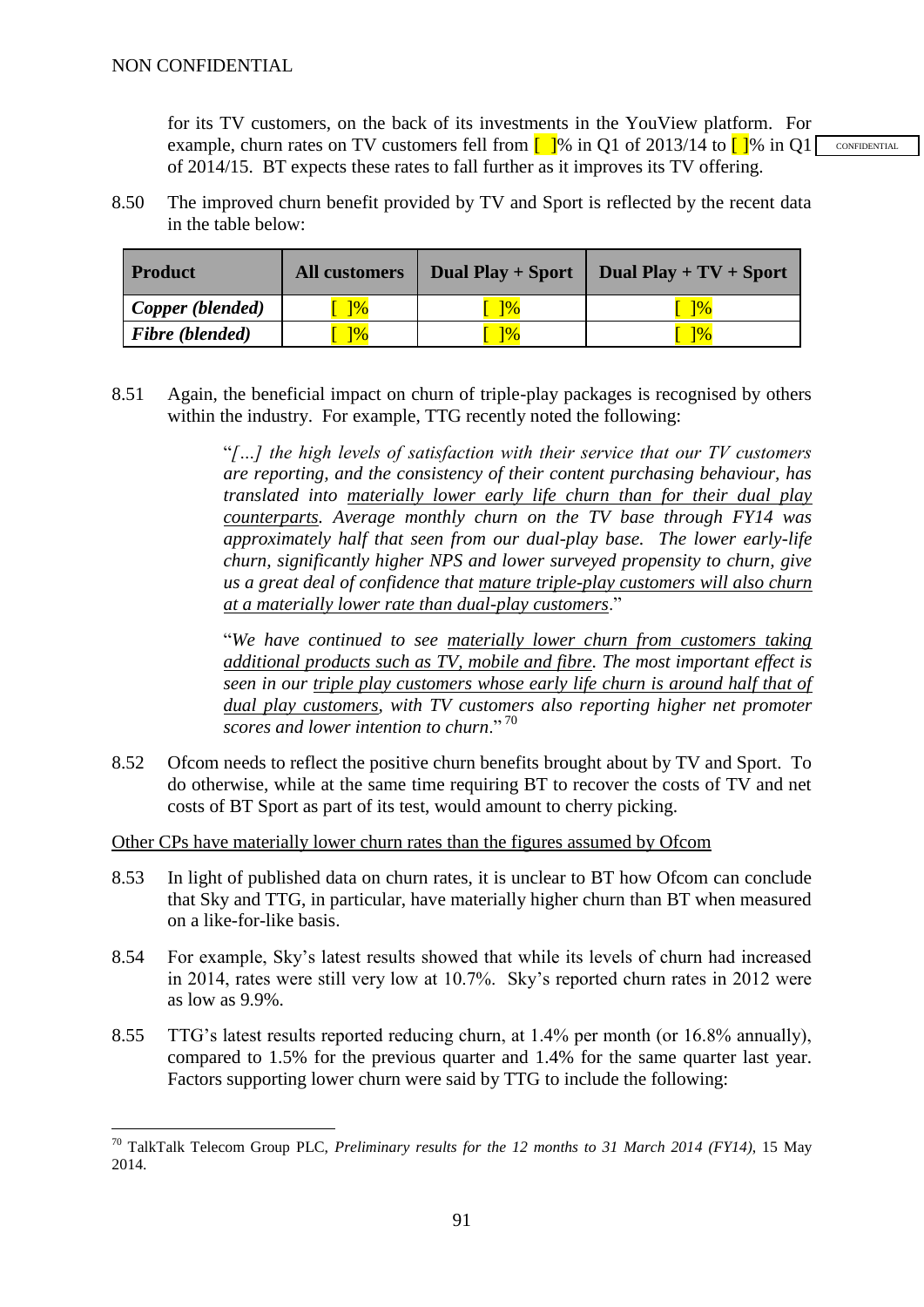- (a) Continued growth of the TV base, which comes with a longer 18-24 month contract and increased customer satisfaction;
- (b) Continued upselling of mobile into the base, which drastically reduces churn;
- (c) Growth of the fibre base, which makes customers more inert whilst also enabling TV adoption; and
- (d) Reduced churn on the on-net base.
- 8.56 Moreover, TTG has firm aspirations to reduce its churn even further. In its March 2014 results announcement, it noted the following:

"*We have begun to see the impact of [TV customers] in our reported on-net churn which, having spiked at 1.7% in Q2 subsequently fell to 1.6% in Q3 and 1.5% in Q4. As an illustration, reducing churn to 1.2% (the top end of the 0.8%-1.2% range that mature triple-play operators report) over the next three years, driven primarily by driving TV penetration across the base and further improving customer service, would lead to a cumulative saving of c£30m over the period through fewer gross adds*."<sup>71</sup>

8.57 It is therefore clear that the churn rates reported by TTG, which are already lower than Ofcom's assumed rates, are expected to fall further as it expands penetration of TV to its broadband base.

## Ofcom is wrong to dismiss Virgin's churn as irrelevant

- 8.58 Even though it accepts that Virgin is part of the same retail broadband market as other CPs, Ofcom considers that Virgin's ACL is unlikely to be a good guide to the ACL of operators purchasing VULA from BT (paragraph 6.233). Ofcom's reasons include the fact that Virgin is a vertically integrated operator which does not rely on VULA and that switching between Virgin and a VULA-based CP may involve more inconvenience that switching between providers using the Openreach network.
- 8.59 However this neglects to address the more fundamental point noted above that increased speeds, such as those offered on the Virgin network, can equate to reduced churn and increased ACL. In its latest results, Virgin noted that its annual churn had remained relatively stable, at 14.7%, again significantly lower than the figure assumed by Ofcom in its consultation.

## The use of a historic average for comparing ACL is not appropriate given recent trends

- 8.60 At paragraph 6.232, Ofcom states that is has particularly focused on the experience of Sky and TTG, based on data relating to their average respective ACLs between Q1 2011 and Q2 2013. The most recent data relied upon by Ofcom is therefore already nearly 12 months old.
- 8.61 The use of an average over two years from 2011 is inappropriate given that there has been a clear upward trajectory in terms of BT's ACL over time. The data relied upon by Ofcom should be updated given recent trends.

<sup>1</sup>  $71$  Ibid.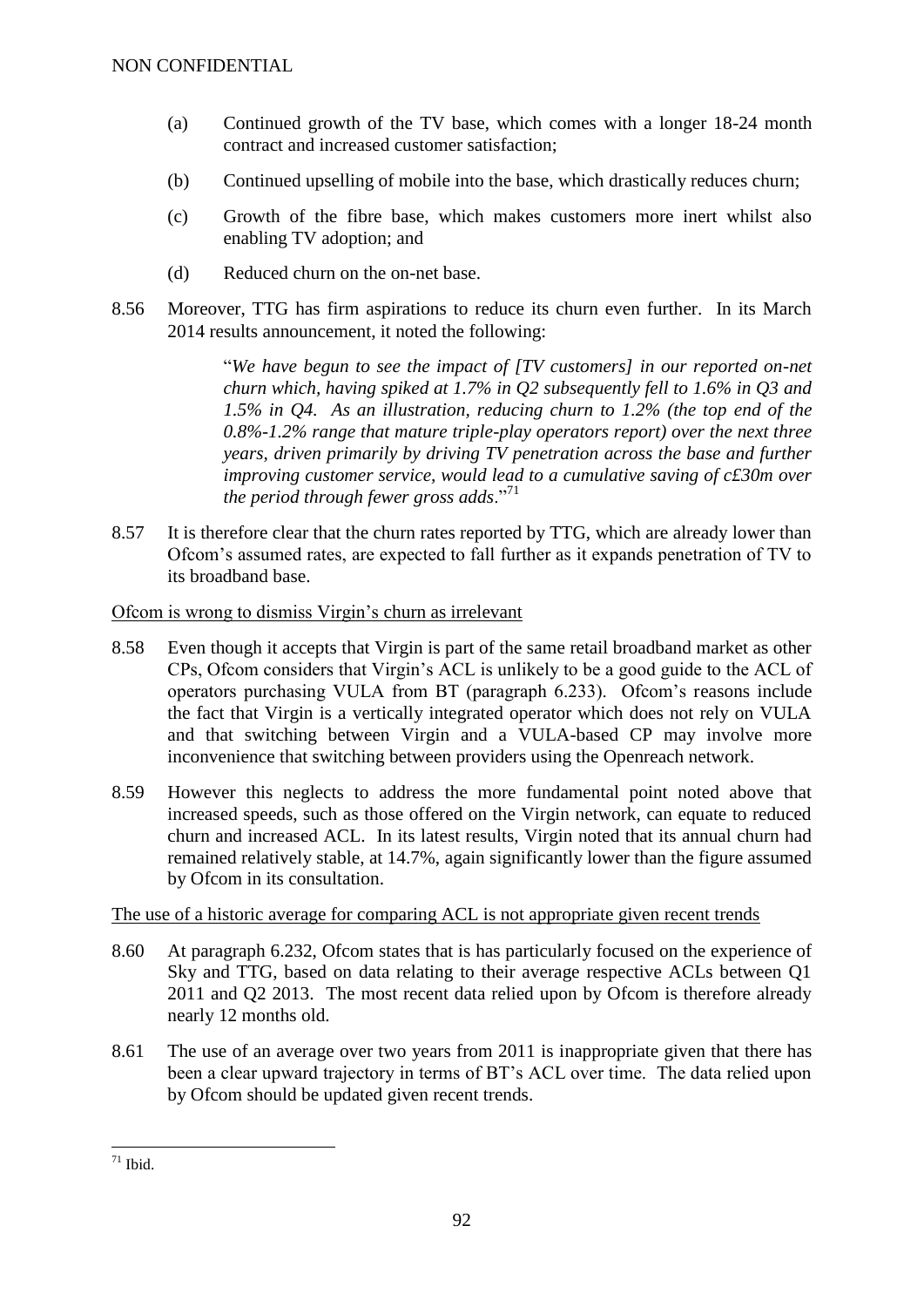- 8.62 It is also important to reflect the fact that churn rates generally across the industry are falling, and expected to continue to do so. As noted above, TTG has publically committed to reducing its levels of churn.
- 8.63 Finally under this heading, BT notes that TTG's comments that BT's SFBB churn will be "*distorted*" if BT is engaging in a margin squeeze should be dismissed without more, given Ofcom's provisional findings in its investigation under the Competition Act.

#### Summary and conclusions on ACL

- 8.64 It is clear from the points noted above that Ofcom's decision to assume an ACL of 5 years when conducting its VULA assessment is inappropriate.
- 8.65 BT submits that Ofcom should at the very least properly reflect in its assessment the inherent advantage fibre customers provide in terms of churn. It should also update its analysis to reflect general industry trends towards longer ACL. Moreover, to the extent that Ofcom has decided to conduct its assessment including BT's TV and Sport propositions, it should concomitantly extend its assumed ACL to reflect the benefits those propositions offer in terms of increased customer satisfaction.

#### **Network costs – unit bandwidth charges**

#### Ofcom's rationale for the proposed floor

- 8.66 In paragraphs 6.71 to 6.75 of the Consultation, Ofcom explains why it provisionally considers that it is appropriate to set a minimum unit bandwidth  $cost - i.e.$  establish a "*floor*" for the level of such costs to use in the MST – based on Ofcom's assessment of the costs faced by BT's competitors when assessing the VULA margin. This is on the basis that unit bandwidth costs:
	- (a) comprise a large proportion of downstream costs;
	- (b) have been variable in the past;
	- (c) are a unique source of economies of scale for BT; and
	- (d) other CPs have some slight commercial drawback relative to BT.
- 8.67 BT disagrees with Ofcom's reasoning and that costs in the margin test should be the higher of the Regulatory Financial Statements ("**RFS**") costs or the "*floor*".
- 8.68 In terms of Ofcom's first reason, the significance of network costs, if anything, demonstrates the importance of using the right level of cost. Otherwise, it would make the cost of the regulatory failure which might arise from setting an inappropriate floor particularly distortionary. Whilst Ofcom has explained its choice of a floor as being based on an adjusted EEO standard, using Sky and TTG's costs as understood by Ofcom, the derivation of the costs themselves lacks transparency. This omission is particularly unsatisfactory as it is proposed that these costs are then to be 'hard wired' into the new SMP condition.
- 8.69 Second, whilst BT has made changes to the calculation of network costs in the 2013/14 RFS, this was to update the RFS to reflect better cost causality in a fast evolving part of BT's network. Furthermore, any future changes to cost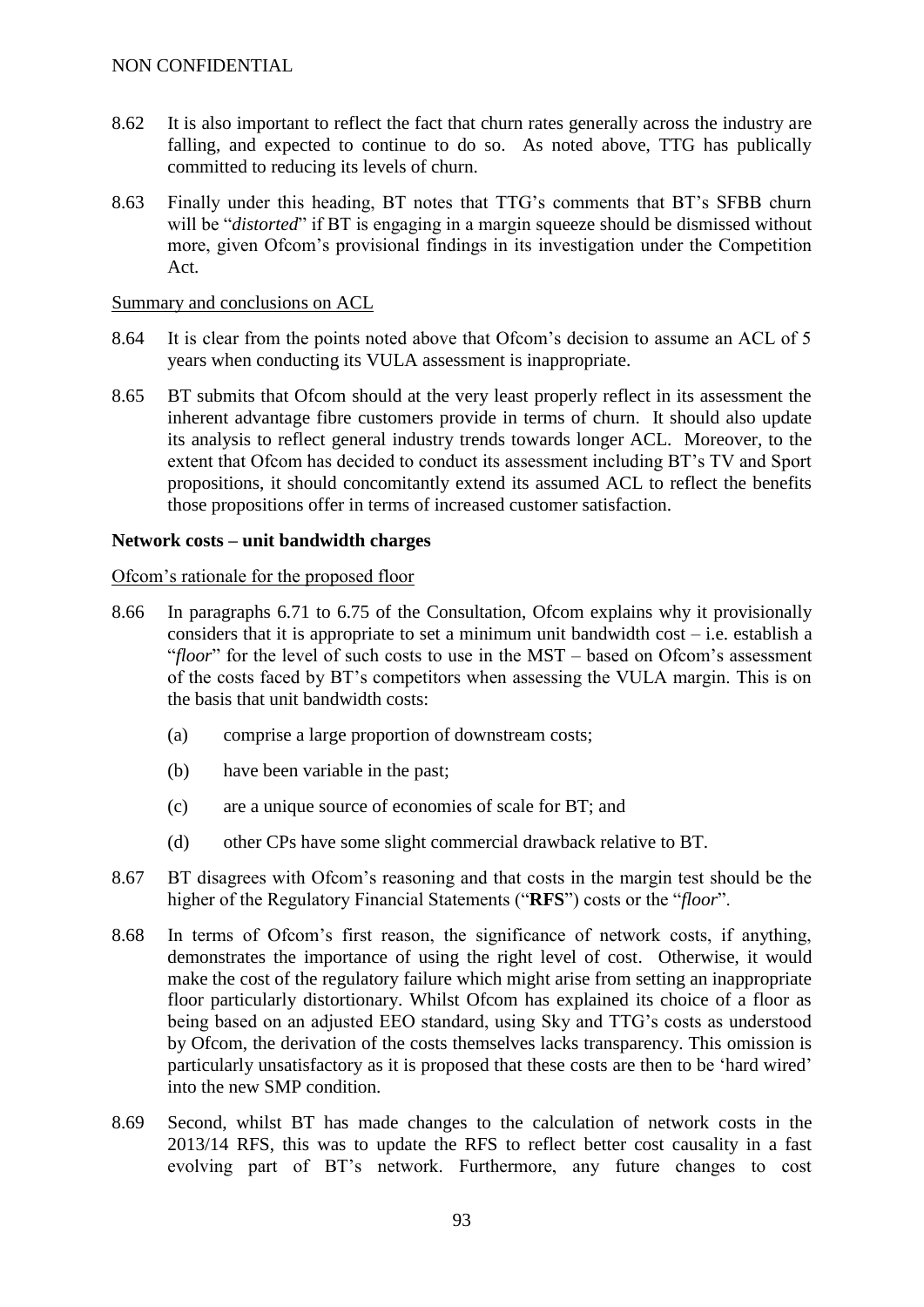methodologies used in producing RFS estimates are to be subject to Ofcom's prior agreement, following changes to the process by which changes to the RFS are introduced. Thus cost methodology changes will have to be accepted by Ofcom as being valid and justified.

- 8.70 Third, Ofcom has found no evidence that BT has lower unit costs due to economies of scale and thus the third reason Ofcom gives is just speculation (something Ofcom only states as being a "*possibility*" ). Nor is speculation about unspecified "*slight commercial drawbacks*" an objective reason to use a cost floor which Ofcom has not transparently justified.
- 8.71 BT therefore considers that Ofcom ought to use BT's RFS costs as the basis for its calculations and not establish a lower bound on such costs in each year of this market review period within the MST.
- 8.72 Moreover, whilst a floor is inappropriate, it is also not clear from the Consultation how exactly Ofcom intends to use the floor compared to the RFS cost. The latter is only known historically, so if one considers, for example, 2016/17, BT will then only have data for 2015/16 (and even that data will not be available until 3 months into the year in question). However, in the Consultation, Ofcom shows a floor for 2016/17. BT assumes this must be for comparison with RFS data, but this will not be available until 2017/18 - i.e. beyond the period being considered by Ofcom. Further explanation from Ofcom is therefore needed.

#### Use of BT's RFS data requires adjustments

- 8.73 Ofcom's proposal to use BT's RFS costs for WBC bandwidth in Market 3 to assess the unit cost of bandwidth for providing SFBB services requires adjustments as the data actually relates to SBB services.
- 8.74 Specifically, in BT's regulatory accounting system, backhaul costs are calculated on an EoI basis, reflecting the prices charged by Openreach for the backhaul services. There are two types of backhaul used by the WBA markets as reported in the regulatory accounts, namely:
	- (a) Ethernet Backhaul Direct ("**EBD**"), which is used to connect the Ethernet Switch nodes to Metro nodes; and
	- (b) Ethernet Access Direct ("**EAD**"), which is used to connect the remote copper MSAN nodes to Ethernet Switch nodes.
- 8.75 SBB services use EAD links to carry traffic originating on remote MSANs (i.e. not collocated with Ethernet switches). By contrast, SFBB nodes are all collocated at Ethernet Switch nodes, and they do not therefore need to use EAD links to reach those nodes. Hence in the regulatory accounting system, EAD is only allocated on the basis of SBB WBA traffic and not SFBB traffic. For 2013/14, the removal of EAD from the fibre cost results in a reduction of approximately  $f_{\parallel}$  | per Mb per month.

CONFIDENTIAL

8.76 Further, whilst both SBB and SFBB use EBD links, SFBB nodes are only present at a sub-set of Ethernet Switch nodes. These fibre nodes have higher traffic levels and better network economics. Therefore the unit costs of EBD will be lower for SFBB than for SBB.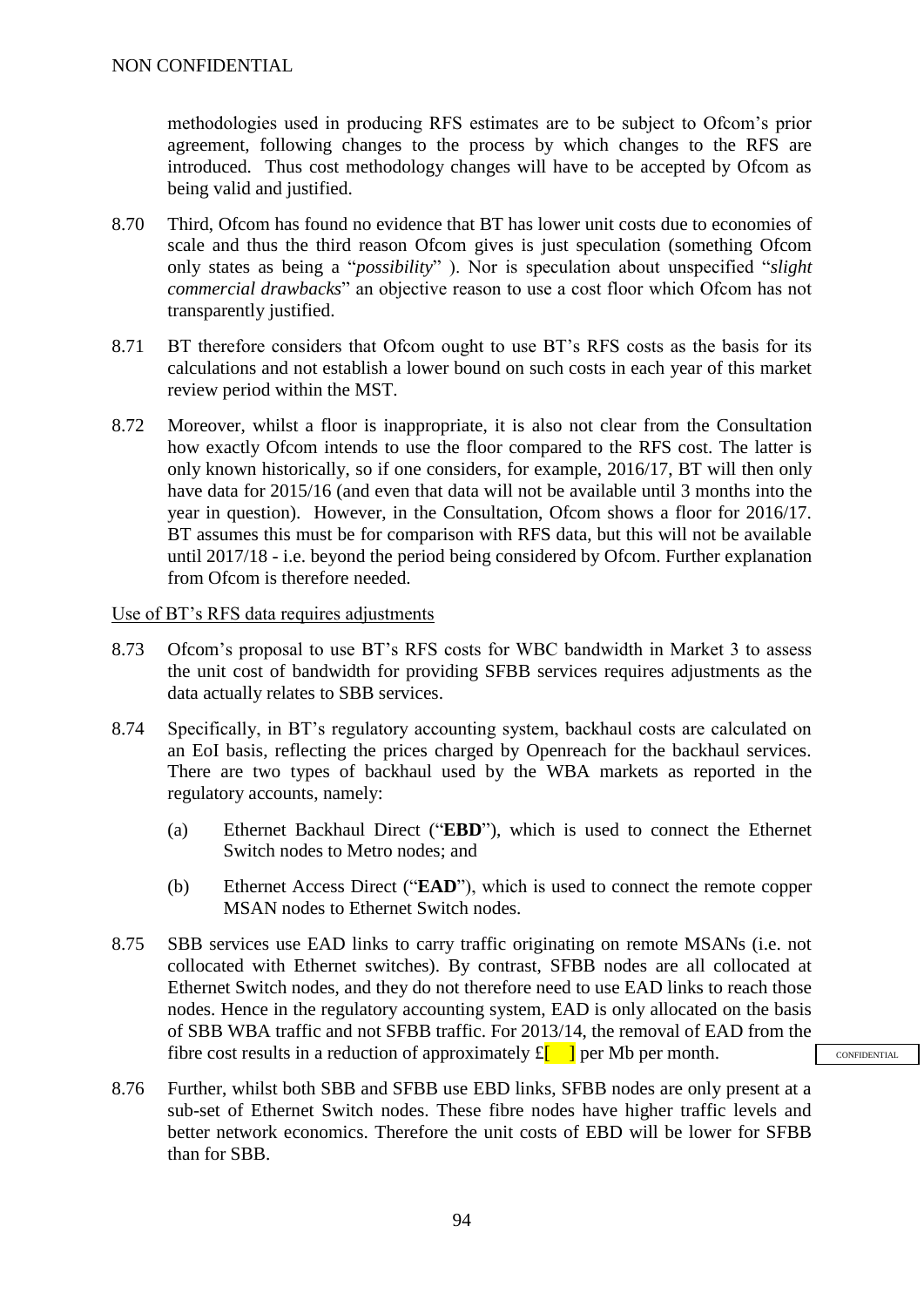#### SG&A costs / Network Rental Overhead

- 8.77 In paragraph 6.91 of the Consultation, Ofcom outlines that it will request data from BT Wholesale to estimate the network rental overheads of serving a SFBB customer. BT understands that Ofcom has used BT's bottom-up estimate of these costs in its VULA margin assessment.
- 8.78 Ofcom is now proposing to estimate bandwidth costs using information from BT's regulatory financial system for Market 3 (now Market B) WBC. However this figure already includes costs of an "*SG&A component*", which itself includes costs relating to BT Wholesale network overheads of serving a fibre broadband customer. In 2013/14, this amounted to approximately  $f_{\parallel}$  per Mb/s. Without any offset, there will  $\lceil \cdot \rceil$ be a double count of costs, given that SG&A costs are already included in the bottomup calculation. If it is to be adopted, the bottom-up estimate also needs to be updated, as the current estimate was calculated for the 2012/13 financial year and some of the costs will decline year on year.

#### Forward looking view

- 8.79 Ofcom accepts that unit bandwidth costs are falling over time. While BT has reservations about the way Ofcom has derived year-on-year reductions in unit costs, the acceptance of the direction of travel presents a clear issue in relation to the static approach to assessing cost recovery Ofcom is planning to take.
- 8.80 Ofcom's approach should therefore reflect the reality that BT and all its competitors have constructed networks to meet the projected growing demand for bandwidth and, as these are utilised, unit costs will fall. Ofcom should at least ensure that any guidance notes this point and allows for flexibility in the approach to be adopted.

#### Aggregation Links

- 8.81 Ofcom has explained (at paragraph 6.60 of the Consultation) that MSILs are required to serve as transmission bearers between aggregation points and BT's core network. In fact, BT uses a mixture of MSILs at some aggregation points, and Cable Links at others.
- 8.82 The MSIL and Cable Link costs are not included in the Market 3 WBC Bandwidth service since they are not part of a WBC service and these costs therefore need to be assessed based on measuring the volumes of MSILs / Cable Links being used to support broadband traffic. Because the use of Cable Links gives a more efficient cost structure than using MSILs alone, these are being increasingly deployed and should result in material cost savings.
- 8.83 Consistent with the use of assumed cost regressions for backhaul, Ofcom should also consider therefore how these will change over time.

#### End-user bandwidth usage

8.84 To preserve consistency, Ofcom ought to use both costs and average end-user usage levels from the same period, whether adopting historic or forward-looking information. RFS data (which is always historic and not published until 3 months after the year in question has finished) could either be used to derive end-user bandwidth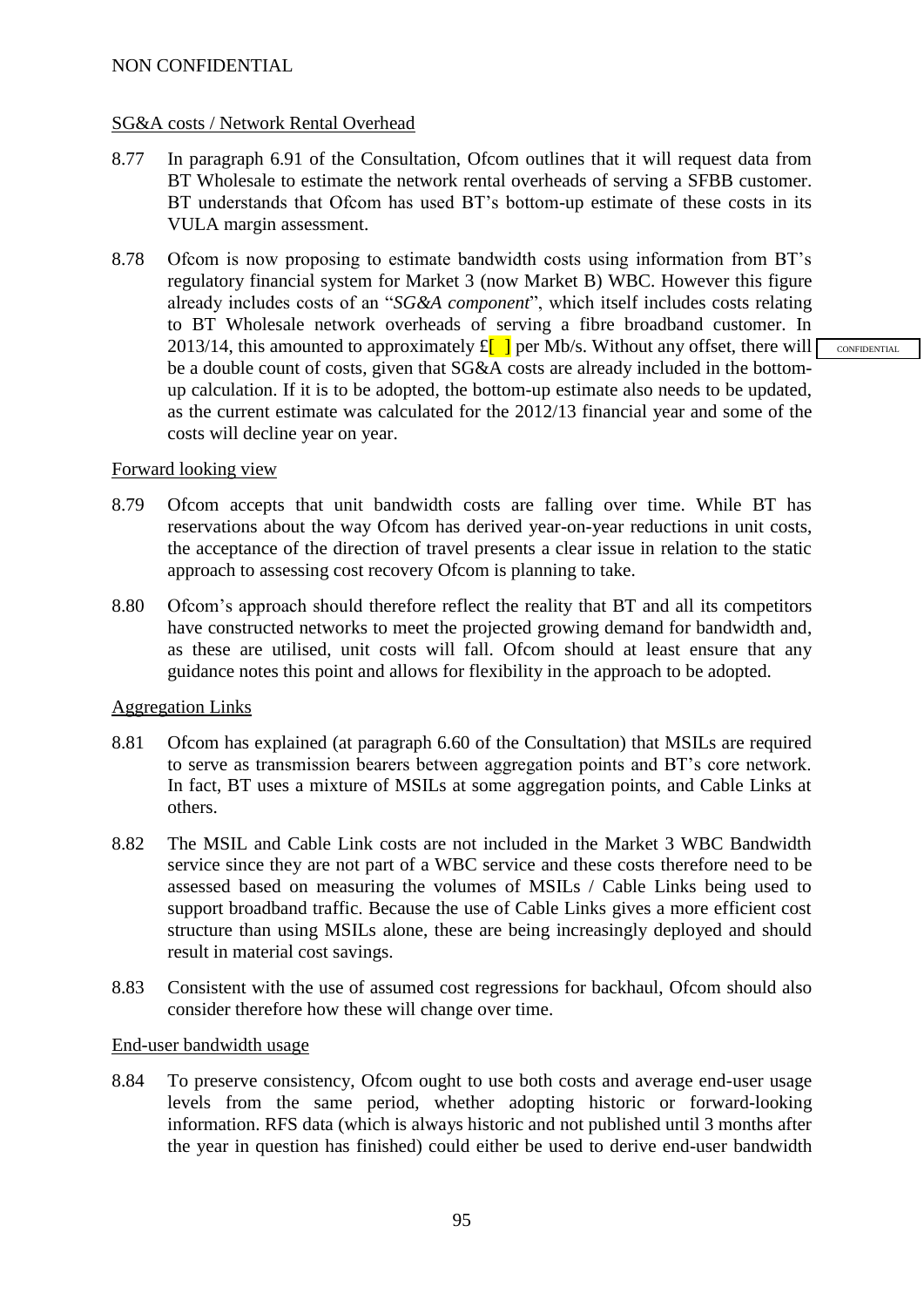costs using usage for that historic year or, if up to date usage is to be used, then the anticipated rate of on-going cost reductions would need to be factored in.

#### **Treatment of shared and common costs and SG&A costs**

- 8.85 In Section 6 of the Consultation, Ofcom discusses the treatment of shared and common costs as part of the discussion around the recovery of SG&A costs. SG&A costs include a significant share of costs which are fixed and common – e.g. accommodation costs and other overheads for the BT Consumer business. This is therefore the key area where Ofcom establishes the detail of how it believes SFBB services should recover a mark-up over LRIC for fixed and common costs – i.e. " $LRIC+$ ".
- 8.86 For on-going SG&A costs, Ofcom identifies that some costs will be incremental whereas others will be fixed and common across the entirety of BT Group. Ofcom continues that, based on its conclusion that LRIC+ is the appropriate cost standard to use to assess the VULA margin, a proportion of the total SG&A costs should therefore be allocated to the SFBB stack. Ofcom does not specifically identify different cost items or types of cost as 'incremental' or 'fixed and common' in the Consultation. However, in its provisional NGFA decision, Ofcom effectively treated all SG&A cost items, except TSO fixed costs, as incremental (i.e. variable with the number of customers and/or volume of individual products supplied), on the basis that those cost items were at least scalable.
- 8.87 In paras 6.107 and 6.108 of the Consultation, Ofcom sets out two different approaches to allocating each SG&A cost category: the first is by product, based on the fact that the management accounts cover all the products BT Consumer supplies; and the second is per customer, which TTG expressed as the most appropriate allocation. Ofcom states it would use the two different approaches depending on whether a cost was principally driven by the number of customers being served or the number of products being sold.
- 8.88 Under the approach set out in the draft guidance in Annex 6 to the Consultation, Ofcom would first allocate costs on the basis of BT's internal operational systems where BT holds a reasonable breakdown of these costs on individual product lines. Where Ofcom does not believe this to be the case it will use the customer/product approach. Draft Guidance Table 3 sets out Ofcom's allocation approaches for each SG&A cost category.
- 8.89 For up-front SG&A costs, Ofcom considers, in paragraph 6.214, that a customerbased allocation is likely to be appropriate, as most of these costs are unlikely to vary significantly with the number of products a customer takes.
- 8.90 BT has concerns with the binary nature of Ofcom's treatment of shared costs and approach to scalability. In particular, costs such as customer service overheads, accommodation and total labour costs are not variable in the way Ofcom has assumed – at least in the period of the current market review. Ofcom's assumption that these costs are fully scalable is a significant over-simplification of how the costs would differ – and the speed at which they could be flexed – with the size of  $BT$ 's  $SFBB$ business.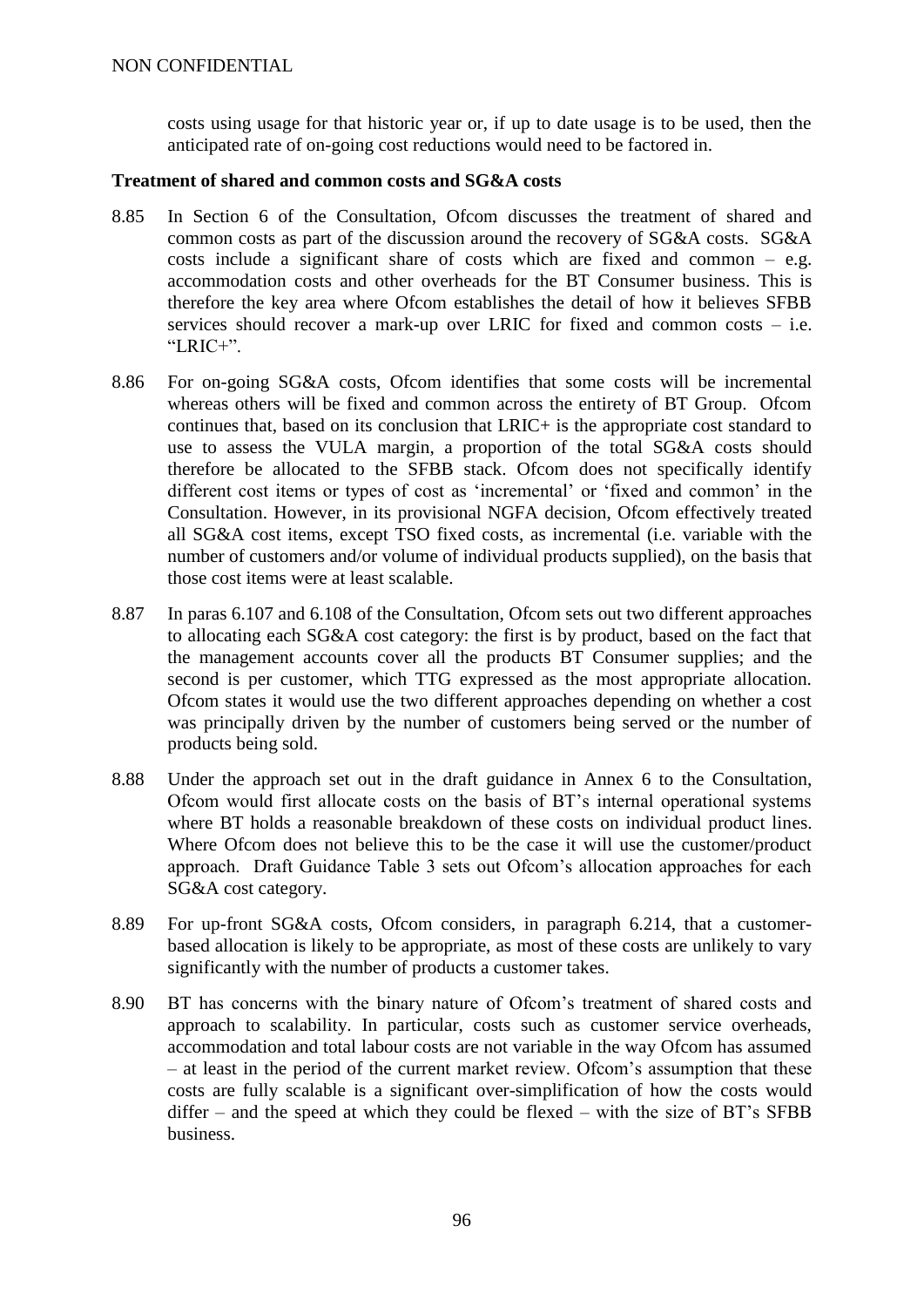- 8.91 The choice of the product-based method is particularly likely to overstate the costs allocated to SFBB services compared to the customer-based approach. It is unlikely, for instance, that costs such as customer service and labour costs increase linearly with number of products - i.e. a dual-play customer is unlikely to use a call centre twice as intensely as a single-play customer. Ofcom's approach effectively assumes that economies of scope from bundling services are non-existent and takes no account of possible differences in attitudes across customer types (e.g. voice-only users may be more likely to contact a call centre than double-play users who could use internetbased troubleshooting tools).
- 8.92 To demonstrate the general concern, BT has compared Consumer SG&A costs, in aggregate, for 2012/13, 2013/14 and forecast 2014/15 with Infinity product volumes to ascertain whether costs have increased in line with Infinity volumes. This assessment shows that whereas BT Consumer's SG&A costs have only increased between  $\begin{bmatrix} 0 \\ 1 \end{bmatrix}$  year-on-year over the time period, SFBB and overall broadband volumes have increased at a substantially higher rate over the same period.
- 8.93 As discussed above, BT accepts that including some mark-up above LRIC in an ex ante assessment is valid, so does not generally challenge the use of the LRIC+ standard. However, BT is concerned with the rigidity of approach Ofcom is proposing to take. In particular, Ofcom's methodology allocates fixed and common costs within SG&A equally to customers taking dual play SBB offers and those taking dual play SFBB offers. As Ofcom's guidance is non-binding, BT would always expect some flexibility in Ofcom's approach when actually considering BT's pricing. However, Ofcom should amend its guidance to acknowledge explicitly the fact that some degree of flexibility in how BT recovers these fixed and common costs across SBB and SFBB services may be warranted.
- 8.94 In the model used in Ofcom's provisional NGFA decision, Ofcom's allocation of SG&A costs to SFBB dual play offers was  $f$ [ ] per subscriber month. By implication, the model would allocate the same unit cost to each SBB dual play subscriber. As noted, Ofcom's simplified approach to scalability means that while the NGFA model is nominally assessing BT's margin against a LRIC standard, these SG&A unit costs will include some costs which are fixed and common. Furthermore, TSO fixed costs, which were considered to be fixed and common within the NGFA model, would be allocated to SFBB dual play offers in the LRIC+ ex ante approach. This would bring  $f_{\parallel}$   $\parallel$  into the SFBB stack.
- 8.95 To the extent that Ofcom found that  $BT$  'passed' the dual play test as designed  $-$  i.e. on the basis of the specific allocations of fixed and common costs – then no competition issues would arise. However, if BT 'failed' the test within the margins of these fixed and common costs – i.e. based on the assessment carried out at the time in Ofcom's provisional NGFA decision,  $f_{\parallel}$  | plus some share of  $f_{\parallel}$  | – then some further consideration should be given to how those costs are being recovered over SBB and SFBB services, as well as from new customers and existing customers. A strict 'bright line' approach that prevented BT setting prices within these margins in any circumstances would be unduly rigid and unjustified as an ex ante requirement based on any analysis Ofcom has conducted.

**CONFIDENTIAL** 

CONFIDENTIAL

97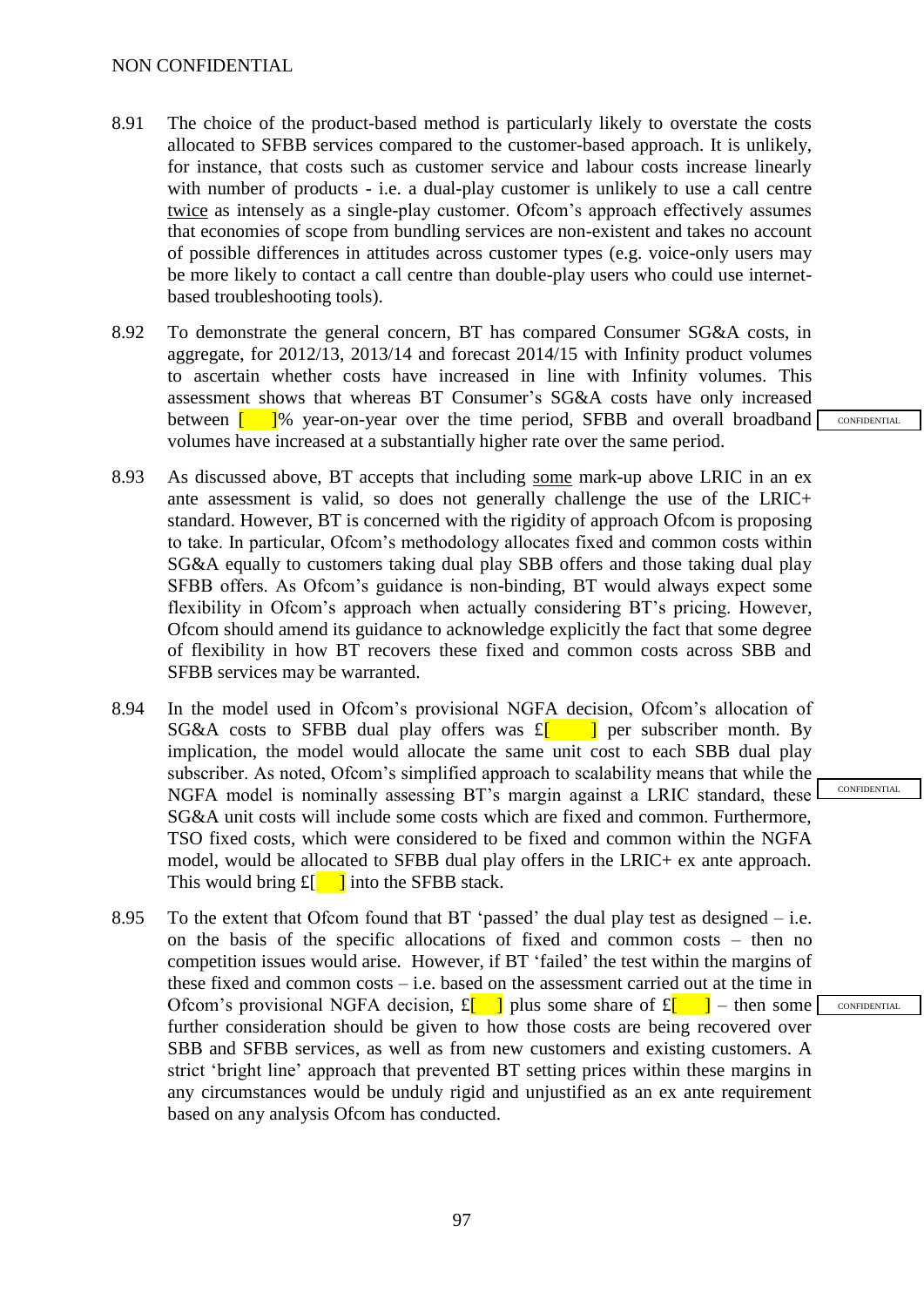#### **Ofcom's estimate of the effects of its proposals and consistency with its objectives**

- 8.96 At paragraphs 6.240 to 6.264 of the Consultation Ofcom assesses the overall effects of its proposals and the whether these are consistent with its objectives. Ofcom identifies that the adjustments made to the EEO LRIC standard used in its provisional NGFA decision amount to £2.50-£3.50 per subscriber per month – i.e. adjustments resulting from reducing customer life by 6 months, including fixed and common costs within SG&A allocations and network costs of bandwidth.
- 8.97 Ofcom then assesses whether its proposals which Ofcom states at paragraph 6.249 would affect BT's margin "*by a few pounds per subscriber per month*" – would address its stated objective. BT makes the following comments:
	- (a) Ofcom's assessment is conducted not against the overall aim of whether BT is prevented from distorting competition, but whether a "*slightly higher cost*" operator would be able to profitably match BT's SFBB offers. As previously stated in Section 5 above, this is not the correct reference point against which to assess the effectiveness and proportionality of Ofcom's proposals.
	- (b) Ofcom does no more than highlight the benefit that BT's competitors would derive from the "*protection*" offered to them by requiring BT to earn margin above the LRIC EEO threshold. The fact that BT's competitors will benefit is indisputable and says nothing about whether the proposals themselves are necessary and proportionate to address the identified objective.
	- (c) Ofcom effectively ignores the relevance of the very evidence it presents in Table 6.10 and paragraphs 6.257 to 6.264 – i.e. that BT's competitors, including TalkTalk and Sky, are already more than matching BT's SFBB offers. Taken with the public statements from TalkTalk and Sky on the profitability of SFBB services set out in Section 4 above, this evidence in fact further supports BT's case that the current set of commercial, regulatory and legal constraints faced by BT must be sufficient. Ofcom refers to the fact that TalkTalk and Sky will be able to "*maintain their price advantage*" over BT, but makes no comment on the fact that the existence of an advantage in the first place may undermine the very basis on which Ofcom considers the constraints on BT to be necessary and proportionate.
- 8.98 BT's position is that Ofcom's assessment exposes that the provision of the additional protection offered by Ofcom's proposed approach simply provides an unwarranted leg-up to BT's competitors.

## **Conclusions and assessment of the true impact of Ofcom's proposals on competition and consumers**

8.99 Ofcom's proposals – even if restricted to SFBB dual play offers without BT Sport as submitted by BT in Section  $7$  – would require BT to earn a level of margin on its SFBB portfolio that is in excess of the level actually needed to ensure competition is not distorted, i.e. the level at which BT's competitors would still be able to purchase VULA and offer profitable and competitive SFBB offerings. For the reasons set out in this Response, this is because: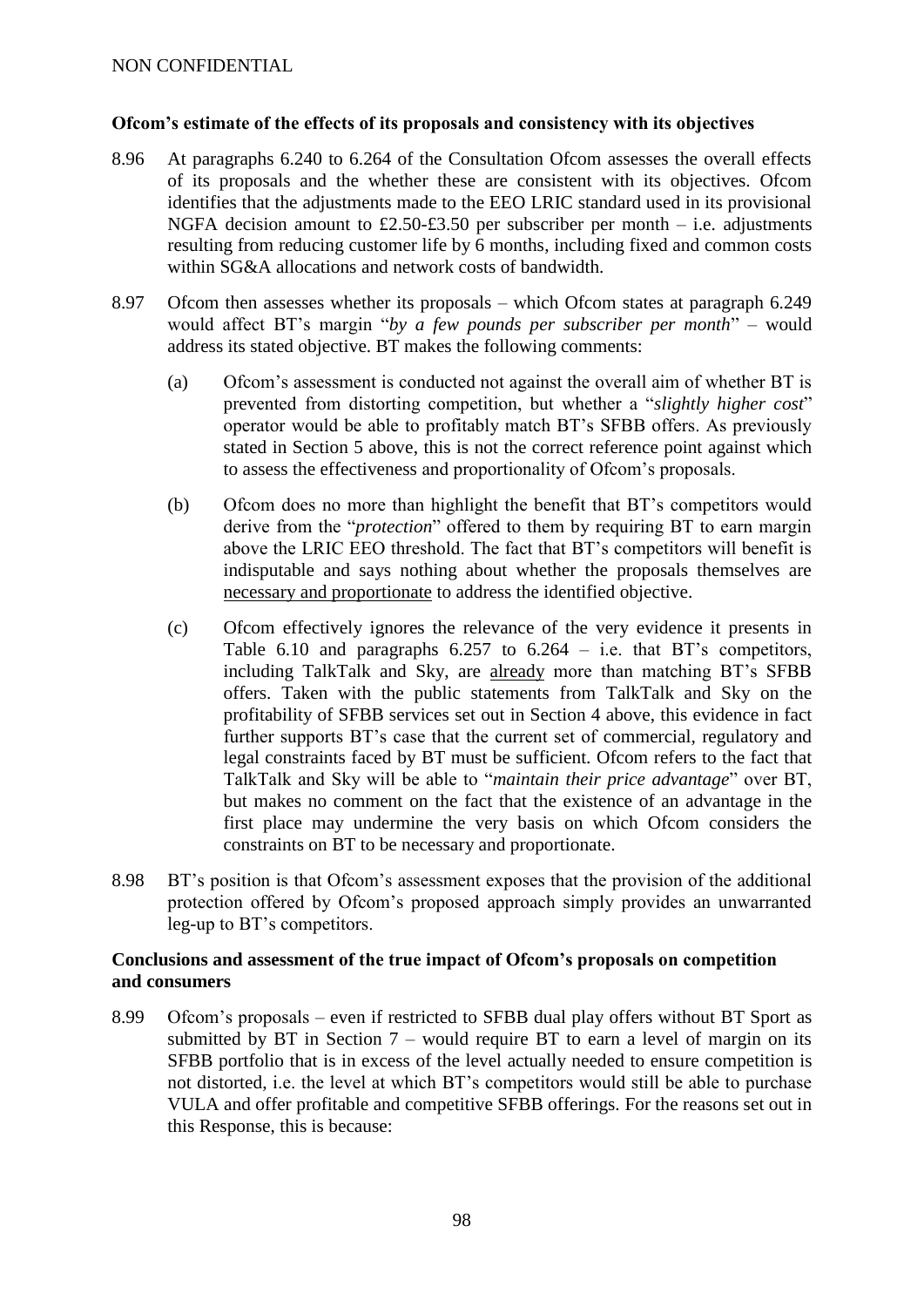- (a) Ofcom has taken a static view of cost and revenues at the point of acquisition in a dynamic market place where BT's competitors will take a long term view of the value of acquiring customers; and
- (b) Even on that static view, Ofcom is proposing to take an approach to key parameters that would overstate the recurring margin BT would need to make over a customer lifetime.
- 8.100 Specifically, in relation to (b), Ofcom's proposed approach would :
	- (a) Understate the ACL BT would expect in acquiring SFBB customers. Based on the analysis set out in this Section, BT submits that ACL should be at least  $\Gamma$ I longer than proposed. This adjustment alone would reduce the recurring margin requirement by about  $\mathbf{E}[\cdot]$ .
	- (b) Overstate the cost of network bandwidth by: (i) including the costs of EBDs in assessing costs for SFBB services rather than the cost of EADs; and (ii) double counting SG&A costs. Correcting these would remove  $f_{\parallel}$  | from the per Mb cost of bandwidth and, therefore, about  $f_{\parallel}$  from the network cost included in the unit cost stack for an SFBB subscriber.
- 8.101 In other words, Ofcom's approach, as proposed, would require BT to make an additional  $\mathbf{E}[\cdot]$  extra margin over and above the level that any competitor would require to profitably match its prices, even on Ofcom's static view.
- 8.102 Furthermore, Ofcom's proposes to constrain the way in which BT recovers fixed and common costs from across its broadband customers when setting SFBB acquisition prices, even though BT's competitors would face no such constraints. Some flexibility in the recovery of costs which are, at a minimum,  $\mathbf{E}[\cdot]$  per subscriber per month is therefore justified.
- 8.103 Ofcom must recognise that setting a margin requirements in this way even if restricted to dual play offers – would likely have a detrimental effect on consumers. Ofcom's regulation will invite competitors to regard BT as the price leader for SFBB and for other market prices to be set from this level. This will dilute the effects of the competition Ofcom is seeking to promote. BT's margins and prices are restricted and competitors are likely to undercut only to the extent they calculate maximises their profits. Customers will, therefore, actually be denied the full benefits of competition as a result of Ofcom's proposed MST.
- 8.104 On the basis of forecast SFBB connections (on the Openreach network alone) of about  $\begin{bmatrix} 1 \\ 1 \end{bmatrix}$  by the end of this market review period, BT estimates that consumer prices could be over £150m a year higher than they would need to be to ensure effective competition (even under Ofcom's proposed static approach). Taking a dynamic view would increase this number further. BT's competitors will inevitably be the main beneficiaries of this unwarranted level of protection as they will be able to attract customers at prices that are higher than the efficient level.
- 8.105 This situation would be made even worse if Ofcom were to proceed with its proposal to include BT TV and BT Sport within its 'bright line' test of margin. The Report from Compass Lexecon at Annex C highlights that, based on Ofcom's assessment of the net cost of BT Sport per subscriber in the Competition Act investigation, Ofcom's approach could require BT to maintain an additional margin of around  $f_{\parallel}$  | per

**CONFIDENTIAL** 

**CONFIDENTIAL** 

CONFIDENTIAL

CONFIDENTIAL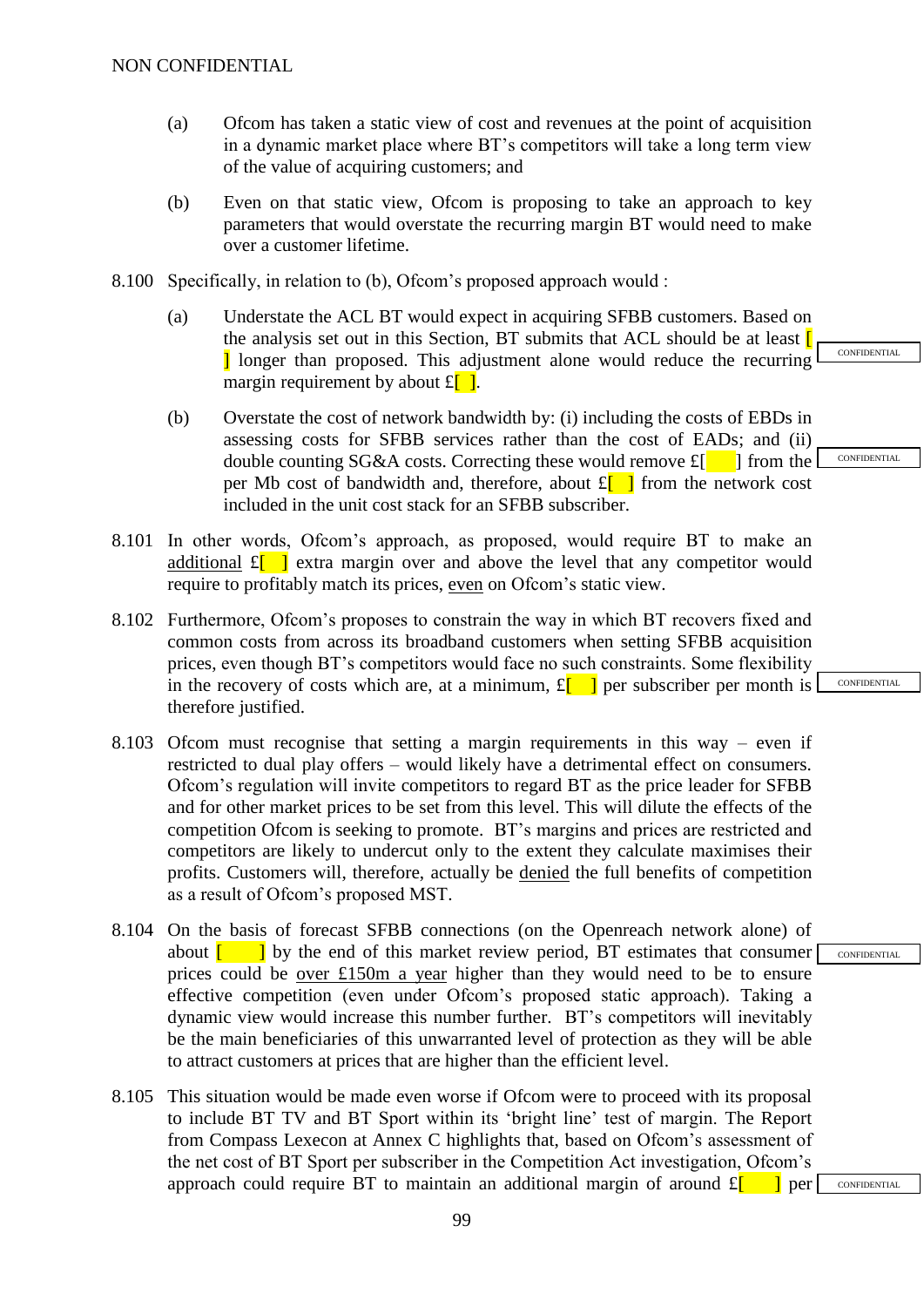month or £100m per annum over its customer base at the end of 2014 (i.e. when Ofcom conducted its Competition Act assessment). However the Compass Lexecon report also indicates that this margin protection is unlikely to be required by BT's competitors to enable them to reach minimum efficient scale and compete for the provision of SFBB services.

8.106 A specific margin requirement of the level described would risk raising SFBB prices across the market as the effects of competition are diluted and competitors seek to undercut BT but maintain prices above the long term competitive levels. Again, based on forecast SFBB volumes on the Openreach network of 7 million in 2016/17, any requirement to maintain a margin in the region of  $f_{\parallel}$  and per month could result in prices that are an additional £350-400m above levels required to support competition (again, taking a purely static view).

- 8.107 Against this backdrop of significant consumer detriment during this market review period, it is notable and surprising that in concluding on the effects of its proposals, Ofcom makes no attempt to quantify the 'trade-off' between the protection it is offering BT's competitors and likely impacts on the effectiveness of competition.
- 8.108 In summary, BT fundamentally disagrees with Ofcom's conclusions at paragraphs 6.257-6.264 of the Consultation. Rather than proving "*protection*" to TTG and Sky to allow them to compete effectively against BT, Ofcom's proposals would instead provide them with an unwarranted regulatory pricing 'umbrella' under which they could seek shelter, ultimately leading to inflated prices to consumers running to hundreds of millions of pounds.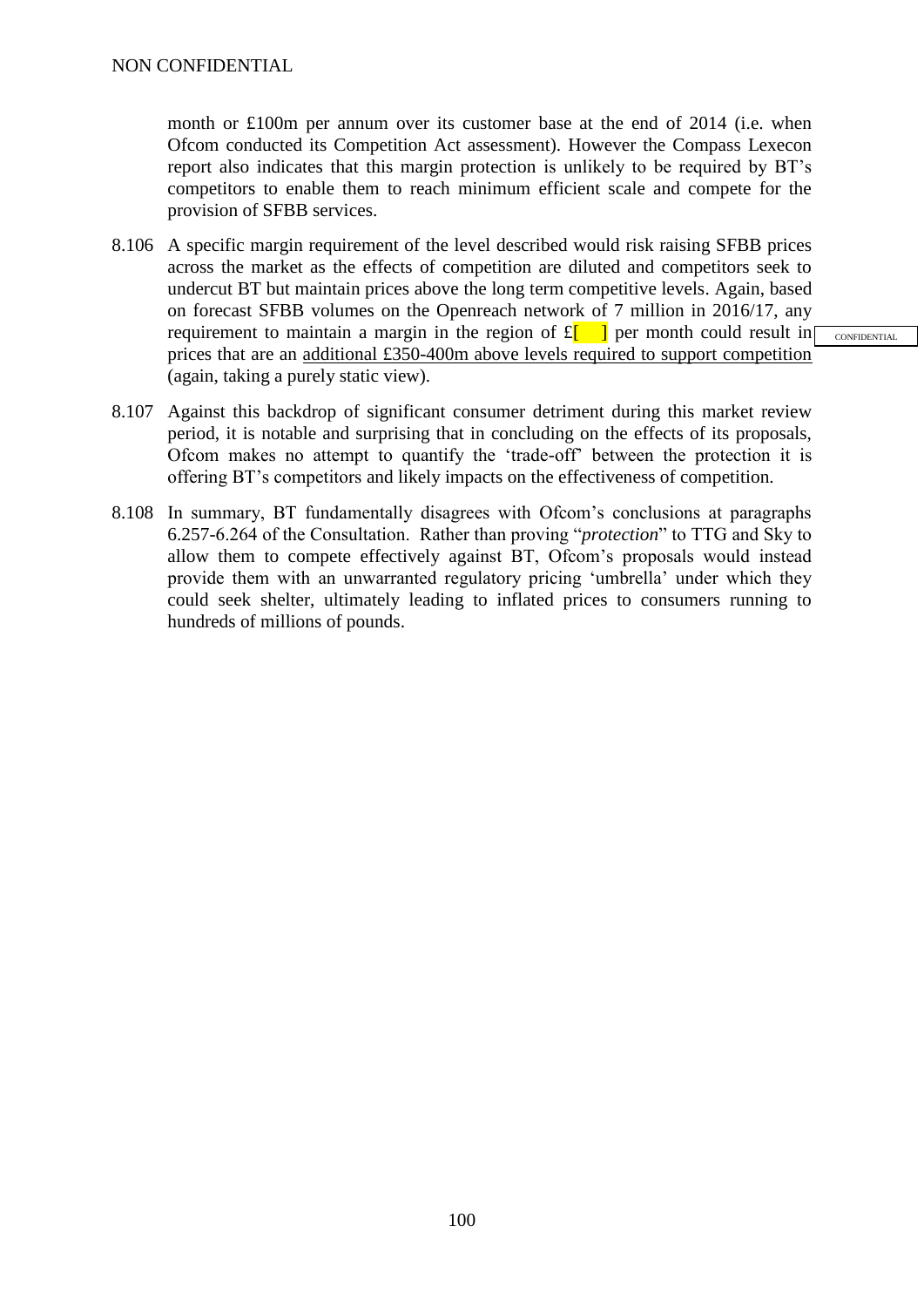## **9. Conclusions and Proposed Next Steps**

- 9.1 For the reasons set out in this Response, BT considers that Ofcom has not justified the imposition of the MST - either at all or in the form proposed. In particular, Ofcom has not met the relevant jurisdictional threshold to set such a condition and, in any event, the MST would not be a proportionate way to address Ofcom's regulatory objective. Ofcom should instead rely on a combination of the existing FRAND condition, supported, if necessary with guidance, as well as ex post competition law.
- 9.2 Were Ofcom minded to continue to proceed to adopt an MST, it should re-consider the available evidence, including that set out in this Response, and re-consult on its revised provisional conclusions.
- 9.3 Without prejudice to BT's primary submissions above and to the extent that Ofcom can properly establish that a MST of some sort justified based on a through market analysis, this would only stand a chance of clearing the relevant thresholds if it was to be restricted to dual play, and based on an EEO standard.
- 9.4 Furthermore, if Ofcom can in due course justify the imposition of a dual play MST, Ofcom would also need to:
	- (a) Reflect the forward looking nature of the test;
	- (b) Allocate SG&A costs appropriately;
	- (c) Reflect the true costs of bandwidth;
	- (d) Capture the ACL for BT's SFBB customers.
- 9.5 BT's clear position is that it is not appropriate to include BT Sport and TV within any ex ante margin squeeze test. However, to the extent that Ofcom can properly establish that, as a matter of jurisdiction and proportionality, the unrecovered costs of BT Sport and BT TV cannot be entirely excluded from an ex ante MST, Ofcom would nonetheless need to review fundamentally its approach to cost recovery, as well as giving full weight to a carefully considered effects analysis in the event of any failure of a bright line test.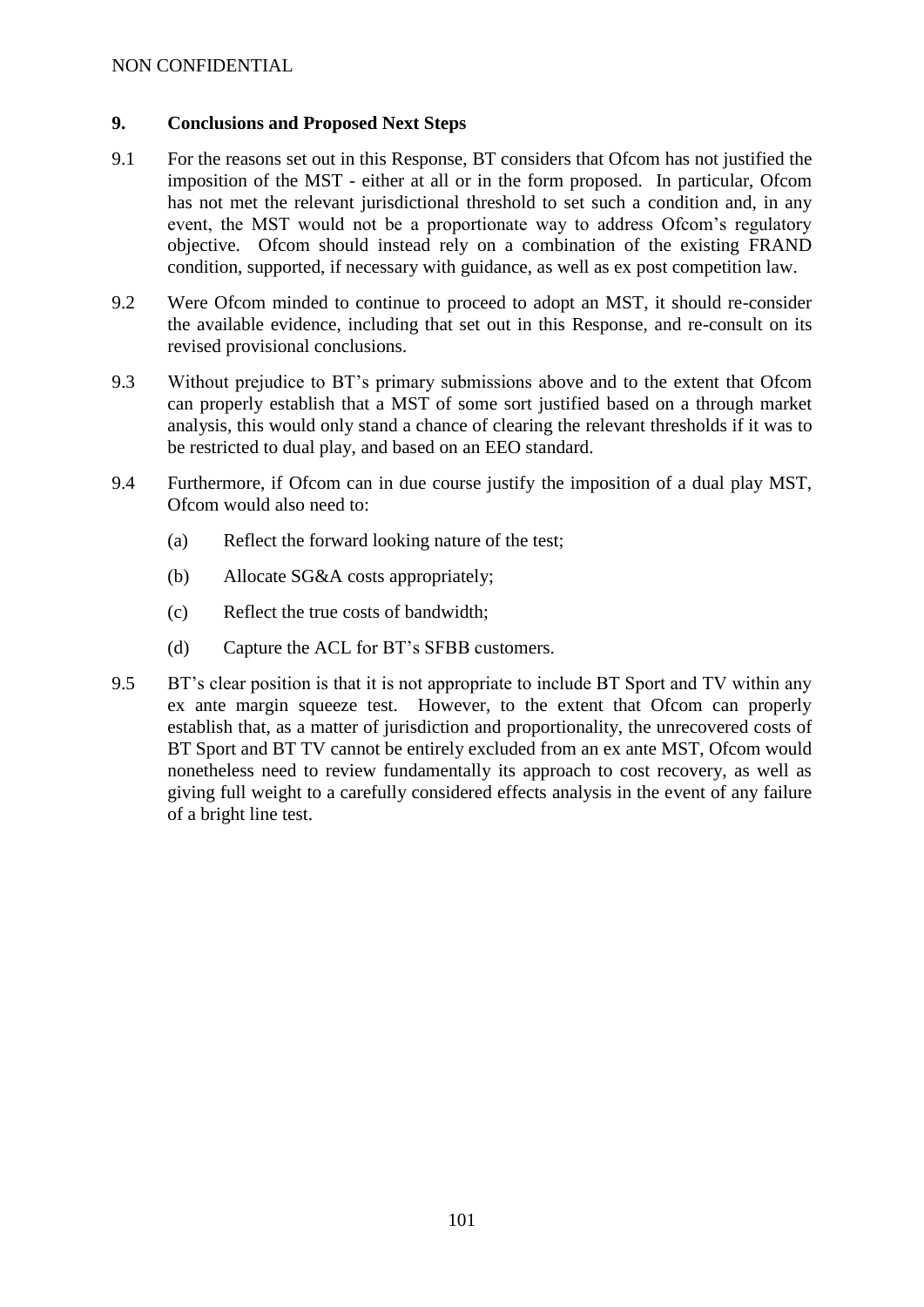|  |  | <b>ANNEX A: BT's responses to Ofcom's Consultation Questions</b> |  |
|--|--|------------------------------------------------------------------|--|
|--|--|------------------------------------------------------------------|--|

| <b>Ofcom Question</b>                                                                    | <b>BT</b> Response                                                                         |
|------------------------------------------------------------------------------------------|--------------------------------------------------------------------------------------------|
| $Q2.1$ Do you consider that there has been a                                             | BT does not consider that there has been a                                                 |
| material change in circumstances in the WLA                                              | material change in circumstances in the WLA                                                |
| market since the 2014 FAMR Statement?                                                    | market since the 2014 FAMR Statement.                                                      |
| Please provide supporting evidence<br><i>as</i>                                          |                                                                                            |
| necessary.                                                                               |                                                                                            |
| Q3.1 Do you agree with our proposed                                                      | For the reasons provided in Section 5 of this                                              |
| regulatory objective for the VULA margin?                                                | Response, BT does not agree with Ofcom's                                                   |
| Please provide reasons in support of your                                                | proposed regulatory objective for the VULA                                                 |
| view.                                                                                    | margin.                                                                                    |
| $Q4.1$ Do you agree with the proposed form of                                            | For the reasons provided in Section 6 of this                                              |
| requirement<br><i>VULA</i><br>margin<br>the<br>and                                       | Response, BT does not agree with Ofcom's                                                   |
| associated compliance monitoring? Please                                                 | proposed regulatory objective for the VULA                                                 |
| provide reasons in support of your views.                                                | margin.                                                                                    |
| Q5.1 Do you agree with our approach to the                                               | For the reasons provided in Section 8 of this                                              |
| VULA margin assessment? In particular, do                                                | Response: (a) BT does not agree that Ofcom                                                 |
| you agree that we should: (a) adopt an                                                   | should adopt an adjusted EEO approach; (b)                                                 |
| adjusted EEO approach? (b) assess costs on                                               | BT does not agree that Ofcom should assess                                                 |
| $a$ LRIC+ basis? (c) assess costs and revenues                                           | costs on a LRIC+ basis; and (c) BT agrees                                                  |
| at the level of the entire portfolio of superfast                                        | that Ofcom should assess costs and revenues                                                |
| broadband packages marketed at residential                                               | at the level of the entire portfolio of superfast                                          |
| consumers and taking into account the                                                    | broadband packages marketed at residential                                                 |
| components of these packages? Please                                                     | consumers, subject to BT's submissions in                                                  |
| provide reasons in support of your view.                                                 | relation to BT Sport and BT TV in Section 7.                                               |
| $Q6.1$ Do you agree with the details of how we                                           | BT's response to $Q6.1$ is set out in this                                                 |
| propose to treat costs and revenues? In                                                  | Response, in particular Sections 7 and 8. In                                               |
| particular, do you agree: (a) with our draft                                             | particular: (a) BT does not agree with                                                     |
| guidance, particularly the proposed guidance                                             | Ofcom's draft guidance, particularly the                                                   |
| in relation to BT Sport? (b) with the                                                    | proposed guidance in relation to BT Sport                                                  |
| adjustment to average customer lifetimes in                                              | (see Section 7); (b) BT does not agree with                                                |
| the proposed SMP condition? (c) with the                                                 | the adjustment to average customer lifetimes                                               |
| floor on unit bandwidth costs in the proposed                                            | in the proposed SMP condition (see Section                                                 |
| condition? (d) that overall<br>SMP<br>our<br>proposals are likely to meet our objective? | 8); (c) BT does not agree with the floor on<br>unit bandwidth costs in the proposed SMP    |
|                                                                                          |                                                                                            |
| Please provide reasons in support of your<br>view.                                       | condition (see Section 8); and (d) BT does<br>not agree that overall Ofcom's proposals are |
|                                                                                          | likely to meet its objective (see Sections 5                                               |
|                                                                                          | and $8$ ).                                                                                 |
|                                                                                          |                                                                                            |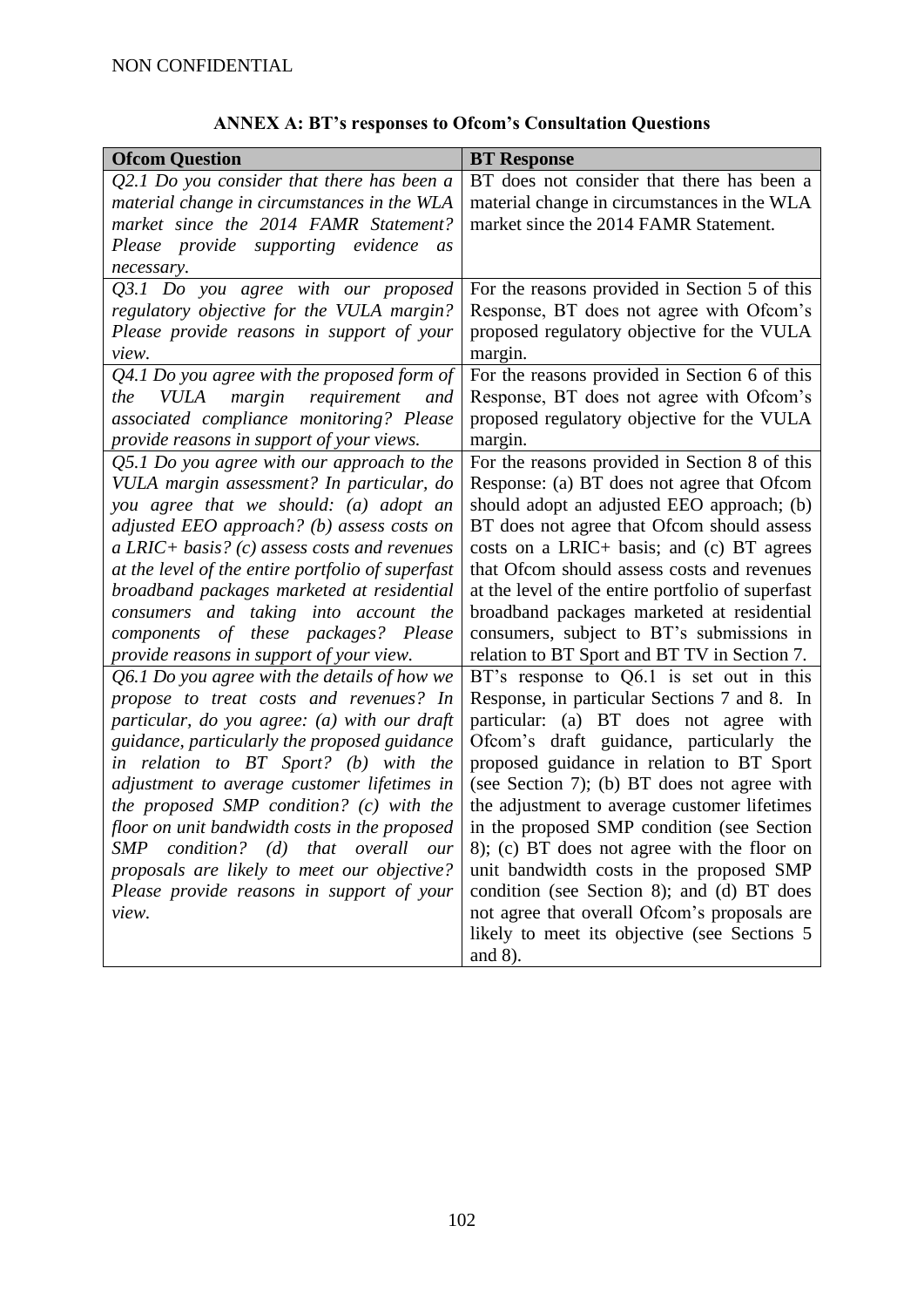# **ANNEX B: BT's submissions on the applicable legal framework**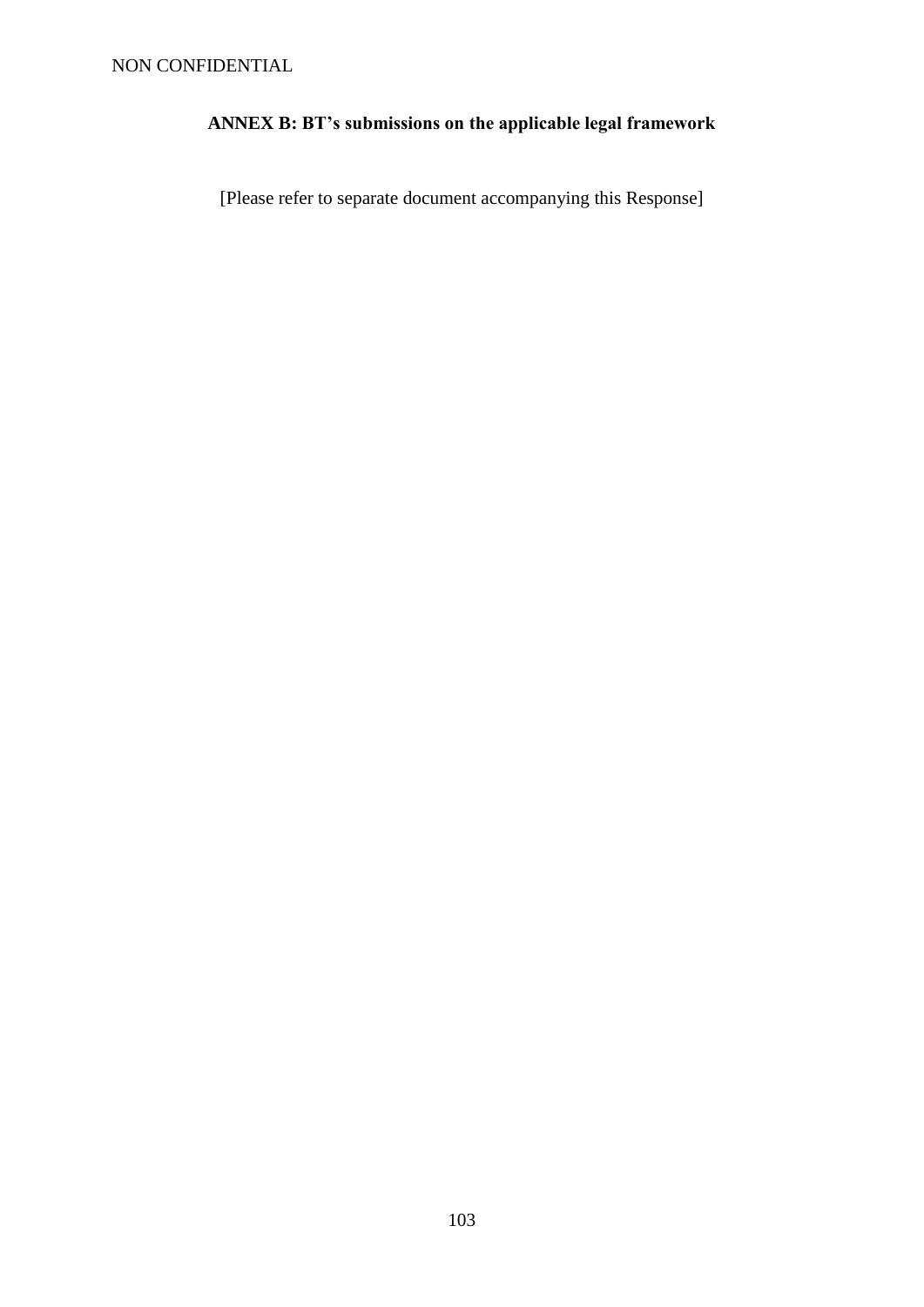## NON CONFIDENTIAL

## **ANNEX C: Compass Lexecon report entitled "***The appropriate economic treatment of BT Sport in VULA margin regulation***"**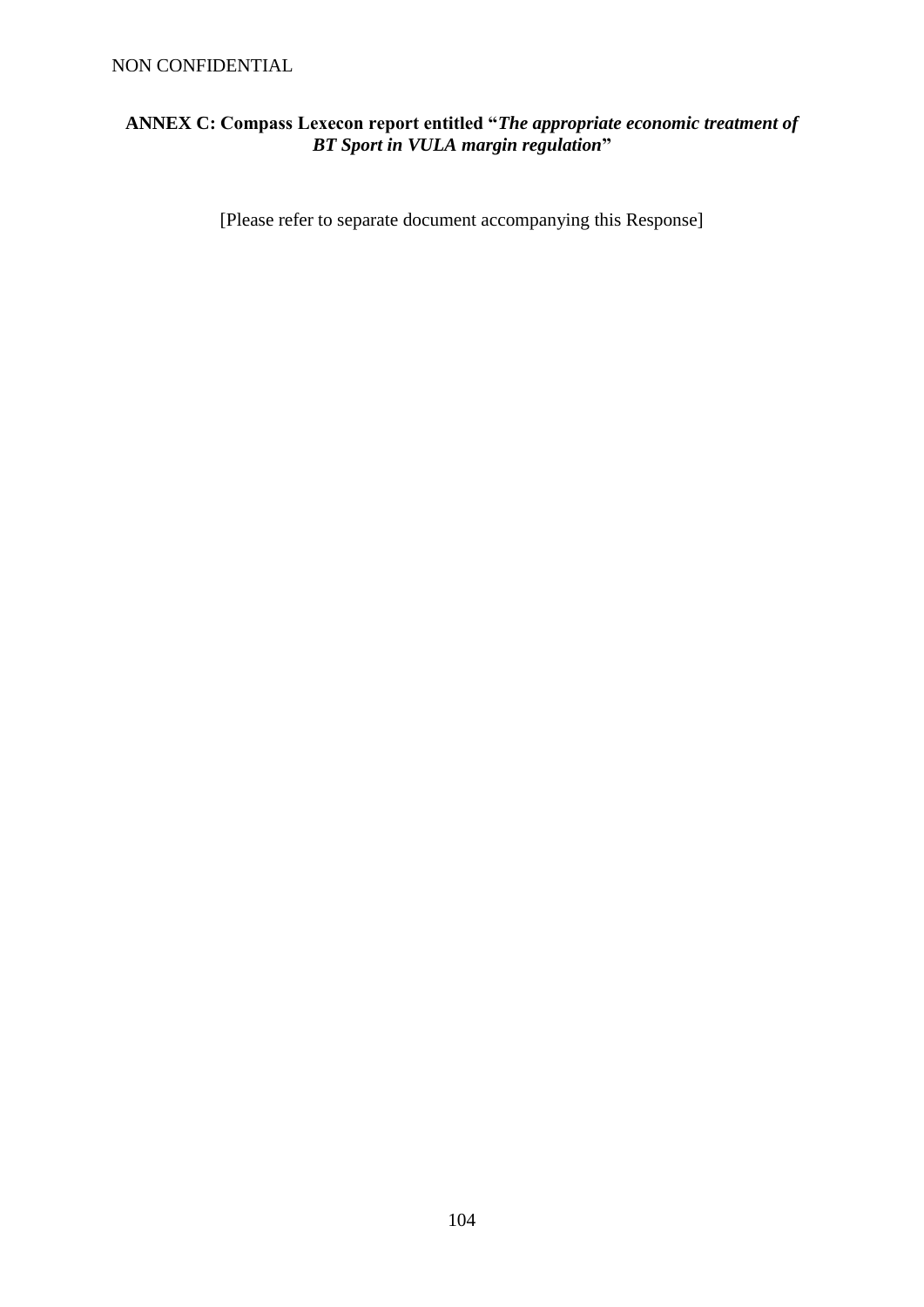# **ANNEX D: Margin squeeze test implementation by other NRAs in Europe**